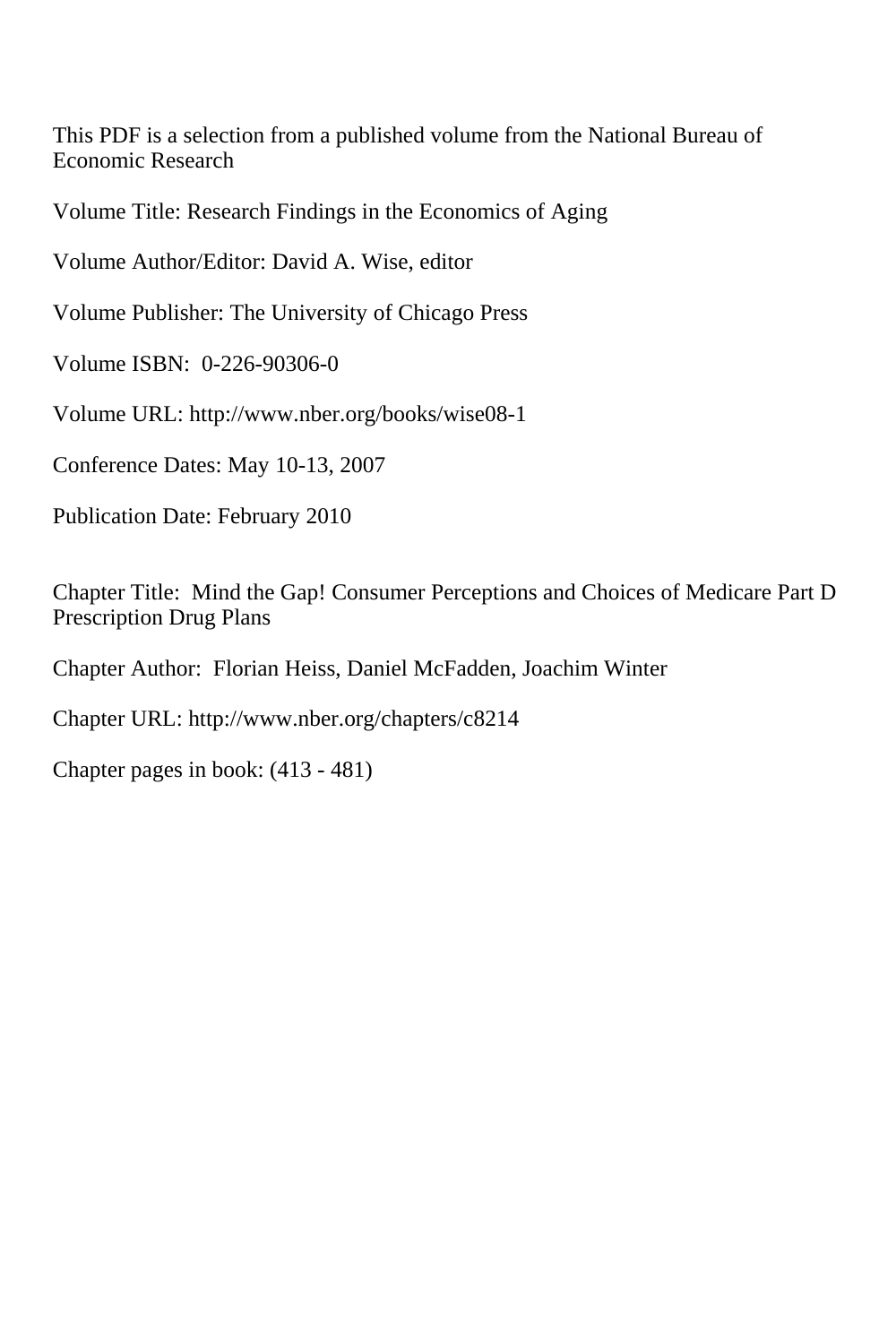# **Mind the Gap! Consumer Perceptions and Choices of Medicare Part D Prescription Drug Plans**

Florian Heiss, Daniel McFadden, and Joachim Winter

## **14.1 Introduction**

Medicare Part D provides prescription drug coverage through Medicare approved plans sponsored by private insurance companies and health maintenance organizations (HMOs). This new program is part of the current trend toward consumer- directed health care. However, making optimal, or even just reasonable, decisions in the Part D market is difficult for seniors. They face uncertainty with respect to their future health status and drug costs, and a rather complicated benefit schedule with a coverage gap and other peculiar institutional features of the Part D program, as well as a large number of available plans with features that vary along several dimensions. How seniors decide whether to enroll in Medicare Part D, and what plans they select, is therefore not only of crucial importance for public policy, but

Florian Heiss is an assistant professor of economics at the University of Munich. Daniel McFadden is the E. Morris Cox Professor of Economics at the University of California, Berkeley, and a research associate of the National Bureau of Economic Research. Joachim Winter is a professor of economics at the University of Munich.

We thank Abby Block, Carol Kelly, and Audrey McDowell of CMS, Dana Goldman of RAND, and Richard Suzman of NIA for information and comments. Helpful comments were also obtained from Amy Finkelstein and Arie Kapteyn; from conference participants at the AEA Annual Meeting in Chicago, IL (January 2007), the NBER Conference on the Economics of Aging, Carefree, AZ (May 2007), the Workshop on the Economics of Aging at Collegio Carlo Alberto, Turin (May 2007), and from seminar participants at the University of Mannheim and the ifo Institute, Munich. Dedicated research assistance was provided by Byung- hill Jun, Carlos Noton, and Gregor Tannhof. This research was supported by the Behavioral and Social Research program of the National Institute on Aging (grants P01 AG 05842- 18 and R56 AG026622- 01A1), with additional support from the E. Morris Cox Fund at the University of California, Berkeley. The authors are solely responsible for the results and conclusions offered in this chapter.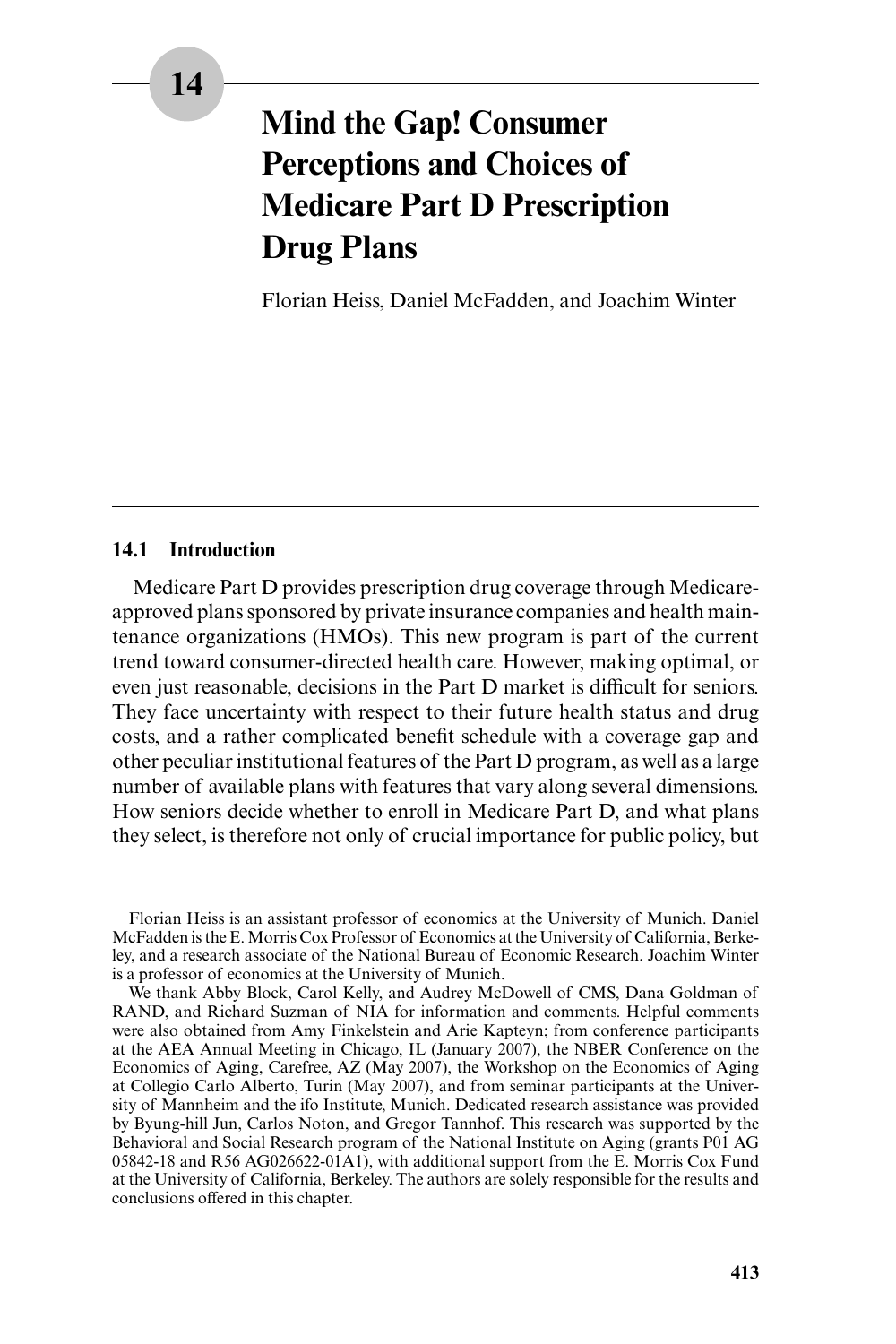also an informative experiment on how consumers behave in real- world decision situations with a complex, ambiguous structure and high stakes.

In the week before Medicare Part D enrollment began in November 2005, we conducted a survey of Americans age sixty-five and above, termed the Retirement Perspectives Survey (RPS), to study information, perceptions, and preferences regarding prescription drug use, cost, and insurance. After the initial enrollment period closed on May 15, 2006, we reinterviewed the same respondents to elicit their actual Medicare Part D decisions for 2006. In addition, we presented hypothetical choice tasks with experimental variation of plan features. In a third wave of our survey, we reinterviewed our respondents in March and April 2007 to collect data about their experiences in the first year of Medicare Part D and their choices for 2007.<sup>1</sup>

We found in our first interview of eligible seniors in November 2005 that despite the complexity of the program's competing plans, which can differ in premiums and coverage, a majority of the Medicare population had at least some knowledge of Part D and intended to enroll. However, low-income, less educated elderly with poor health or some cognitive impairment were significantly less informed, and we concluded at that time that they might fail to take advantage of the new program; see Winter et al. (2006). In our May 2006 survey following the initial enrollment period, we confirmed that Medicare had met its target of 90 percent coverage in the Medicare- eligible population; see Heiss, McFadden, and Winter (2006). However, we also found that sizable numbers of elderly people remain uncovered.

Consumer opinions about Part D were mixed just after the initial enrollment period in May 2006. Majorities were troubled by the deductible and gap provisions of Standard Part D coverage, and found it difficult to determine the current and future formularies of the plans they evaluated. Asked the question, "Does your experience with Medicare Part D leave you more satisfied or less satisfied with the Medicare program?" 58.1 percent said they were less satisfied. Asked the question, "Does your experience with Medicare Part D leave you more satisfied or less satisfied with the political process in Washington that produced this program?" 74.7 percent said they were less satisfied. These responses indicated substantial dissatisfaction with the design and administration of the program at that point in time. This raises a more general issue: Consumers are often skeptical about markets, and suspicious of their organizers (McFadden 2006). This may lead consumers to question market solutions to public good allocation problems despite the attractions of consumer- directed choice. This seems to have been the case for Part D. We did not re- ask general opinion questions regarding Part D in 2007, but surveys by the Kaiser Family Foundation find that levels of dissatisfaction with the Part D program have fallen from 55 percent at its

<sup>1.</sup> In what follows, the three waves of the Retirement Perspectives Survey are referred to as RPS-2005, RPS-2006, and RPS-2007, respectively.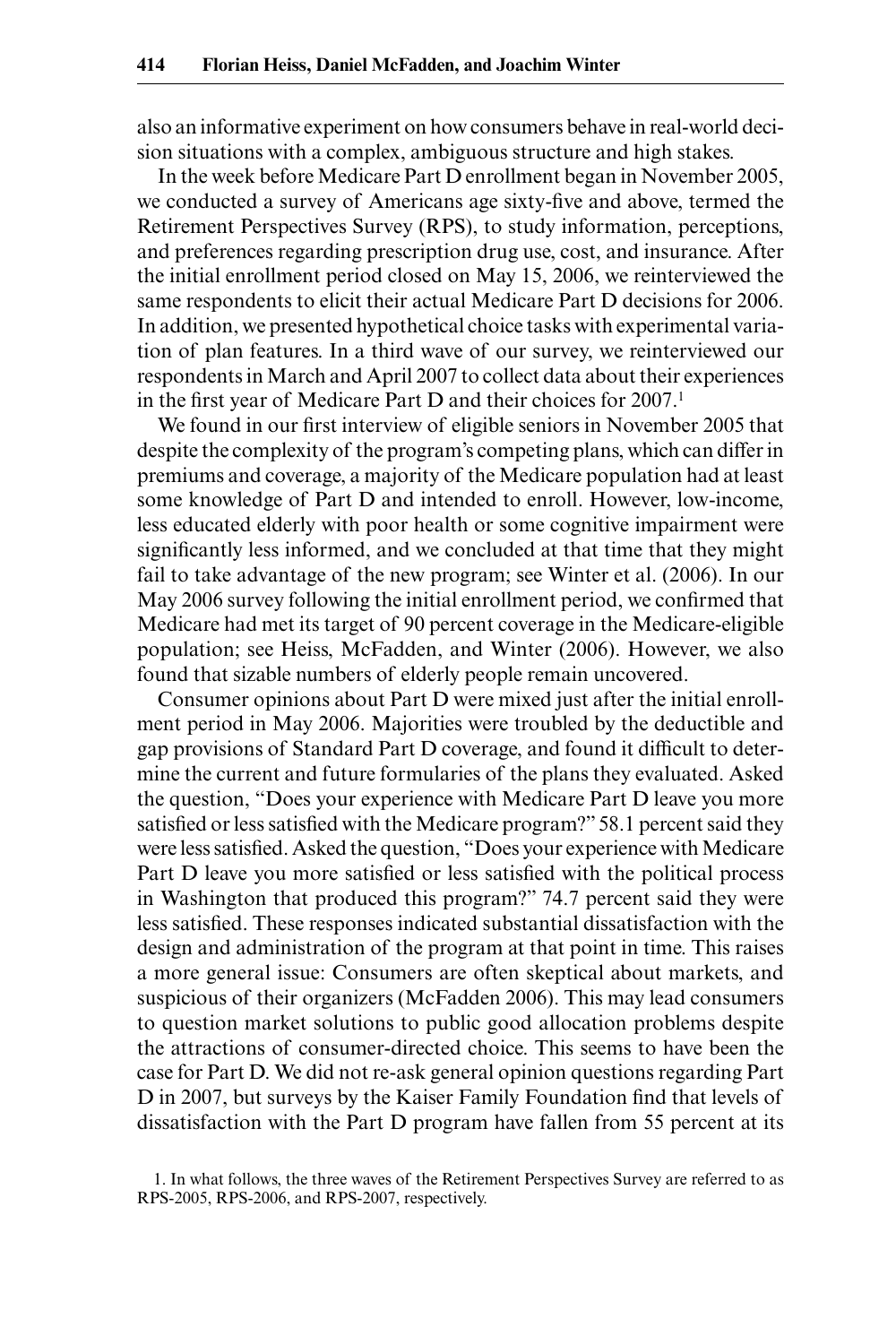inception to 34 percent at the end of 2006, with remaining dissatisfaction focused on the complexity of the program, formularies, the gap, and tedious appeals procedures.

In this chapter, we study the actual enrollment decisions made in the initial enrollment period for the Medicare Part D program. In most of our analysis, we concentrate on "active deciders," the eligible individuals in our sample who did not have prescription drug coverage in November 2005 that was automatically converted to Part D coverage or equivalent in 2006 (e.g., automatic coverage through their current or former employer's health program, the Veterans Administration, or Medicaid). The first part of our analysis is descriptive; its intention is to study whether choices were related to the salient features of the program and the economic incentives they generated. We look at whether active deciders enrolled in Part D or not, at the timing of enrollment, and at the choice of plans. We stress the role of 2005 prescription drug use, health risks, related expectations, and subjective factors in the demand for prescription drug insurance.

In the second part, we develop a stylized intertemporal optimization problem faced by an individual without other prescription drug coverage during the initial enrollment period. We calibrate, solve, and simulate this model using data on the dynamics of health status and chronic conditions as well as drug use and expenditure taken from the Medicare Current Beneficiary Survey (MCBS). This normative analysis allows us to characterize optimal intertemporal decision making rules in the presence of risk. We then combine these results with our own data to study the rationality of decisions in the Medicare Part D initial enrollment period.

We generally find that seniors' choices respond to the incentives provided by their own health status and the market environment as predicted by our intertemporal optimization model. However, there is also evidence that seniors overreacted to some of the salient features of the choice situation, particularly 2006 costs and benefits, and were insufficiently sensitive to future cost and benefit consequences of their current decisions. We find that the proportion of individuals who do not attain the optimal choice is relatively small, but some of this is due to the fact that enrollment was clearly immediately beneficial for 81.7 percent of the population, and was intertemporally optimal for 97.5 percent. Given these program features, there was limited opportunity for error. Consumers were less consistently rational in their choices among plans, often selecting inexpensive plans in circumstances where plans with more expensive and comprehensive coverage were actuarially favorable.

The remainder of this chapter is structured as follows. In section 14.2, we describe the new Medicare Part D prescription drug benefit and the plans offered by private insurers during the initial enrollment period from November 2005 through May 2006. The existing literature on Medicare Part D, and on the demand for health insurance plans more generally, is reviewed briefly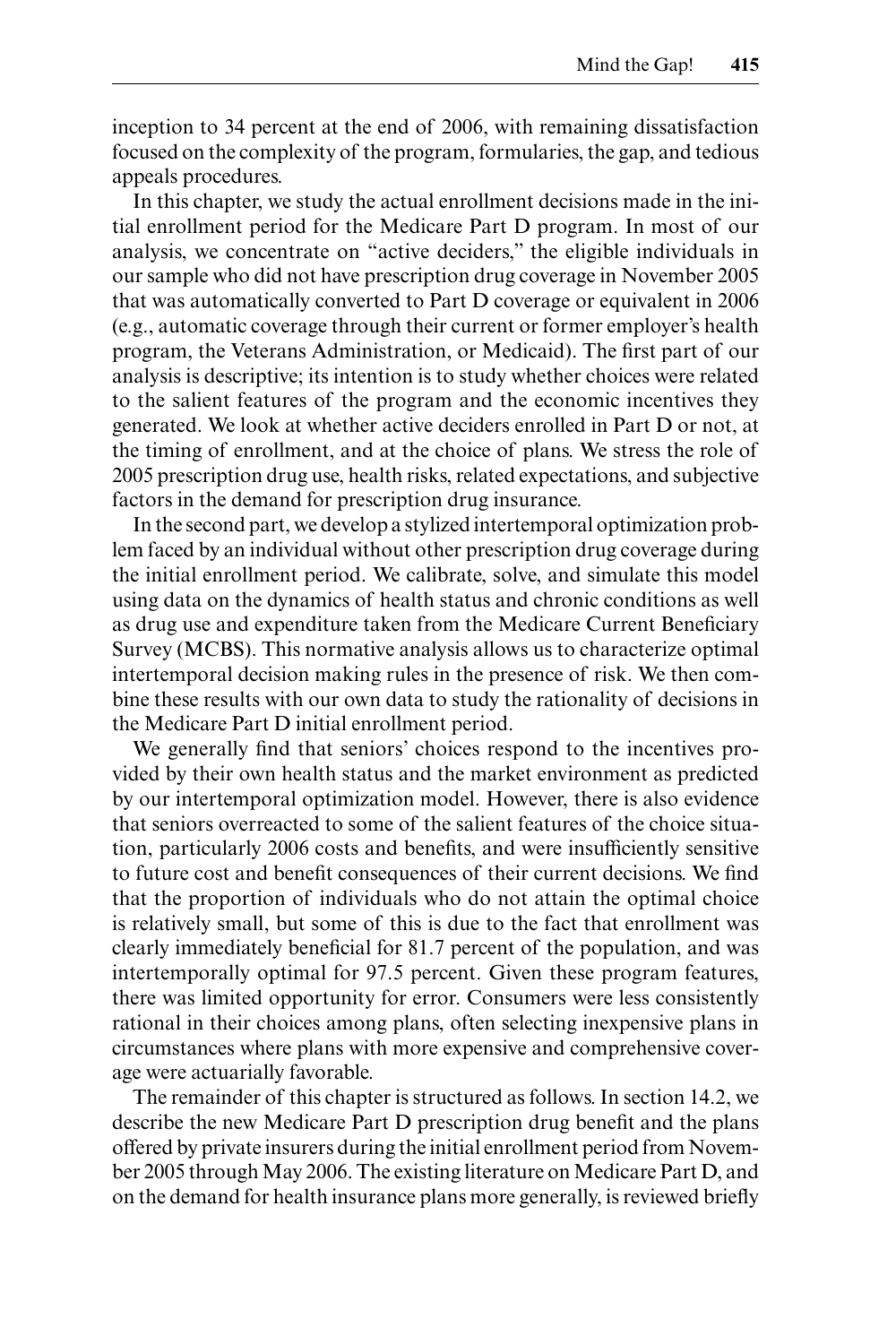in section 14.3. We then introduce our primary source of data, the Retirement Perspectives Survey (section 14.4). Section 14.5 contains our descriptive analysis of decisions in the initial enrollment period. In section 14.6, we develop, calibrate, and simulate an intertemporal optimization model of the Medicare Part D enrollment decision, and we evaluate the rationality of observed decisions. Section 14.7 takes a preliminary look at the data from the final wave of our survey to characterize first-year experiences with Part D. Section 14.8 contains some concluding remarks.

# **14.2 The Medicare Part D Prescription Drug Benefit**

The Centers for Medicare and Medicaid Services (CMS) within the U.S. Department of Health and Human Services administer health insurance coverage for older Americans via the Medicare program. The Medicare Modernization Act of 2003 (MMA) was enacted to extend coverage for prescription drugs to the Medicare population. Beginning in 2006, the new Medicare Part D benefit reduced the financial burden of prescription drug spending for beneficiaries, especially those with low incomes or extraordinarily high ("catastrophic") out-of-pocket drug expenses. The CMS administers this program, subsidizing outpatient prescription drug coverage offered by private sponsors of drug plans that give beneficiaries access to a standard prescription drug benefit.<sup>2</sup> Critical parameters in determining Standard plan benefits are the plan formulary, the beneficiary's annual pharmacy bill for drugs in the plan formulary, the beneficiary's true out-of-pocket (TrOOP) payments for these covered drugs and threshold for catastrophic coverage, and the average monthly premium. In the benefits formula, expenditures for drugs not in the plan formulary are *not* counted in the pharmacy bill or in TrOOP payments. Part D premiums are also excluded from TrOOP payments. The Standard Medicare Part D plan had the following benefit schedule in 2006:

- The beneficiary has an annual deductible of \$250.
- The beneficiary pays 25 percent of drug costs above \$250 and up to \$2,250. The TrOOP payment is then \$750 for a beneficiary whose pharmacy bill has reached \$2,250.
- The beneficiary pays 100 percent of drug costs above \$2,250 and up to a TrOOP payment of \$3,600; this is referred to as the *coverage gap* or *doughnut hole.* The TrOOP threshold of \$3,600 is attained at a drug bill of \$5,100.
- The beneficiary pays 5 percent of drug costs above a drug cost threshold of \$5,100, at which the TrOOP threshold level is achieved; this is referred to as *catastrophic* coverage.

2. See http://www.medicare.gov/medicarereform/drugbenefit.asp.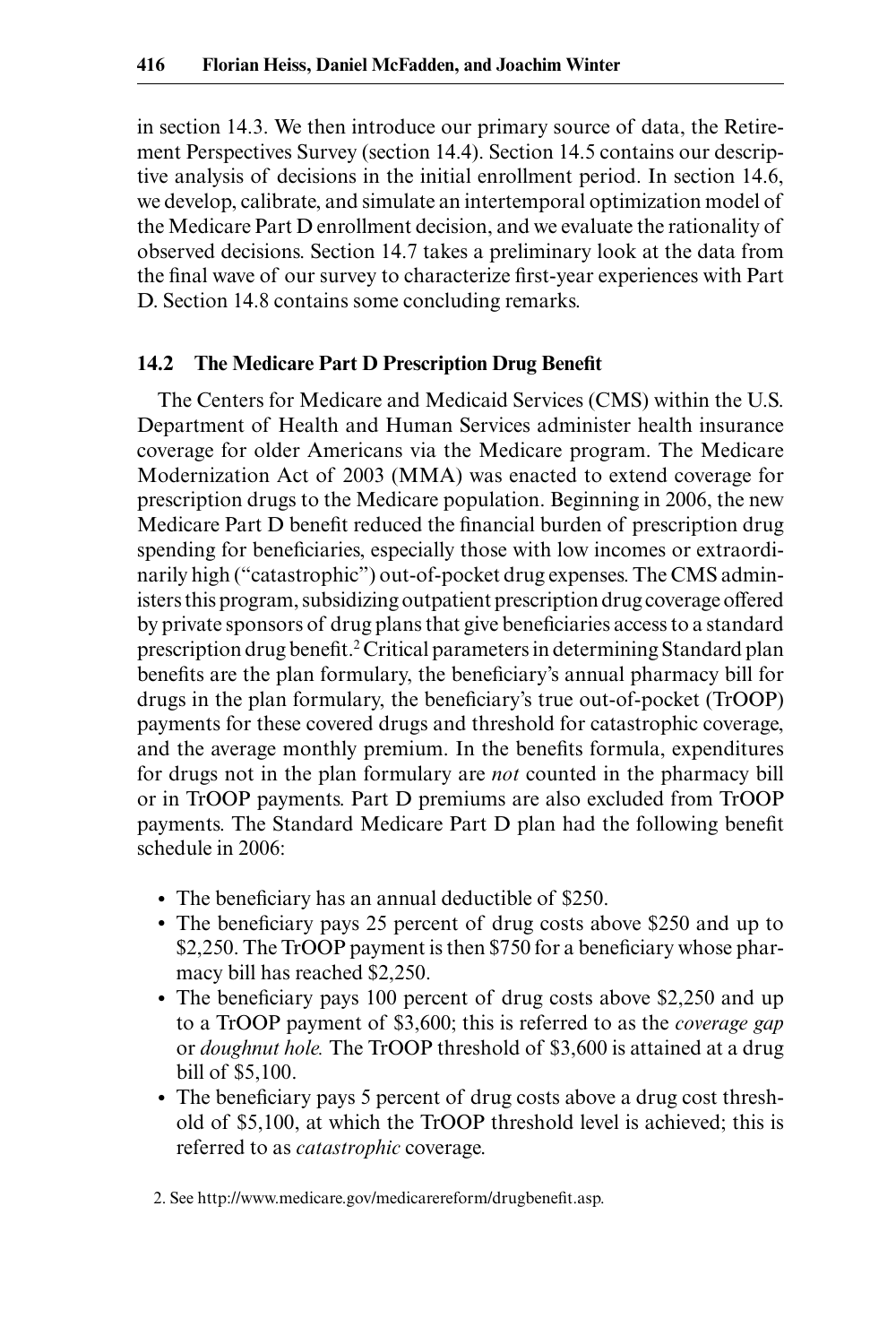• Monthly premiums vary with plan sponsor and area, but a national average premium determined by CMS (and used in determining its subsidy) is a publicly available indicator of plan cost to beneficiaries.

Figure 14.1 shows the 2006 benefit schedule as a function mapping the total yearly drug bill into TrOOP cost. Standard plan coverage in 2007 and 2008 has the same structure, with table 14.1 showing the adjustments of plan parameters to reflect market base premiums and inflation in drug prices. Section 14.5.3 provides a calculation of the actuarial value of Standard plan benefits, based on a projection by CMS in 2005 of the distribution of 2006 drug costs for the full Medicare- eligible population. This calculation shows that the 2006 expected drug cost in this population was \$245.03 per month. If enrollment in the Part D Standard plan had been universal, the expected benefit would have been \$128.02 per month, or \$91.13 net of the monthly average premium of \$37 anticipated in 2005, and the expected TrOOP cost would have been \$117.01 per month. The actual monthly average premium





| <b>Table 14.1</b> | Medicare Part D standard plan parameters |  |  |
|-------------------|------------------------------------------|--|--|
|                   |                                          |  |  |

|                                       | Year    |         |                |
|---------------------------------------|---------|---------|----------------|
|                                       | 2006 \$ | 2007 \$ | <b>2008 \$</b> |
| Deductible                            | 250     | 265     | 275            |
| Gap threshold                         | 2,250   | 2.400   | 2,510          |
| Catastrophic coverage TrOOP threshold | 3,600   | 3,850   | 4,050          |
| National average base premium         | 32.20   | 27.35   | 27.93          |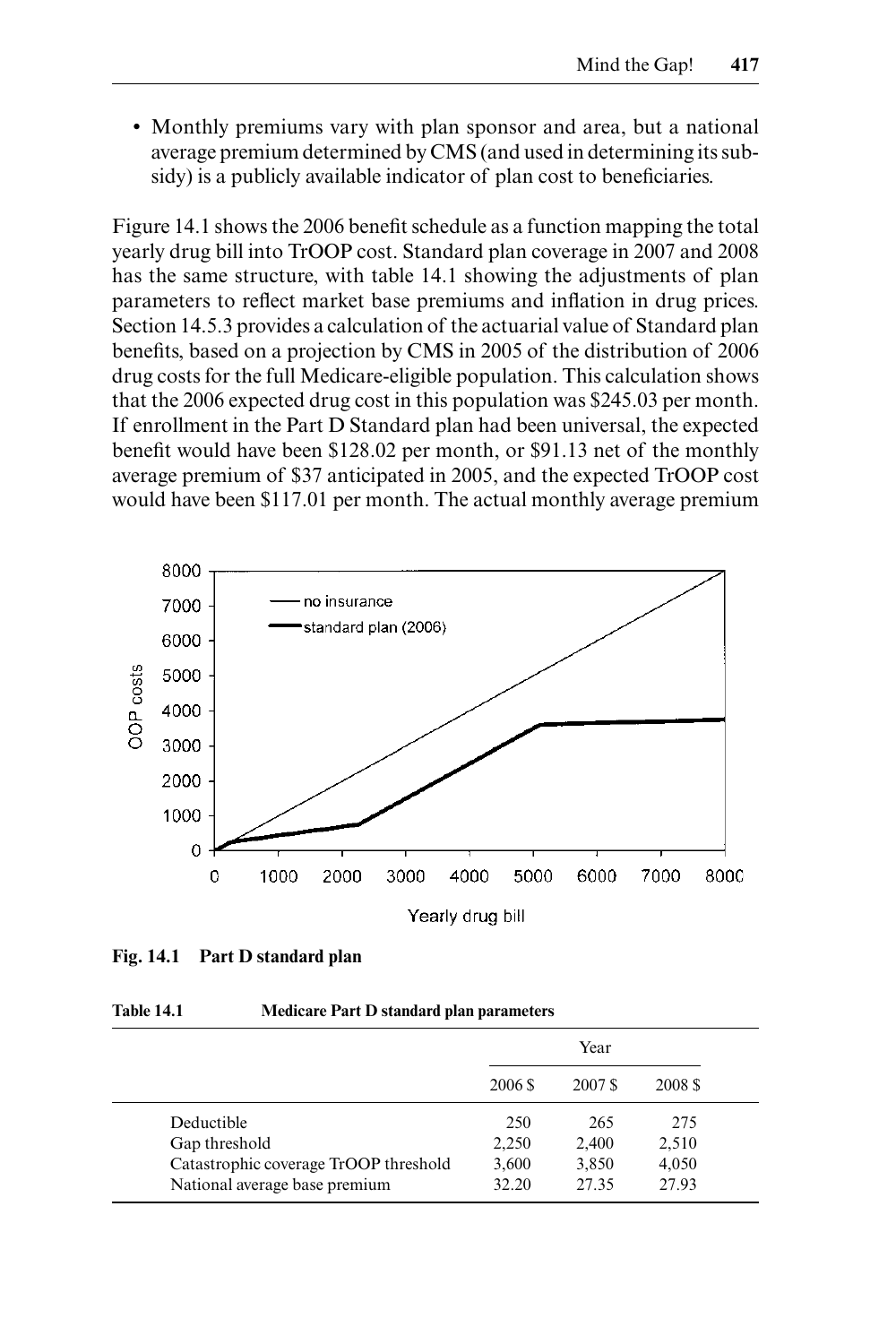of \$32.20 in 2006 was lower than anticipated; we interpret this as the result of lower drug costs arising from pharmacy benefit management and drug price negotiations by sponsors, resulting in 2006 average drug cost of \$215.85 per month, an expected benefit of \$111.74 per month, or \$79.55 net of the premium, and TrOOP cost of \$104.11 per month.

The Medicare Part D plans sponsored by private insurance firms may differ from the Standard plan in their premiums and other plan features, provided that their benefits for any drug cost are, on average, at least as high as those of the Standard plan. Enhancements may include coverage for the \$250 deductible and for the gap in the standard plan. The CMS classifies the stand- alone prescription plans that are available under Medicare Part D in four categories (see Bach and McClellan 2006, 2313):

- The "standard benefit" is a plan with the statutorily defined coverage, deductible, gap, and cost sharing.
- An "actuarially equivalent" plan is one that has the same deductible and gap as the standard plan, but has different cost sharing (such as copayment tiers for preferred drugs and generic drugs rather than a percentage copayment). Actuarial equivalence to the standard plan may be achieved through restrictions in plan formularies, but all approved plans must have formularies that include at least two drugs in each therapeutic category.
- A "basic alternative" plan is actuarially equivalent to the statutorily defined benefit, but both the deductible and cost sharing can be altered. (Most of these plans have no deductible.)
- An "enhanced alternative" plan exceeds the defined standard coverage—for example, by offering coverage in the gap for generic drugs only, or both generic and branded drugs.

One important feature of Medicare Part D is the penalty for late enrollment. Individuals who enroll after May 15, 2006 and do not have creditable coverage from another source face a late enrollment penalty fee of 1 percent a month for every month that they wait to join. The penalty is computed based on the average monthly premium of Part D standard plans in a given year. This rule was put in place to reduce adverse selection, and as our analysis in section 14.6 confirms, it provides a strong incentive for eligible consumers to enroll in 2006 rather than wait to join when health problems develop and drug costs rise.

Section 14.5.3 describes the market for alternative plans: the CMS subsidy program and its impact on pricing, and the composition of plans offered in 2006 through 2008, and chosen in 2006 and 2007. More details on the Medicare Part D prescription drug benefit can be found on the CMS website and in Bach and McClellan (2005). The political controversy surrounding its introduction is reflected in two back-to-back papers in the *New England Journal of Medicine*—Bach and McClellan (2006) and Slaughter (2006).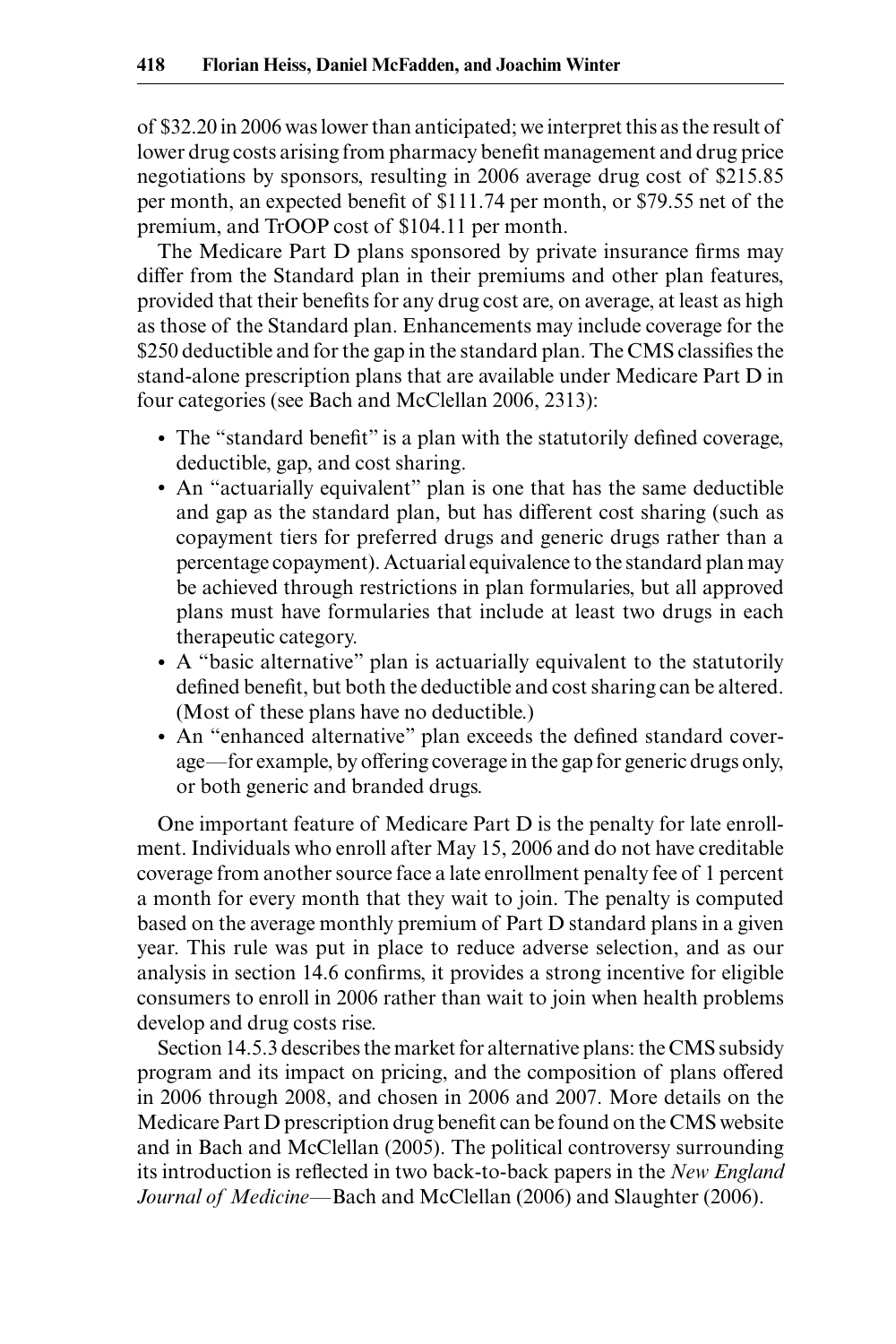# **14.3 Related Literature**

The new Medicare Part D prescription drug benefit, and choice of health plans more generally, have been studied by numerous authors. In this section, we briefly review those papers that are more directly related to our analysis.

Hall (2004) provides an empirical analysis of how much Medicare beneficiaries value prescription drug benefits. Using a nested logit specification and data from the Medicare HMO program, she estimates parameters of demand for drug benefits and calculates estimates of consumer surplus and marginal cost. The premium elasticity is estimated to be  $-0.15$  to  $-0.32$ . Further, her results indicate that Medicare beneficiaries are willing to pay about \$20 per month on average for prescription drug benefits and are willing to pay \$28 to increase their brand- name coverage by \$100. Her study also provides empirical evidence for adverse selection and moral hazard effects. She finds that adding a prescription drug benefit raises HMO costs by \$146 per person per month, and raising brand-name coverage by \$100 costs \$100. These cost estimates are higher than the corresponding welfare estimates. Hall argues that this discrepancy is probably due to either the HMOs experiencing adverse selection or regulation of the HMOs that lead them to offer benefits inefficiently combined with moral hazard on the part of beneficiaries.

Huskamp et al. (2003, 2005) provide empirical analysis of the effects of three- tier prescription drug formularies that have been adopted by health plans and employers in an effort to control rising prescription drug costs. Huskamp et al. (2003) examine the impact of changes in two employer sponsored health plans on the use of three specific drugs. They find that different changes in formulary administration may have dramatically different effects on drug use and spending; in some cases patients even discontinue therapy. Huskamp et al. (2005) estimate econometric models of the probability of selecting drugs assigned to the third tier (with the highest copayment requirement) of a three-tier plan and compute changes in out-of-pocket spending. They find that implementation of the three-tier formulary resulted in some shifting of costs from the plan to patients. They argue that the savings from increased bargaining power from plans may well be substantial.

Joyce et al. (2002) analyze the impact of pharmacy benefit changes implemented by employers and health insurance providers, using data on a large cross-section of employers with different pharmacy benefit designs. Joyce et al. find that moving from a two-tier to a three-tier formulary, increasing existing copayments or coinsurance rates, and requiring mandatory generic substitution, all would result in a reduction in plan payments and total pharmacy spending. Goldman et al. (2004) investigate the effects of such plan changes on the demand for specific drug classes. They find that a doubling of copayments was associated with reductions in the use of eight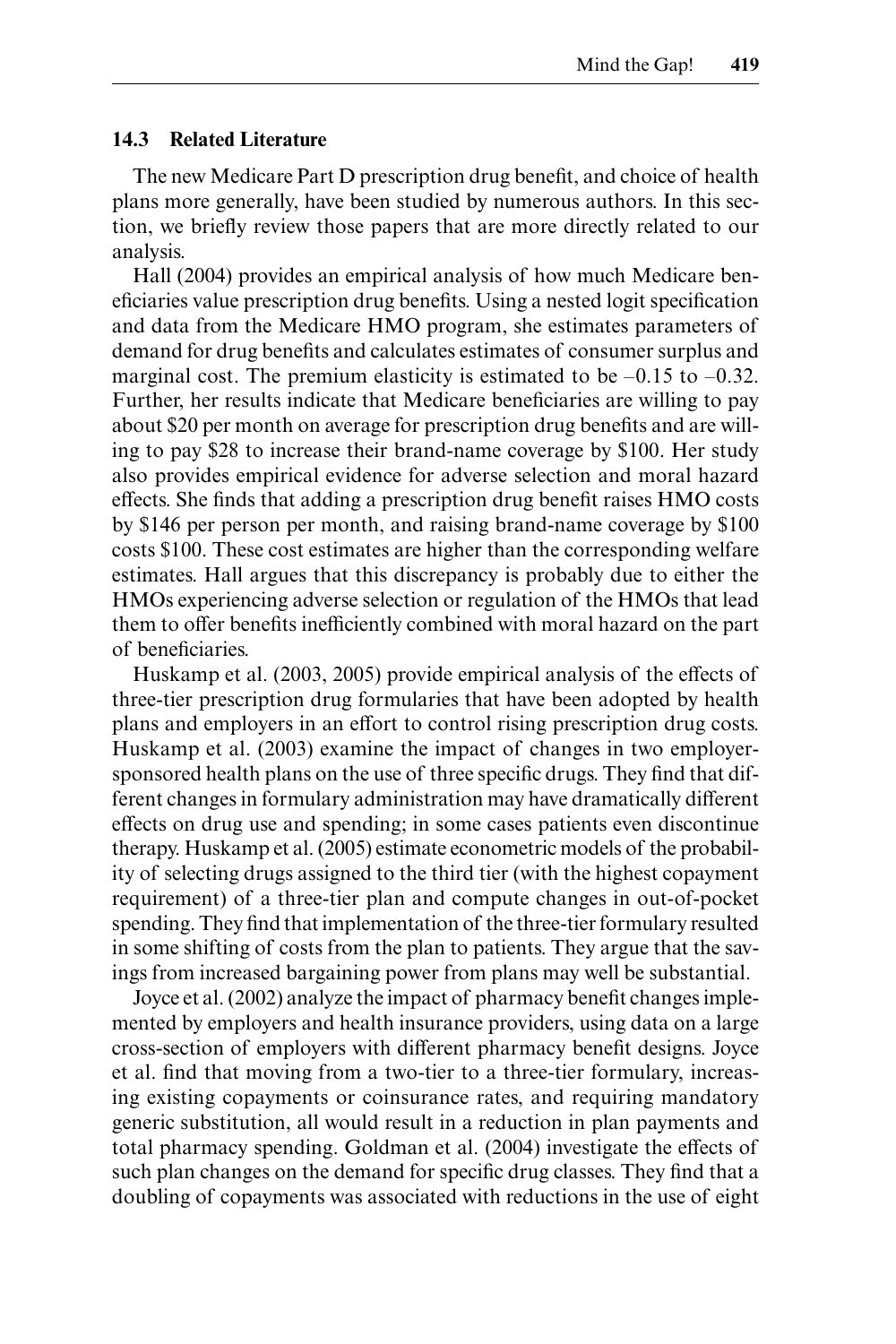classes. The largest decreases occurred for nonsteroidal antiinflammatory drugs and antihistamines, which are both often used intermittently to treat symptoms. The reduction in use of medications for individuals in ongoing care was more modest.

Moran and Simon (2006) estimate how retirees' use of prescription medications responds to changes in their incomes. They find that lower-income retirees exhibit considerable income sensitivity in their use of prescription drugs, using data from the 1993 wave of the Study of Asset and Health Dynamics Among the Oldest Old (AHEAD). Their estimates indicate that a \$1,000 increase in post- retirement income (in 1993 dollars) for those in the low education and lower- income group would increase the number of prescription medications used in a typical month by approximately 0.55 prescriptions per household. Yang et al. (2004) investigate how insurance affects medical care utilization, and subsequently, health outcomes over time. They develop a dynamic model of these variables, and use longitudinal individual level data from the 1992 to 1998 Medicare Current Beneficiary Survey to estimate these effects. Their simulations indicate that over five years, expanding prescription drug coverage would increase drug expenditures by between 12 percent and 17 percent. However, other health care expenditures would only increase slightly, and their results suggest that the mortality rate would decrease. Several studies look at the economic incentives provided by the new Medicare Part D prescription drug benefit, including Lucarelli (2006) and McAdams and Schwarz (2006). Frakt and Pizer (2006) and Simon and Lucarelli (2006) describe the plans that were available in 2006. The latter paper also contains a hedonic regression that relates plan premiums to plan features.

There are also several papers that discuss whether Medicare Part D provides sufficient coverage to all older Americans, and in particular the effect of the coverage gap. Stuart, Simoni- Wastila, and Chauncey (2005) argue that discontinuities in the drug benefit will affect people with greater-than average medical need disproportionately (which by itself is not surprising). More interestingly, they argue that those affected by the coverage gap will reduce their medication use and spending. Donohue (2006) discusses the potential impact of Medicare Part D on the demand for drugs that are used persistently at high expected cost, such as certain psychotropic medications. Her study stresses the close relation between known chronic conditions (and the medications taken for them) and plan choice.

We are aware of only a few empirical studies of individuals' actual behavior during the Part D initial enrollment period.<sup>3</sup> The Health and Retirement Study (HRS) contained questions on prescription drug use, expenditure,

<sup>3.</sup> Health insurance and health plan choices have of course been studied in many other situations. Buchmueller (2006) presents estimated the premium (price) elasticity of health plan demand and reviews other papers on the effect of price on health plan choice.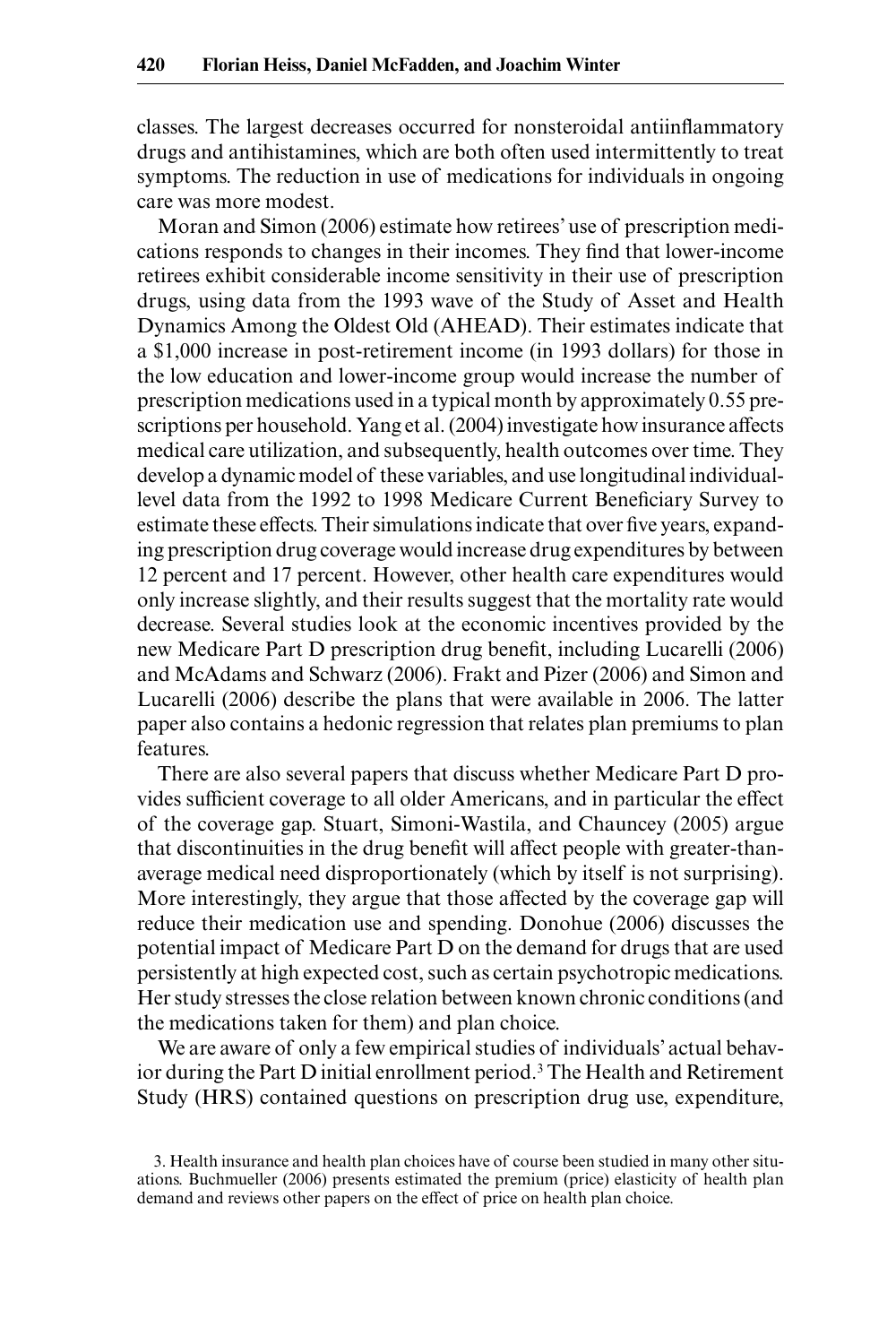and Part D decisions in several of its surveys in 2005 and 2006, but results are not yet available. Hurd et al. (2007) conducted hypothetical choice experiments with a sample of individuals from the American Life Panel.<sup>4</sup> They obtain the ranking of several hypothetical prescription drug plans with varying cost and payment schedules. Using data on the respondent's actual drug expenditure, they can also calculate the expected out-of-pocket costs for each of the hypothetical plans. They find that the correspondence between the preference and cost rankings is low. They speculate that respondents do not know the full cost of their drugs and so cannot know what the out-of pocket cost would be. Another explanation they give for the stated preferences is that respondents anticipate that with some probability their prescription drug requirements will change and take into account the insurance aspects of the plans.

Another recent study of demand for Medicare Part D plans that uses official CMS data is Cubanski and Neuman (2006). Neuman et al. (2007) report results from a national survey that was conducted in 2006 to investigate Part D coverage, but that paper has a more narrow scope than this chapter. Where comparable, their results seem to be in line with ours.

Finally, several recent empirical studies address adverse selection and/or moral hazard in health insurance markets and the difficult problem of how to distinguish among these two effects in observed market data; in particular, Abbring et al. (2003), Bajari, Hong, and Khwaja (2006), Fang, Keane, and Silverman (2006). A particularly interesting empirical study by Shang and Goldman (2007) uses data from the Medicare Current Beneficiary Survey (MCBS) to show that exogenous variations in prescription drug coverage are associated with differences in prescription drug use. Those with prescription drug coverage use more drugs but spend less on other health care services, indicating that there is a substitution effect between prescription drugs and other health services.

#### **14.4 The Retirement Perspectives Survey (RPS)**

The Retirement Perspectives Survey is a research project conducted by the authors and collaborators<sup>5</sup> to study the feasibility of using Internet survey designs in elderly populations, and using treatments embedded in surveys to detect and mitigate survey response errors. Beginning in 2005, the continuing methodological research objectives have been combined with a substantive focus on consumer choices and experience in the Medicare Part D prescription drug program.

5. Other study investigators are Rowilma Balza, Frank Caro, Byung- hill Jun, Rosa Matzkin, and Teck Ho.

<sup>4.</sup> The American Life Panel, an internet panel maintained by RAND, Santa Monica, is in many respects similar to the Knowledge Networks Panel we used to collect the data for the Retirement Perspectives Survey.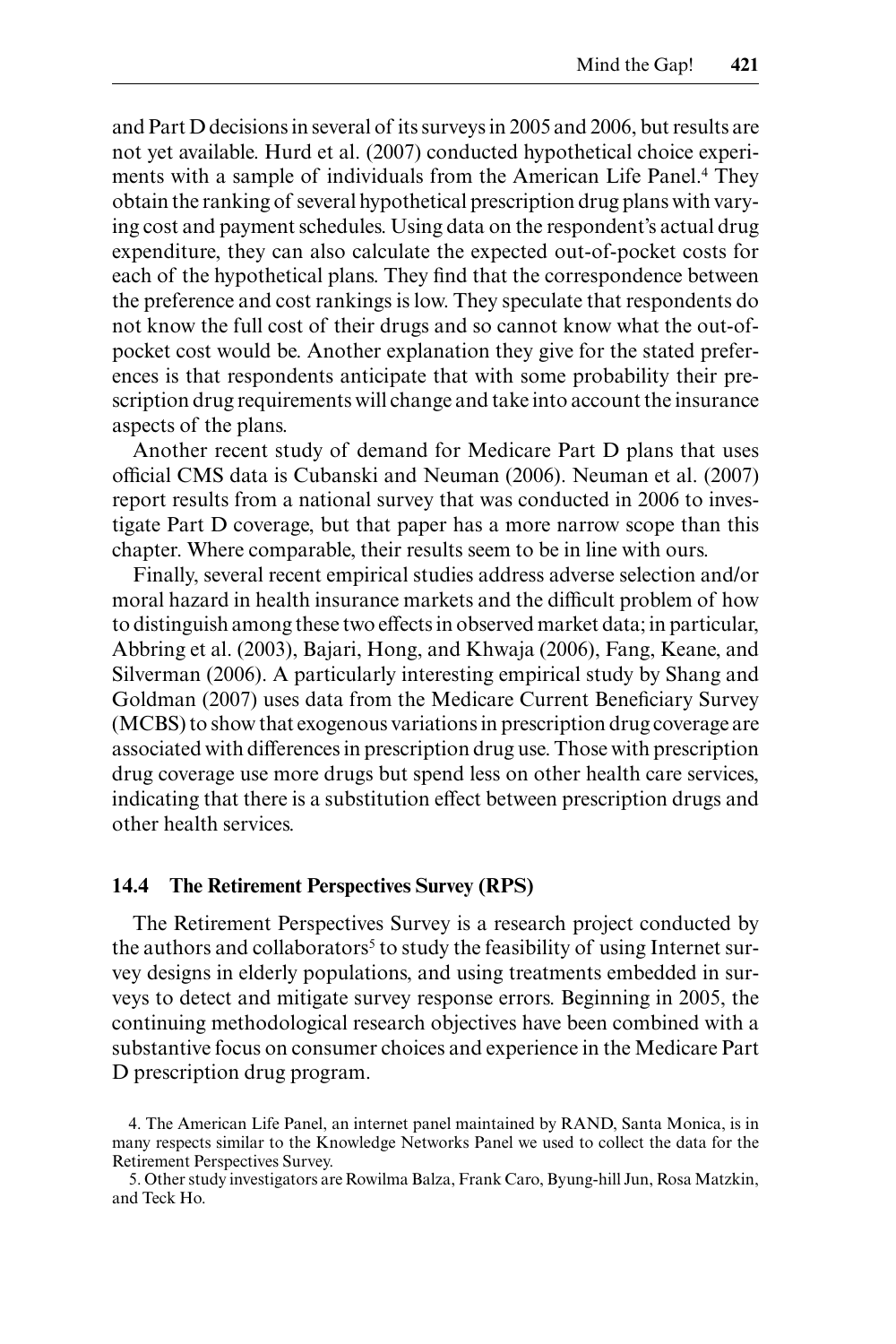The three waves of the Retirement Perspectives Survey in 2005, 2006, and 2007 used a panel of individuals maintained by Knowledge Networks  $(KN)$ , a commercial survey firm. The members of the  $KN$  Panel are enrolled using random digit dialing sampling to obtain a pool that is representative of the U.S. noninstitutionalized population in terms of demographics and socioeconomic status. Participants are provided with web TV hardware to use to respond to periodic survey elicitations with content from both commercial and academic clients. The KN Panel members are compensated for participation. The RPS respondents are somewhat younger, more educated, healthier, and computer-literate than the underlying population.<sup>6</sup> For example, about half the panel members use the Internet, compared with about a third in the corresponding population. Sample weighting is used to adjust for attrition in the recruitment and retention process, and for nonresponse to specific surveys.

The first wave of our study, RPS-2005, was conducted in November 2005, just before the initial enrollment period for the new Medicare Part D prescription drug benefit began. This survey focused on prescription drug use and intentions to enroll in the new Medicare Part D program. Additional questions focused on long- term care, and a sequence of questions was designed to obtain simple measures of respondents' risk attitudes. The RPS- 2005 questionnaire also contained some embedded experiments on information processing and response behavior in consumer surveys (see McFadden, Schwarz, and Winter [2006] for a discussion of these experiments). In May 2006, after the initial enrollment period had ended, we administered the second wave (RPS-2006). For this survey, we recontacted the Medicare eligible respondents of RPS- 2005 and elicited their prescription drug insurance status as well as their Part D decisions, including plan choice. RPS- 2007 was conducted in March and April 2007; its sample consisted of reinterviews of earlier RPS respondents plus refreshment cases. The RPS interviews required about thirty minutes for completion in 2005 and 2007, and about twenty minutes in 2006. Most socioeconomic and demographic variables were provided by Knowledge Networks as background on panel members, and were not requested again in the RPS questionnaires.

Table 14.2 contains sample sizes and participation rates for the various RPS waves and segments. Participation rates from the KN panel were gener-

6. Dennis (2005) details the RPS- 2005 sampling protocol and weighting. The initial RDD sample was drawn using U.S. Government standards, with about 50 percent of drawn numbers linkable to an address and selected for further sampling. An extended effort was made to contact selected numbers and solicit participation; an overall participation rate of 56 percent using supplied web TVs was attained among address-linked numbers. The resulting KN panel was representative of the U.S. population except for some oversampling of the four largest states, the cities of Chicago and Los Angeles, and minority households. In addition, rural households not covered by MSN TV (about 8 percent) were not sampled. One adult per household was sampled, independently of household size.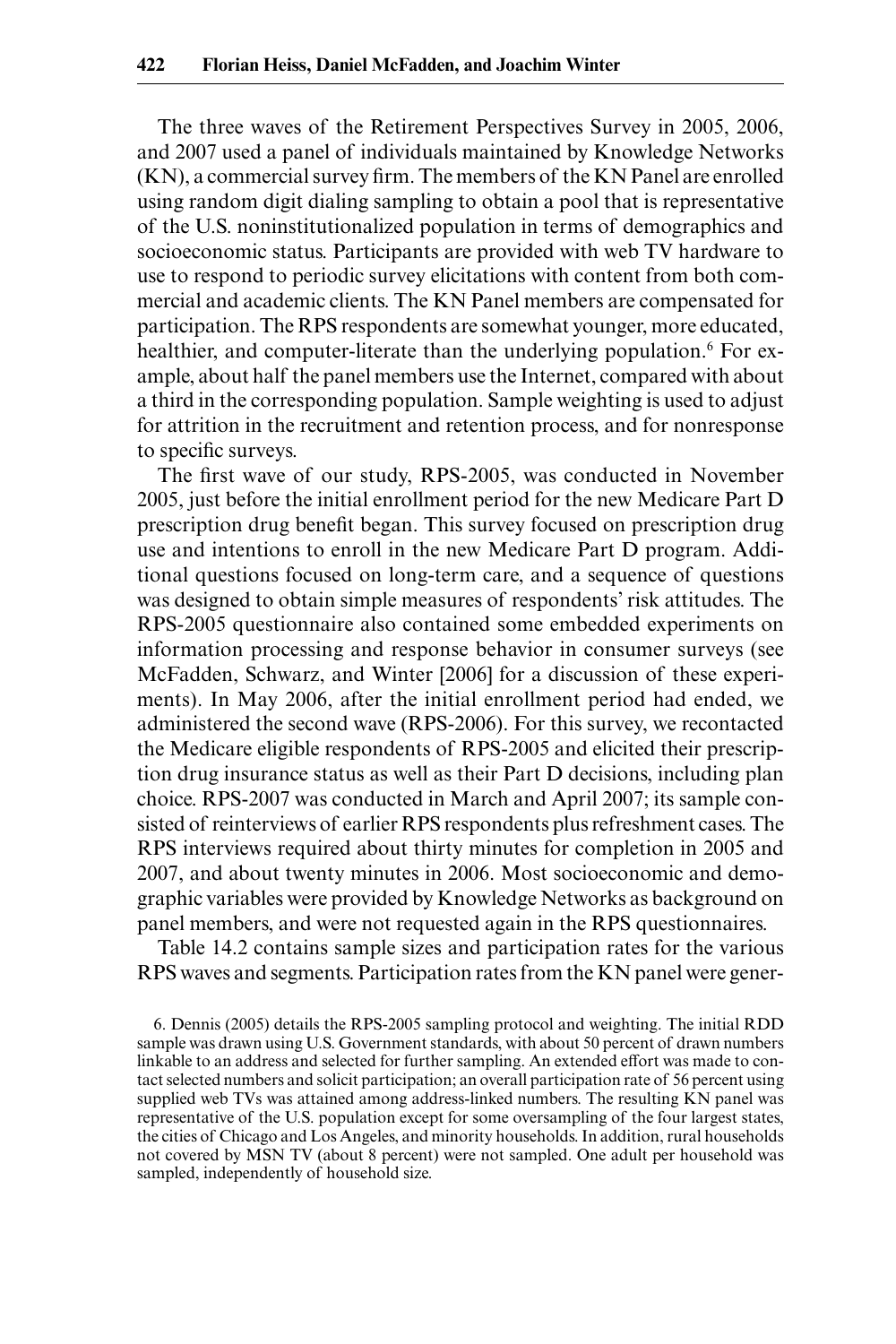|                                                    |                 |                             |                 | <b>RPS 2007</b> |                |                |  |  |
|----------------------------------------------------|-----------------|-----------------------------|-----------------|-----------------|----------------|----------------|--|--|
|                                                    | <b>RPS 2005</b> | <b>RPS 2006</b>             | 64 and older    |                 |                |                |  |  |
| Age selection criteria                             | 50 and older    | $63$ and older <sup>a</sup> |                 | Reinterview     | Refreshment    | Total          |  |  |
| Completed RPS 2005                                 |                 | Yesb                        |                 | Yesb            | No             |                |  |  |
| Completed RPS 2006                                 |                 |                             | No              | Yes             | No             |                |  |  |
| KN members contacted                               | 5,879           | 2,598                       | 217             | 1,704           | 1,250          | 3,171          |  |  |
| Completed interviews<br>Response rate <sup>c</sup> | 4,738<br>80.6%  | 2,137<br>82.3%              | 165<br>$76.0\%$ | 1,526<br>89.6%  | 1,020<br>81.6% | 2,711<br>85.5% |  |  |

## **Table 14.2 Sample selection criteria and response rates, RPS 2005–2007**

a In addition, RPS 2005 respondents younger than sixty- three years were contacted for RPS 2006 if they said that they are on Medicare.

**bCompletion of RPS 2005** was required for this subsample.

The cooperation rate is defined as the number of completed interviews as a proportion of the number of KN Panel members contacted.

ally rather high. For the first wave  $(RPS-2005)$ , we contacted almost  $6,000$ KN Panel members age fifty and older, and 80.6 percent of those invited to participate completed the questionnaire. For RPS-2006, we contacted only KN members who had completed RPS-2005 and were age sixty-three years or older at the time of the interview (or in a few cases were younger but already on Medicare). The participation rate was again rather high at 82.3 percent. Finally, for RPS-2007 we used two samples: reinterviews of earlier RPS respondents (i.e., those who had completed either RPS- 2005 only or both RPS-2005 and RPS-2006), and a refreshment sample of KN Panel members who had not participated in any prior RPS wave. The participation rate among these groups was the highest for those who had completed both RPS-2005 and RPS-2006 (89.6 percent) and slightly below the other rates for those who had completed RPS-2005 but missed RPS-2006 (76.6 percent). The participation rate for the refreshment sample was 81.5 percent and thus well in line with that in the comparable RPS- 2005 sample. In private correspondence, KN indicated that the participation rates that were achieved for the RPS surveys were slightly above those typically observed in other studies that use the KN Panel; this is attributed to the highly topical subject of the surveys.

In sections 14.5 and 14.6, we use data from the RPS-2006 "core sample." This sample consists of 1,569 respondents who were sixty-five or older in May 2006, eligible for Part D, interviewed in both RPS-2005 and RPS- 2006, and had no item nonresponse on key variables. Item nonresponse rates are generally very low in the KN Panel (less than 5 percent for most questions considered in this chapter). Most variables used in our analysis are based directly on the corresponding survey question. The key pharmacy bill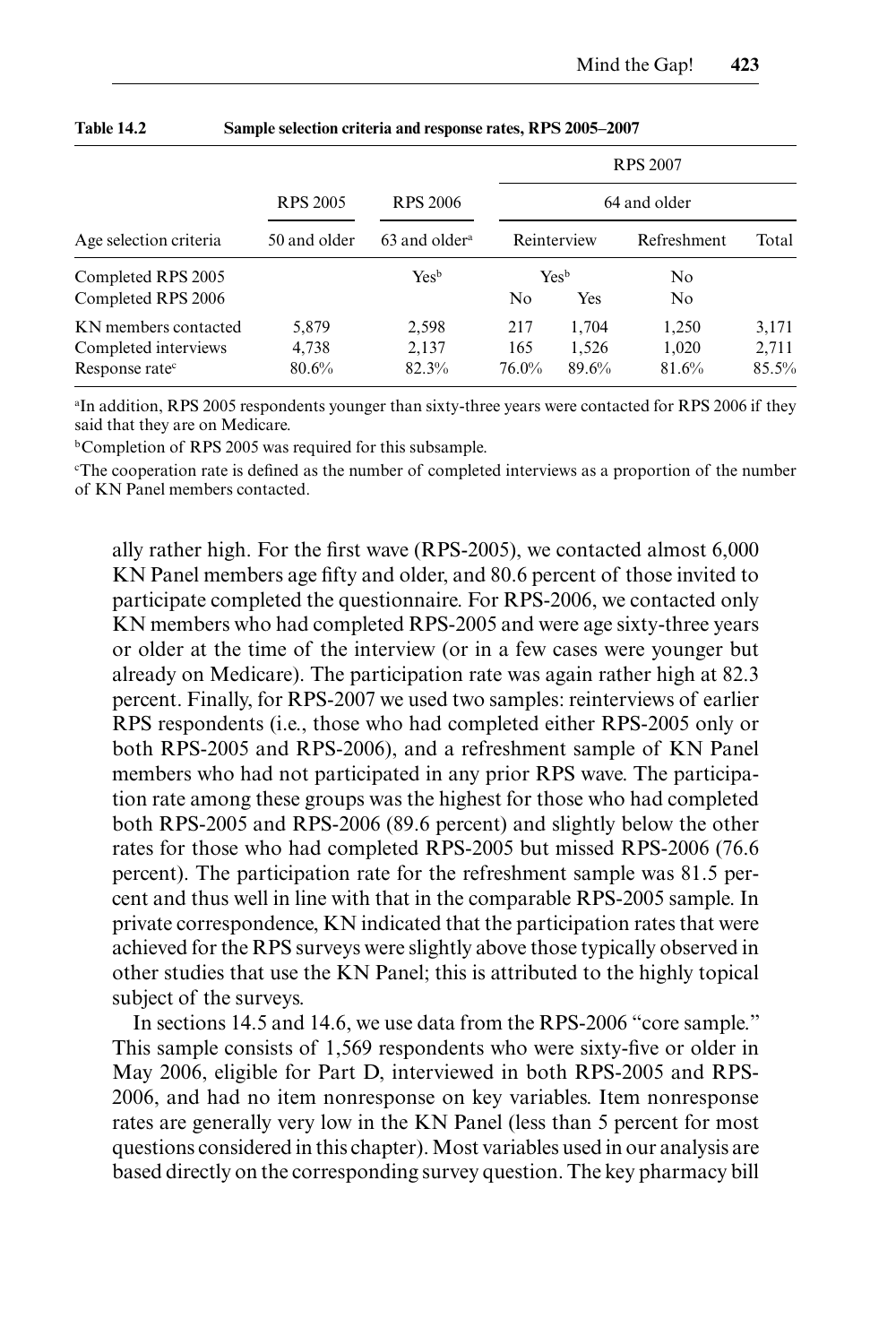variables (for 2005, 2006, and 2007) are measures of what the annual out of- pocket drug costs would be for a person without any prescription drug insurance. They are constructed using procedures described later.

Descriptive statistics of key variables in the RPS samples are reported in table 14.3, along with corresponding statistics from the 2004 wave of the Health and Retirement Study (HRS).<sup>7</sup> We present both unweighted and weighted statistics. The RPS samples shown in this table are the 2005 full sample, the 2005/06 core sample, and the 2007 full sample. Table 14.3, panel A, compares the RPS-2005 full sample, which is based on a random selection of KN panel members age fifty and older, with the full HRS 2004 sample. The weighted RPS-2005 full sample is very similar to the weighted HRS sample with respect to key demographic variables. This is an expected result of the weighting protocols used in each survey.<sup>8</sup> The distribution of self-rated health in the RPS-2005 full sample is comparable to HRS-2004; but more compressed with fewer responses in the extreme categories. This difference may arise from both response effects and sampling issues. The HRS uses an auditory format (CATI) and RPS is a visual format, and both auditory sequence and visual range have small but predictable effects on response.<sup>9</sup> Sample selection is a factor, as the KN population is noninstitutionalized and sufficiently functional to follow the web TV protocol, while the HRS follows its panel subjects even when they are disabled or institutionalized. Third, the impact of weighting on the marginal distributions of key demographic variables is much stronger in HRS than in RPS; this is due to the complicated multicohort sample design of HRS. For an extended discussion of the role of weighting in the analysis of RPS data, see McFadden et al. (2006). Table 14.3, panel B, contains descriptive statistics for the 2005/06 core sample and the 2007 full sample, and the comparable HRS 2004 population age sixty-five and over. The core sample contains all RPS respondents who participated in both RPS-2005 and 2006 and who were older than sixty-five and on Medicare in 2005, while RPS-2007 contains all continuing RPS participants age sixty-five and older, refreshed with a new sample of KN panelists age sixty-five and over. This table shows that there are only minor variations in the distributions of key demographic variables across the three RPS subsamples.

The RPS data has been augmented with three other sources of data. First, the MCBS provides data on pharmacy bills for a four- year rolling panel with about 10,000 beneficiaries per year; we use the year 2000 to 2003 surveys. The MCBS data are currently available only through 2004, but CMS provided

9. Auditory respondents are slightly biased toward the last category mentioned, and visual respondents are slightly biased against the extremes of a range.

<sup>7.</sup> We use the RAND version F of the HRS data.

<sup>8.</sup> The RPS sample responses were weighted by ranking iteratively to age interacted with the following demographic variables: gender, race/ethnicity, education, Census region, Income, and Internet Access.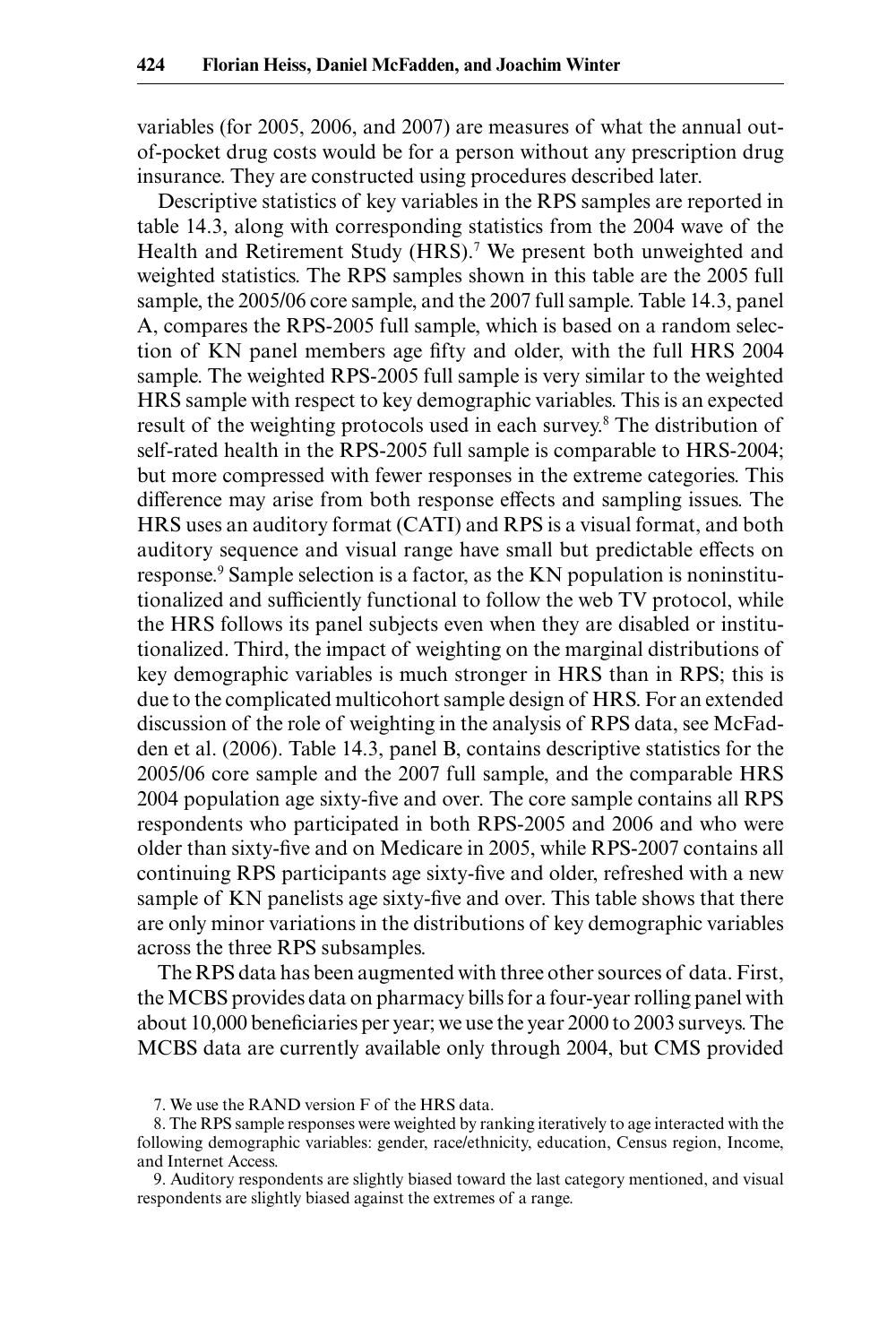|                        | A HRS 2004 and RPS 2005/06 |                  |                        |                  |  |  |
|------------------------|----------------------------|------------------|------------------------|------------------|--|--|
|                        | HRS 2004 (Full sample)     |                  | RPS 2005 (Full sample) |                  |  |  |
|                        | Unweighted $(\% )$         | Weighted $(\% )$ | Unweighted $(\% )$     | Weighted $(\% )$ |  |  |
| Gender                 |                            |                  |                        |                  |  |  |
| Female                 | 57.6                       | 54.1             | 53.8                   | 54.0             |  |  |
| Male                   | 42.4                       | 45.9             | 46.2                   | 46.0             |  |  |
| Race                   |                            |                  |                        |                  |  |  |
| White                  | 80.9                       | 85.6             | 80.1                   | 77.9             |  |  |
| Non-white              | 19.1                       | 14.4             | 19.0                   | 21.3             |  |  |
| Age                    |                            |                  |                        |                  |  |  |
| $50 - 60$              | 28.5                       | 44.2             | 45.3                   | 46.0             |  |  |
| $61 - 70$              | 34.4                       | 26.6             | 30.1                   | 27.7             |  |  |
| $71 - 80$              | 23.0                       | 19.2             | 19.0                   | 19.3             |  |  |
| $81 - 90$              | 12.0                       | 8.9              | 5.3                    | 6.5              |  |  |
| > 90                   | 2.1                        | 1.0              | 0.3                    | 0.4              |  |  |
| Education              |                            |                  |                        |                  |  |  |
| Less than HS           | 27.9                       | 22.8             | 12.0                   | 17.3             |  |  |
| High school            | 30.9                       | 30.3             | 35.4                   | 33.8             |  |  |
| More than HS           | 41.2                       | 46.9             | 52.6                   | 48.8             |  |  |
| Income                 |                            |                  |                        |                  |  |  |
| $<$ \$20K              | 29.6                       | 24.9             | 19.5                   | 21.0             |  |  |
| \$20K-\$60K            | 41.5                       | 39.4             | 48.7                   | 44.9             |  |  |
| $>$ \$60K              | 28.9                       | 35.7             | 31.8                   | 34.1             |  |  |
| <b>SRHS</b>            |                            |                  |                        |                  |  |  |
| Excellent              | 11.3                       | 13.2             | 9.4                    | 8.8              |  |  |
| Very good              | 27.1                       | 29.3             | 34.7                   | 33.3             |  |  |
| Good                   | 31.3                       | 30.9             | 34.8                   | 35.3             |  |  |
| Fair                   | 20.8                       | 18.5             | 16.2                   | 17.4             |  |  |
| Poor                   | 9.5                        | 8.1              | 4.9                    | 5.1              |  |  |
| Number of observations | 19,279                     |                  | 4,738                  |                  |  |  |

|  |  | B HRS 2004, RPS 2005/06, and RPS 2007 |
|--|--|---------------------------------------|
|--|--|---------------------------------------|

|           |                      | <b>HRS 2004</b><br>(age 65 and older) |                      | RPS 2005/06<br>(Core sample) |                      | <b>RPS 2007</b><br>(Full sample) |  |
|-----------|----------------------|---------------------------------------|----------------------|------------------------------|----------------------|----------------------------------|--|
|           | Unweighted<br>$(\%)$ | Weighted<br>$(\%)$                    | Unweighted<br>$(\%)$ | Weighted<br>$(\%)$           | Unweighted<br>$(\%)$ | Weighted<br>$(\%)$               |  |
| Gender    |                      |                                       |                      |                              |                      |                                  |  |
| Female    | 57.4                 | 57.1                                  | 56.0                 | 57.4                         | 56.6                 | 57.2                             |  |
| Male      | 42.6                 | 42.9                                  | 44.0                 | 42.6                         | 43.4                 | 42.8                             |  |
| Race      |                      |                                       |                      |                              |                      |                                  |  |
| White     | 83.7                 | 89.2                                  | 85.8                 | 81.1                         | 86.7                 | 81.7                             |  |
| Non-white | 16.3                 | 10.8                                  | 12.5                 | 17.1                         | 11.7                 | 16.9                             |  |
| Age       |                      |                                       |                      |                              |                      |                                  |  |
| $50 - 60$ |                      |                                       |                      |                              |                      |                                  |  |
| $61 - 70$ | 35.6                 | 32.9                                  | 38.4                 | 35.2                         | 32.3                 | 31.5                             |  |
| $71 - 80$ | 39.9                 | 44.2                                  | 47.7                 | 48.4                         | 51.6                 | 49.1                             |  |
| $81 - 90$ | 20.9                 | 20.6                                  | 13.1                 | 15.2                         | 15.0                 | 18.3                             |  |
| > 90      | 3.6                  | 2.3                                   | 0.9                  | 1.1                          | 1.1                  | 1.1                              |  |
|           |                      |                                       |                      |                              |                      | (continued)                      |  |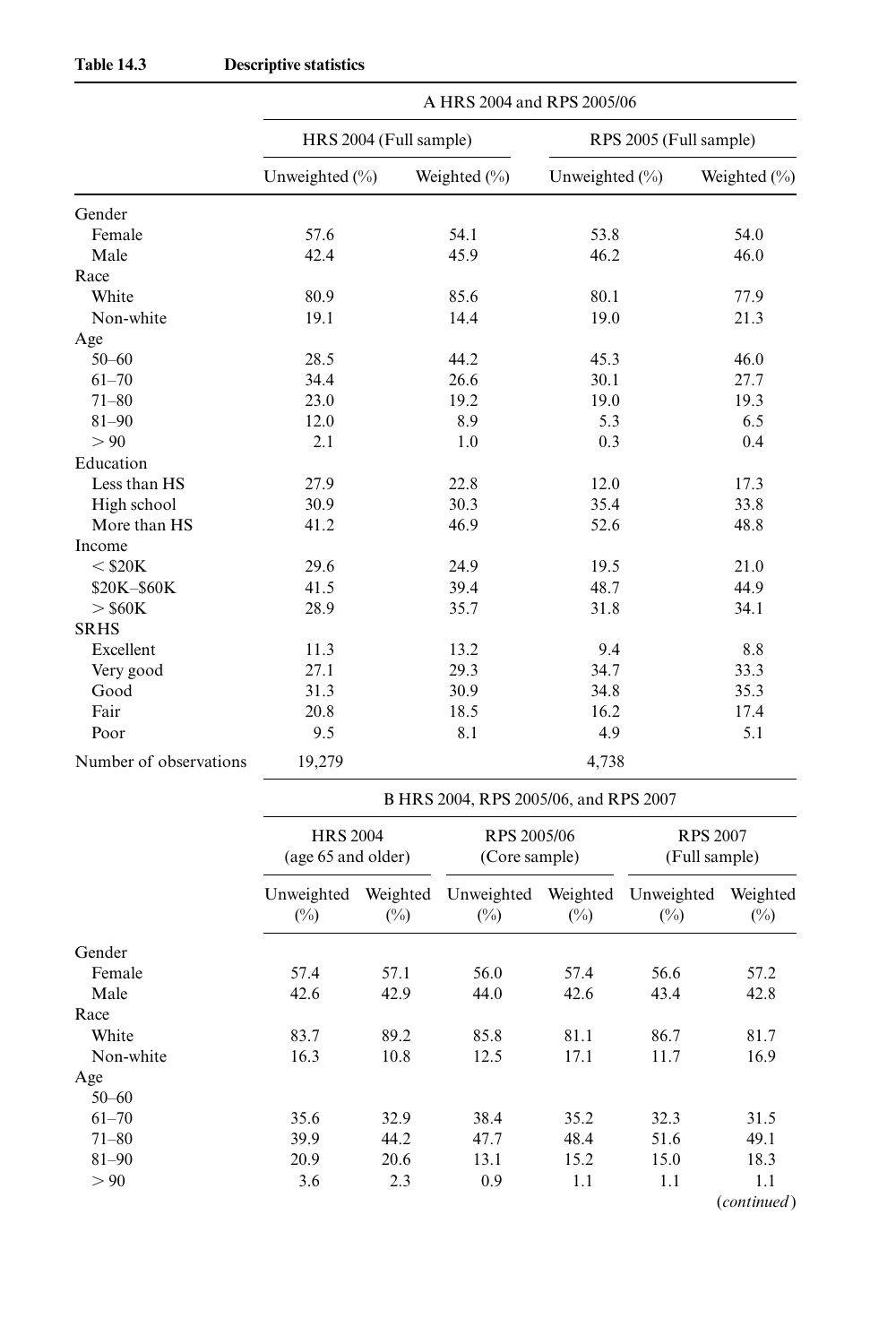|                        | B HRS 2004, RPS 2005/06, and RPS 2007 |                                       |                      |                              |                      |                                  |  |
|------------------------|---------------------------------------|---------------------------------------|----------------------|------------------------------|----------------------|----------------------------------|--|
|                        |                                       | <b>HRS 2004</b><br>(age 65 and older) |                      | RPS 2005/06<br>(Core sample) |                      | <b>RPS 2007</b><br>(Full sample) |  |
|                        | Unweighted<br>$(\%)$                  | Weighted<br>$(\%)$                    | Unweighted<br>$(\%)$ | Weighted<br>$(\%)$           | Unweighted<br>$(\%)$ | Weighted<br>$(\%)$               |  |
| Education              |                                       |                                       |                      |                              |                      |                                  |  |
| Less than HS           | 32.8                                  | 29.6                                  | 12.6                 | 25.9                         | 12.4                 | 23.5                             |  |
| High school            | 32.5                                  | 33.7                                  | 41.7                 | 36.6                         | 42.1                 | 37.6                             |  |
| More than HS           | 34.7                                  | 36.7                                  | 45.7                 | 37.4                         | 45.6                 | 38.9                             |  |
| Income                 |                                       |                                       |                      |                              |                      |                                  |  |
| $<$ \$20K              | 36.1                                  | 34.0                                  | 23.5                 | 28.8                         | 23.5                 | 26.1                             |  |
| \$20K-\$60K            | 45.6                                  | 46.6                                  | 58.1                 | 52.4                         | 58.4                 | 53.8                             |  |
| $>$ \$60K              | 18.3                                  | 19.4                                  | 18.5                 | 18.8                         | 18.1                 | 20.0                             |  |
| <b>SRHS</b>            |                                       |                                       |                      |                              |                      |                                  |  |
| Excellent              | 8.4                                   | 8.9                                   | 6.1                  | 5.6                          | 3.5                  | 3.1                              |  |
| Very good              | 25.4                                  | 26.8                                  | 31.9                 | 27.8                         | 29.7                 | 26.6                             |  |
| Good                   | 32.4                                  | 33.4                                  | 40.0                 | 42.4                         | 42.4                 | 43.3                             |  |
| Fair                   | 23.1                                  | 21.6                                  | 17.9                 | 19.4                         | 19.9                 | 22.0                             |  |
| Poor                   | 10.6                                  | 9.3                                   | 4.1                  | 4.8                          | 0.044                | 5.0                              |  |
| Number of observations | 11,113                                |                                       | 1,569                |                              | 2,711                |                                  |  |

#### **Table 14.3** (continued)

an early release in 2005 of projected pharmacy bills in 2005 and 2006, adjusted for drug prices and for sample undercounting. Providers of Part D plans used this information for actuarial calculations of the expected cost of alternative plans, and we do as well. Second, we assembled data on median retail prices of about 100 of the most heavily used drugs in 2006, and 200 of the most heavily used drugs in 2007, primarily from secondary sources such as the American Association of Retired Persons (AARP) website. We used these data to estimate the pharmacy bill of each RPS respondent, based on the inventory of drugs that they report taking, and imputing the cost of drugs with missing prices. We mapped respondent estimates obtained in this way into the 2006 MCBS distribution of pharmacy bills by matching the empirical distribution of RPS bills to quantiles of the MCBS distribution. We followed the same procedure in 2007, with an adjustment for drug price levels. Details on our construction of pharmacy bills can be found in Winter et al.  $(2006)$ . Third, we use U.S. standard life tables, classified by gender but not by race—to predict mortality.

# **14.5 Consumers' Decisions in the Initial Enrollment Period**

In this section, we describe the enrollment decisions of the "active deciders" among the RPS-2006 respondents, the RPS-2006 core respondents who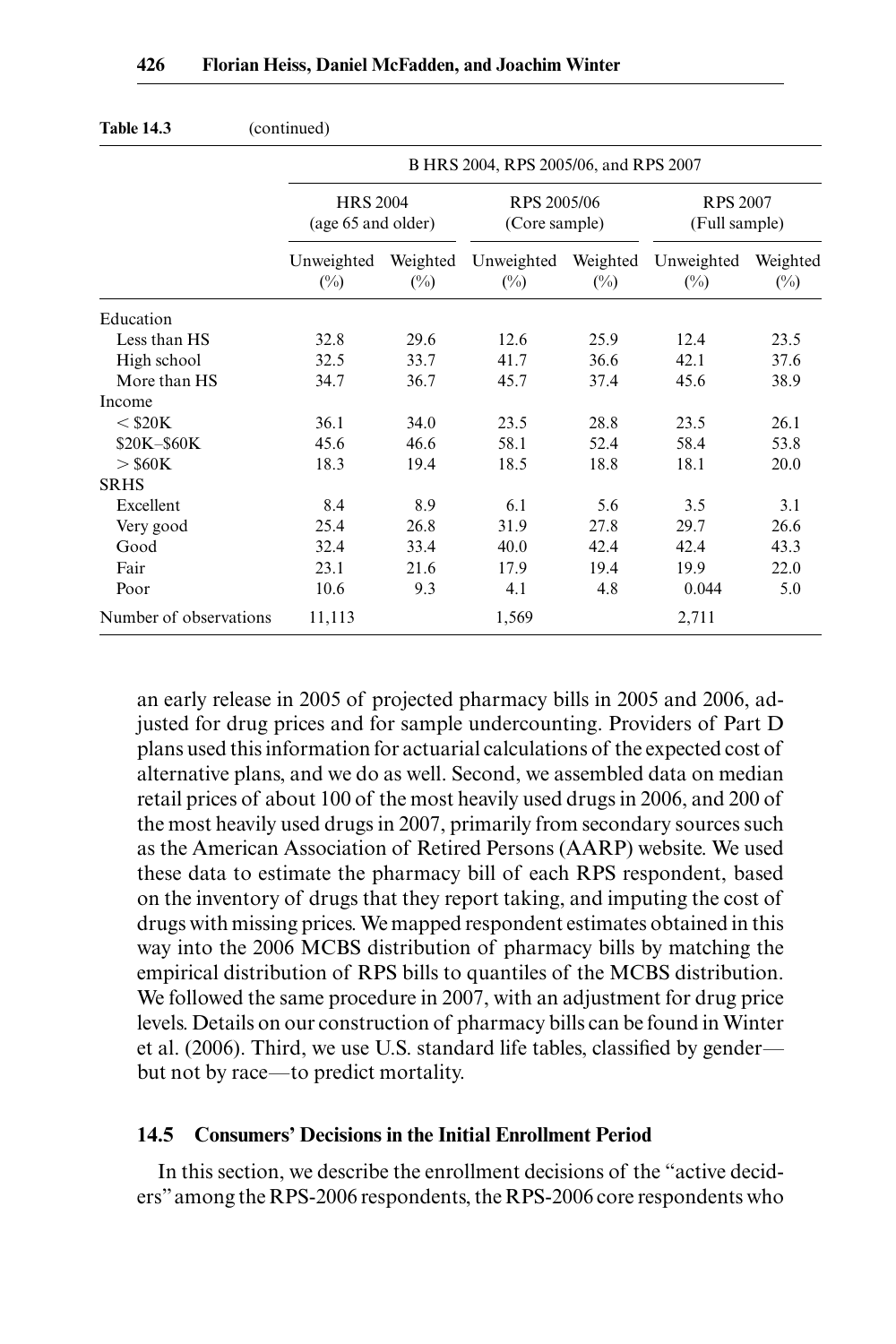were not automatically enrolled in a Part D plan because of prior coverage by a provider that coordinated with Medicare, such as an employer health plan or a Medicare Advantage plan, or because of Medicaid, military, or veteran status. We look at three aspects of these respondents' decisions: whether they enrolled, when they enrolled, and what plan they chose. This analysis is descriptive, but it nevertheless sheds light on how consumer's behavior responds to the economic incentives in the Medicare Part D market.

# 14.5.1 Features of Respondents

In the RPS-2006 core sample of 1,569 respondents, 443 respondents are classified as *active deciders*. Among those, 349 (78.6 percent) enrolled in a Part D stand-alone plan; 94 (21.4 percent) remain uncovered. Table 14.4 summarizes the enrollment status of all 1,569 core respondents, along with breakdowns along various demographic dimensions as well as year 2005 drug use and expenditure. Of the 349 active deciders who enrolled, 319 provided the exact name of their plan, allowing us to determine plan features such as premium and gap coverage from the landscape of plans provided by CMS.

# 14.5.2 Enrollment and Enrollment Timing

The expected payoff of enrolling in a Part D stand-alone plan consists of two components: the expected current value (CV) (defined as expected 2006 benefits less 2006 premiums) and the expected present value (PV) of the benefit of avoiding premium penalties in case of future enrollment. The PV component involves future events and choices, and is difficult to evaluate. However, a positive CV is already a sufficient condition for enrollment for risk- neutral or risk- averse consumers, so it is useful to see whether enrollment reacts to factors that influence CV.

As noted before, the initial enrollment period began on November 15, 2005 and ended on May 15, 2006. Coverage in the initial enrollment period began in the month after enrollment (in January 2006 if already enrolled in 2005). Thus, decisions in the initial enrollment period have a second dimension—consumers not only had to decide whether to sign up for a Part D stand-alone plan, they had to choose when to sign up. To characterize the timing dimension, we consider a stylized description of the decision problem.

An individual decides at the beginning of the enrollment period whether to enroll early (Nov/ Dec 2005), late (May 2006), or not at all. Let *p* denote the yearly premium and PV the expected present value of the option of avoiding a premium penalty for enrollment in Part D after 2006. We leave PV unspecified for the purpose of the current descriptive analysis, and specify it fully in the intertemporal optimization model presented in section 14.6. Let *cy* denote the pharmacy bill in year *y*. For the current analysis, assume that these bills have a normal random effects stochastic structure, with censor-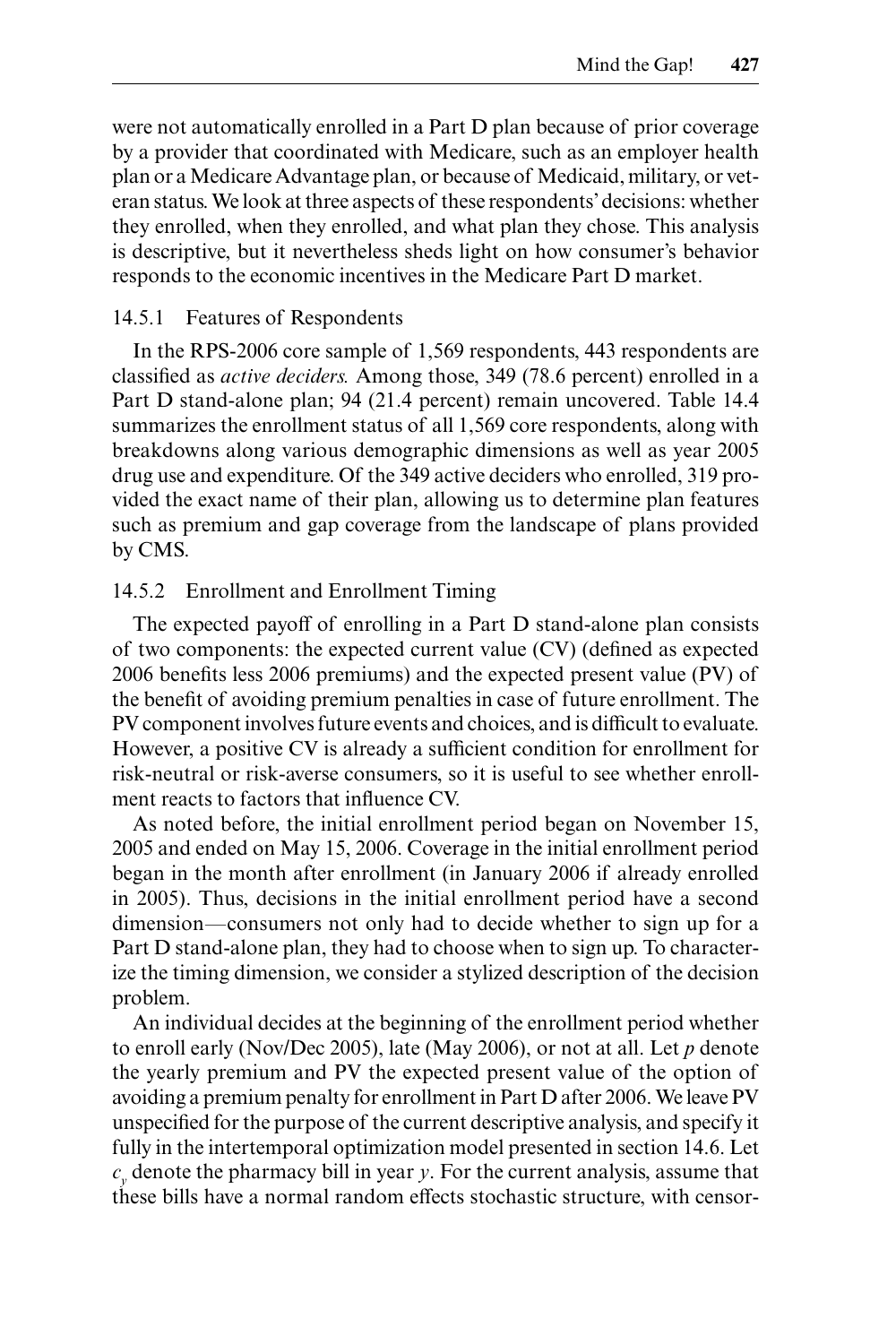| <b>Table 14.4</b><br>Prescription drug insurance status after the initial enrollment period |               |               |         |                       |               |  |
|---------------------------------------------------------------------------------------------|---------------|---------------|---------|-----------------------|---------------|--|
|                                                                                             | No coverage   | Automatic     | Private | Part D                | Total         |  |
| Observations                                                                                | 94            | 827           | 299     | 349                   | 1,569         |  |
| $\frac{0}{0}$                                                                               | 5.99          | 52.71         | 19.06   | 22.2                  | 100.0         |  |
| 2005 drug costs (dollars)                                                                   |               |               |         |                       |               |  |
| Mean                                                                                        | 1,411.3       | 2,574.2       | 2,610.6 | 2,766.9               | 2,554.3       |  |
| 1st quartile                                                                                | 0.0           | 748.0         | 685.4   | 843.9                 | 685.4         |  |
| Median                                                                                      | 93.8          | 1,996.5       | 1,671.4 | 1,981.4               | 1,878.8       |  |
| 3rd quartile                                                                                | 1,492.5       | 3,479.6       | 3,330.1 | 3,333.2               | 3,338.4       |  |
| Total prescription drug cost in 2005                                                        |               |               |         |                       |               |  |
| \$0                                                                                         | 39.4          | 10.6          | 12.0    | 9.7                   | 12.4          |  |
| \$1 to \$250                                                                                | 16.0          | 6.9           | 7.7     | 6.6                   | 7.5           |  |
| \$251 to \$1,000                                                                            | 9.6           | 9.7           | 10.7    | 8.9                   | 9.7           |  |
| \$1,001 to \$2,250                                                                          | 20.2          | 27.8          | 29.1    | 32.7                  | 28.7          |  |
| \$2,251 to \$5,100                                                                          | 8.5           | 32.4          | 27.8    | 29.2                  | 29.4          |  |
| \$5,101 or more                                                                             | 6.4           | 12.6          | 12.7    | 12.9                  | 12.3          |  |
| Total number of prescription drugs<br>taken in 2005                                         |               |               |         |                       |               |  |
| No drugs                                                                                    | 38.3          | 10.5          | 12.0    | 9.7                   | 12.3          |  |
| 1 or 2 drugs                                                                                | 34.0          | 24.4          | 30.4    | 29.2                  | 27.2          |  |
| 3 or more drugs                                                                             | 27.7          | 65.1          | 57.5    | 61.0                  | 60.5          |  |
| Self-reported health status                                                                 |               |               |         |                       |               |  |
|                                                                                             | $\sim$ $\sim$ | $\sim$ $\sim$ | $\sim$  | $\epsilon$ $\epsilon$ | $\sim$ $\sim$ |  |

| 428 |  | Florian Heiss, Daniel McFadden, and Joachim Winter |
|-----|--|----------------------------------------------------|
|     |  |                                                    |

Excellent 20.2 5.3 7.0 6.6 6.8 Very good or good 62.8 71.7 69.9 73.0 71.1 Poor or fair 17.0 23.0 23.1 20.4 22.1 Age class 70 years or younger 38.3 42.3 39.1 45.9 42.3 71 to 75 years 37.2 27.6 27.4 24.4 27.4 76 years or more 24.5 30.1 33.4 29.8 30.3 Sex Male 35.1 50.1 36.5 38.7 44.0 Female 64.9 49.9 63.6 61.3 56.0 Education class More than high school 38.3 49.0 42.8 42.4 45.7 High school or less 61.7 51.0 57.2 57.6 54.3 Income class \$20,000 or less 30.9 20.9 31.1 28.1 25.1 \$20,001 to \$60,000 58.5 58.7 51.5 56.5 56.8 \$60,001 or more 10.6 20.4 17.4 15.5 18.2 *Notes:* "Private" includes prescription drug coverage as part of a Medicare Advantage program. "Part D" includes only Part D stand-alone plans.

ing below at zero; that is, there is a latent bill  $c_y^* = \mu + \eta \lambda + \zeta_y \gamma$ , where  $\mu$  is a mean,  $η$  is a persistent individual standard normal random effect, the  $ζ<sub>ν</sub>$ are independent i.i.d. standard normal disturbances,  $\lambda$  and  $\gamma$  are standard deviations, and  $c_y = \max\{0, c_y^*\}$ . We fit this model by maximum likelihood to 2005 and 2006 RPS pharmacy bills, with top-censoring of bills at \$12,000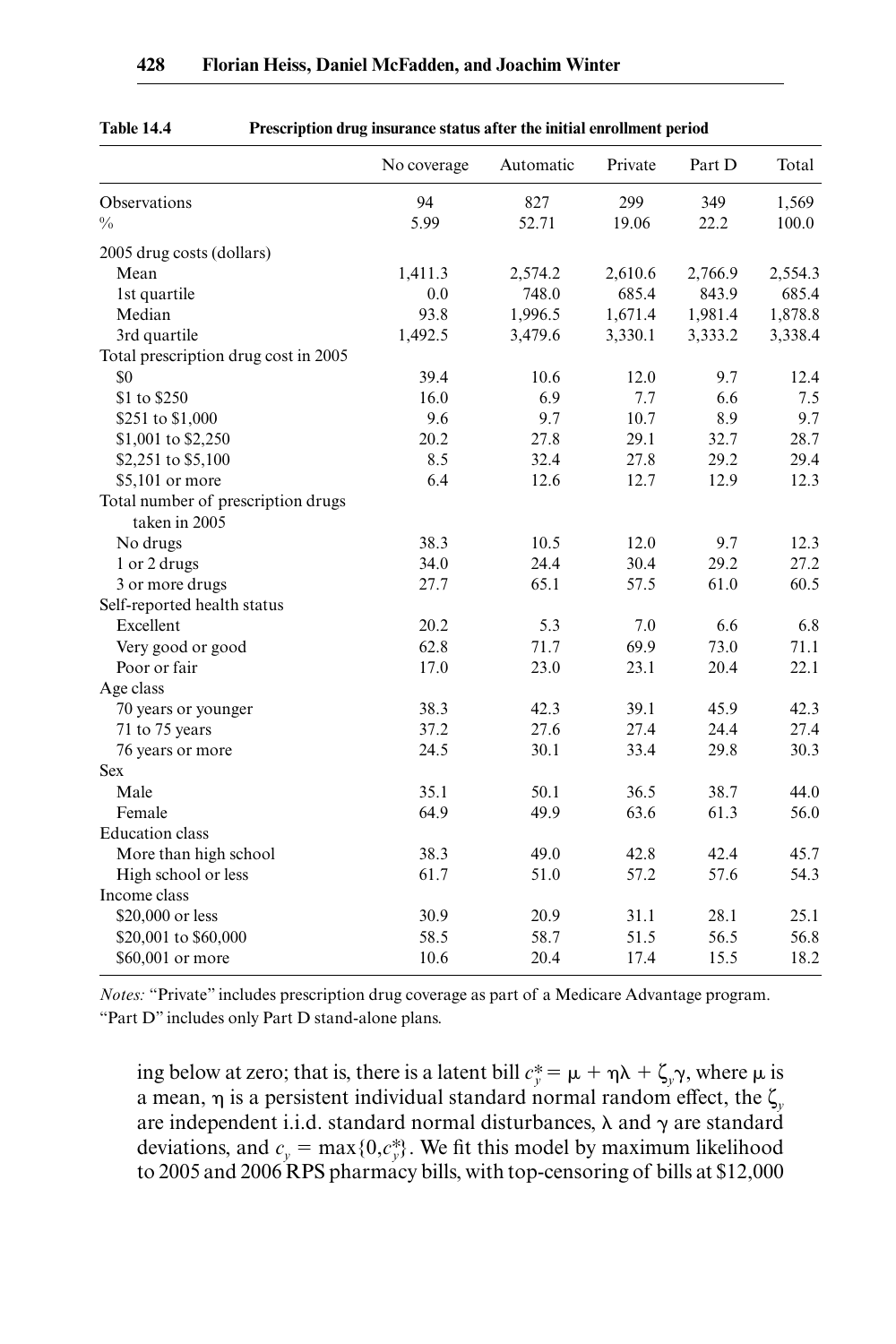to reduce the influence of extreme outliers that may be mismeasured, and estimate  $\mu = 2{,}027.7$ ,  $\lambda = 2{,}672.5$ , and  $\gamma = 1{,}759.9$ . In a Monte Carlo simulation of 8,000 bills for 2005 and 2006, *cy* has mean \$2,548, standard deviation \$2,469, and a correlation of 0.61 between 2005 and 2006 bills. The probability of a zero bill is 0.26 in the simulation, higher than the observed probability of 0.15, with conditional probabilities of 0.61 of a zero bill in 2006 given a zero bill in 2005, and of 0.12 of a zero bill in 2006 given a positive bill in 2005.

Assume that to first-order, individuals cannot control the timing of drug bills during the year. Suppose latent monthly bills satisfy  $c_{yt}^* = (\mu + \eta \lambda)/12$  $\zeta_{y}$ /(12)<sup>1/2</sup>, where the  $\zeta_{y}$  are i.i.d. standard normal monthly disturbances. Then the sum of latent monthly bills over twelve months gives the model shown previously for the annual latent bill,  $c_y^* = \mu + \eta \lambda + \zeta_y \gamma$ . Similarly, the latent bill for the last seven months of 2006 is  $c_{6-12:06}^* = 7(\mu + \eta \lambda)/12 +$  $\zeta_{6-12:06}\gamma^*$ , where  $\zeta_{6-12:06}$  is standard normal and  $\gamma^* = \gamma(7/12)^{1/2} = 1,344.0$ . Assume that the realized bill for this seven month period is again censored,  $c_{6-12:06} = \max\{0, c_{6-12:06}^*\}$ . The sum of left-censored latent variables is at least as large as the left- censored sum of latent variables, so that the assumption that both the full year and the seven- month bills can be represented as left censored normals is an approximation.

Assume that consumers know the persistent component of their latent annual bill,  $c^{\#} = \mu + \eta \lambda$ . The expected annual bill given  $c^{\#}$  is then  $Ec_{\varphi} =$  $\int_0^{\infty} c \phi((c - c^{\#})/\gamma) \, d c/\gamma = c^{\#} \Phi(c^{\#}/\gamma) + \gamma \phi(c^{\#}/\gamma)$ . Under the Medicare Part D Standard plan in 2006, the benefits formula is

(1) 
$$
B(c) = 0.75 \cdot \min\{2,000,\max(0,c-250)\} + 0.95 \cdot \max(0,c-5,100),
$$

where  $c$  is the pharmacy bill covered by the plan. The expected current benefit from enrollment for the full year, given  $c^{\#}$ , is

$$
CV_{12} = EB(c_{06}) - 12p
$$
  
= 0.75  $\int_{2.50}^{0.250} (c - 250) \phi((c - c^{\#})/\gamma) d c/\gamma + 1,500 \cdot \Phi((c^{\#} - 2,250)/\gamma)$   
+ 0.95  $\int_{5,100}^{\infty} (c - 5,100) \phi((c - c^{\#})/\gamma) d c/\gamma - 12p$   
= -12p + 0.75 $(c^{\#} - 250)(\Phi((c^{\#} - 250)/\gamma) - \Phi((c^{\#} - 2,250)/\gamma))$   
+ 1,500  $\cdot \Phi((c^{\#} - 2,250)/\gamma)$   
+ 0.75 $\gamma(\phi((c^{\#} - 250)/\gamma) - \phi((c^{\#} - 2,250)/\gamma))$   
+ 0.95 $(c^{\#} - 5,100)\Phi((c^{\#} - 5,100)/\gamma) + 0.95\gamma\phi((c^{\#} - 5,100)/\gamma).$ 

Let  $c^{k} = 7c^{k}/12$ . The expected current benefit from enrollment for the last seven months is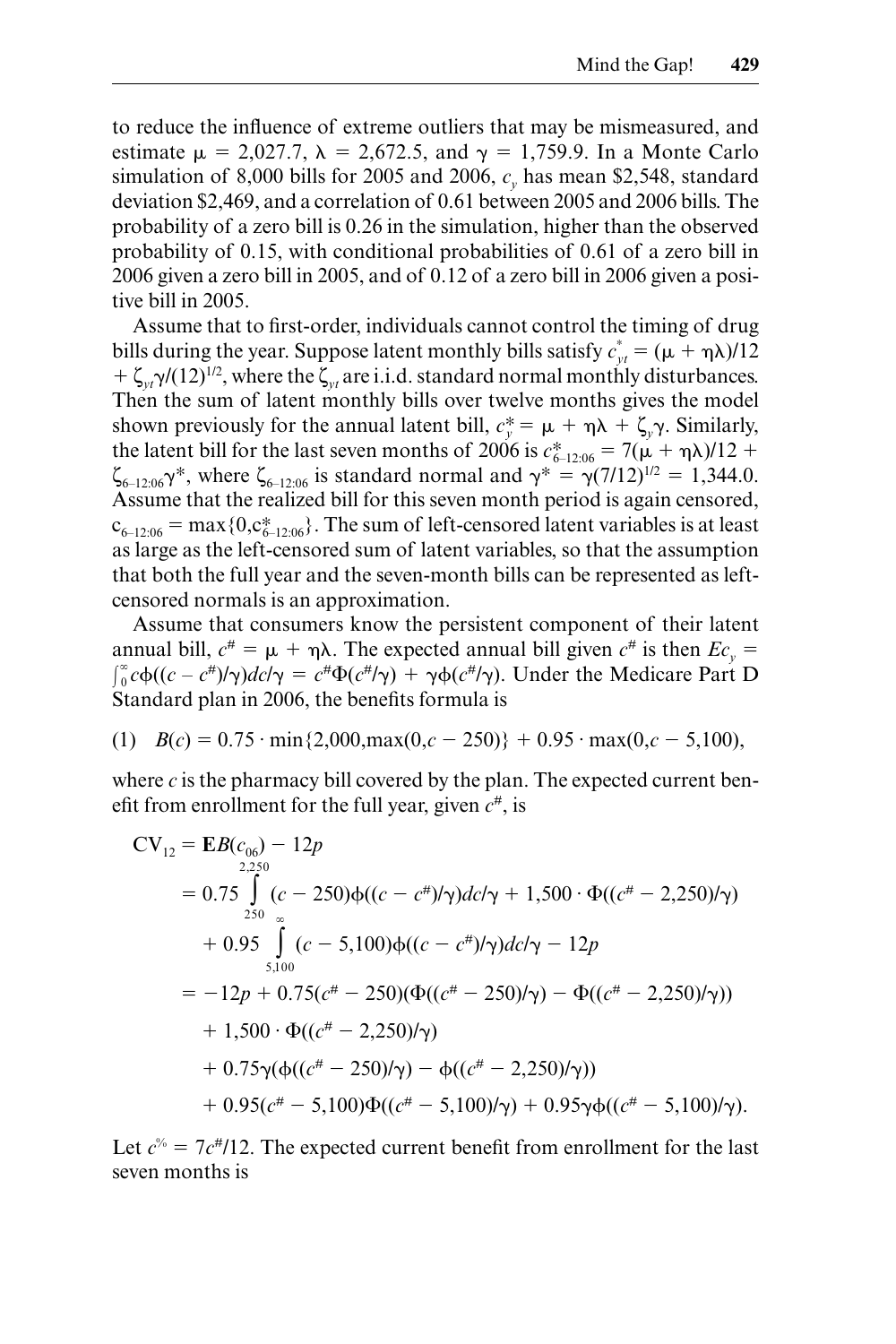$$
CV_{7} = EB(c_{6-12:06}) - 7p
$$
\n
$$
= 0.75 \int_{250}^{2,250} (c - 250) \phi((c - c^{\%})/\gamma^{*}) dc + 1,500 \cdot \Phi((c^{\%} - 2,250)/\gamma^{*})
$$
\n
$$
+ 0.95 \int_{5,100}^{5} (c - 5,100) \phi((c - c^{\%})/\gamma^{*}) dc - 7p
$$
\n
$$
= -7p + 0.75(c^{\%} - 250)(\Phi((c^{\%} - 250)/\gamma^{*}) - \Phi((c^{\%} - 2,250)/\gamma^{*}))
$$
\n
$$
+ 1,500 \cdot \Phi((c^{\%} - 2,250)/\gamma^{*})
$$
\n
$$
+ 0.75\gamma^{*}(\phi((c^{\%} - 250)/\gamma^{*}) - \phi((c^{\%} - 2,250)/\gamma^{*}))
$$
\n
$$
+ 0.95(c^{\%} - 5,100)\Phi((c^{\%} - 5,100)/\gamma^{*})
$$
\n
$$
+ 0.95\gamma^{*}\Phi((c^{\%} - 5,100)/\gamma^{*}).
$$

Figure 14.2 gives the values of  $CV_1$  and  $CV_7$  plotted against 2006 expected pharmacy bill. Empirically, we find that if  $CV_{12} > CV_{7}$ , which occurs at expected 2006 pharmacy bills above \$950, then  $\mathrm{CV}_{12}$   $>$  0 and early enrollment is optimal. However, if  $CV_7 > CV_{12}$ , then there is a more complicated decision on whether to enroll late or not at all, depending on whether  $CV_7$  + PV is positive. A myopic consumer who ignores PV will not enroll at an expected pharmacy bill below \$300; increasing PV would lower this threshold.

When allowing individuals to decide month by month whether to enroll or delay enrollment, new information may make enrollment beneficial in the middle of the enrollment period. However, the probability of significant new information within a few months is low, so one would expect peaks of enrollment at the beginning of the enrollment period (for people who immediately



**Fig. 14.2 Timing of initial Part D enrollment**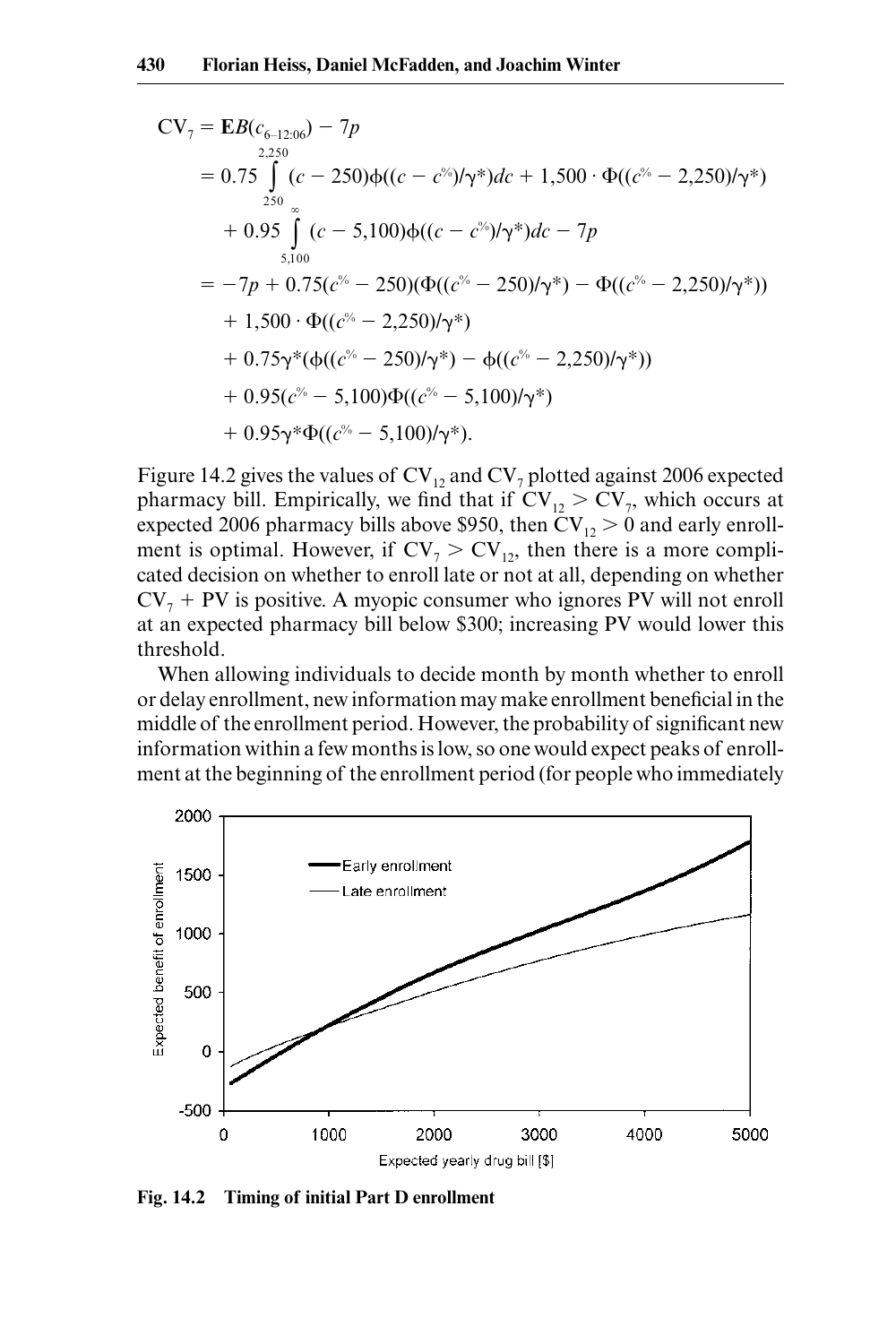benefit) and at the end where avoiding the penalty becomes relevant. The distribution of months in which the sample of RPS respondents enrolled is shown in figure 14.3. As expected, there are peaks at the beginning and at the end of the initial enrollment period (even though November 2005 and May 2006 each had only fifteen "enrollment days").

For further analysis, the sample is split into four groups of respondents. Details can be found in table 14.5. As argued before, individuals with high drug costs should sign up early, those with intermediate drug costs or high present value of the penalty should sign up late, and for the others, it might be rational not to sign up at all. The distribution of drug costs differs significantly between the four groups. Conditional means, medians, and tenth and ninetieth percentiles are also presented in table 14.5. The empirical cumulative distributive functions (CDFs) are given in figure 14.4; pairwise



**Fig. 14.3 Distribution of enrollment month**

| <b>Table 14.5</b> | Distribution of the month of Part D enrollment among active deciders |  |
|-------------------|----------------------------------------------------------------------|--|
|                   |                                                                      |  |

|                           | November-<br>December | January-<br>March | April-<br>May | <b>Not</b><br>enrolled | Total   |
|---------------------------|-----------------------|-------------------|---------------|------------------------|---------|
| <b>Observations</b>       | 139                   | 106               | 94            | 94                     | 433     |
| $\frac{0}{0}$             | 32.1                  | 24.5              | 21.7          | 21.7                   | 100.0   |
| 2005 drug costs (dollars) |                       |                   |               |                        |         |
| Mean                      | 3,376.8               | 2,802.9           | 1,887.0       | 1,411.3                | 2,486.2 |
| 1st decile                | 685.4                 | 142.5             | 0.0           | 0.0                    | 0.0     |
| Median                    | 2,364.7               | 1,968.0           | 1,140.4       | 93.8                   | 1,614.0 |
| 9th decile                | 7,095.7               | 5,477.9           | 5,279.8       | 3,117.1                | 5,477.9 |

*Notes:* Ten respondents without information on the enrollment month are excluded.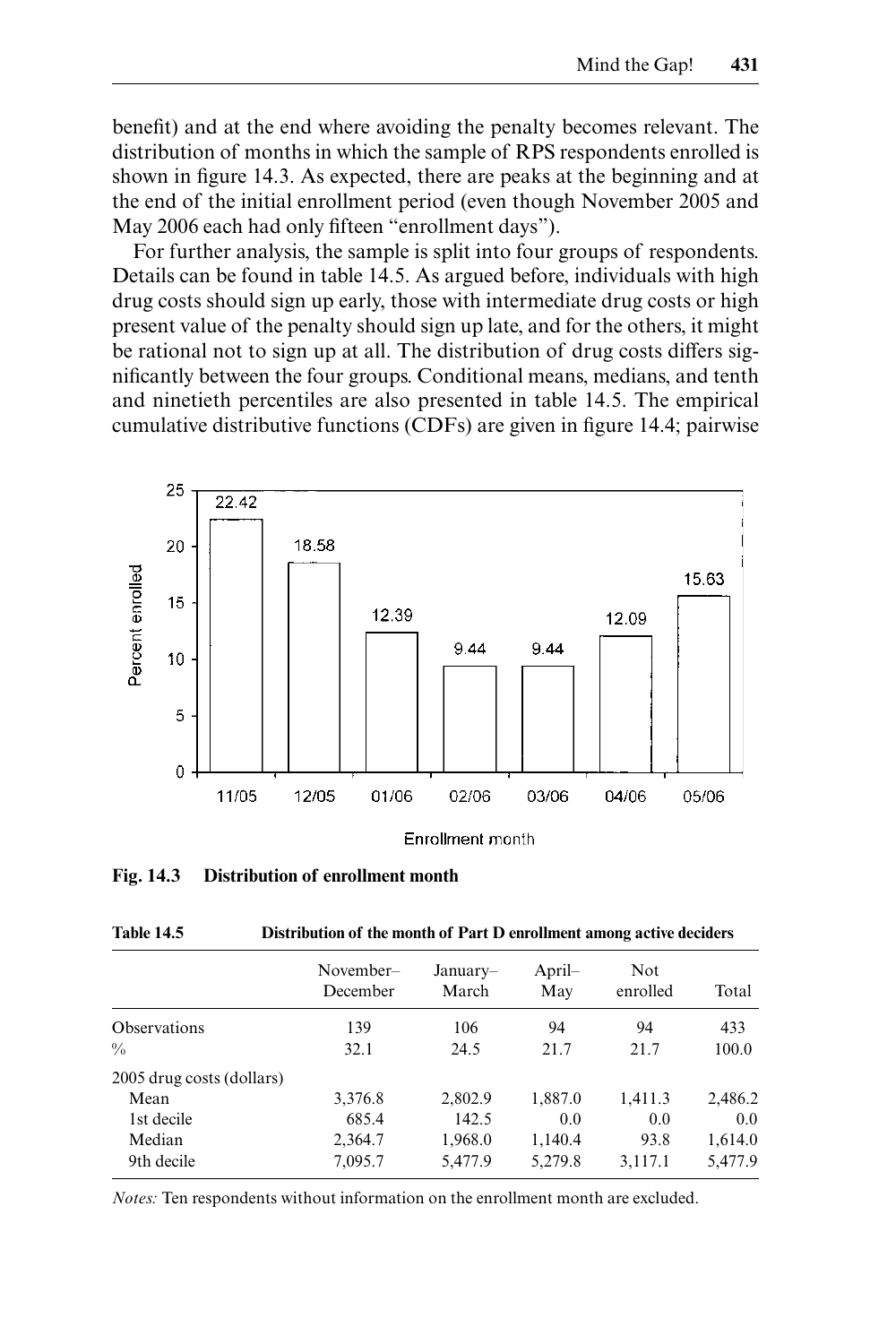

**Fig. 14.4 Drug bill distribution by enrollment**

Kolmogorov-Smirnov tests confirm that they are statistically significantly different from each other (all pairwise *p*- values are smaller than 0.01 except for "early" versus "intermediate," which has  $p = 0.07$ ). Current drug costs appear to have a strong impact on enrollment, especially on early enrollment by December 2005 and additional enrollment by March 2006. Additional late enrollment in April or May does not seem to strongly depend on 2005 drug costs.

Next, we present results from logit models for enrollment with dummies for categories of drug costs. A specification with splines and a semiparametric specification with an additive nonparametric function of drug costs give essentially the same results. A few socioeconomic variables are added. Odds ratios for enrollment are presented in the first column of table  $14.6$ <sup>10</sup> Drug costs in 2005 are very strong predictors of enrollment. Younger seniors (under seventy years of age) are more likely to enroll. As might be expected, those in "excellent" Self- Reported Health Status (SRHS) are less likely to enroll, even controlling for drug costs. Poor or fair (SRHS) also decreases the enrollment probability relative to the intermediate SRHS category, which may indicate that those in poor health had more difficulty in evaluating the program and completing the enrollment process.

The table also shows results from logit models of enrollment timing. As argued before, the rational decision whether to enroll early mainly depends on whether the individual expects immediate benefits in 2006, since delay-

<sup>10.</sup> Consider a binomial logit model  $P = 1/(1 + \exp(-\beta_0 - \beta_1 D))$ , where *D* is a dummy variable with coefficient  $\beta_1$ , and  $\beta_0$  summarizes the effect of other covariates. Then,  $P/(1 - P) =$  $exp(\beta_0 + \beta_1 D)$  is called the *odds*, and the ratio of the odds when  $D = 1$  and  $D = 0$ , equal to  $exp(\beta_1)$ , is called the *odds ratio*.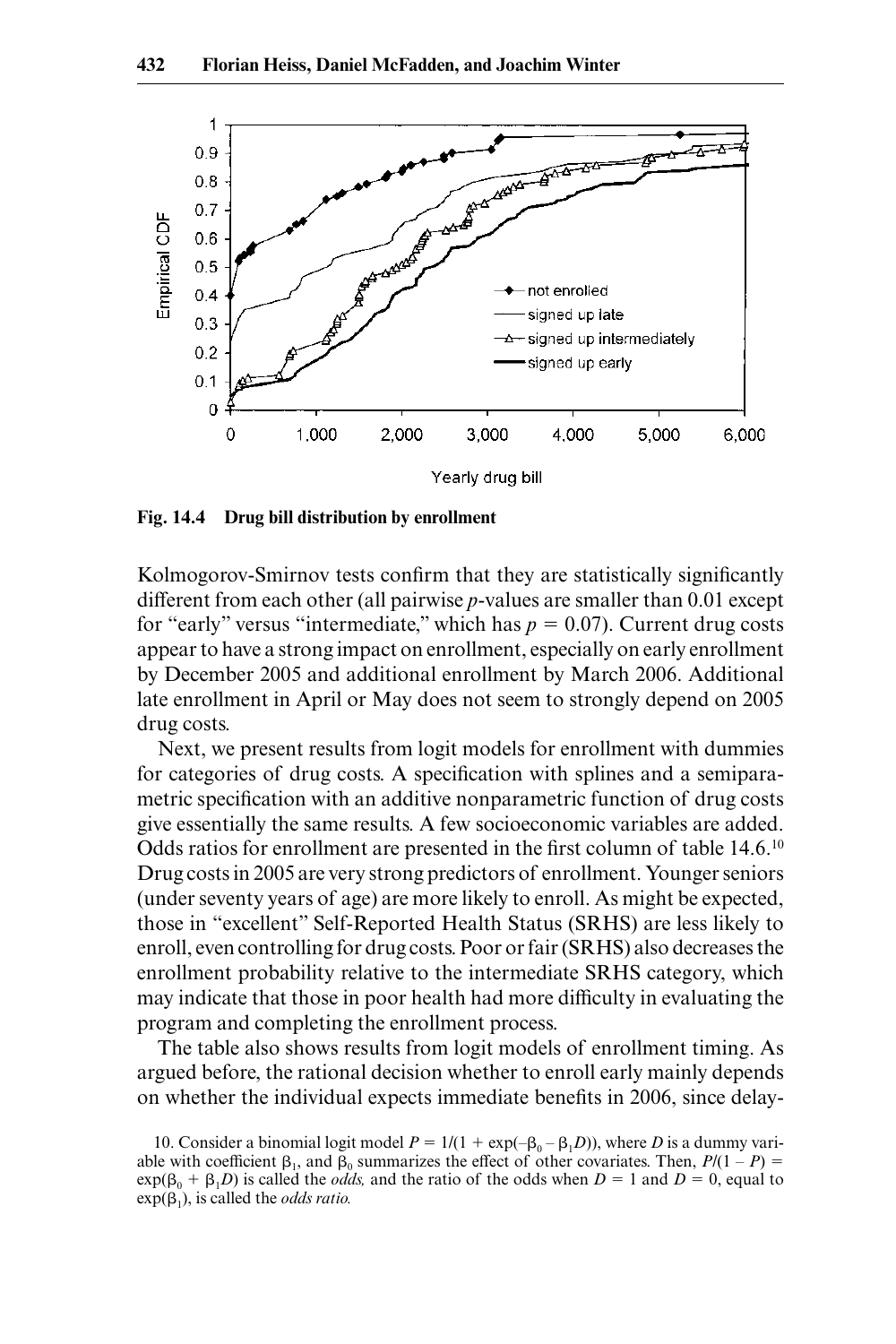|                                             | Enrollment | Enrollment<br>by March 06 | Late enrollment<br>given not enrolled<br>by March 06 |
|---------------------------------------------|------------|---------------------------|------------------------------------------------------|
| 2005 drug costs (reference category is \$0) |            |                           |                                                      |
| \$1 to \$250                                | 1.5898     | $3.0426**$                | 1.064                                                |
| \$251 to \$1,000                            | $4.53***$  | $5.84***$                 | $2.65*$                                              |
| \$1,001 to \$2,250                          | $7.33***$  | $13.48***$                | $2.42*$                                              |
| \$2,251 to \$5,100                          | $16.48***$ | $17.12***$                | $4.62***$                                            |
| \$5,101 or more                             | $9.74***$  | $12.47***$                | 2.55                                                 |
| $p$ -value for F-test                       | (< 0.0001) | (< 0.0001)                | (0.0728)                                             |
| Socioeconomic variables                     |            |                           |                                                      |
| 71 to 75 years                              | $0.4498**$ | 0.8006                    | $0.4835*$                                            |
| 76 years or more                            | 0.72       | 0.89                      | 0.78                                                 |
| Female                                      | 0.73       | 1.10                      | $0.49**$                                             |
| High school or less                         | 0.67       | 0.98                      | 0.58                                                 |
| Income less than \$30,000                   | 0.88       | 0.97                      | 0.78                                                 |
| <b>SRHS</b> excellent                       | $0.37**$   | 0.87                      | $0.26***$                                            |
| SRHS poor or fair                           | $0.45**$   | 0.94                      | $0.34**$                                             |
| $p$ -value for F-test                       | (0.0193)   | (0.9933)                  | (0.0152)                                             |
| Observations                                | 432        | 432                       | 188                                                  |

#### **Table 14.6 Logit analysis of the active enrollment decision**

*Notes:* Coefficients reported in this table are odds ratios; all covariates are coded as dummy variables. ∗∗∗Signifi cant at the 1 percent level.

∗∗Signifi cant at the 5 percent level.

∗Signifi cant at the 10 percent level.

(For a two- sided *t*- test.)

ing enrollment until the deadline in May did not cause a premium penalty. Then, the decision to enroll early should depend primarily on expected drug costs in 2006, which are highly correlated with drug costs in 2005. The second column of table 14.6 shows logit results for early enrollment (defined as being enrolled by March 2006). The results are as expected for rational individuals. Drug costs in 2005 are a very strong predictor of early enrollment, while the sociodemographic variables have no significant impact. Late enrollment within the initial enrollment period is rational for individuals who do not expect immediate benefits in 2006 but want to avoid the penalty. The present value of avoiding the penalty depends on the whole trajectory of future drug costs. Those are also correlated with 2005 drug costs but weaker than 2006 costs. In addition to that, individual expectations, tastes, and the understanding of the penalty and its expected present value drive the decision whether to enroll late or not at all, given that early enrollment is not beneficial.

The final column of table 14.6 shows logit results for whether individuals enroll late (April or May 2006), given that they did not enroll early (by March 2006). Note that this is not a structural behavioral model since it ignores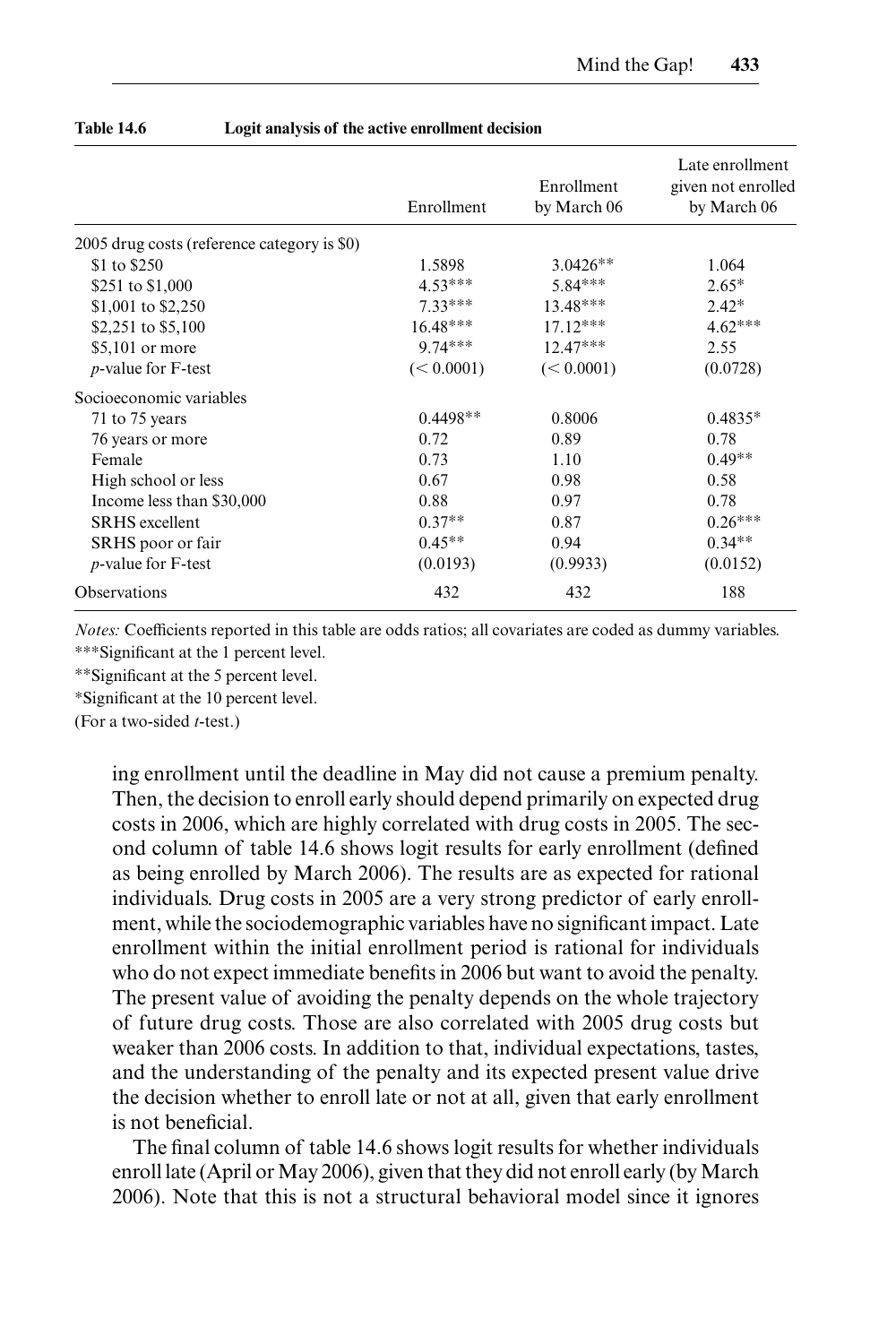self- selection. The results show that among those not enrolled early, 2005 drug costs do predict late enrollment, but only weakly. On the other hand, socioeconomic variables become important predictors. They may reflect health and other expectations, information, and/or tastes. Taken together, the models in table 14.6 show that the strong predictive power of drug costs for total enrollment (column [1]) is mainly driven by early enrollers (column [2]), while the enrollment differentials by socioeconomic variables are mainly driven by late enrollers (column [3]). This is consistent with a view that most individuals understood at least the gross attributes of the initial enrollment alternatives and the incentives they faced.

# 14.5.3 The CMS Subsidy, and Enhanced Plan Features and Premiums

The mechanism used by CMS to subsidize Part D plan sponsors determines the premiums for the Standard plan, and affects the cost to sponsors of offering enhanced plans. Key features of the mechanism are established in the Medicare Prescription Drug Improvement and Modernization Act (MMA) of 2003. Descriptions of the mechanism are given in Congressional Budget Office (CBO) (2004), CMS (2005), Medpac (2006), and Simon and Lucarelli (2006). The essential features of the benefit formulas and subsidy mechanism are summarized here for completeness.

The CMS subsidy of plan sponsors has two components: a direct subsidy, paid prospectively, and reinsurance of a share of catastrophic benefits, paid retrospectively. The prospective payments include risk adjustments for the sponsor's enrollee mix that are intended to neutralize adverse selection, and premium subsidies for qualified low-income enrollees. A key feature of the subsidy mechanism is that sponsors submit bids annually to CMS for their anticipated costs of providing benefits to a representative Part D enrollee, including administrative costs and return on capital, but excluding reinsurance of catastrophic benefits. The CMS then processes these bids to produce a national base premium that covers 25.5 percent of the prospective national average total benefits and administrative cost of a representative Part D enrollee (including reinsurance cost), and an associated base direct subsidy equal to the national average bid less the base premium. Premiums for individual plans are then set to the plan's bid less the base direct subsidy. As a consequence, each plan has a premium that when added to the base direct subsidy equals the plan's bid, and the plan bid determines its premium. The principle behind the Part D market design is that competition for enrollees should limit the ability of plan sponsors to profit from increasing their bids, encourage cost-saving, and drive bids toward actual long-run cost.<sup>11</sup>

11. Two phenomena may lead to outcomes that are not strictly competitive. First, the Part D market is dominated by two firms, Humana and United Healthcare (AARP), with a fringe of smaller rivals. These firms have sufficient market power to influence the national average bid, and the consequent CMS direct subsidy. Second, the churn rate for enrollees is low, and this created incentives for sponsors to offer low initial premiums to establish large enrollee bases whose relative immobility might later be exploited to shelter their plans from competition.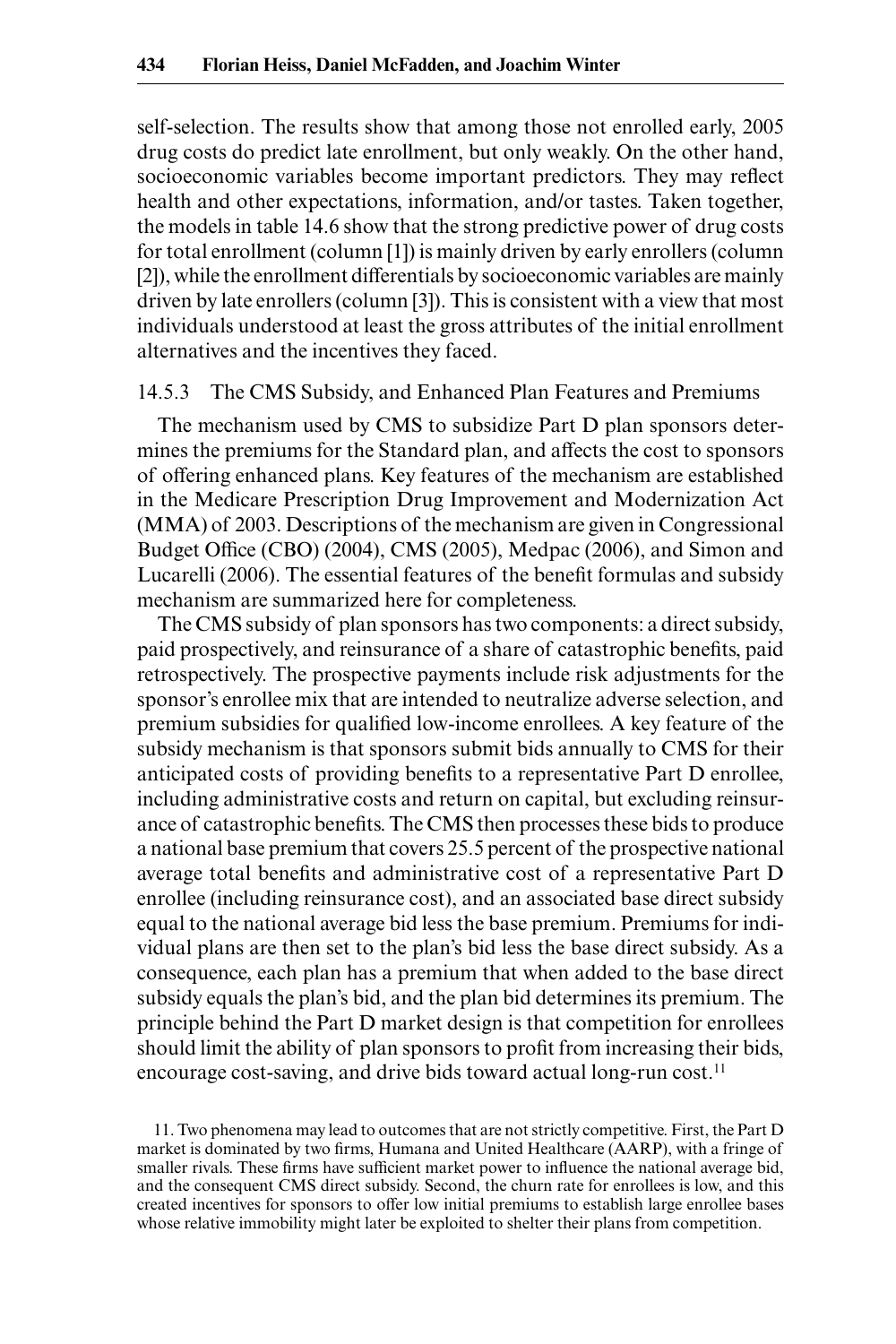The notation we use to describe the Standard plan benefit is defined in table 14A.1 in the appendix.

As indicated by these formulas, if an enrollee has an annual pharmacy bill (APB), then she will receive a basic benefit (BB) equal to 75 percent of the APB above a deductible of DED, up to gap threshold (GTH).12 In the gap above this threshold, the enrollee pays all pharmacy costs until her APB reaches the catastrophic pharmacy bill threshold (CTH) at which her true out- of- pocket (TrOOP) cost reaches TTH, after which she is entitled to a catastrophic benefit CB, equal to 95 percent of the APB above CTH.<sup>13</sup> The TrOOP formula is TrOOP =  $min{TTH, APB - BB} + 0.05 \cdot CPB$ . Classes of drugs excluded from Part D coverage, and drugs not in the plan formulary, are *not* counted in the APB used in the TrOOP calculation. Part D premiums are also excluded from TrOOP. The plan sponsor can influence the APB and benefits under this schedule through its formulary, through incentives to physicians and pharmacies to substitute generic for branded drugs, and through the prices of covered drugs it negotiates with pharmaceutical companies.14

The notation in table 14A.2 will be used to detail the subsidy mechanism. The key steps by CMS in determining the direct subsidy are the averaging of sponsor bids for standard and actuarially equivalent plans to form the national average bid (NBID), an estimate by CMS of the proportion *r* of catastrophic reinsurance in total benefit and administrative cost, and from this an estimate of national average total cost  $NTC = NBID/(1 - r)$ . The base annual premium (BAP) is mandated to equal 25.5 percent of NTC. The base direct subsidy then equals 74.5 percent of NTC, less the expected catastrophic reinsurance. If a plan bid equals NBID, then its premium equals BAP. More generally, the plan annual premium (APR) equals the base annual premium plus the difference between the plan bid and the national average bid,  $APR = BAP + BID - NBID$ , or zero if this expression is negative. The quantities NBID and BAP are unknown to the sponsor at the time bids are submitted, and are largely outside the sponsor's influence. By construction, when APR is positive, the prospective revenue,

12. Actuarially equivalent plans have the same DED and GTH, and alternative cost- sharing arrangements (e.g., copayment tiers for generic, preferred branded, and nonpreferred branded drugs, rather than a percentage copayment) that yield the same expected BB. Basic alternative plans also yield the same expected BB, but can alter both the deductible and cost- sharing arrangements; they typically have a zero deductible.

13. Enrollees in the gap are entitled to the established prices for formulary drugs.

14. The CMS requires that each sponsor appoint a Pharmacy and Therapeutics (P&T) Committee of physicians and pharmacists to determine its formulary, requires that "formularies must include drug categories and classes that cover all disease states," stipulates that "each category or class must include at least two drugs (unless only one drug is available for a particular category or class, or only two drugs are available but one drug is clinically superior to the other for a particular category or class), regardless of the classification system that is utilized," and reviews compliance with these requirements and additional conditions to ensure that the formulary does not substantially discourage enrollment in the plan by beneficiaries with certain disease states; see CMS (2006, "Chapter 6: Part D Drugs and Formulary Requirements").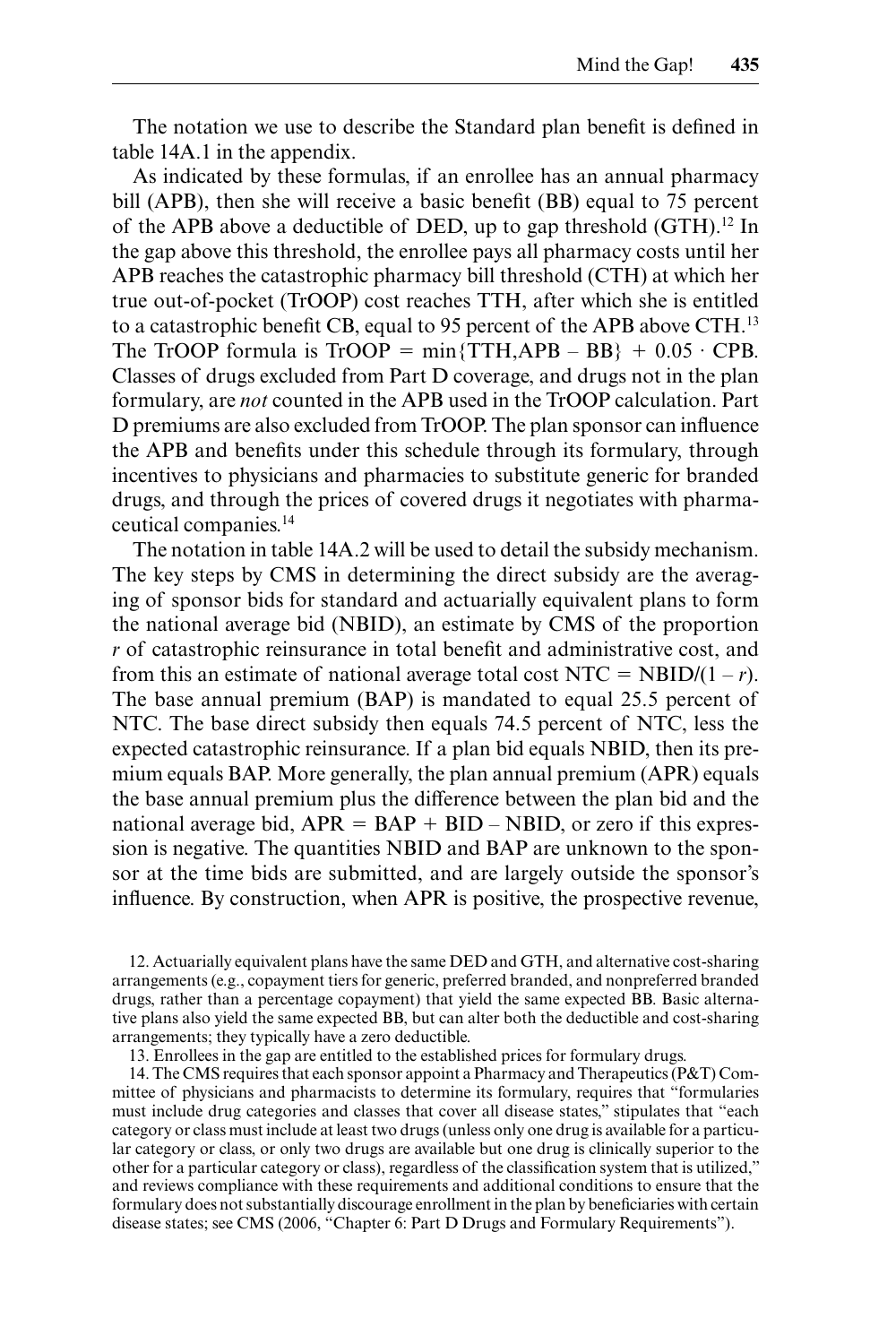base direct subsidy plus the plan average premium, satisfies  $BDS + APR =$  $(0.745 - r) \cdot NBID/(1 - r) + BAP + BID - NBID = BID$ . If APR = 0, then prospective revenue exceeds the plan bid. Then, the sponsor's bid determines its premium, and its position in the competition for enrollees, and prospectively it expects revenue to be at least as large as its bid.

The actual direct subsidy to a plan sponsor is determined by adjusting its bid for the case mix of its enrollees, with the objective of neutralizing adverse selection. Each member of the population of prospective enrollees (submitted by the sponsor) is given a risk weight, using a prescription drug hierarchical condition category (RxHCC) specified by CMS that depends on diagnoses, sex, age, and disabled status. They are averaged to obtain a RxHCC weight, which then multiplies the plan's bid. Other enrollee mix factors are applied to account for low- income and institutionalized status. The result is a case-mix adjusted plan bid. The actual plan direct subsidy PDS then equals the case- mix adjusted plan bid less the enrollee premium,

 $PDS = BID \cdot [RxHCC weight]$  $\cdot$  [Low-income and institutionalized-status weight]  $-$  APR.

If the plan has a nationally representative case mix, then the adjustment weights are one, and PDS equals BDS. More generally, to the extent that the case-mix weights accurately capture differences in benefit costs attributable to observable patient characteristics, the weighting will neutralize adverse selection, removing the incentive for the sponsor to selectively discourage enrollment or reenrollment by patients with observed characteristics that are associated with high benefit costs. The RxHCC classification system and risk factor models are described in Robst, Levy, and Ingber (2007).<sup>15</sup>

There are additional adjustments to CMS subsidies that provide prospective payments for low- income premium subsidies and catastrophic reinsurance, with reconciliation after the end of each year. Finally, there are "symmetric risk corridors" that reduced risk to sponsors via a profit-sharing arrangement in the initial years of operation of the new Part D market; this feature is designed to disappear over time.

Next consider enhanced alternative plans that provide gap coverage, and

15. Risk adjustment weights are effective in neutralizing adverse selection incentives if each observationally distinguishable patient group has the same risk-weight deflated expected benefit cost to the sponsor. They will not be completely effective if the sponsor finds groups that, in interaction with its formulary and benefit schedule, have higher or lower deflated expected benefit cost. The models used to obtain risk weights explain a relatively low proportion of the variance in annual pharmacy bills. This is not in itself a barrier to effective neutralization, but it leaves opportunities for data mining that may identify groups for whom deflation is imperfect. In particular, risk adjustment weights tuned to neutralize adverse selection for universal Standard plan benefits are unlikely to neutralize adverse selection incentives in extended plan benefits, or even in Standard plan benefits once nonenrollment and selection among plans makes Standard plan benefits nonuniversal. Sponsors seeking to profit from imperfect neutralization are likely to look for diagnostic interactions that are not captured by the RxHCC classification, higher- order interactions that are omitted from the essentially linear additive models used by CMS to calculate the risk weights, and statistical inaccuracies.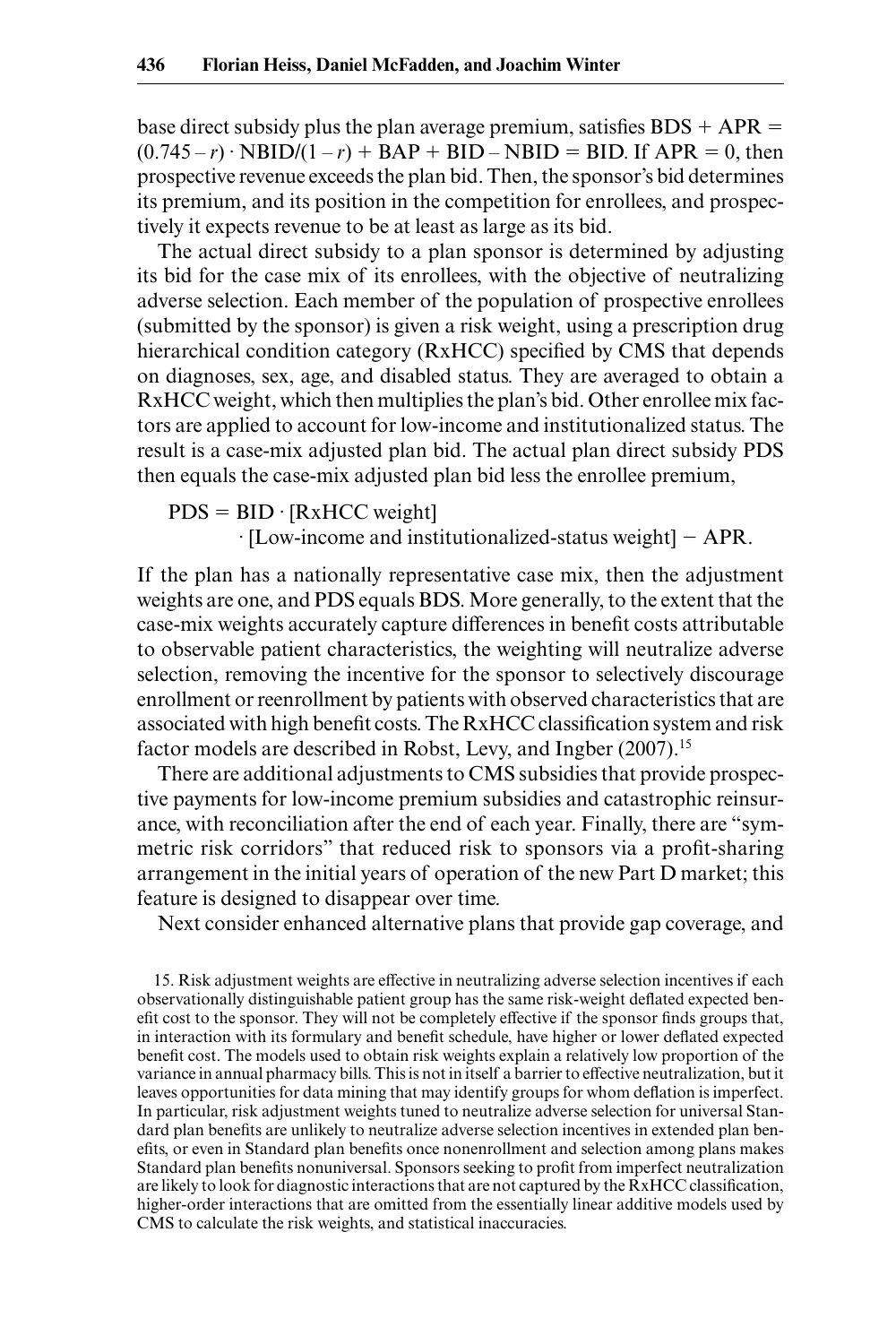the CMS subsidies they receive. Three coverage levels have been offered by these plans: all formulary drugs, more restrictively generic drugs, and even more restrictively "preferred" generic drugs. These plans extend the basic coverage copayment terms into the gap. These plans are affected by a feature of the MMA that specifies a TrOOP threshold for catastrophic benefits, and excludes supplemental premium payments from the calculation of TrOOP. Then, enhanced coverage that lowers TrOOP increases the pharmacy bill threshold CTH for catastrophic benefits, and reduces the reinsurance component of the CMS subsidy. Consequently, there is in effect a tax on gap coverage that partly offsets the CMS subsidy. Recognizing this disincentive to enhanced plans, CMS established a Part D payment demonstration to "allow private sector plans maximum flexibility to design alternative prescription drug coverage." This demonstration allows some classes of sponsors of enhanced plans to select a "capitated option" and receive an "actuarially equivalent" capitated payment for catastrophic coverage in lieu of catastrophic reinsurance. Excluded from the demonstration are PACE and employer- subsidized plans. The capitated payment is determined by calculating the case- mix adjusted reinsurance payments expected for enrollees in the extended plan if they had instead been enrolled in the standard plan.

Sponsors electing capitation have Flexible Capitation and Fixed Capitation options. Under the flexible option, catastrophic coverage does not commence until TrOOP reaches TTH. Then there is a range of APB above the standard plan CTH (\$5,100 in 2006) where TrOOP is below TTH, and the beneficiary copayment is the same as in the basic benefit range (25 percent) rather than the catastrophic copayment rate of 5 percent. This reduces the value of the extended benefit relative to the standard plan, but increases the pool of revenue the sponsor can use to reduce the supplementary premium for extended benefits. Under the fixed capitation option, catastrophic coverage commences at the standard plan threshold CTH, and the TrOOP threshold is ignored.

To evaluate extended plans offering generic coverage, it is necessary to determine the share of generic drugs in the APB. Utilizing 1,833 observations on specific drugs used by respondents in RPS-2007, their generic classification, and their average market prices, we regress the share of generics in drug expenditures on the reciprocal of APB for APB satisfying  $1 <$  APB  $<$ \$10,000 and obtain an intercept of  $0.341$  (SE = 0.009) and a slope coefficient of  $3.183$  (SE = 0.560). Then, the estimated generic expenditure share is over 50 percent for low APB, but in the gap where this allocation affects extended benefits and TrOOP, it is near 34 percent. Our generic expenditure shares are similar in pattern but somewhat higher than those found several years earlier by Dana Goldman in a sample of age sixty-five and over retirees from a large firm.<sup>16</sup> We cannot determine whether this is due to the limitations of the drug information collected in RPS- 2007, or is the result of recent generic

16. Private communication.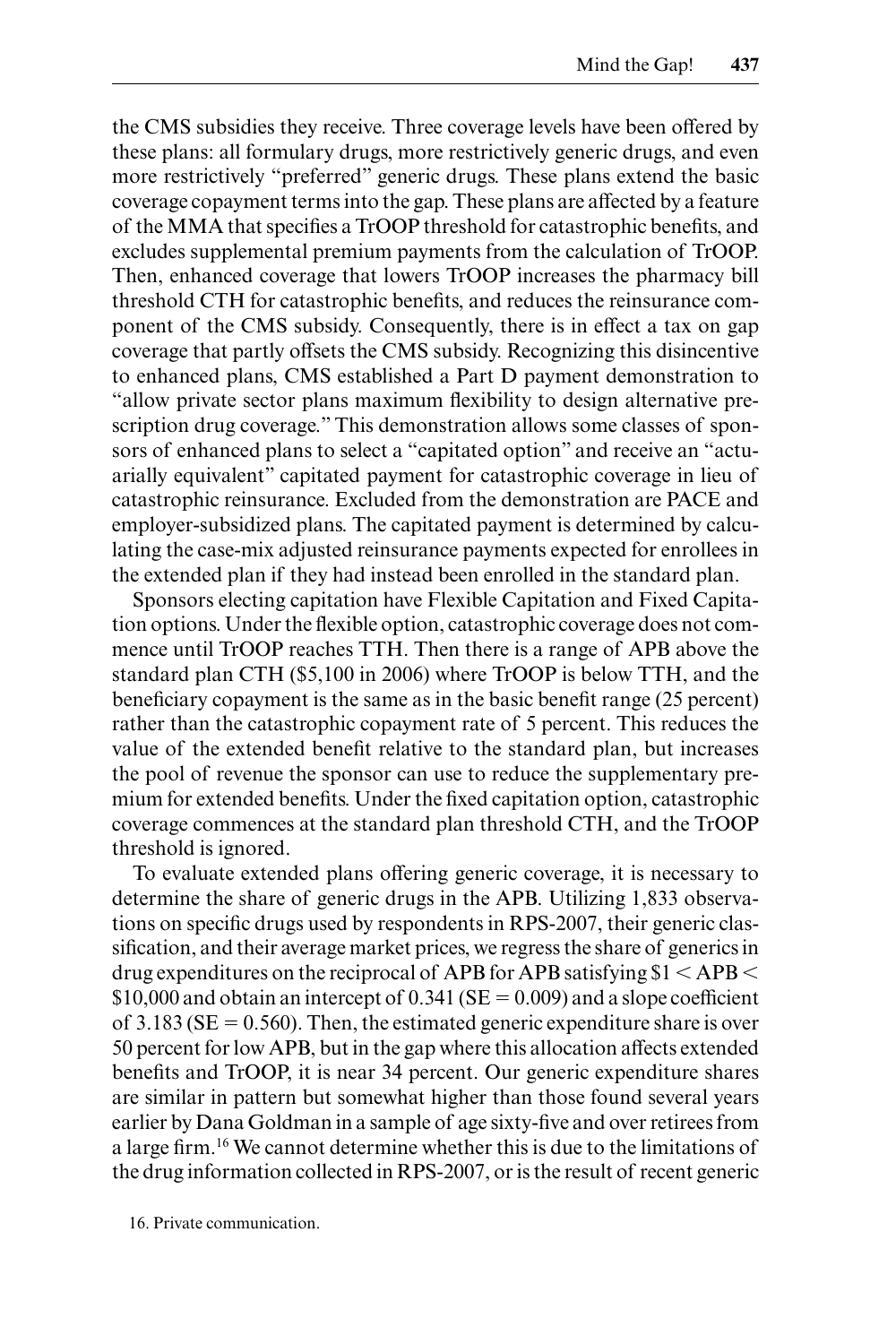competition in several popular drug categories, and incentives to physicians and pharmacists from Part D sponsors to dispense generics.

## 14.5.4 Plan Choice

Next, we turn to plan choice of those core respondents who enrolled in a Medicare Part D stand-alone plan. We examine both choices across different types of plans, and choice of sponsor within plans of a given type. We do not consider choices of Medicare Advantage (MA) plans, which involve broader health care decisions, including choice of HMO or fee-for-service care. Table 14.7 reproduces summary information from a CMS website for consumers that provides a landscape of alternative stand- alone plans. This website contains a "plan finder" for consumers that identifies plans with formularies that include the consumer's current drugs, and for each of these plans estimate the consumer's expected TrOOP in the coming year.17 The average number of distinct plans available in a state was 42.5 in 2006, 54.7 in 2007, and 53.4 in 2008. In 2006, the number of plans available in the various states ranged from seventeen to fifty-two. Between 2006 and 2008, the share of Standard or actuarially equivalent plans available has remained around one- third, the share of basic alternative plans that eliminate the deductible has fallen from 51 percent to 38 percent, the share of enhanced plans that offer gap coverage for generics has risen from 13 percent to 29 percent, and the share of enhanced plans that offer gap coverage for all formulary drugs has fallen from 2.5 percent to near zero. Average monthly premiums have decreased slightly from 2006 for Standard and actuarially equivalent plans, and enhanced plans that cover the deductible, and have increased substantially for enhanced plans offering gap coverage for generics.<sup>18</sup> The average premium for enhanced plans with full gap coverage shows a major increase between 2006 and 2007, and in 2008 this coverage was unavailable except for one plan in Florida. One interpretation of these observations is that providers of plans with full coverage experienced higher than expected drug bills in 2006 due to adverse selection and/or moral hazard, and adjusted their plans accordingly.

We asked the RPS Part D enrollees what plan they chose using a two stage procedure during which they were first presented with a list of plan providers active in their state, and then with a list of plans offered by that firm. Information on all available plans' features comes from a database available on the CMS website. Because of variations in plan formularies as

<sup>17.</sup> The plan finder is a useful tool for consumers, but by concentrating on current drug use, it facilitates myopic choice in which the consumer ignores the risks of altered drug requirements in the future.

<sup>18.</sup> There is an actuarial relationship between the average Standard plan premium calculated and posted by CMS as part of their determination of the subsidy to plan sponsors, and averages calculated from posted premiums on the CMS website. However, due to features of the CMS calculation, particularly adjustments for health risk in the projected population of beneficiaries of a plan, the averages are not identical.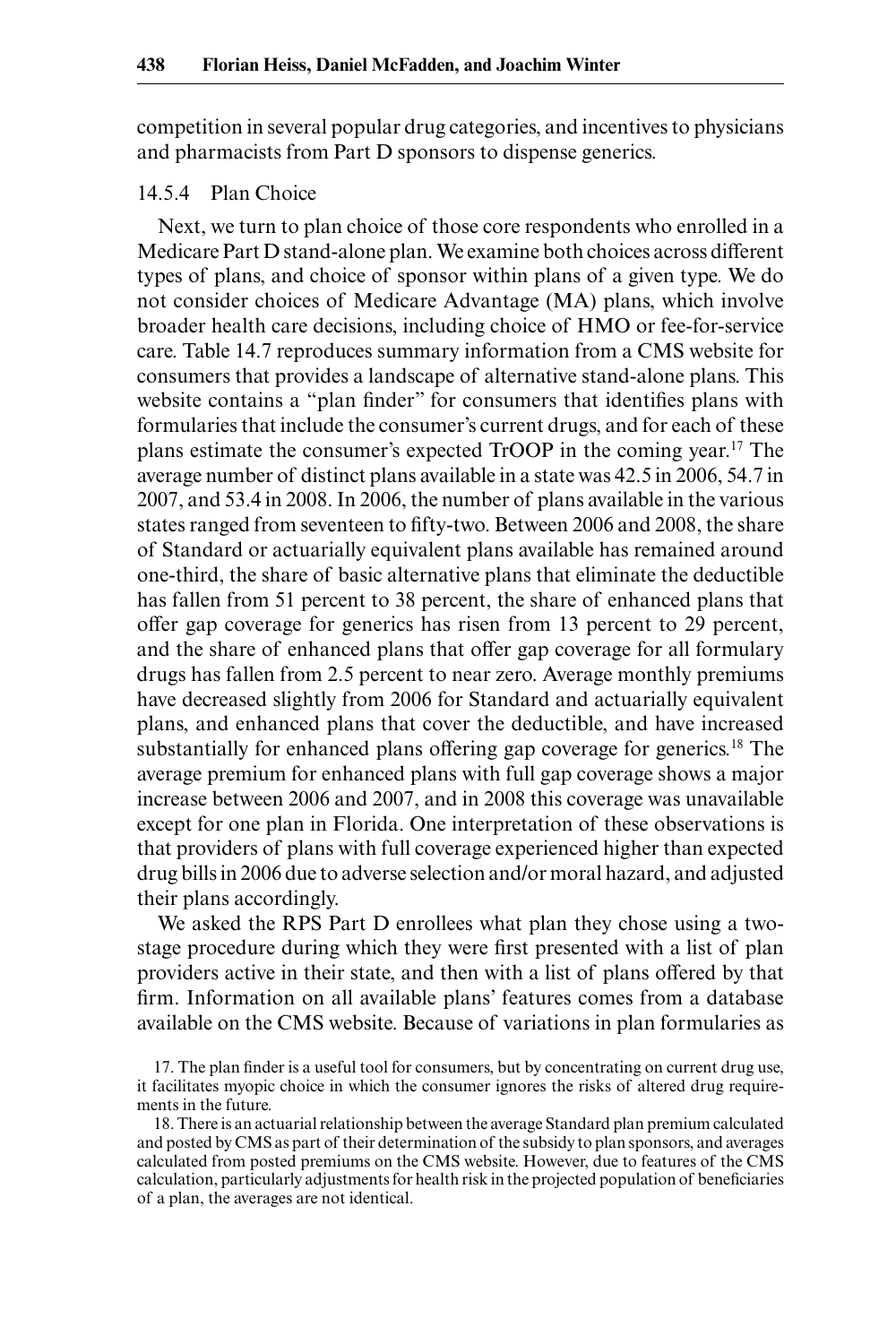|                                                |       | Share $(\% )$ |       |         | Average premium (\$/mo) |         |
|------------------------------------------------|-------|---------------|-------|---------|-------------------------|---------|
|                                                | 2006  | 2007          | 2008  | 2006    | 2007                    | 2008    |
| Standard or actuarially equivalent benefit     | 34.0  | 31.1          | 32.8  | \$30.75 | \$27.70                 | \$28.41 |
| No or reduced deductible, no gap coverage      | 50.6  | 40.0          | 38.0  | \$37.92 | \$31.93                 | \$33.12 |
| Gap coverage for generics                      | 12.9  | 27.5          | 29.2  | \$48.13 | \$51.03                 | \$63.34 |
| Gap coverage for generics and brand-name drugs | 2.5   | 1.4           | 0.0   | \$61.88 | \$96.92                 | \$49.40 |
| Total                                          | 100.0 | 100.0         | 100.0 | \$37.36 | \$36.71                 | \$40.39 |
| Average number of plans per state              | 42.5  | 54.7          | 53.4  |         |                         |         |

#### **Table 14.7 Types of plans, all plans available (excluding territories)**

well as plan features such as copay and tier arrangements, deductible, and gap coverage for generics or for all drugs, individuals face a complex set of alternatives. However, plans can be switched annually with no cost other than the time and bother. Unless individuals choose plans strategically to reduce the burden of future switching, plan choice should depend only on expected benefits in 2006.

For 316 of the 349 respondents with individual stand- alone insurance (92 percent) in 2006, the information that subjects provide in RPS is sufficient to identify the specific plan they chose. Table 14.8 shows the distribution of drug costs by enrollment status and plan features. "Cheapest plan" indicates whether the individual enrolled in the plan with the lowest premium available in his or her state. Figure 14.5, panel A, shows the distribution of the premiums of all 2,166 plans that were available for 2006, stratified into four coverage classes: standard plans, actuarially equivalent plans, and two types of enhanced plans (one with gap coverage only for generic drugs, the other with gap coverage for generic and brand drugs). As expected, premiums are higher for the enhanced plans. More importantly, there is considerable variation in plan premiums in each coverage class. Figure 14.5, panel B, shows similar distributions for those plans that were chosen by the RPS respondents. A comparison of the two figures shows that RPS respondents tended to choose cheaper plans in each of the categories, and also to concentrate on a few plans in each category, in particular among the equivalent plans. The plan that was in highest demand in this group was the United Healthcare plan endorsed by AARP, which had a 30 percent share among RPS respondents who enrolled in a stand-alone plan (see table 14.9). The market shares we obtained from RPS-2006 data are well in line with those computed using official CMS data by Cubanski and Neuman (2006, table 1).

Table 14.10 shows results from ordinary least squares (OLS) and quantile regressions for chosen plan premiums, using the same covariates as in table 14.6. Higher pharmacy bills substantially increase chosen plan premiums, especially in the lower part of the APB distribution. The socioeconomic variables have almost zero explanatory power. Table 14.11 presents odds ratios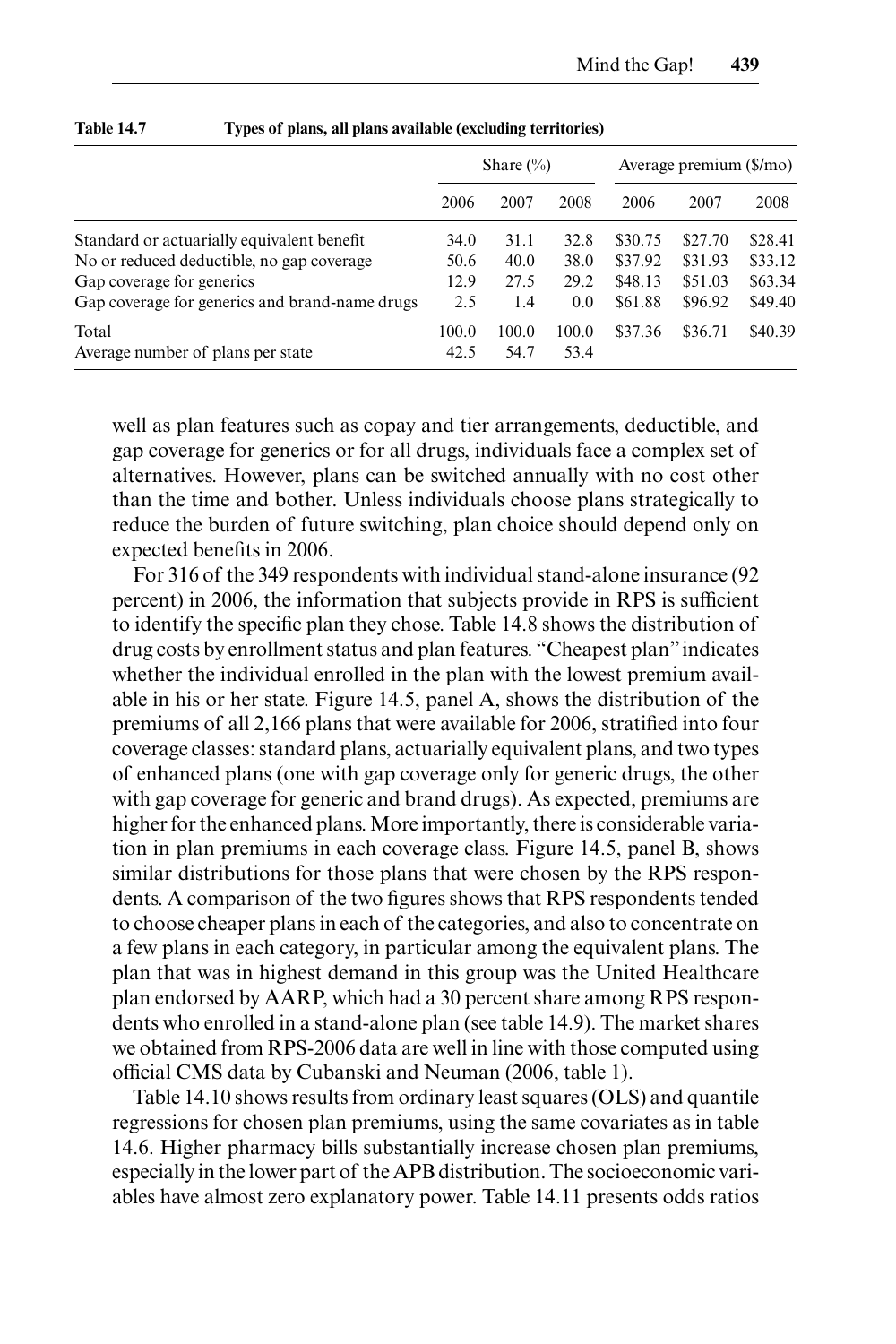|                               |             |             |         | 2005 drug costs |
|-------------------------------|-------------|-------------|---------|-----------------|
|                               | Observation | Column $\%$ | Mean    | Median          |
| Total                         | 1,569       | 0.0         | 2,554.3 | 1,878.8         |
| Enrollment of active deciders |             |             |         |                 |
| N <sub>0</sub>                | 94          | 21.2        | 1,411.3 | 93.8***         |
| Yes                           | 349         | 78.8        | 2,766.9 | 1,981.4         |
| Information on chosen plan    |             |             |         |                 |
| No                            | 31          | 8.9         | 2,801.9 | 2,168.9         |
| Yes                           | 318         | 91.1        | 2,763.4 | 1,934.5         |
| Cheapest plan                 |             |             |         |                 |
| Yes                           | 252         | 79.2        | 2,882.3 | $2,142.5**$     |
| No                            | 66          | 20.8        | 2,309.7 | 1,497.0         |
| Monthly premium               |             |             |         |                 |
| \$20 or less                  | 93          | 29.2        | 2,248.0 | 1,492.5***      |
| \$21 to \$30                  | 141         | 44.3        | 2,822.0 | 1,898.6         |
| \$31 or more                  | 84          | 26.4        | 3,235.9 | 2,544.5         |
| Deductible                    |             |             |         |                 |
| Yes                           | 117         | 36.8        | 2,650.3 | 1,878.8         |
| No                            | 201         | 63.2        | 2,829.3 | 2,010.8         |
| Gap coverage                  |             |             |         |                 |
| No                            | 288         | 90.6        | 2,679.5 | 1,883.5***      |
| Yes                           | 30          | 9.4         | 3,569.7 | 3,449.9         |

#### **Table 14.8 2006 enrollment decisions, plan attributes, and 2005 drug costs**

∗∗∗Signifi cant at the 1 percent level.

∗∗Signifi cant at the 5 percent level.

(Corresponding to tests of equal medians.)

from logit regressions where the dependent variables are various classifications of choice among "cheap" or "bare- bones" plans versus the remainder. A cheap plan is defined in the first column as one with a premium less than \$10/ month, in the second column as the cheapest of all available plans in the respondent's state, and the third column as a Part D Standard plan (with no deductible or gap coverage). A high ABP substantially decreases the probability of enrolling in a cheap or "bare- bones" plan. Tables 14.10 and 14.11 support the proposition that individuals who enroll in order to avoid the penalty but do not expect immediate benefits rationally choose cheap or "bare- bones" plans since there is no monetary cost to switching plans in future years.

Table 14.12 reports market shares and average premiums for those plans that were chosen by RPS respondents in 2006 and 2007. The changes between 2006 and 2007 are similar to those observed on the supply side (table 14.7). In particular, demand for plans with full gap coverage almost vanished in our sample.

To analyze the impact of the CMS subsidy mechanism on premiums and the value of alternative plans to beneficiaries, we utilize the distribution of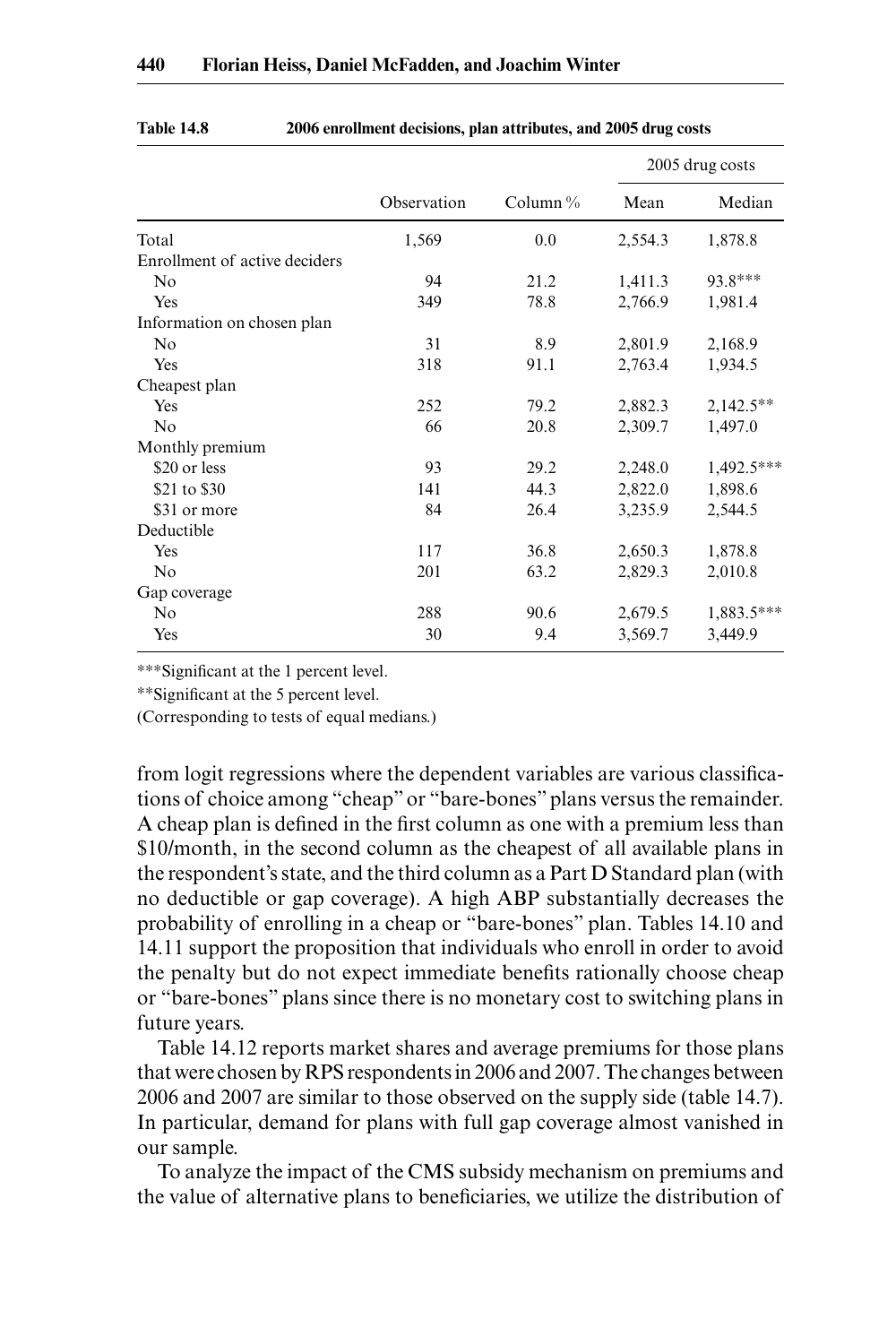

**Fig. 14.5 Premiums of Part D plans by coverage type:** *A,* **All plans available for 2006;** *B,* **Plans chosen by RPS 2006 respondents**

| Table 14.9 |  |  | Top five plans purchased by RPS 2006 respondents |  |  |  |  |
|------------|--|--|--------------------------------------------------|--|--|--|--|
|------------|--|--|--------------------------------------------------|--|--|--|--|

| Rank           | Plan name             | $\boldsymbol{N}$ | Share<br>$(\%)$ | Mean premium<br>(dollars) | Plan type          |
|----------------|-----------------------|------------------|-----------------|---------------------------|--------------------|
| -1             | AARP Medicare Rx Plan | 93               | 29.15           | 25.95                     | Equivalent         |
| 2              | Humana PDP Standard   | 66               | 20.69           | 8.96                      | Standard           |
| 3              | Humana PDP Enhanced   | 18               | 5.64            | 13.67                     | Equivalent         |
| $\overline{4}$ | Humana PDP Complete   | 12               | 3.76            | 53.93                     | Enhanced $(G & B)$ |
| 5              | Pacificare Saver Plan | 10               | 3.13            | 24.63                     | Equivalent         |
|                | Other plans           | 120              | 37.62           | 33.59                     |                    |
| Total          |                       | 319              | 100             | 25.63                     |                    |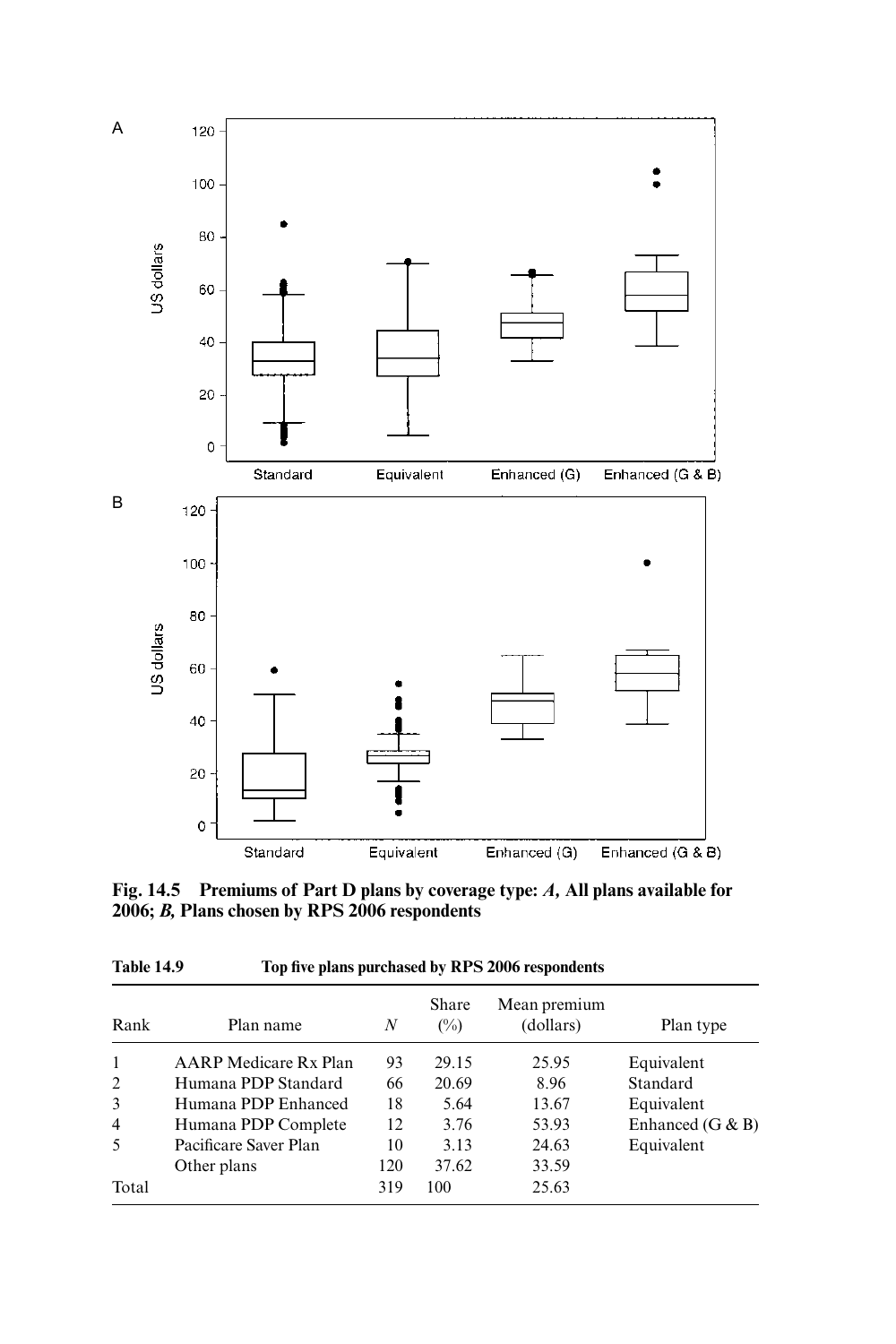|                                             |            |            | Quantile regression: Percentiles |            |
|---------------------------------------------|------------|------------|----------------------------------|------------|
|                                             | <b>OLS</b> | Median     | 20th                             | 80th       |
| 2005 drug costs (reference category is \$0) |            |            |                                  |            |
| \$1 to \$250                                | $7.31*$    | $9.18***$  | 3.01                             | 2.26       |
| \$251 to \$1,000                            | 1.94       | $4.50**$   | 3.95                             | $-0.16$    |
| \$1,001 to \$2,250                          | $8.84***$  | $9.88***$  | $9.58**$                         | 2.63       |
| \$2,251 to \$5,100                          | $13.12***$ | $11.65***$ | $14.74***$                       | $12.97***$ |
| \$5,101 or more                             | $10.42***$ | $10.97***$ | $12.50**$                        | 2.95       |
| Socioeconomic variables                     |            |            |                                  |            |
| 71 to 75 years                              | $-0.07$    | 0.02       | 4.43                             | $-2.13$    |
| 76 years or more                            | 0.84       | $-1.22$    | 4.79                             | $-1.11$    |
| Female                                      | $-1.44$    | $-1.67*$   | $-1.72$                          | $-1.09$    |
| High school or less                         | $-0.45$    | 0.15       | $-1.42$                          | 0.94       |
| Income less than \$30,000                   | $-1.57$    | 0.96       | $-0.06$                          | $-1.82$    |
| SRHS excellent                              | 1.97       | 1.98       | 7.95                             | 2.82       |
| SRHS poor or fair                           | $-0.15$    | 0.63       | $-4.64$                          | 3.07       |
| Constant                                    | $18.51***$ | $16.78***$ | 5.41                             | 29.44***   |
| <b>Observations</b>                         | 318        | 318        | 318                              | 318        |

#### **Table 14.10 Regression analysis of premiums of chosen Part D plans**

*Notes:* All covariates are coded as dummy variables. OLS = ordinary least squares.

∗∗∗Signifi cant at the 1 percent level.

∗∗Signifi cant at the 5 percent level.

∗Signifi cant at the 10 percent level.

(For a two-sided test.)

2006 APB estimated by CMS from the Medicare Current Beneficiary Study (MCBS). Table 14.13 gives this distribution of the eligible population, and gives the benefits at selected APB for the Standard plan and alternatives. The second panel of the table gives the calculation of the Standard plan premium when the national average bid is based on this distribution and includes an allowance of 13 percent of benefits paid to cover administrative costs. It also gives the catastrophic reinsurance payments, direct subsidy, base and annual premiums, and net expected benefits from the Standard plan and alternatives. These calculations assume that the premiums on each plan are set to cover sponsor benefit payments and administrative costs if the full eligible population enrolled in this plan.

Using the MCBS distribution yields an expected annual pharmacy cost of \$2,940 and Standard plan benefits of \$1,536. The Standard plan monthly premium is near \$37, the number anticipated by CMS in 2005. The expected benefit net of premiums for the Standard plan is then \$1,094, the implied Medicare subsidy of Part D. The net expected benefits of extended plan alternatives are all less than that for the Standard plan, to be expected since the extended benefits and administrative overhead must be covered by the supplementary premiums. Of course, these plans may still be preferred by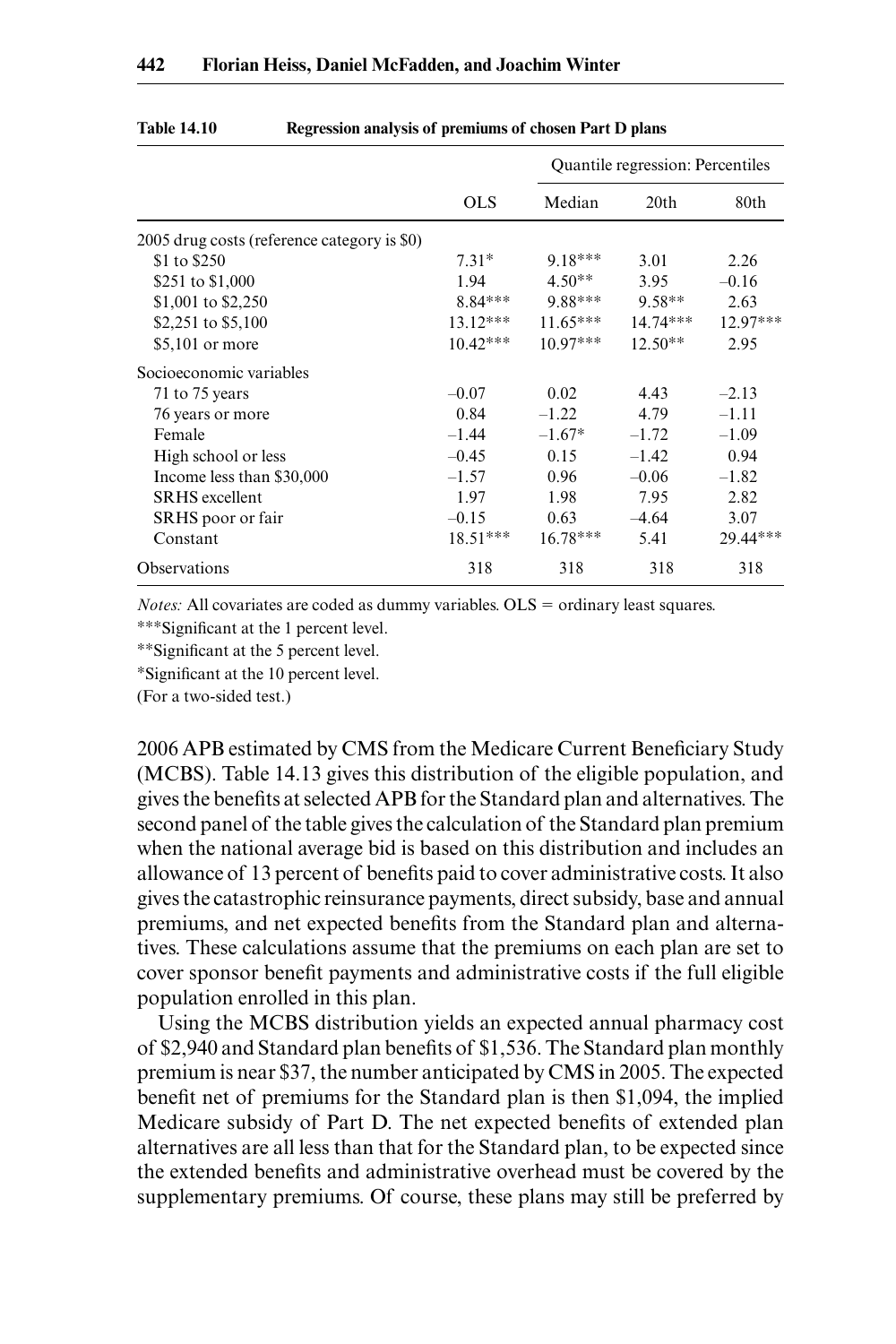|                                             | Low monthly<br>premium<br>(< 10 | Cheapest<br>plan<br>available | Standard<br>plan |
|---------------------------------------------|---------------------------------|-------------------------------|------------------|
| 2005 drug costs (reference category is \$0) |                                 |                               |                  |
| \$1 to \$250                                | $0.251*$                        | 0.452                         | $0.312*$         |
| \$251 to \$1,000                            | $0.336*$                        | 0.641                         | 0.451            |
| \$1,001 to \$2,250                          | $0.092***$                      | $0.279***$                    | $0.298***$       |
| \$2,251 to \$5,100                          | $0.110***$                      | $0.122***$                    | $0.290***$       |
| \$5,101 or more                             | $0.211**$                       | $0.219**$                     | $0.295**$        |
| Socioeconomic variables                     |                                 |                               |                  |
| 71 to 75 years                              | 0.871                           | 0.633                         | 0.802            |
| 76 years or more                            | 0.807                           | 0.667                         | 0.637            |
| Female                                      | 1.368                           | 0.965                         | 1.149            |
| High school or less                         | 1.409                           | 1.101                         | 0.926            |
| Income less than \$30,000                   | 0.748                           | 1.109                         | 1.249            |
| SRHS excellent                              | 0.195                           | 0.391                         | 0.426            |
| SRHS poor or fair                           | 0.888                           | 1.815                         | 1.438            |
| Observations                                | 318                             | 318                           | 318              |
| Percent "yes"                               | 11.0                            | 20.8                          | 35.2             |

#### **Table 14.11 Logit odds ratios of choosing a cheap plan**

*Notes:* Coefficients reported in this table are odds ratios; all covariates are coded as dummy variables.

∗∗∗Signifi cant at the 1 percent level.

∗∗Signifi cant at the 5 percent level.

∗Signifi cant at the 10 percent level.

(For a two-sided test.)

#### **Table 14.12 Types of plans chosen by RPS respondents**

|                                                |                       |       | Average premium<br>(S/month) |       |
|------------------------------------------------|-----------------------|-------|------------------------------|-------|
|                                                | Share $(\% )$<br>2006 | 2007  | 2006                         | 2007  |
| Full deductible, no gap coverage               | 36.3                  | 26.2  | 17.0                         | 17.8  |
| no/reduced deductible, no gap coverage         | 54.3                  | 59.9  | 26.6                         | 28.0  |
| Gap coverage for generics                      | 4.8                   | 13.2  | 46.1                         | 56.5  |
| Gap coverage for generics and brand-name drugs | 4.6                   | 0.6   | 60.8                         | 102.8 |
| Total                                          | 100.0                 | 100.0 | 25.6                         | 29.6  |

consumers who are risk averse or who have information on their prospective drug use that the sponsor does not know or cannot use. Full deductible and gap coverage has a substantially lower net expected benefit, due to the implicit tax imposed by the delay in catastrophic coverage until the TrOOP threshold is reached. Generic gap coverage without capitation is also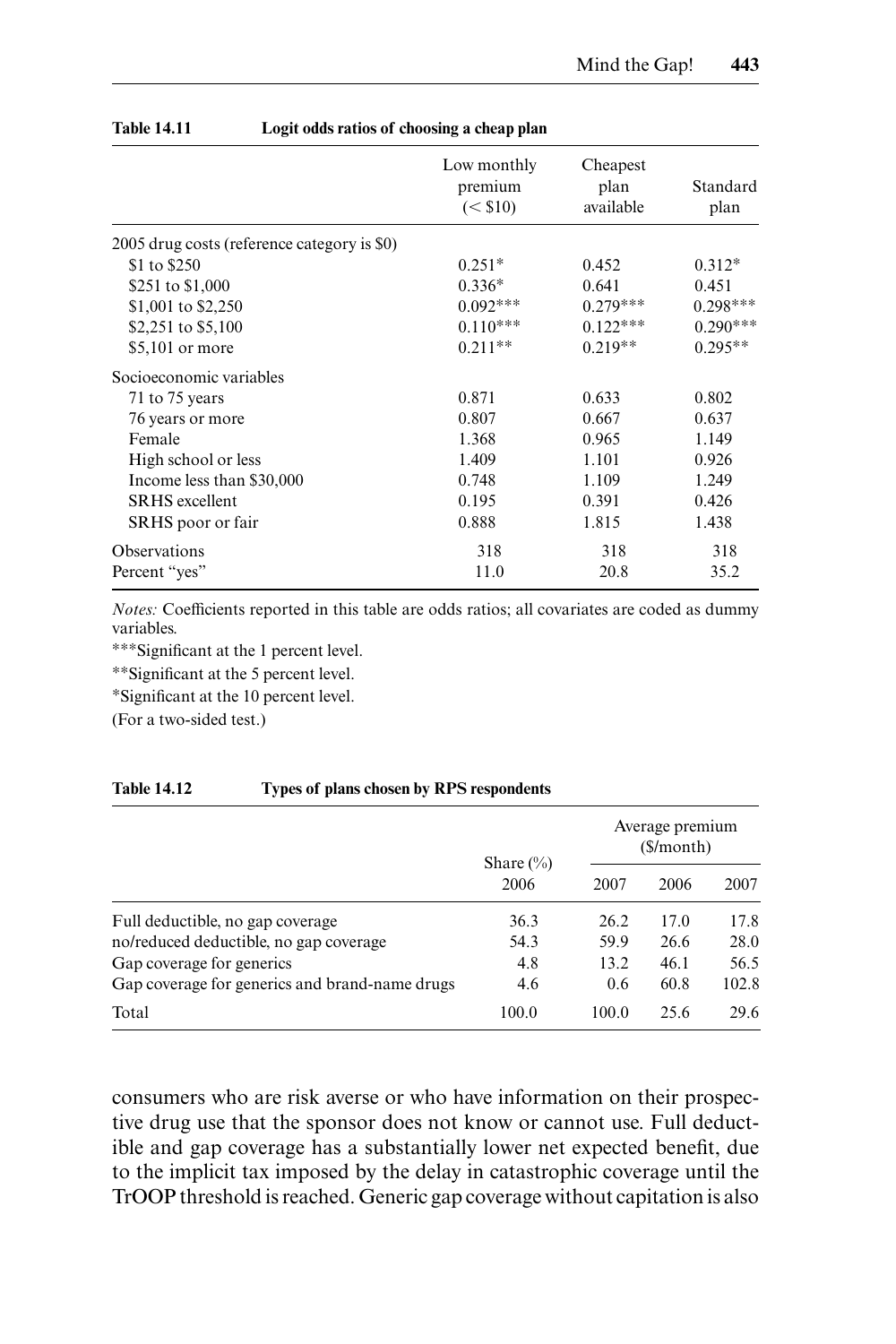|                                                               | CDF for eligible<br>population | Standard plan              | Full deductible and<br>gap coverage | coverage, no<br>Generic gap<br>capitation | coverage, flexible<br>Generic gap<br>capitation                | coverage, fixed<br>Generic gap<br>capitation |
|---------------------------------------------------------------|--------------------------------|----------------------------|-------------------------------------|-------------------------------------------|----------------------------------------------------------------|----------------------------------------------|
| Benefits at annual pharmacy bill<br>$(APB, average = $2,940)$ |                                |                            |                                     |                                           |                                                                |                                              |
| $\mathbf{S}$                                                  | 14.56%                         |                            | $\pmb{\mathcal{S}}$                 |                                           |                                                                | S                                            |
| \$250                                                         | 19.46%                         | $\boldsymbol{\mathcal{S}}$ | \$188                               | $\boldsymbol{\mathcal{S}}$                | $\boldsymbol{\mathcal{S}}$                                     | $\boldsymbol{\mathcal{S}}$                   |
| \$2,250                                                       | 50.65%                         | \$1,500                    | \$1,688                             | \$1,500                                   | \$1,500                                                        | \$1,500                                      |
|                                                               | 83.70%                         | \$1,500                    | \$3,825                             | \$2,229                                   | \$2,229                                                        | \$2,229                                      |
| \$5,100<br>\$6,200                                            | $88.77\%$                      | \$2,545                    | \$4,650                             | \$2,594                                   | \$2,594                                                        | \$3,274                                      |
| \$15,000                                                      | 99.09%                         | \$10,905                   | \$11,370                            | \$10,954                                  | \$10,954                                                       | \$11,634                                     |
| \$40,000                                                      | 99.95%                         | \$34,655                   | \$35,120                            | \$34,704                                  | \$34,704                                                       | \$35,384                                     |
| Expected benefit                                              | $\mathbb{E}$                   | \$1,536                    | \$2,222                             | \$1,656                                   | \$1,656                                                        | \$1,751                                      |
| Catastrophic coverage                                         |                                |                            |                                     |                                           |                                                                |                                              |
| Catastrophic threshold                                        | <b>CTH</b>                     | \$5,100                    | \$14,400                            | \$6,080                                   | \$6,080                                                        | \$5,100                                      |
| Catastrophic pharmacy bill                                    | CPB                            | \$574<br>\$459             | \$83                                | \$438                                     |                                                                | \$574<br>\$459                               |
| Reinsurance                                                   | $RI = 0.8$ *CPB                |                            | \$66                                | \$350                                     | \$438<br>\$459                                                 |                                              |
| Costs                                                         |                                |                            |                                     |                                           |                                                                |                                              |
| Administrative                                                | <b>NOW</b>                     | \$200                      | \$289                               | \$215                                     | \$215                                                          | \$228                                        |
| Sponsor cost                                                  | $SC = EB + ADM - RI$           |                            | \$2,445                             |                                           | $$1,413$<br>$$1,872$                                           |                                              |
| Total cost                                                    | $TC = SC + RI$                 | \$1,277<br>\$1,736         | \$2,511                             | $$1,521$<br>$$1,872$                      |                                                                | \$1,519<br>\$1,978                           |
| Subsidy, based on standard coverage                           |                                |                            |                                     |                                           |                                                                |                                              |
| RI share of total cost                                        | $r = RITC$                     | 0.26                       | same as Standard Plan)              |                                           |                                                                |                                              |
| Direct subsidy                                                | $DS = (0.745 - r)^*TC$         | \$834                      | same as Standard Plan)              |                                           |                                                                |                                              |
| Annual premium                                                | $APR = SC - DS$                | \$442                      | (same as Standard Plan)             |                                           |                                                                |                                              |
|                                                               | <b>APR/month</b>               | \$36.89                    | (same as Standard Plan)             |                                           |                                                                |                                              |
| Total premium and net benefits                                |                                |                            |                                     |                                           |                                                                |                                              |
| Supplemental premium                                          | $SPR = SC - DS - APR$          | $\overline{\mathcal{S}}$   | \$1,168                             | \$244                                     |                                                                | \$242                                        |
|                                                               | <b>SPR/month</b>               | $\$0.00$                   | \$97.31                             | \$20.37                                   |                                                                | \$20.20                                      |
| Total premium                                                 | $TPR = APR + SPR$              | \$442                      | \$1,610                             | \$686                                     |                                                                | \$684                                        |
| Net expected benefit                                          | $=$ EB $-$ TPR                 | \$1,094                    | \$611                               | \$969                                     | $\begin{array}{c} $136 \\ 811.32 \\ $578 \\ $4578 \end{array}$ | \$1,066                                      |
|                                                               |                                |                            |                                     |                                           |                                                                |                                              |

Total benefits for alternative plans (MCBS cost distribution, 2006) Table 14.13 Total benefits for alternative plans (MCBS cost distribution, 2006)

**Table 14.13**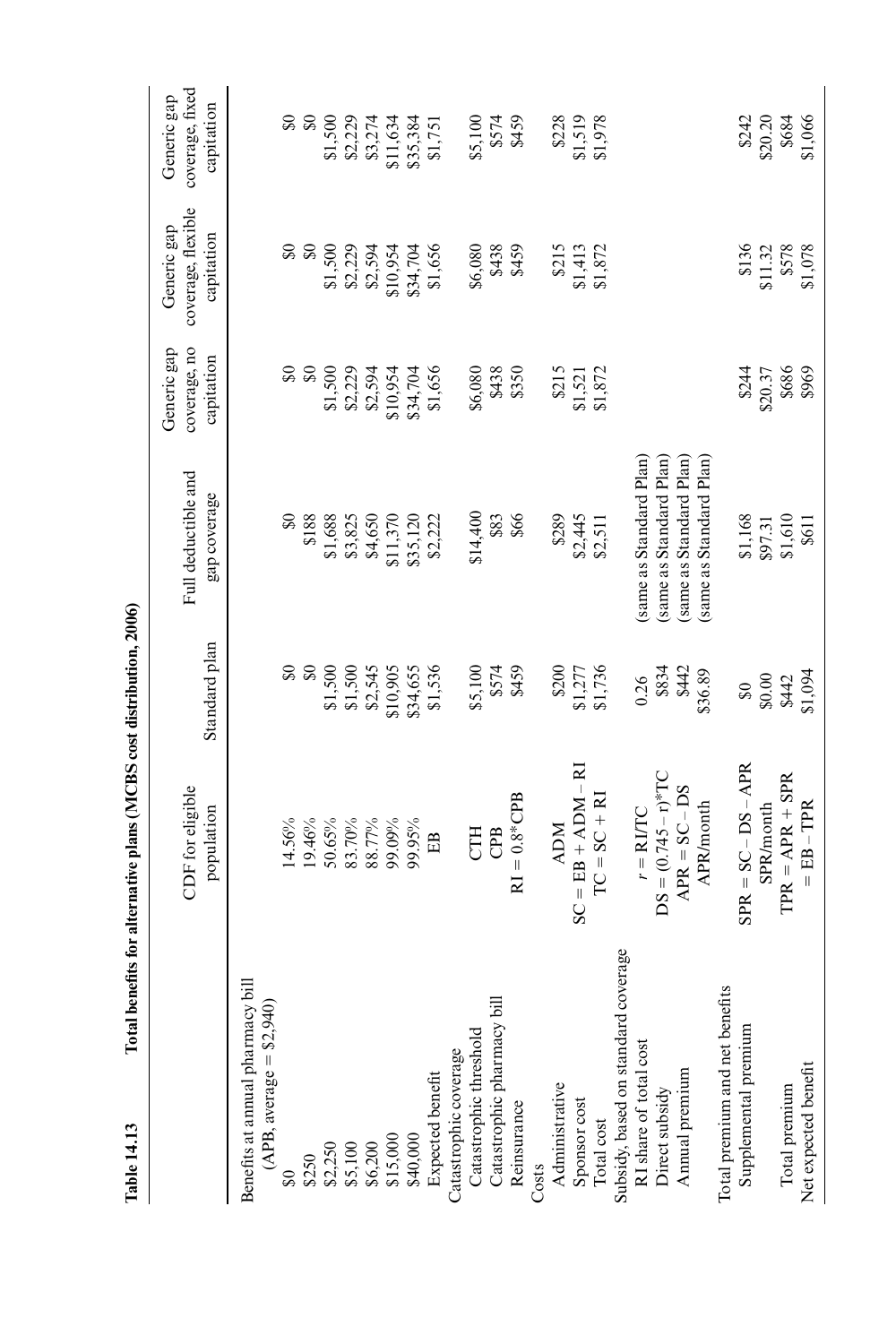affected by this implicit tax, but the impact is smaller because 100 percent copayment for branded drugs increases TrOOP rapidly in the gap.

The actual experience in 2006 was a national average Standard plan premium of \$32.20 rather than \$36.89, indicating that in some combination, sponsors anticipated lowering APBs through formulary control, incentives to use generic drugs, and lower drug prices obtained by negotiation with pharmaceutical companies, and were willing to accept below normal recovery of administrative costs in order to recruit large enrollment bases. To reflect this, table 14.14 adjusts the MCBS APB distribution to reproduce the 2006 observed Standard plan premium. This is done by first approximating the MCBS cumulative distribution function by a log normal distribution with a point mass at zero,  $F_{MCR}(APB) = 0.1456 + 0.8544$  $\Phi((\log (APB) - \mu)/\sigma)$ , with parameters  $\mu = 7.87$  and  $\sigma = 0.77$  obtained by matching the 50 percent and 90 percent quantiles. Then,  $\mu$  is adjusted (to  $\mu$  = 7.70) to yield the Standard plan premium of \$32.20. The overall levels of net benefits are lower in table 14.14 than table 14.13, as are supplementary premiums, but the comparisons between plans are essentially the same.

The expected benefit and premium calculations in tables 14.13 and 14.14 assumed that the entire eligible population enrolled in the plan being examined. In fact, consumers will choose among plans given their information on prospective APB. This creates the potential for adverse selection in which people with low APB in 2005 do not enroll, and those with high APB choose plans with extended gap coverage. This selection increases the sponsor cost of enrolled extended plan beneficiaries, and lowers the sponsor cost of enrolled Standard plan beneficiaries if the diversion of high APB enrollees to extended plans offsets the loss of low- APB nonenrollees. To assess the impact of plan selection, we assume that enrollees faced the plan, premium, and benefit schedules in table 14.14. We make a computationally convenient rough approximation to the conditional distribution of an enrollee's 2006 APB given her 2005 APB. With probability 0.61,  $APB_{2006} = APB_{2005}$ , and with probability 0.39, APB<sub>2006</sub> has the distribution of the full Part D eligible population. This implies a correlation of 0.61 between  $APB<sub>2005</sub>$  and  $APB<sub>2006</sub>$ , corresponding to our estimate from section 14.3 of this chapter of the correlation between RPS-2005 and RPS-2006 APB. With this distributional assumption, the expected benefit to an enrollee in a specified plan equals 0.61 times the net benefit if  $APB_{2006} = APB_{2005}$ , plus 0.39 times the expected net benefit for the full Medicare-eligible population. We assume that the enrollee chooses the plan that maximizes her conditional expected net benefit. Table 14.15 gives the calculated premiums and plan shares, and for comparison, RPS active decider enrollment shares in 2006. In this table, the observed average Standard plan premium is lower than the national average; this reflects selection in which enrollees choose low-premium plans. The calculated and observed premiums for generic gap coverage are comparable. However, the observed premium for full gap coverage is substantially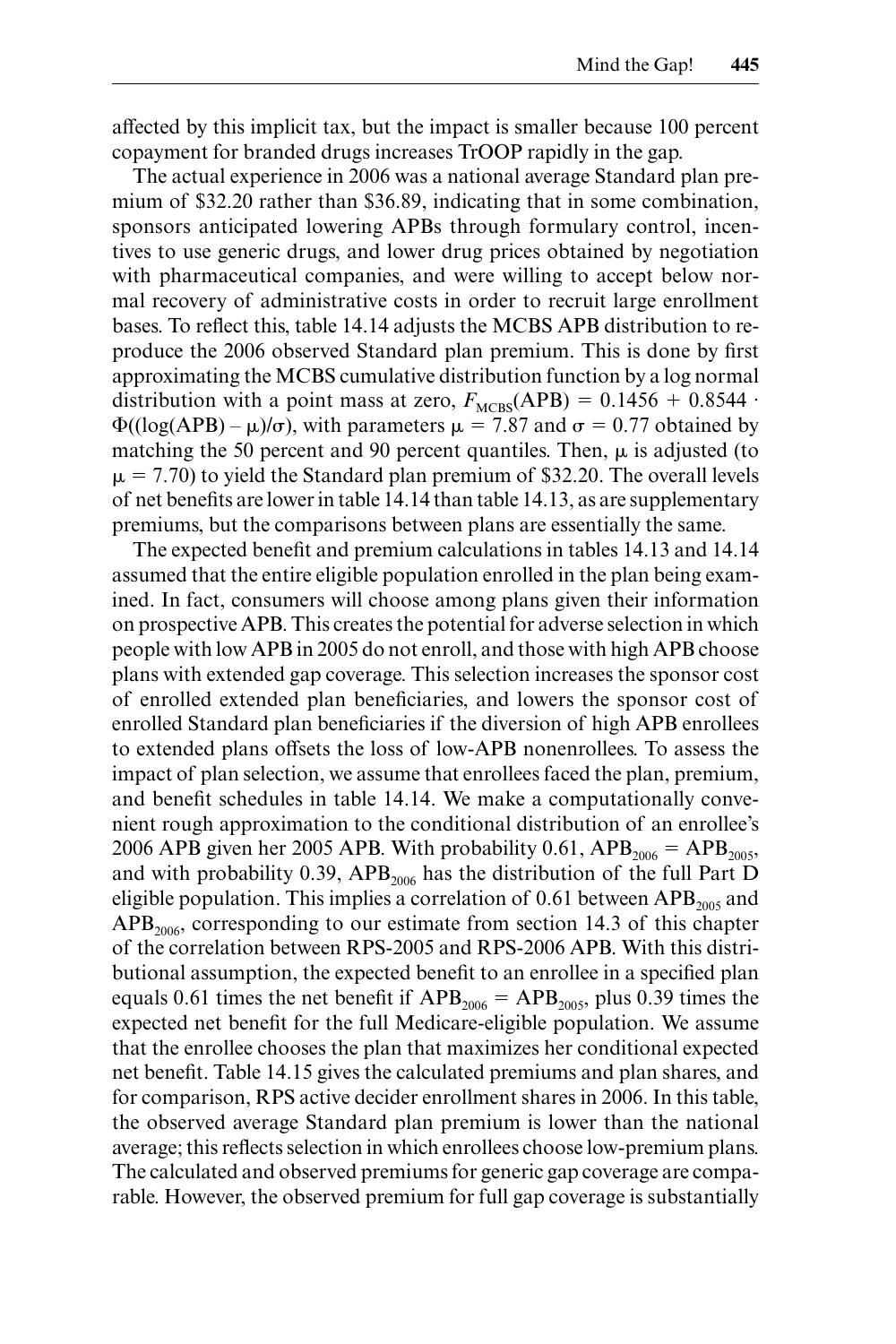|                                         | CDF for eligible<br>population | Standard<br>plan           | Full deductible and<br>gap coverage | no capitation<br>Generic gap<br>coverage, | coverage, flexible<br>Generic gap<br>capitation | coverage, fixed<br>Generic gap<br>capitation |
|-----------------------------------------|--------------------------------|----------------------------|-------------------------------------|-------------------------------------------|-------------------------------------------------|----------------------------------------------|
| Benefits at annual pharmacy bill        |                                |                            |                                     |                                           |                                                 |                                              |
| $(APB, average = $2,590)$ :             |                                |                            |                                     |                                           |                                                 |                                              |
| $\boldsymbol{\mathsf{s}}$               | 14.56%                         |                            | $\boldsymbol{\mathcal{S}}$          |                                           |                                                 | S                                            |
| \$250                                   | 14.75%                         | S                          | \$188                               | S                                         | $\boldsymbol{\mathcal{S}}$                      | $\boldsymbol{\mathcal{S}}$                   |
| \$2,250                                 | 57.24%                         | \$1,500                    | \$1,688                             | \$1,500                                   | \$1,500                                         | \$1,500                                      |
| \$5,100                                 | 87.66%                         | \$1,500                    | \$3,825                             | \$2,229                                   | \$2,229                                         | \$2,229                                      |
| \$6,200                                 | 91.99%                         | \$2,545                    | \$4,650                             | \$2,594                                   | \$2,594                                         | \$3,274                                      |
| \$15,000                                | 99.41%                         | \$10,905                   | \$11,370                            | \$10,954                                  | \$10,954                                        | \$11,634                                     |
| \$40,000                                | 99.99%                         | \$34,655                   | \$35,120                            | \$34,704                                  | \$34,704                                        | \$35,384                                     |
| Expected benefit                        | 岊                              | \$1,341                    | \$1,949                             | \$1,447                                   | \$1,447                                         | \$1,517                                      |
| Catastrophic coverage                   |                                |                            |                                     |                                           |                                                 |                                              |
| Catastrophic threshold                  | <b>ELL</b>                     | \$5,100                    | \$14,400                            | \$6,080                                   | \$6,080                                         | \$5,100                                      |
| cy bill<br>Catastrophic pharma          | <b>CPB</b>                     | \$371                      | \$33                                | \$270                                     | \$270                                           | \$371                                        |
| Reinsurance                             | $RI = 0.8$ *CPB                | \$296                      | \$26                                | \$216                                     | \$296                                           | \$296                                        |
| Costs                                   |                                |                            |                                     |                                           |                                                 |                                              |
| Administrative                          | <b>NOV</b>                     | \$174                      | \$253                               | \$188                                     | \$188                                           | <b>L613</b>                                  |
| Sponsor cost                            | $SC = EB + ADM - RI$           |                            | \$2,176                             |                                           | \$1,339                                         |                                              |
| Total cost                              | $TC = SC + R1$                 | $$1,219$<br>$$1,515$       | \$2,203                             | \$1,419<br>\$1,635                        | \$1,635                                         | $$1,418$<br>$$1,714$                         |
| ard coverage<br>Subsidy, based on stand |                                |                            |                                     |                                           |                                                 |                                              |
| RI share of total cost                  | $r = RITCC$                    | 0.2                        | same as Standard Plan)              |                                           |                                                 |                                              |
| Direct subsidy                          | $DS = (0.745 - r)^*TC$         | \$832                      | same as Standard Plan)              |                                           |                                                 |                                              |
| Annual premium                          | $APR = SC - DS$                | \$386                      | same as Standard Plan)              |                                           |                                                 |                                              |
|                                         | APR/month                      | \$32.20                    | same as Standard Plan)              |                                           |                                                 |                                              |
| penefits<br>Total premium and net       |                                |                            |                                     |                                           |                                                 |                                              |
| 吕<br>Supplemental premiu                | $SPR = SC - DS - APR$          | $\boldsymbol{\mathcal{S}}$ | \$957                               | \$200                                     | \$120                                           | \$199                                        |
|                                         | SPR/month                      | \$0.00                     |                                     |                                           |                                                 |                                              |
| Total premium                           | $TPR = APR + SPR$              | \$386                      | \$79.78<br>\$1,343                  | \$16.70<br>\$586                          | $$10.01$<br>$$506$                              | \$16.57<br>\$585<br>\$932                    |
| Net expected benefit                    | $=$ EB $-$ TPR                 | \$955                      | \$606                               | \$860                                     | \$941                                           |                                              |

Total benefits for alternative plans (modified approximate cost distribution, 2006) Table 14.14 **Total benefits for alternative plans (modified approximate cost distribution, 2006)** 

**Table 14.14**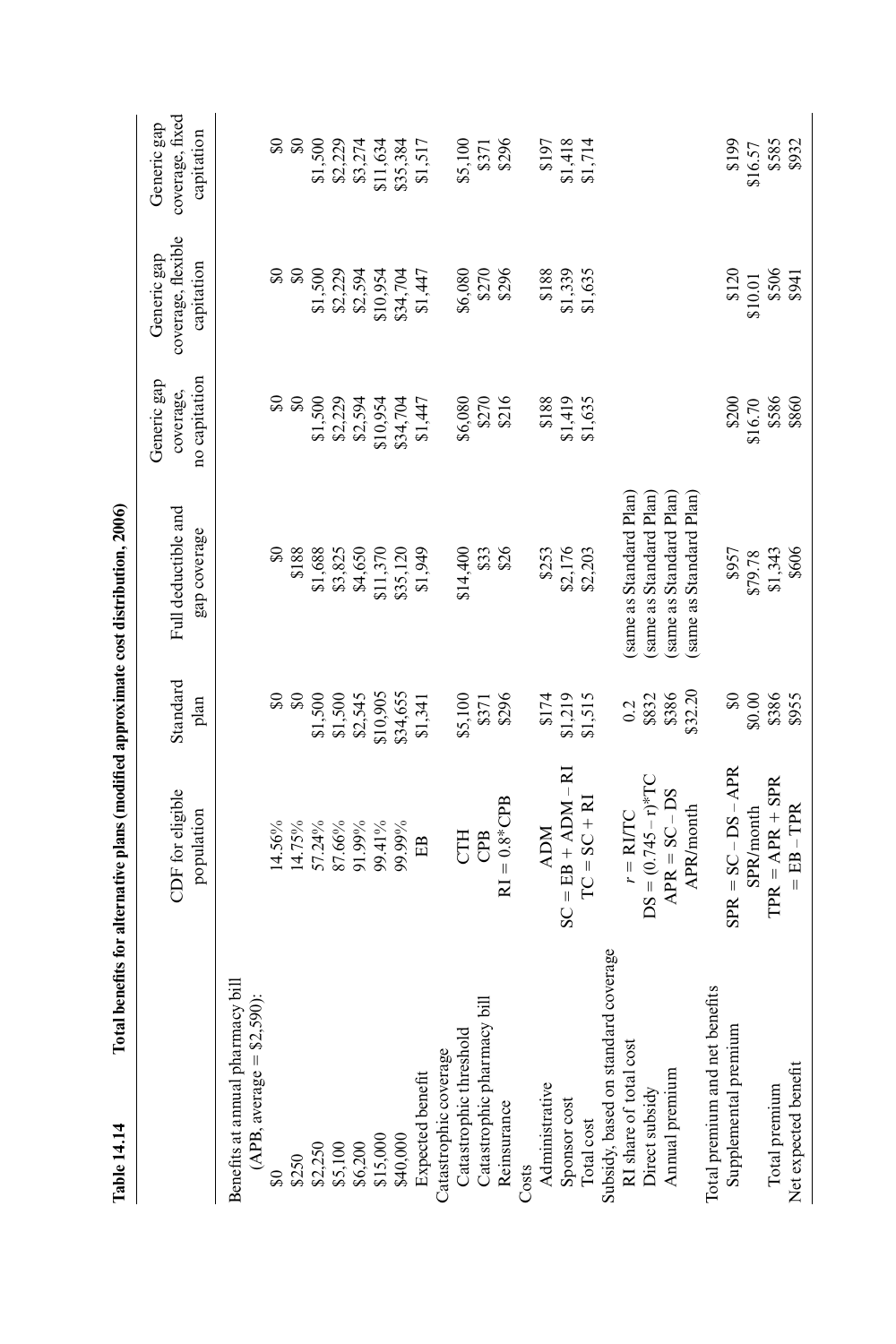|                                     | Monthly premium    |                  | Plan share           |                    |
|-------------------------------------|--------------------|------------------|----------------------|--------------------|
| Plan                                | Calculated<br>(\$) | Observed<br>(\$) | Calculated<br>$(\%)$ | Observed<br>$(\%)$ |
| None                                | 0.00               | 0.00             | 14.8                 | 12.7               |
| Standard and actuarially equivalent | 32.20              | 30.80            | 55.5                 | 79.1               |
| Full deductible and gap coverage    | 111.98             | 61.90            | 7.9                  | 4.0                |
| Generic gap coverage                |                    |                  |                      |                    |
| All                                 |                    | 48.10            | 21.8                 | 4.2                |
| No Capitation                       | 48.90              |                  | 0.0                  |                    |
| <b>Flexible Capitation</b>          | 42.21              |                  | 17.1                 |                    |
| <b>Fixed Capitation</b>             | 48.77              |                  | 4.7                  |                    |

**Table 14.15 2006 total monthly premiums and plan shares**

below the calculated break-even level. An important factor is that in 2006, many sponsors did not offer generic gap coverage plans, a supply constraint that limited demand for these plans.

Despite the fact that the observed premium for extended coverage was substantially below the calculated premium, the calculated shares in table 14.15 underestimate the observed Standard plan share, and overestimate the observed extended plan shares. For generic gap coverage, availability of plans was a factor. There may also have been confusion on the part of enrollees regarding the added benefits of extended coverage, and a tendency in the face of ambiguity to choose low-price "bargains."

The pattern of calculated choice among plans leads to substantial adverse selection. People with  $APB_{2005}$  below \$250 do not enroll. Those with  $APB_{20005}$ between \$250 and \$3,000 enroll in the Standard plan. Those with  $APB_{2005}$ between \$3,000 and \$5,000 enroll in generic gap coverage with flexible capitation, those between \$5,000 and \$7,800 enroll in full deductible and gap coverage, and those above \$7,800 enroll in generic gap coverage with fixed capitation. Generic gap coverage without capitation is never chosen. As a result of the diversion of high APB enrollees to enhanced plans, Standard plans save more on the sponsor share of catastrophic benefits than they lose on low- APB nonenrollees, and are calculated to earn positive profits. In contrast, extended plans are selected by people who on the basis of  $APB<sub>2005</sub>$  predict that they will gain more from benefits than the premium cost, despite the loading produced by administrative costs and the implicit tax on noncapitated extended coverage. While a major fraction of the actual benefits paid to high-APB enrollees is recaptured by sponsors through case mix adjustments to the prospective capitated payment by CMS in lieu of reinsurance, the 15 percent sponsor share of catastrophic pharmacy bills is not fully captured by risk- adjusted prospective direct subsidies, since the risk- adjustment weights do not depend on historical pharmacy bills and therefore cannot capture all the information used by enrollees in select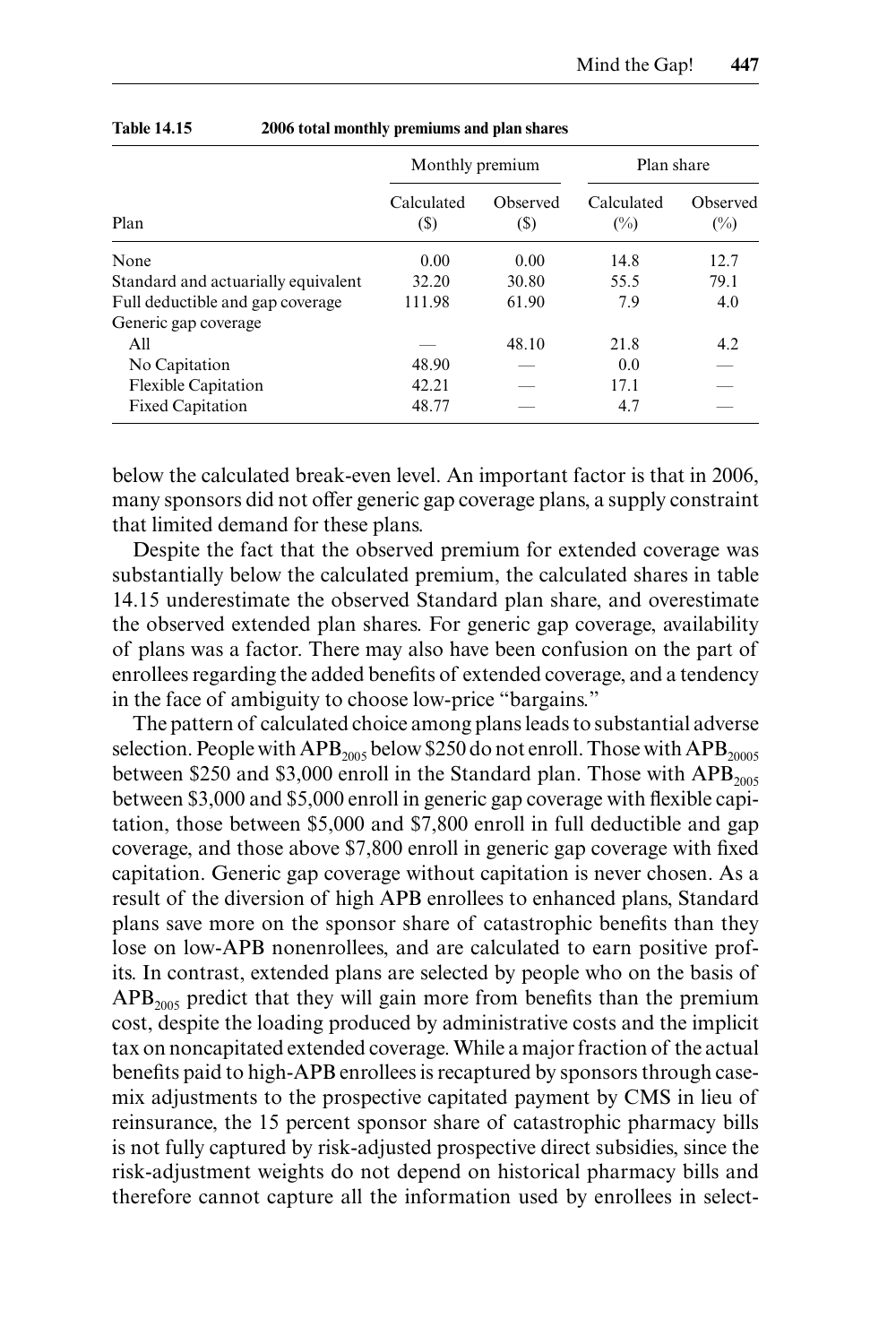ing among plans. Calculation shows that if consumers allocate themselves among plans as previously described, then the Standard plan would show a profit of about \$17 per enrollee per month, full deductible and gap coverage and generic coverage with flexible capitation would both show a loss of about \$12 per enrollee per month, and generic coverage with fixed capitation would break even.

One would expect the Part D market to adjust to the success and profitability of alternative plans. In particular, if consumer plan choice follows the previous calculations, then one would expect unprofitable or unpopular plans such as full gap coverage, and generic gap coverage with no capitation or flexible capitation, to raise premiums substantially or exit the market. In particular, full gap coverage appears to be in a death spiral in which increasingly expensive plans would be demanded by a shrinking fraction of the population who can expect to benefit at the high added premium, and falling share will lead to its extinction. Generic gap coverage may also face a death spiral. The forces acting against extinction are that extended plans offer insurance to risk- averse consumers, and some aid in managing personal budgets through the calendar year, and that sponsors may recognize some benefit in managing their case mix through separating equilibria in which there is some cross- subsidization across plans, but these may be insufficient to overcome adverse selection when sponsors are prohibited from discriminating among potential enrollees on the basis of past APB.

The market penetration and profitability of plans is very sensitive to plan mix and the workings of selection. Table 14.16 gives calculated plan shares and profitability with various mixes of plans in the market. If the unprofitable full gap coverage plans becomes extinct, or all unprofitable extended plans become extinct, then generic gap coverage with fixed capitation becomes unprofitable, and may then begin its own adverse selection death spiral.

|                                                           |          |             |         | Generic by type<br>of capitation |         |
|-----------------------------------------------------------|----------|-------------|---------|----------------------------------|---------|
| Market environment                                        | Standard | <b>Full</b> | None    | Flexible                         | Fixed   |
| All present                                               |          |             |         |                                  |         |
| Share                                                     | 55.5%    | $7.9\%$     | $0.0\%$ | 17.1%                            | 4.7%    |
| Profit                                                    | \$17     | $-1512$     | \$0     | $-$ \$13                         | \$0     |
| Full gap plan extinct                                     |          |             |         |                                  |         |
| Share                                                     | 55.5%    |             | $0.0\%$ | 18.1%                            | 11.5%   |
| Profit                                                    | \$17     |             |         | $-$ \$13                         | $-$ \$6 |
| Full, generic/none, and generic/flexible<br>plans extinct |          |             |         |                                  |         |
| Share                                                     | 76.3%    |             |         |                                  | 23.7%   |
| Profit                                                    | \$17     |             |         |                                  | $-517$  |

#### **Table 14.16 Plan shares and profi tability with alternative plan mixes**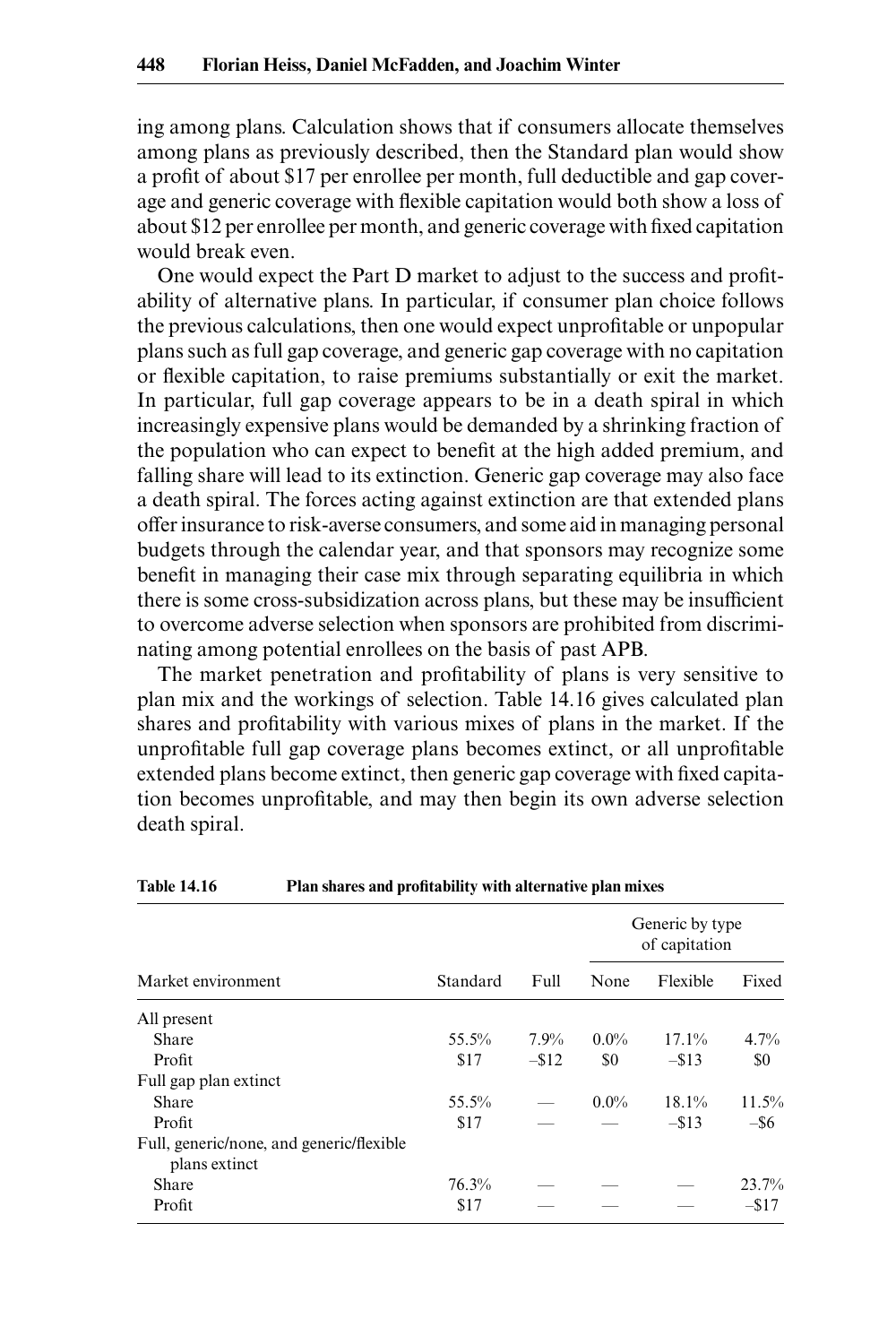# 14.5.5 Market Hedonics of Part D Plans

The evolution of the Part D market can be pictured as a sequential hedonic equilibrium in which sponsors announce the features and premiums of the plans they will provide in the coming year, consumers then choose among the available plans to maximize their preferences, and the process repeats itself in following years, with sponsors having additional information on market shares and profit history of offered plans and on the strategies of rivals. Anderson, De Palma, and Thisse (1996) discuss the economic theory and econometrics of oligopolistic markets with products that are differentiated in hedonic space, and Heckman, Matzkin, and Nesheim (2003) analyze equilibrium in such markets, and the econometric issues of identifying and estimating market structure. The Part D market has several characteristics that simplify hedonic analysis. First, CMS rules fix the schedule for offering plans, and substantially restrict the range of plans that can be offered. As a result, sponsors do not have significant opportunities to revise offerings in response to the plans offered by rivals, or in response to current consumer behavior, but they can learn from history. A feature that the Part D market shares with many markets where consumers must renew or switch contracts is the prospect for substantial consumer inertia, which creates incentives for sponsors to capture market share with "loss- leader" prices, and then profit from price increases later that will not induce much switching; see Jenkins et al. (2005). Opportunities for sponsors to conduct limited-time, limited-area offers to test plans experimentally are precluded by CMS regulations, although national sponsors may learn about price response from state-by-state pricing. The Part D market has a few large sponsors, with a fringe of smaller ones. We anticipate that this market will approach an equilibrium with some price leadership, but sufficient impact of the fringe to attain roughly competitive pricing, with frontier plans priced near their marginal cost, and inefficient plans losing market share or migrating toward the frontier in successive years.

It is conceivable that in 2006 many sponsors offered plans inside the efficiency frontier because consumer hedonic values and rival strategies were unknown. We observe that in the 2007, there was less variety and less price variation across comparable plans, and anticipate that the trade- offs in features of frontier plans will move toward trade- offs in consumer side hedonic values.

For a more detailed look at the features of chosen plans, we present estimates of both the implicit price and the willingness to pay for those features in 2006 and in 2007. The attributes we study are:

- *No deductible:* Plan offers benefits without the \$250 deductible of the standard plan.
- *Gap coverage (generics):* Generic drugs are covered in the coverage gap of the standard plan.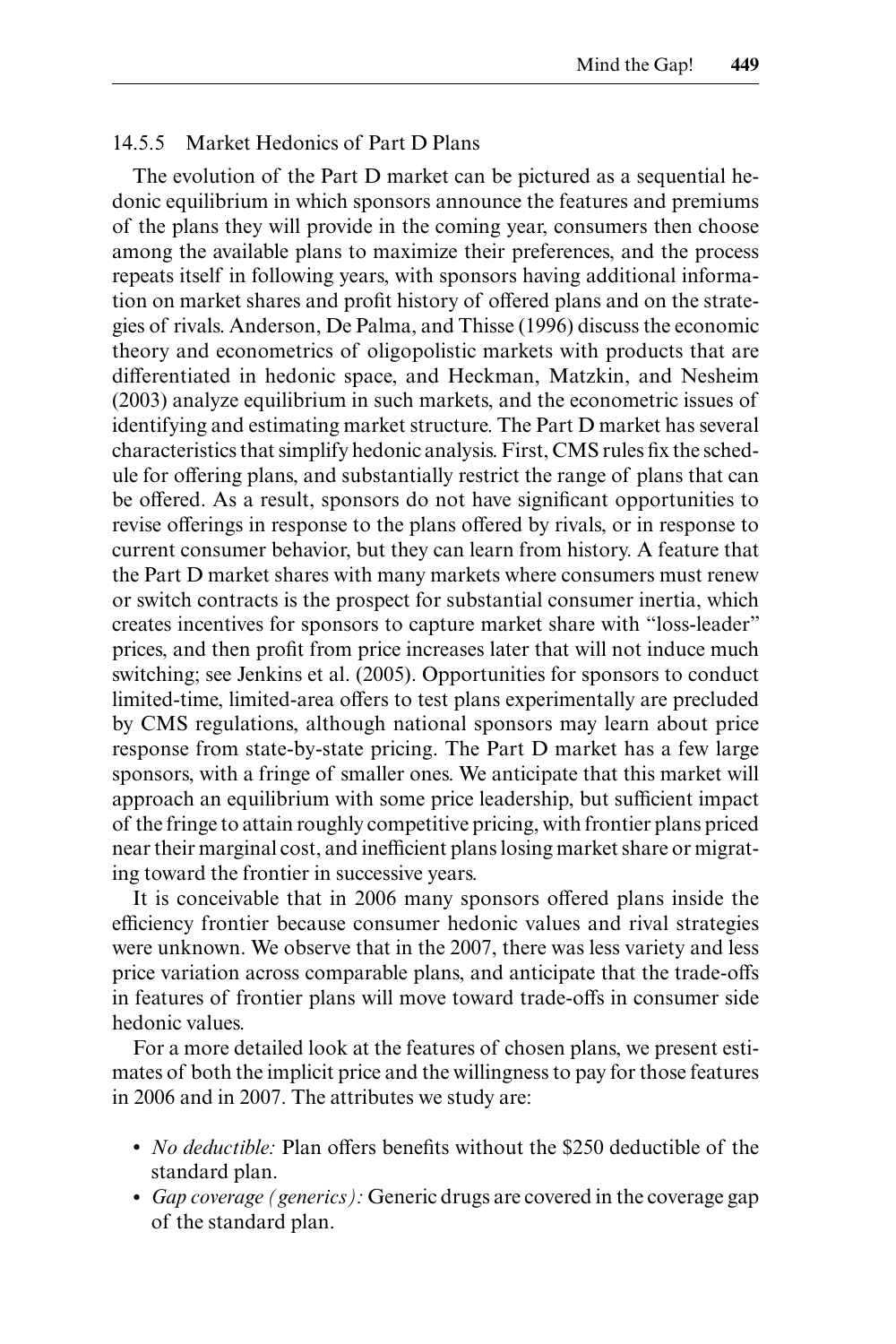- *Gap coverage (brand-name drugs)*: In addition to generics, brand-name drugs are also covered in the coverage gap.
- *Top 100 drugs uncovered:* Number of top 100 drugs missing in the formulary (available in 2006 only).
- *Top 100 with authorization:* Number of top 100 drugs only covered after authorization or step therapy (available in 2006 only).
- *Drug tiers:* Plan divides drugs into tiers with differing copays.

We first estimate the implicit supply prices of these attributes based on a hedonic regression for the 2,166 plans offered in the fifty-one states in 2006.<sup>19</sup> For state *s*, company *c*, and plan  $p$ , the premium  $pr_{\text{gen}}$  is specified as

$$
(2) \t prsep = \alphasc + \mathbf{xsep} \mathbf{\beta} + usep,
$$

with  $\mathbf{x}_{\text{scp}}$  denoting the vector of plan attributes listed in table 14.7. The regression includes fixed effects for state/company combinations so that the implicit prices  $\beta$  are identified by plans with different features offered by the same company in the same state. Results for 2006 plans are reported in the first column of table 14.17. Sponsors priced coverage (of 75 percent of the cost of covered drugs, or equivalent) of the \$250 deductible at \$7.42 per month, generic gap coverage at \$8.29 per month, and full (generic and branded drugs) gap coverage at \$31.09 per month. From table 14.14, the actuarial added cost of deductible coverage is approximately \$11.40 per month, of generic gap coverage with flexible capitation is \$10.01 per month, and of full gap coverage is  $$79.78$  per month.<sup>20</sup> To the extent that adverse selection led consumers to choose deductible or gap coverage only if they were likely to benefit from it, these figures underestimate actuarial costs. We conclude that extended deductible and generic gap coverage were priced below their actuarial costs to sponsors, although perhaps within a range where formulary control, negotiated drug prices, and low marginal administrative costs might be sufficient to break even. On the other hand, full gap coverage was apparently substantially underpriced by sponsors.

The price of a large formulary was 95 cents per additional drug from the top 100. Sponsors charge \$6.63 per month for plans that place drugs on tiers, which have the ambiguous effect of reducing copayments for generic drugs, and increasing copayments for non- preferred branded drugs. Finally, sponsors do not reduce premiums for plans requiring prior authorization for some drugs. The attributes in table 14.17 explain 74 percent of the variance

<sup>19.</sup> Simon and Lucarelli (2006) present a hedonic analysis of Part D plans that uses a database they collected that includes various plan characteristics that are not part of the publicly available CMS database we use.

<sup>20.</sup> A representative consumer has a 85.3 percent change of an APB above \$250, and a 12.3 percent chance of an APB above \$5,100. Then, a benefit of 75 percent of the deductible, or \$187.50, will be realized with probability 85.3 percent, and this benefit will be recovered by the sponsor due to delay in reaching the TrOOP threshold with probability 12.3 percent. Then, the expected value of deductible coverage is \$11.40 per month.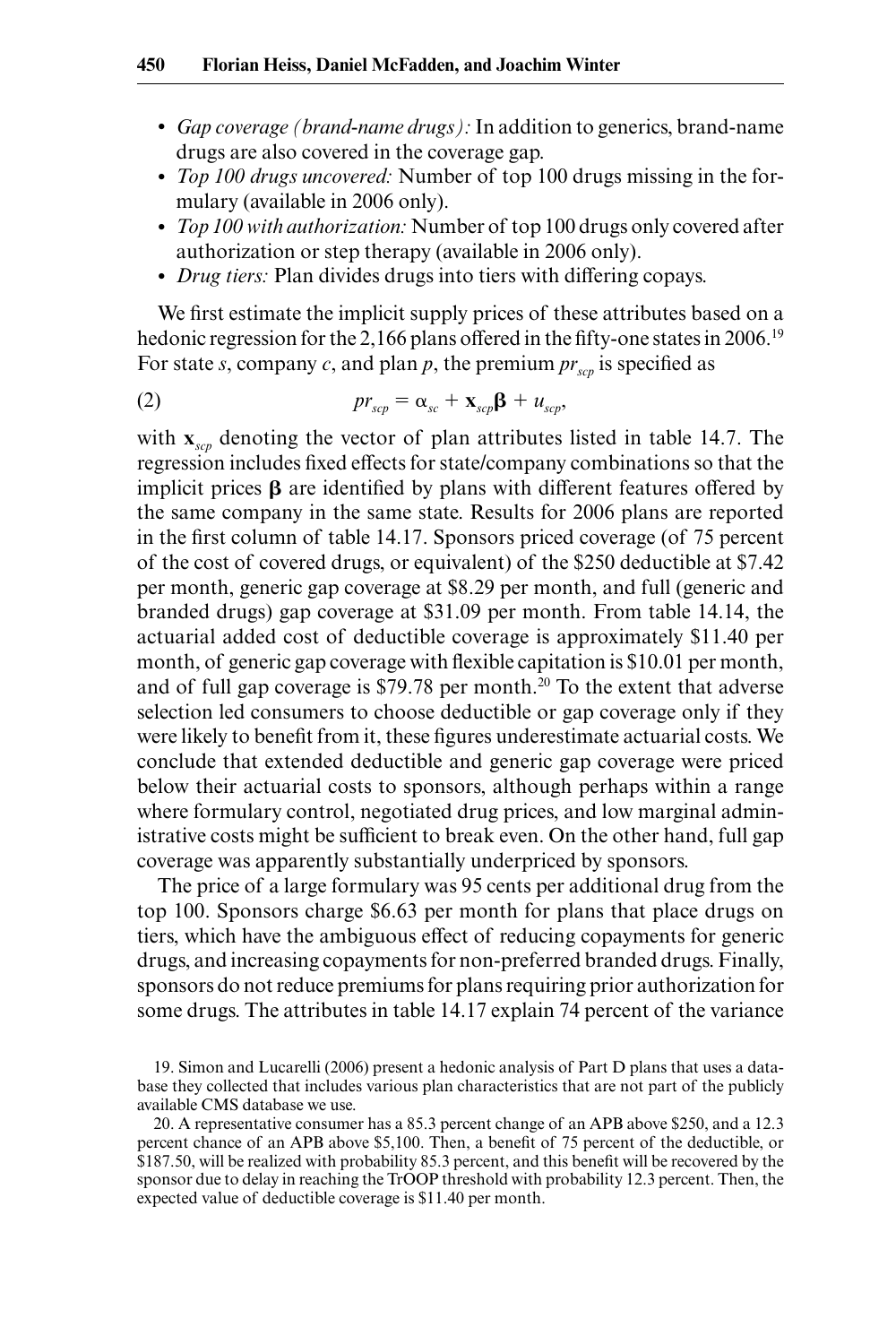|                                             |                |             | Willingness to pay |            |
|---------------------------------------------|----------------|-------------|--------------------|------------|
|                                             | Implicit price | All         | Low costs          | High costs |
| No deductible                               | $7.42***$      | $14.13***$  | $15.03***$         | $13.28***$ |
| Gap coverage (generics)                     | $8.29***$      | 2.72        | $-2.58$            | 7.18       |
| Gap coverage (brand-name drugs)             | $31.09***$     | $20.25***$  | $22.60***$         | $19.63***$ |
| Drug tiers                                  | $6.63***$      | $-11.21***$ | $-12.02***$        | $-9.91*$   |
| Top 100 drugs uncovered                     | $-0.95***$     | $-1.40***$  | $-0.90***$         | $-2.08***$ |
| Top 100 with authorization                  | $-0.04$        | $-1.01***$  | $-1.04***$         | $-1.08***$ |
| Constant                                    | $31.56***$     |             |                    |            |
| $R2$ (within)                               | 0.74           |             |                    |            |
| $\text{Var}(\alpha)/\text{Var}(\alpha + u)$ | 0.76           |             |                    |            |
| $Corr(\alpha, x\beta)$                      | $-0.42$        |             |                    |            |

#### **Table 14.17 Implicit prices of, and willingness- to- pay for, Part D stand- alone plan attributes**

*Notes:* See text for definition of plan attributes and explanation of regressions.

∗∗∗Signifi cant at the 1 percent level.

∗∗Signifi cant at the 5 percent level.

∗Signifi cant at the 10 percent level.

(For a two-sided *t*-test.)

of the premium within companies and states. The variance of the company/ state fixed effects is more than three times the variance of the remaining i.i.d. error. Interestingly, the correlation between these fixed effects and the explained premiums is negative, so plans offered by "expensive" companies in "expensive" states tend to have inferior measured attributes.

Consider the demand side of the hedonic market for plans and willingness to pay (WTP) for plan attributes. Table 14.12 shows that deductible coverage was popular with consumers, but gap coverage was not, despite full gap coverage being offered at premiums substantially below break- even levels for sponsors. Even if full gap coverage had been offered with fixed capitation to avoid the implicit tax from a delayed catastrophic threshold, it would still have had a break even monthly supplementary premium above \$50, well above the observed hedonic supply price. Thus, the lack of interest by consumers in this coverage indicates that capitation to reduce premiums would have been insufficient to make full gap coverage viable. The RPS data shows that consumers who selected gap coverage tended to have large pharmacy bills that increased once they were enrolled. Thus, adverse selection and moral hazard both appear to be working to make extended plans with gap coverage unprofitable for sponsors.

To determine consumer WTP for plan attributes, we assume that the utility to consumer *i* of plans  $j = 1, \ldots, J$  available in his or her state depends on plan attributes and the premium,

(3) 
$$
U_{ij} = \mathbf{x}_j \mathbf{\gamma} + p r_j \delta + \varepsilon_{ij}.
$$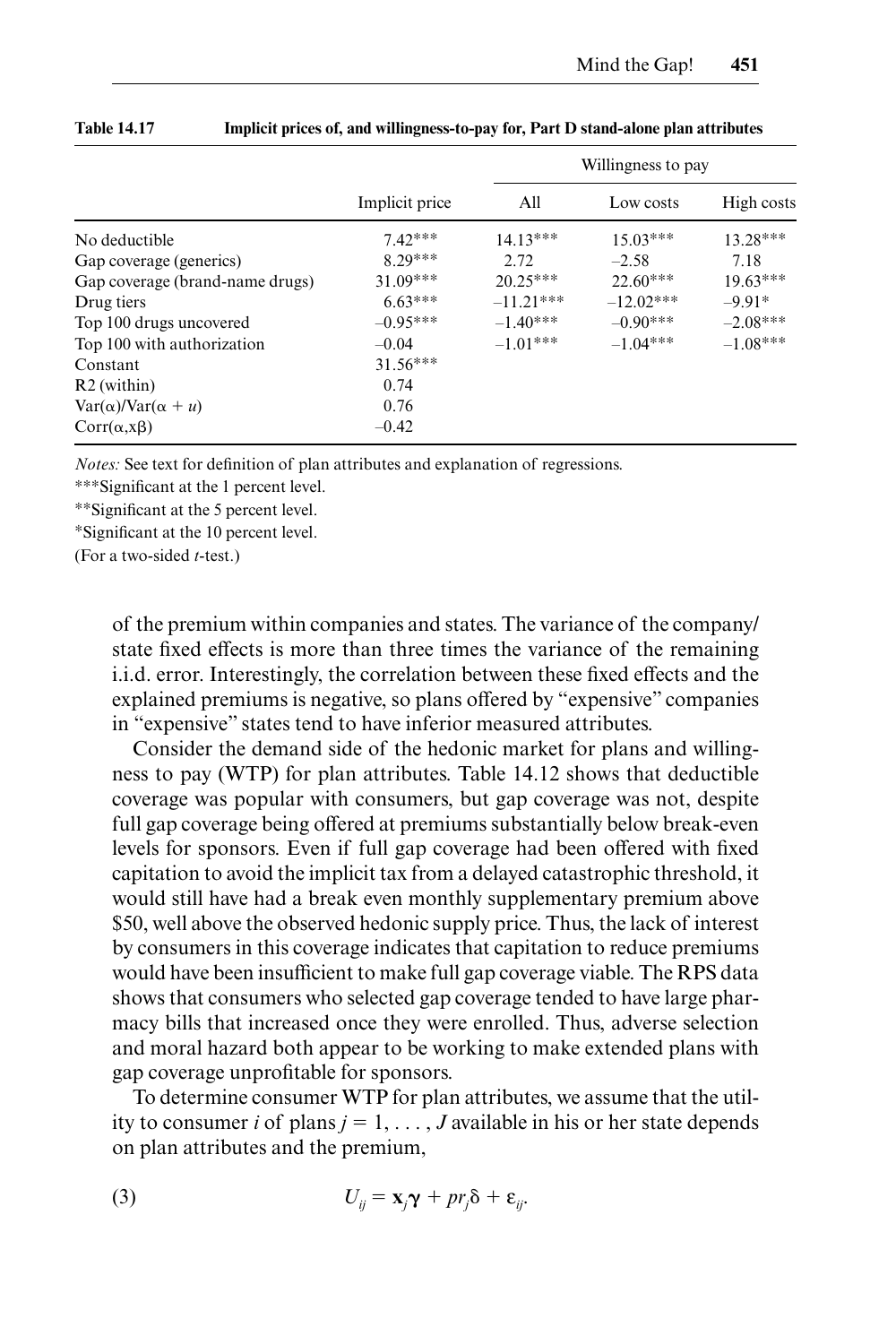The error terms,  $\varepsilon_{ii}$ , are specified as i.i.d. Extreme Value Type 1 random variables, leading to a multinomial logit model of choice.<sup>21</sup> The WTP is defined as the amount of premium increase that exactly offsets the increase of an attribute by one unit, so that the total utility (and therefore the choice probability) remains unaffected.<sup>22</sup> This model is first estimated for the sample of the 316 individuals for whom we can identify the chosen plan, assuming identical WTP. Then, the same model is estimated adding full interactions between the attributes and an indicator for respondent 2005 drug costs above the median. These models can be interpreted as allowing values to vary with expected need. Consumers with low drug costs may be more sensitive to premium, and less sensitive to extended features of the plans, than consumers with high drug costs. The results for the WTP and implicit price estimates are shown in the last three columns in table 14.17.

For all respondents without value differentiation by pharmacy cost, the WTP for deductible coverage is \$14.13 per month. Limited gap coverage is valued at \$2.72 per month, and full gap coverage is valued at \$20.25 per month. For each of the top 100 drugs not in the formulary, the value of a plan is decreased by \$1.40. Requiring authorization or step therapy for a drug decreases the value of a plan by \$1.01. Consumers dislike drug tiers, valuing them at  $-$11.21$  per month. In the last two columns of table 14.17, comparing consumers with low and high drug costs in 2005, we find that those with high drug costs place a higher values on limited gap coverage and an expansive formulary, and are less deterred by drug tiers.

Compare supply-side hedonic prices in 2006 and the corresponding demand side WTP. For coverage of the \$250 deductible, price (\$7.42) was below cost (\$11.40), which was below value (\$14.13). Then, consumers should view this coverage favorably and choose it, while sponsors push price increases for deductible coverage to cover their costs. What we see instead in table 14.7 is some exit of plans offering deductible coverage, and relatively stable prices. For generic gap coverage, value (\$2.72) was below price (\$8.29), which was below cost (\$10.01). For full gap coverage, value (\$20.25) was below price (\$31.09), which was below cost (\$79.78). Then, many consumers should view this coverage unfavorably, with the possible exception of consumers with moderately high APB who can benefit from full gap coverage, but are unlikely to reach APB levels where the delayed catastrophic threshold taxes these benefits away, or consumers with very high APB who can benefit from plans with fixed capitation. There groups created adverse selection that made full gap coverage actuarially more costly, and this coverage even more

21. See McFadden (1984) and McFadden and Train (2000). It would be preferable to implement a flexible mixed multinomial logit choice model of taste heterogeneity, which could be used to study the development of the hedonic market, including possible separating equilibria with clusters of plans competing for different segments of consumers. Data limitations preclude this generalization.

22. The WTP for the *k*th component of *x* is calculated as  $-\gamma_k/\delta$ .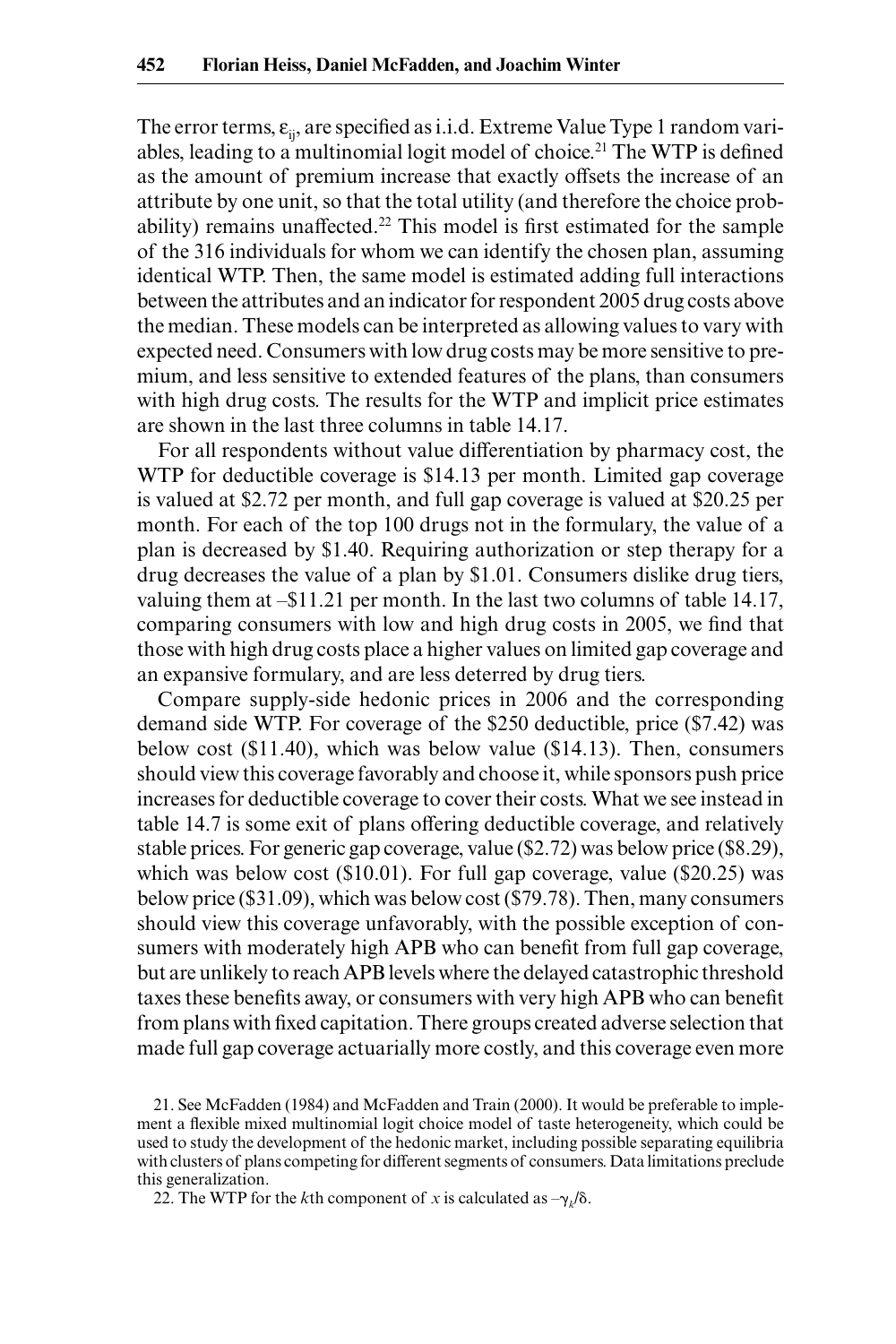unprofitable for sponsors. Then, in 2007 one would expect declining supply, reduced demand, and increased prices for full gap coverage.

For generic gap coverage, average WTP is below the hedonic price, but for consumers with high drug costs, WTP is near the hedonic supply price. Thus, there may be substantial demand for generic gap coverage by high APB users. As noted in the discussion of table 14.16, the presence of full gap coverage plans in the market may mask the potential unprofitability of generic gap plans with fixed capitation, but with the extinction of full gap plans, sponsors are likely to experience losses from their generic gap plans.

Other plan features where there are substantial discrepancies between price and value are drug tiers and authorization requirements. Unless sponsors find cost savings that allow significant reductions in the prices of these features, one would expect most plans to drop these features.

For comparability across the 2006 and 2007 plan years, we repeat the hedonic analysis of plans and of WTP, with a restricted set of plan attributes that are measured in both periods. The results are given in table 14.18. There are only minor changes in the estimated values of the retained attributes of 2006 plans when those attributes not available for 2007 are omitted. The only dramatic shifts between 2006 and 2007 are substantial increases in the prices of generic gap coverage from \$8.99 to \$18.23 and full gap coverage from \$31.10 to \$38.76. Then, full gap coverage remained priced well below cost, while generic gap coverage price rose above cost levels before adjustment for adverse selection. In contrast, WTP for generic or full gap coverage

| 2006        | 2007                                                                                                                                                      |
|-------------|-----------------------------------------------------------------------------------------------------------------------------------------------------------|
| $13.94***$  | 24.81***                                                                                                                                                  |
| 1.12        | 0.50                                                                                                                                                      |
| $26.53***$  | $19.31**$                                                                                                                                                 |
| $-13.11***$ | $-19.78***$                                                                                                                                               |
|             |                                                                                                                                                           |
|             |                                                                                                                                                           |
|             |                                                                                                                                                           |
|             |                                                                                                                                                           |
|             |                                                                                                                                                           |
|             | Implicit price<br>Willingness to pay (all)<br>2007<br>$6.22***$<br>$18.23***$<br>$38.76***$<br>$4.17***$<br>$23.51***$<br>0.77<br>8.57<br>8.01<br>$-0.08$ |

| <b>Table 14.18</b> | Implicit prices of, and willingness-to-pay for, Part D stand-alone plan |
|--------------------|-------------------------------------------------------------------------|
|                    | attributes                                                              |

*Notes:* See text for definition of plan attributes and explanation of regressions.

∗∗∗Signifi cant at the 1 percent level.

∗∗Signifi cant at the 5 percent level.

∗Signifi cant at the 10 percent level.

(For a two- sided *t*- test.)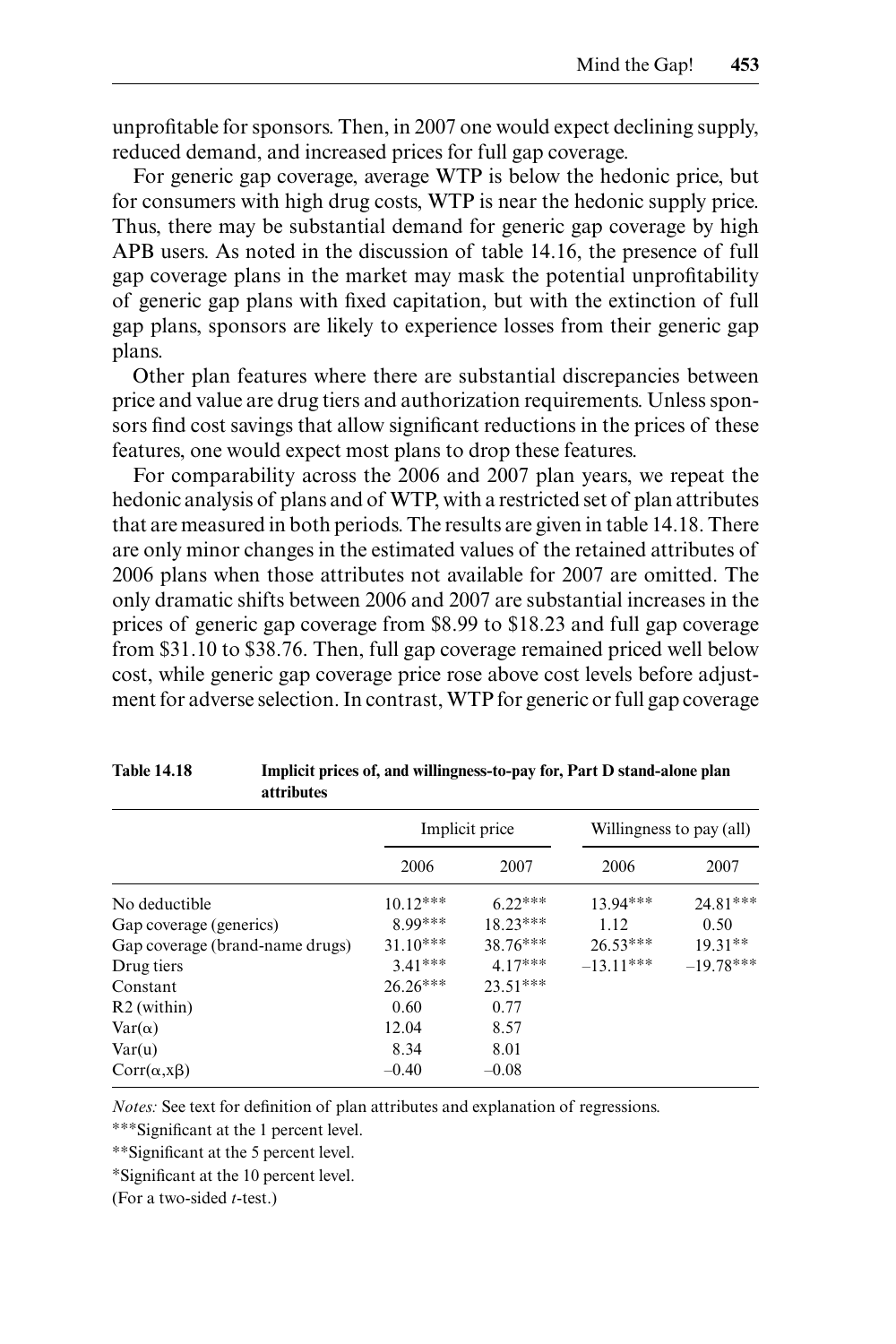changed little from 2006 to 2007, and remain well below the hedonic prices for these features.

To investigate further how WTP for gap coverage varies with current drug expenditure, we estimated additional models with an interaction between splines of current drug bills and the gap coverage dummies. The estimated parameters are omitted here; instead we show implied WTPs for 2006 and  $2007$  as functions of  $2005$  and  $2006$  drug bill in figure 14.6, panels A and B, respectively. Panel A shows that there is a strong effect of 2005 drug expenditure on WTP for gap coverage in the plan choices for 2006. In particular, once the current drug bill exceeds about \$3,000, WTP is significantly positive. This finding matches well with the location of the coverage gap (which



**Fig. 14.6 WTP for gap coverage by drug bill:** *A***, 2006 choice;** *B***, 2007 choice.** *Note:* The dotted line corresponds to the 95 percent confidence bands.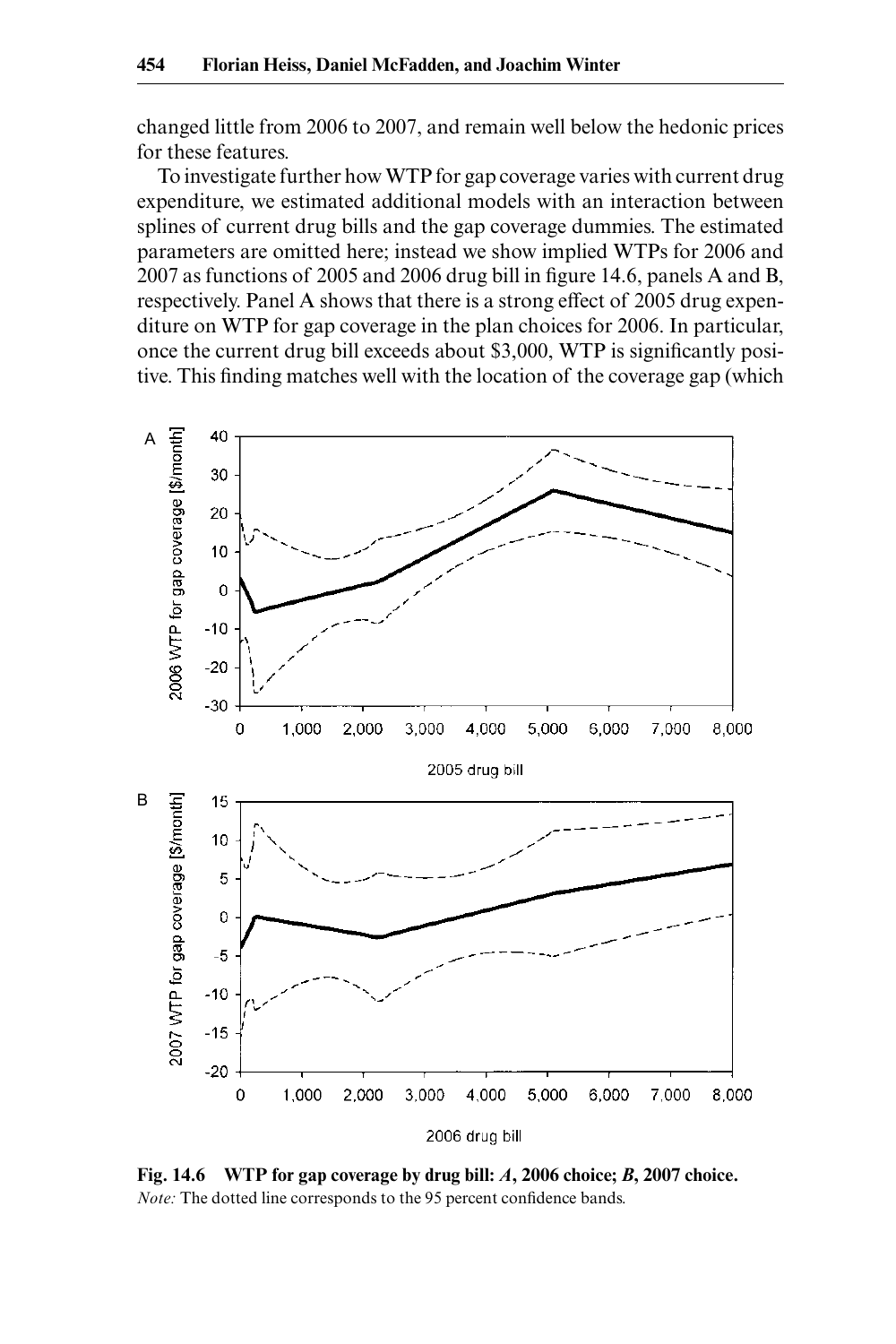|                         | <b>Observations</b> | Mean<br>in $2005$ | Mean change<br>2005-2006 | Median<br>in $2005$ | Median change<br>2005-2006 |
|-------------------------|---------------------|-------------------|--------------------------|---------------------|----------------------------|
| Total                   | 1.318               | 2,577.2           | $440.4***$               | 1.878.8             | $190.8***$                 |
| No coverage             | 83                  | 1.270.4           | $652.8*$                 | 110.7               | 0.0                        |
| Automatic               | 688                 | 2,584.0           | $613.1***$               | 1.979.1             | $276.6***$                 |
| Private                 | 248                 | 2,712.0           | 49.9                     | 1.659.1             | $146.3**$                  |
| Part D                  | 299                 | 2.812.8           | 307.8                    | 2.034.4             | $120.5*$                   |
| Part D, by type of plan |                     |                   |                          |                     |                            |
| Unknown type            | 24                  | 2,574.0           | 454.0                    | 2,165.5             | 0.0                        |
| Standard plan           | 99                  | 2,654.7           | 169.3                    | 1,898.6             | 120.5                      |
| No deductible           | 146                 | 2.814.9           | 80.7                     | 1.934.5             | 30.0                       |
| Gap coverage            | 30                  | 3.515.2           | $1,753.5***$             | 3.110.0             | $1,256.8***$               |

#### **Table 14.19 Drug bill by 2006 enrollment**

<sup>\*\*\*</sup>Significant at the 1 percent level.

∗∗Signifi cant at the 5 percent level.

∗Signifi cant at the 10 percent level.

(For a two- sided *t*- test.)

starts at \$2,250). We conclude that gap coverage will attract a limited subpopulation with high drug bills, which may result in escalating prices and further adverse selection. The effect of drug expenditure on WTP is much weaker in the choices for 2007; one explanation is that few consumers in our data considered switching plans for 2007 and even fewer actually switched (we will come back to this issue in section 14.7). Thus, it is not surprising that plan attributes do not explain 2007 plan choices well.

Important questions are the impact of drug use on enrollment and plan choices, and consequent adverse selection, and the impact of prescription drug insurance on drug use. Table 14.19 gives the mean and median pharmacy bills of RPS respondents classified by their prescription drug insurance status in 2006, and the change in pharmacy bills from 2005 to 2006 classified by insurance status. The 2005 pharmacy bills were substantially lower for consumers who chose no coverage in 2006 than for covered consumers. Consumers with automatic, private, or Part D stand-alone coverage have comparable 2005 pharmacy bills. Because the share of nonenrollees is quite low, the effect of adverse selection in enrollment is small. Pharmacy bills rise in 2006 (compared with 2005) for enrollees in all types of Part D plans, and strikingly for those enrolling in plans with gap coverage and those with automatic enrollment, which often incorporates gap coverage. This is strong evidence of a moral hazard in which gap coverage induces additional drug use. This puts pressure on the profitability of current plans offering gap coverage. Whether this induced drug use is productive in lowering other medical costs and promoting health cannot be assessed yet in the RPS population, although there is other evidence that at least selective promotion of drug use can lower overall medical costs; see Goldman and Philipson (2007). Table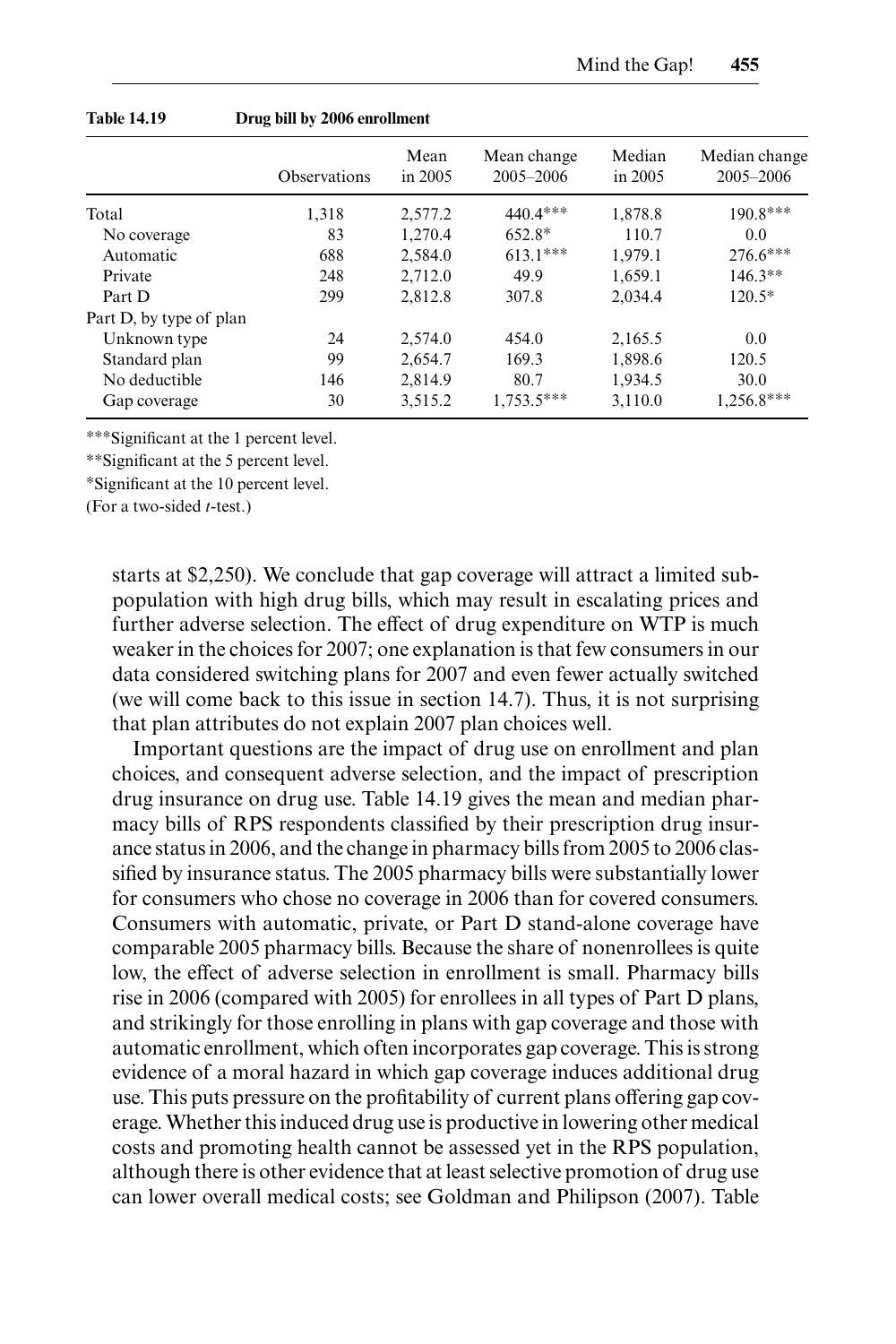14.19 shows that for consumers without drug coverage, median pharmacy bills do not change from 2005 to 2006. However, their mean pharmacy bills increase significantly, indicating that a tail of this group experienced health problems and significant drug needs in 2006. This underscores the risks and the value of Part D insurance, even for this healthy group.

# **14.6 The Utility Option Value of Enrolling in Medicare Part D**

In this section, we consider the dynamic stochastic programming problem faced by an individual with the option of enrolling now in a Medicare Part D prescription drug plan, or delaying enrollment. An individual who enrolls now gains current insurance coverage, and preserves the option value of later coverage at a nonpenalized premium. An individual who delays has no current insurance coverage, and faces a premium penalty if he or she enrolls later, but if current drug use is sufficiently low, may still come out ahead by waiting until health conditions warrant. We ask whether observed enrollment decisions are "rational" in the sense of consistency with optimization of a dynamic stochastic program that minimizes the expected present value of lifetime out- of- pocket and insurance premium expenditures, noting that genuine "irrationalities" may result if the individual fails to act in their own self-interest given their beliefs, or if they fail to have "rational expectations" regarding future events, but spurious claims of irrationality could result if we misspecify their dynamic programming problem.

Medicare Part D embeds a substantial government subsidy, so that at market premiums it is actuarially favorable for most seniors. As a consequence, all risk-averse seniors with significant current prescription drug costs will find delayed enrollment "out of the money." Seniors meeting this criterion are clearly irrational if they fail to enroll.<sup>23</sup> However, healthy seniors with sufficiently low current drug costs face a more difficult choice, weighing the expected net cost of immediate enrollment against the likelihood of future health problems and drug needs, and the expected present value of penalized premiums from delayed enrollment. A saving remnant in the difficulty of the choice facing healthy seniors is that the expected cost of a mistake is low, so that these consumers may justifiably give the choice limited attention, and make a casual or default choice. Elements of a rational decision on enrollment for these individuals will be socioeconomic status, age, gender, the degree of risk aversion, their discount rates, and their beliefs about future health, mortality, and prescription drug needs and costs, given current health.

23. We classify rejection of actuarially favorable insurance as "irrational" behavior. In principle, an individual could be risk- loving and rationally decline actuarially favorable insurance. We have not formally tested this possibility, but believe that as an explanation of Part D enrollment choices it would be inconsistent with other behavior and with stated preferences among hypothetical lotteries.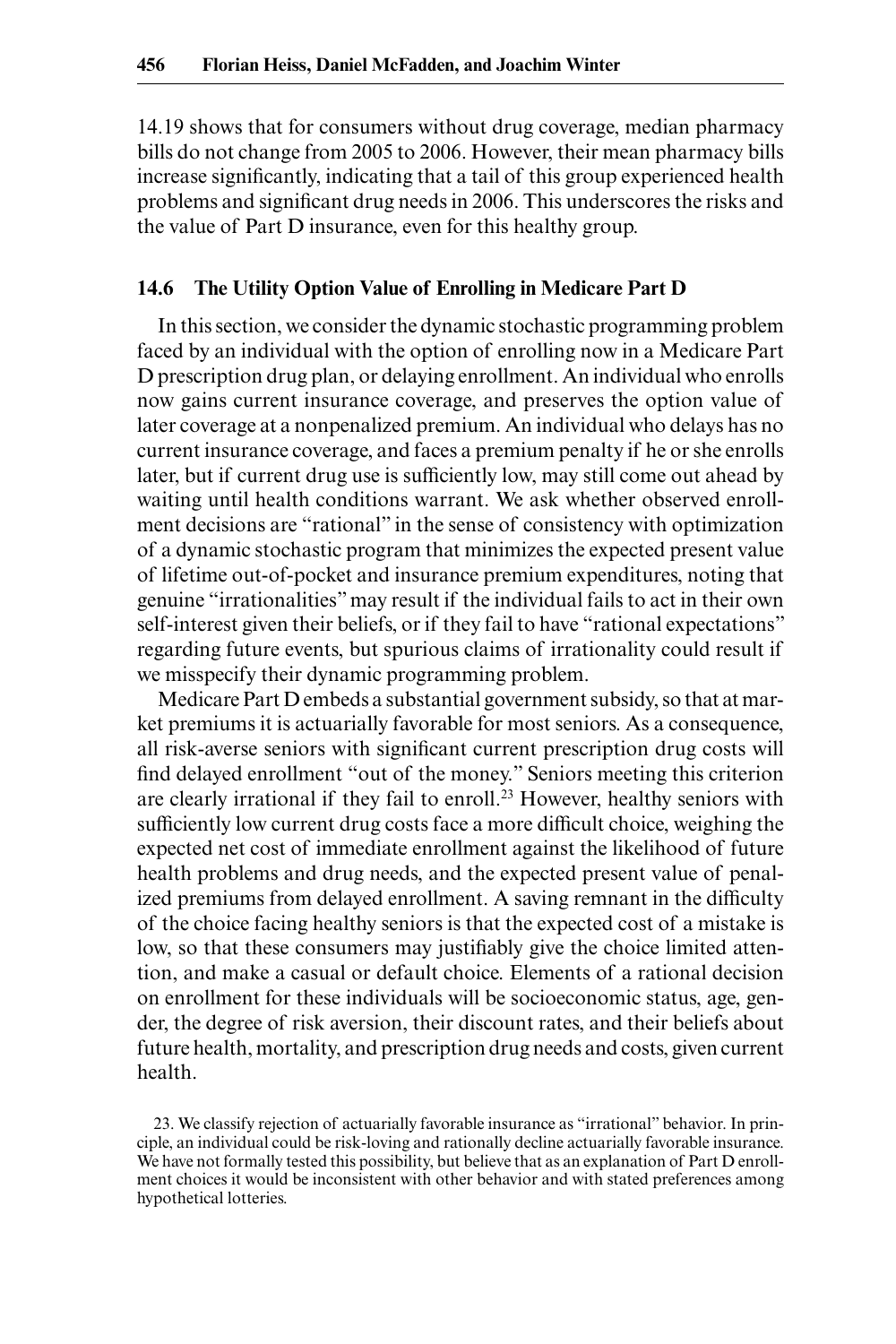An individual who enrolls in Part D may also face choices among alternative plans that differ in premiums, coverage, and degree of risk protection. It is possible to embed the Part D enrollment decision in a more general framework for modeling dynamic decisions on health, including decisions on the use of optional preventative or palliative drugs, and the effects of drug use on health outcomes. We will outline this modeling framework, but will not implement all its elements in our current analysis. The major pieces of our analysis are a dynamic stochastic programming model for the enrollment decision, and an econometric hidden Markov model for the dynamics of health and drug use status. Section 14.6.1 provides a general framework for studying consumers' life cycle economic and health decisions. Section 14.6.2 describes the hidden Markov model we specify and estimate for health and drug cost dynamics. In section 14.6.3, we describe the dynamic programming model we use to study Part D enrollment decisions, and present the results of a simulation study of rational decisions. Section 14.6.4 contrasts rational and observed Part D enrollment decisions of RPS respondents.

# 14.6.1 Modeling Consumer Lifetime Health and Economic Dynamics

The life cycle of a consumer can be described as a series of periods (e.g., years) at which economic and health states are realized, and economic and health choices are made. Broadly, the consumers' problem is to make these choices to maximize well- being, subject to the impact of choices on the evolution of economic and health states. In general, economic and health choices influence both current satisfaction and the evolution of the individual's state.

In general form, a model of health dynamics may specify a vector of health states and indicators, as well as economic state variables, a decision set that includes economic alternatives on consumption, saving, and insurance, and health alternatives including use of preventative and palliative drugs, equations of motion that determine the evolution of economic and health states as functions of medical technology, and health care and lifestyle choices. We describe the dynamics of health in terms of latent "health capital," whose evolution depends on the technology for health maintenance, stochastic health risks, behavior, and inputs of resources that treat or prevent problems. The concept of health capital was introduced by Grossman (1972). His model with a depreciation rate that increases with age captures some of the life cycle dynamics of health, but McFadden (2005) suggests that health capital may be more like the stock of water in a reservoir, so that (a) early in life the body's self- repair and replenishment mechanisms are usually adequate to maintain the stock near capacity; (b) with age, natural replenishment diminishes and more budgeted investment is needed to maintain the stock; and (c) the technology of depreciation may induce losses that are not proportional to stock, and are relatively larger when the stock is small, old, and worn. This analogy provides a simple explanation as to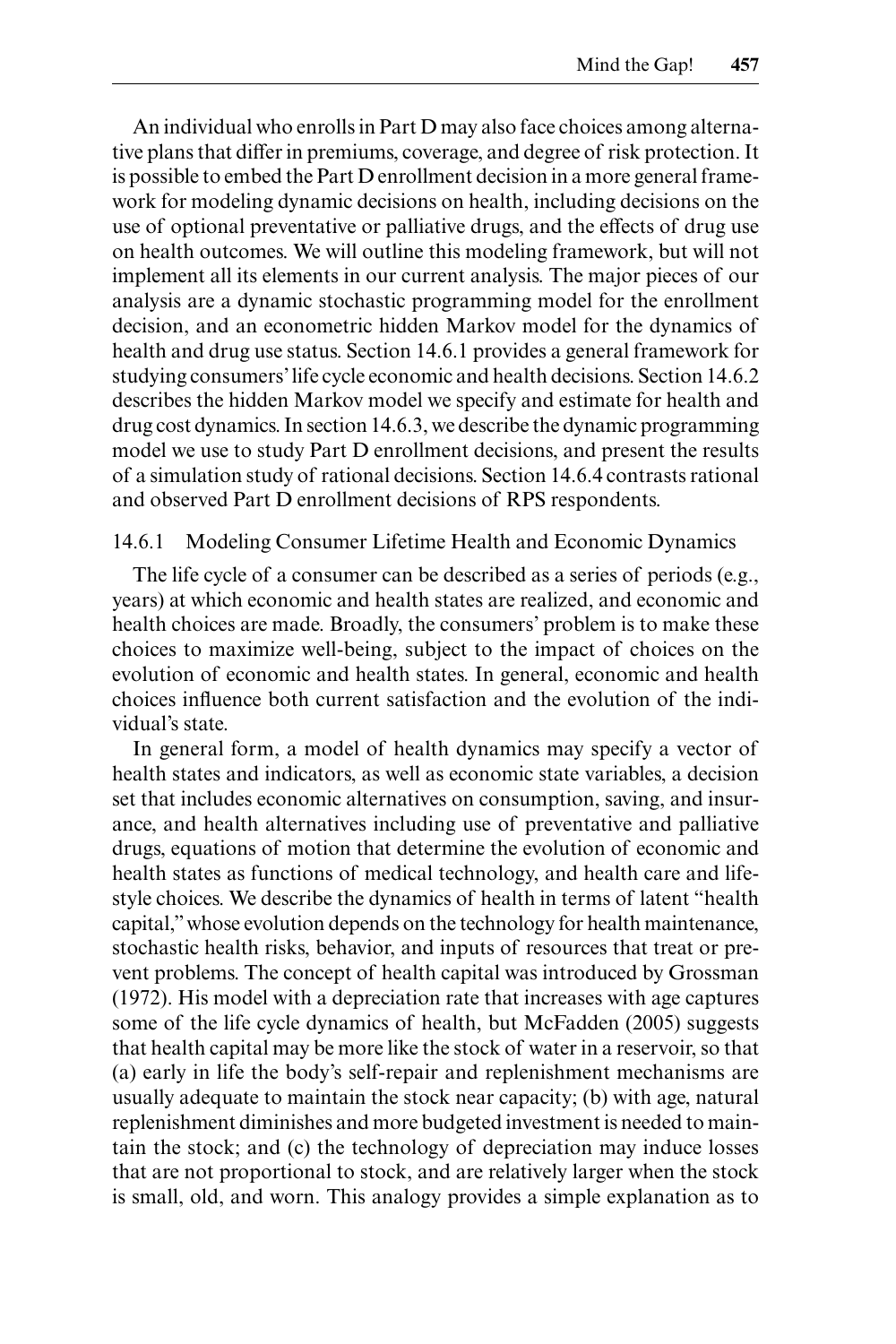why health expenditures can be low when we are young and health capital is high, and can rise sharply as we age and the remaining stock of health capital diminishes.

This chapter models health capital as one- dimensional, with SRHS, a five-point semantic differential from "poor" to "excellent," as an indicator. More generally, health capital may be fundamentally multidimensional (e.g., cardiovascular, gastrointestinal, crystallized and fluid mental, respiratory, and skeletal- muscular capital), with multiple indicators such as health conditions, biomarkers, Activities of Daily Living (ADLs), and Instrumental Activities of Daily Living (IADLs). This approach to describing health raises a number of interesting questions for future research. Are different types of health capital complements or substitutes? Can consumers rebalance their portfolios of health capital stocks through the life cycle to minimize health problems? Can individuals report self-rated cardiovascular or respiratory health status more reliably than a single overall self- rated health status? How predictive are various health capital levels for incidence of health problems or death?

A preliminary question for our analysis is the reliability of SRHS as an indicator of health capital. Adams et al. (2003) find in an analysis of AHEAD data that Poor/Fair SRHS is predictive of future incidence of health conditions and of mortality, but the Good/Very Good/Excellent gradient is not predictive. This may be a reporting effect, or if SRHS is a good indicator of health capital, may reflect sharply diminishing productivity of health capital above a threshold. This chapter also finds that Poor/Fair SRHS is strongly associated with clinical depression, and strongly associated with a dwelling rated Poor/Fair, even with statistical control for overall socioeconomic status. This suggests that reporting effects may influence SRHS. The SRHS may also be susceptible to justification effects; see Baker, Stabile, and Deri (2004). Our treatment of SRHS can tolerate some reporting effects, but it does not attempt to identify and remove them.

The evidence from Heiss (2006) is that persistent unobserved components are present in the evolution of health capital. There may be heterogeneity across individuals in the technologies available for health maintenance and in initial endowments of health capital; these individual differences reflect what is often designated the latent "robustness" or "frailty" of the individual. In the current model, we assume that all such differences are captured by our dynamic specification for latent health capital. More critically, in this chapter we assume that the evolution of health capital is not influenced by feedbacks from consumer choices on health insurance, prescription drug use, or other economic or health- relevant decisions. We believe this is reasonable for the analysis of insurance and drug use over a two-year period, but future research that looks more broadly at questions of interactions and feedbacks between health outcomes and consumer behavior, particularly between prescription drug use and incidence of health problems, will have to look closely at the determination of health capital.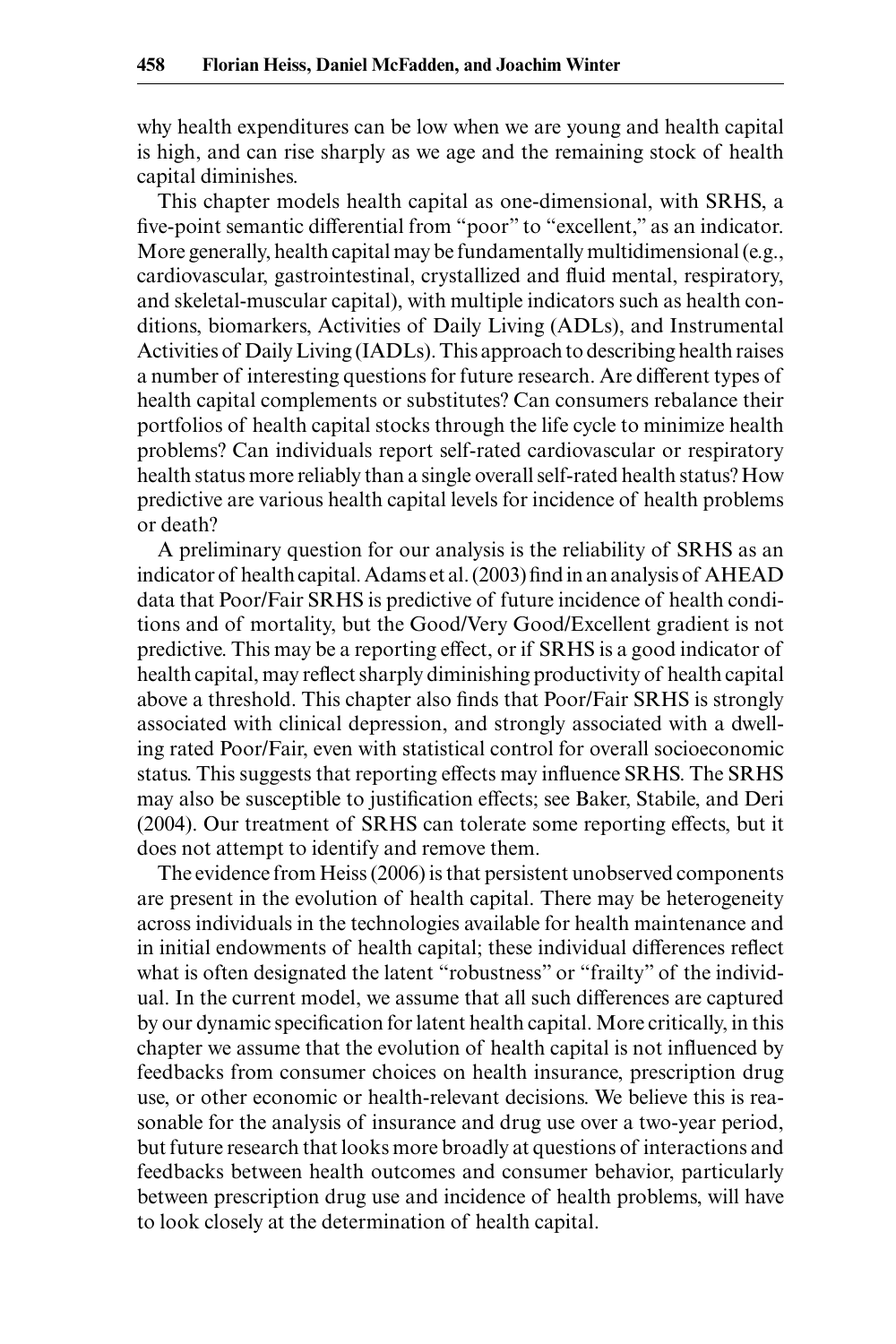A general model of the life cycle well- being of consumers requires specification of a felicity function of current consumption and health status that incorporates risk preferences. In general, some consumption expenditures and health states enter felicity directly, and others are inputs to the technology that determines the evolution of health. For example, palliative drugs to relieve the effects of specific health conditions such as arthritis or depression will enter felicity, while therapeutic drugs to treat health conditions such as diabetes and preventative drugs to treat conditions such as hypertension will enter the equation of motion for health capital. A future research question is whether insurance programs such as Part D will selectively encourage the use of preventative drugs, and improve compliance with therapeutic regimens. A research challenge is to determine how felicity is influenced by health conditions, and the extent to which individuals rationally manage the risks of future health conditions. Behavioral research suggests that humans do poorly in anticipating the disutility of health impairments and pain, and adapt to these impairments when they occur (the "hedonic treadmill"), so that it will be challenging to construct predictive models of health risk management that assume rational planning; see Kahneman and Snell (1990) and Gilbert et al. (1998).

Our analysis of Part D enrollment decisions isolates a single component of overall felicity, the pharmacy out- of- pocket cost and drug insurance premium cost, and assumes that consumers seek to minimize the expected present value of this cost. We assume that consumers are risk- neutral, but this assumption can be relaxed within our model framework.

# 14.6.2 A Hidden Markov Model for Health Dynamics

We model health dynamics as an annual process with the timing convention that events for a survivor at the end of the old year unfold in the following sequence: (a) If the individual has not previously enrolled in Part D, an enrollment decision is made. If there are plan choices, the individual decides whether to switch to a new plan. (b) A new year health capital state is determined. (c) Survivor status, SRHS, and pharmacy bill are determined for the year, but part- year SRHS and pharmacy bills are discarded for individuals who do not survive the entire year.<sup>24</sup> (d) Net out-of-pocket pharmacy costs are calculated, taking into account insurance coverage and plan. (e) Finally, felicity for the new year, equal to the negative of the current value of Part D premiums plus out-of-pocket pharmacy costs, is determined. We initialize the dynamics at age sixty-four, so that all consumers who reach age sixty-five and become eligible for Medicare have a prior year health capital state.

We adapt the econometric specification of Heiss (2006, 2008) for the

<sup>24.</sup> Lack of monthly data, and inconsistent reporting in year of death due to the discrete timing of surveys and limited proxy information, make it impractical to implement a monthly dynamic model.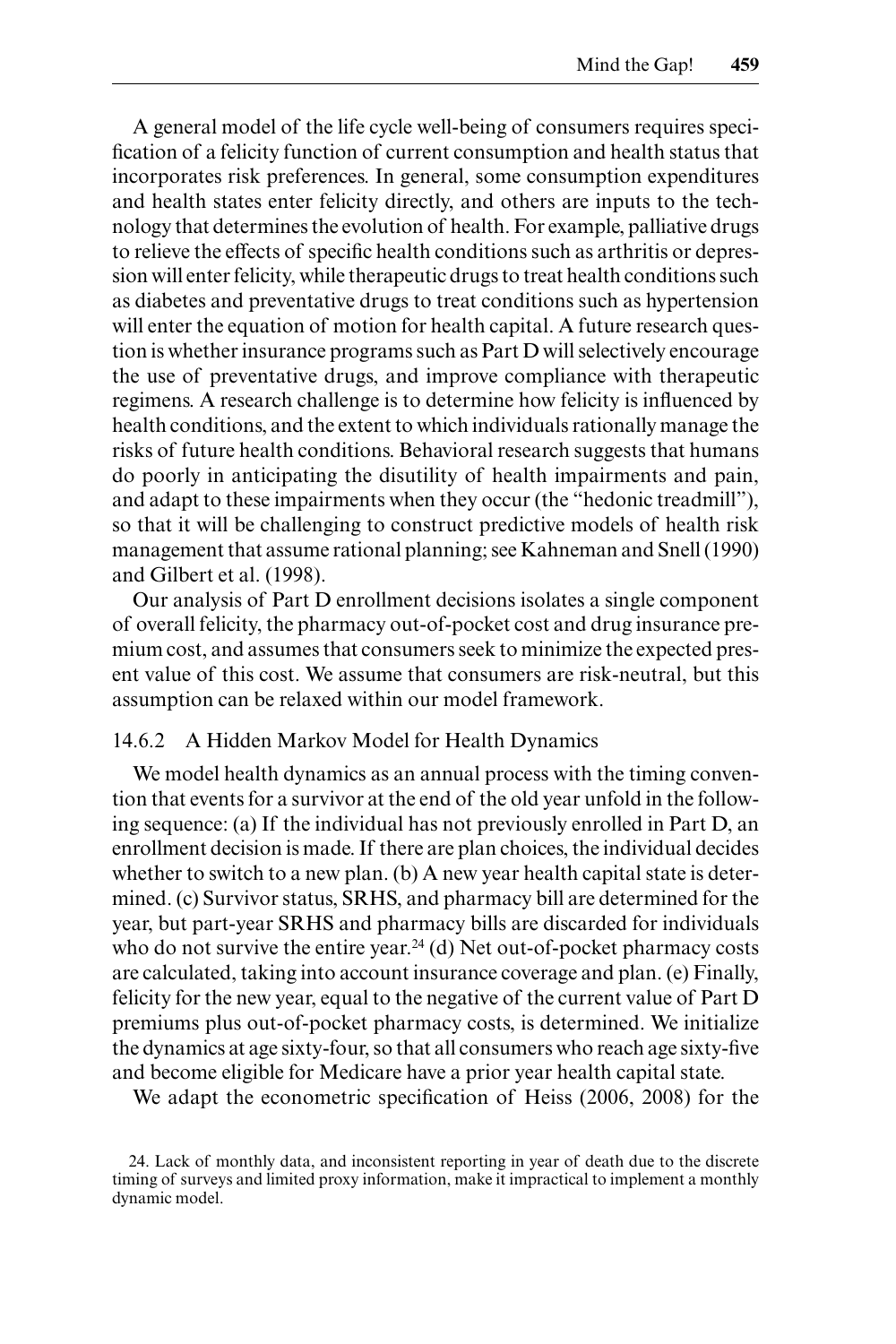dynamics of health capital; see Heiss et al. (2009) for a similar model. Let  $R^*(n,t)$  denote the latent "robustness" of respondent *n* in year *t*, and  $H^*(n,t)$ denote the latent health capital of this respondent. Assume that robustness follows a stationary AR(1) process, and that latent health capital is determined by robustness plus an exogenous drift,

(4) 
$$
R^*(n,t) = \rho R^*(n,t-1) + (1-\rho^2)^{1/2} u_0(n,t) \text{ and}
$$

$$
H^*(n,t) = \alpha_0 x(n,t) + R^*(n,t),
$$

where  $x(n,t)$  is a vector of exogenous variables such as age and gender, and the  $u_0(n,t)$  are i.i.d. standard normal.<sup>25</sup> Robustness is assumed to be standard normal at age sixty-four. Then,  $R^*(n,t)$  is a stationary process, and if one directly observed *R*∗ in two or more periods without censoring, its offdiagonal covariances identify the parameter  $\rho$ . However, because mortality depends on  $R^*$ , the density of  $R^*$  conditioned on survival is influenced by selection at ages greater than sixty-four.

Suppose that one observes mortality/morbidity status  $d(n,t)$  in year *t*, and for survivors with  $d(n,t) = 1$ , one observes SRHS in five categories from "poor" to "excellent," and pharmacy bills (PB) in twelve categories. These satisfy the mappings,

(5) 
$$
d(n,t) = \mathbf{1}(x(n,t)\alpha_1 + \gamma_1 H^*(n,t) + u_1(n,t) > 0),
$$

(6) SRHS
$$
(n,t) = m_2
$$
 if  $\theta_{2,m-1} \leq \gamma_2 H^*(n,t) + u_2(n,t) < \theta_{2,m}$   
for  $m_2 = 1, ..., 5$ ,

(7) 
$$
\text{PB}(n,t) = m_3 \text{ if } \theta_{3,m-1} \leq x(n,t)\alpha_3 + \gamma_3 H^*(n,t) + u_3(n,t) < \theta_{3,m} \text{ for } m_3 = 1, \ldots, 12,
$$

where the  $u_j(n,t)$  are i.i.d. logistic disturbances, and the threshold parameters satisfy  $\theta_{2,0} = \theta_{3,0} = -\infty$ , and  $\theta_{2,5} = \theta_{3,12} = +\infty$ . Equation (6) requires one additional normalization of the location relative to the thresholds, which is accomplished, for example, by imposing  $\theta_{23} = 0$ , or equivalently by requiring that the sample mean of  $H^*$  at age sixty-four be zero. We continue to assume that the vector  $x(n,t)$  is exogenous, but note that the model could be extended to accommodate predetermined variables in *x* such as previous year's pharmacy bill. We assume there is no autocorrelation in the disturbances entering the equations for SRHS and PB. This is a strong restriction that forces latent health capital to account for all persistence random effects, such as persistent random reporting effects in SRHS. One limitation of the current model specification is that it cannot account for feedbacks from pre-

<sup>25.</sup> This modeling choice specifies the form of depreciation of health capital and excludes feedbacks from health care and behavior to health capital depreciation or restoration. In light of the previous discussion of the forms that health capital might take, an interesting research question is whether alternative specifications of health capital dynamics give better fits to observed health dynamics.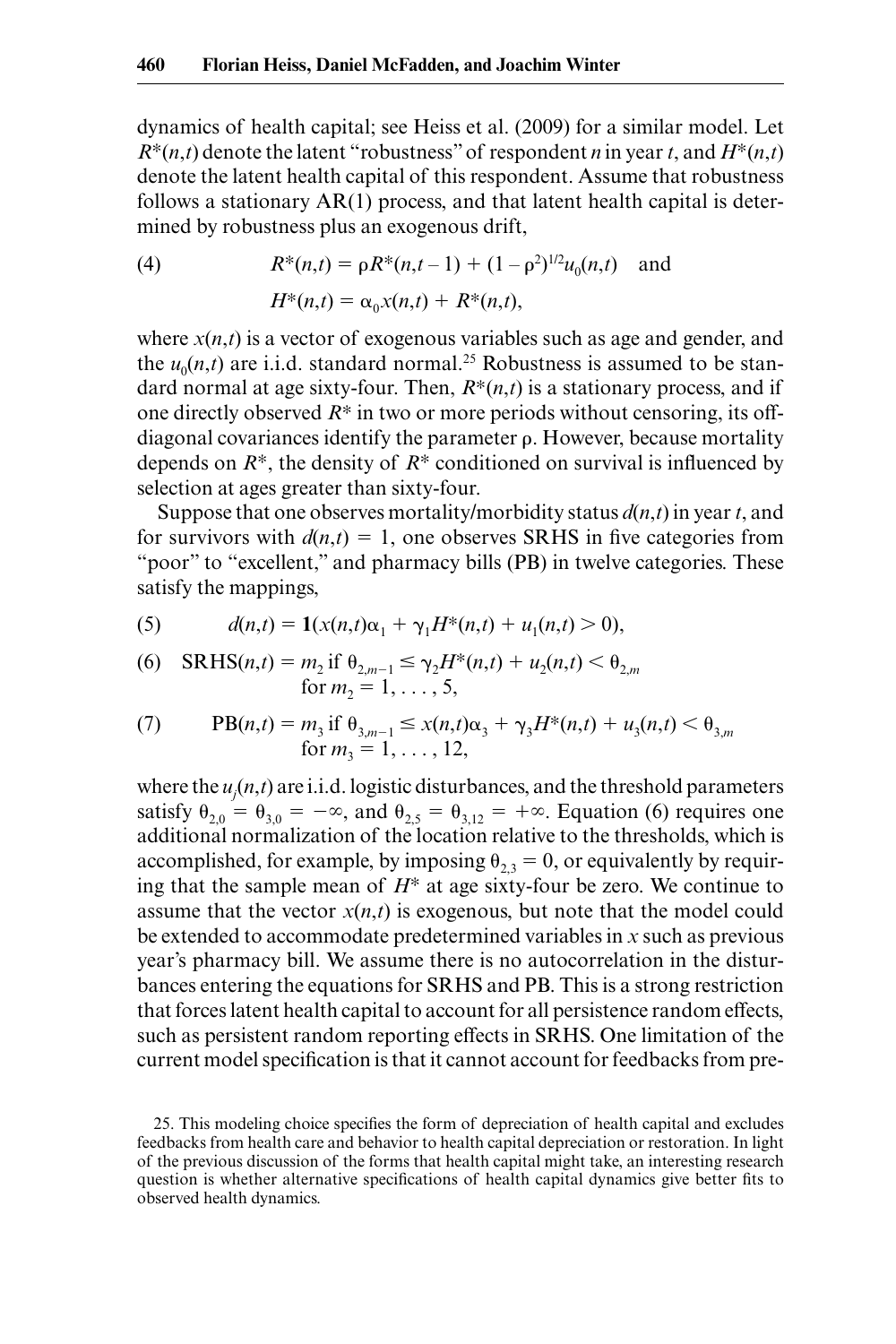scription drug use to health outcomes. These are potentially important, but are unlikely to be observed in a short panel. The model (4) through (7) can be estimated by maximum likelihood or generalized method of moments. Note that, as specified, these equations of motion do not depend on behavior such as the Part D enrollment choice, so that issues of endogeneity do not arise. While it would be possible to carry out simulated maximum likelihood estimation directly in our short panel, a more practical and stable method that also works in long panels is a sequential algorithm similar to the Kalman filter; see Heiss (2008).

Given the value of  $H^*(n,t)$ , the outcome  $d(n,t)$  has a binomial logit probability. Further, the independence of  $u_j(n,t)$  implies that given  $H^*(n,t)$ , mortality occurs "at random," so that conditioned on survival, SRHS and PB are independent and their probabilities are ordered logit. Let *y*(*n*,*t*) denote the observed events " $d(n,t) = 0$ " in the case of mortality and " $d(n,t) = 1$ ,  $SRHS = m_2$ ,  $PB = m_3$ " in the case of survival, and observations  $m_2$  and  $m_3$  for SRHS and PB, respectively, and let  $Pr(y(n,t)|H^*(n,t))$  denote the conditional probability of **y**(*n*,*t*) given *H*∗(*n*,*t*). The likelihood contribution of individual *n* can then be expressed as

(8) 
$$
L(n) = \int \ldots \int \prod_{t=1}^{T} Pr[y(n,t)|H^*(n,t)]
$$

$$
f_{1...T}[H^*(n,1), \ldots, H^*(n,T)]dH^*(n,1) \ldots dH^*(n,T),
$$

where  $f_1$   $\tau$  is the density of  $[H^*(n,1), \ldots, H^*(n,T)]$ . Absent mortality, this density would be multivariate normal density with mean vector  $(\alpha_0 x(n,1))$ , ...,  $\alpha_0 x(n,T)$  and covariance matrix  $\Sigma$  with elements  $\Sigma_{ij} = \rho^{|i-j|}$ . However, mortality causes it to be modified by selection. As discussed by Heiss (2008), the structure of such models allows us to write this likelihood contribution as the product of conditional likelihoods,

(9) 
$$
L(n) = \int Pr(y(n,1)|H^*(n,1))f_1(H^*(n,1))dH^*(n,1)
$$

$$
\times \prod_{t=2}^T \int Pr(y(n,t)|H^*(n,t))
$$

$$
f_{t|1,\ldots,t-1}(H^*(n,t)|y(n,1),\ldots,y(n,t-1))dH^*(n,t),
$$

where  $f_{1...j}$  is the marginal density for the first period, and  $f_{d_1,...,d_{i-1}}$  is the conditional density for period *t* given observed outcomes prior to *t*. These densities would be normal if there were no selection and the conditioning was on past values of  $H^*$ , but are modified from this specification by selection and by conditioning on observed events. Equation (9) allows a sequential approximation of the likelihood contribution in the spirit of the Kalman filter. Start with the outcome probability of the first period. The conditional density  $f_{21}$  needed for the second period is approximated in two steps. First, account for the information  $y(n,1)$  contains on  $H^*(n,1)$  using the model for  $Pr(y(n,t)|H^*(n,t))$  and Bayes' rule. In the second step, account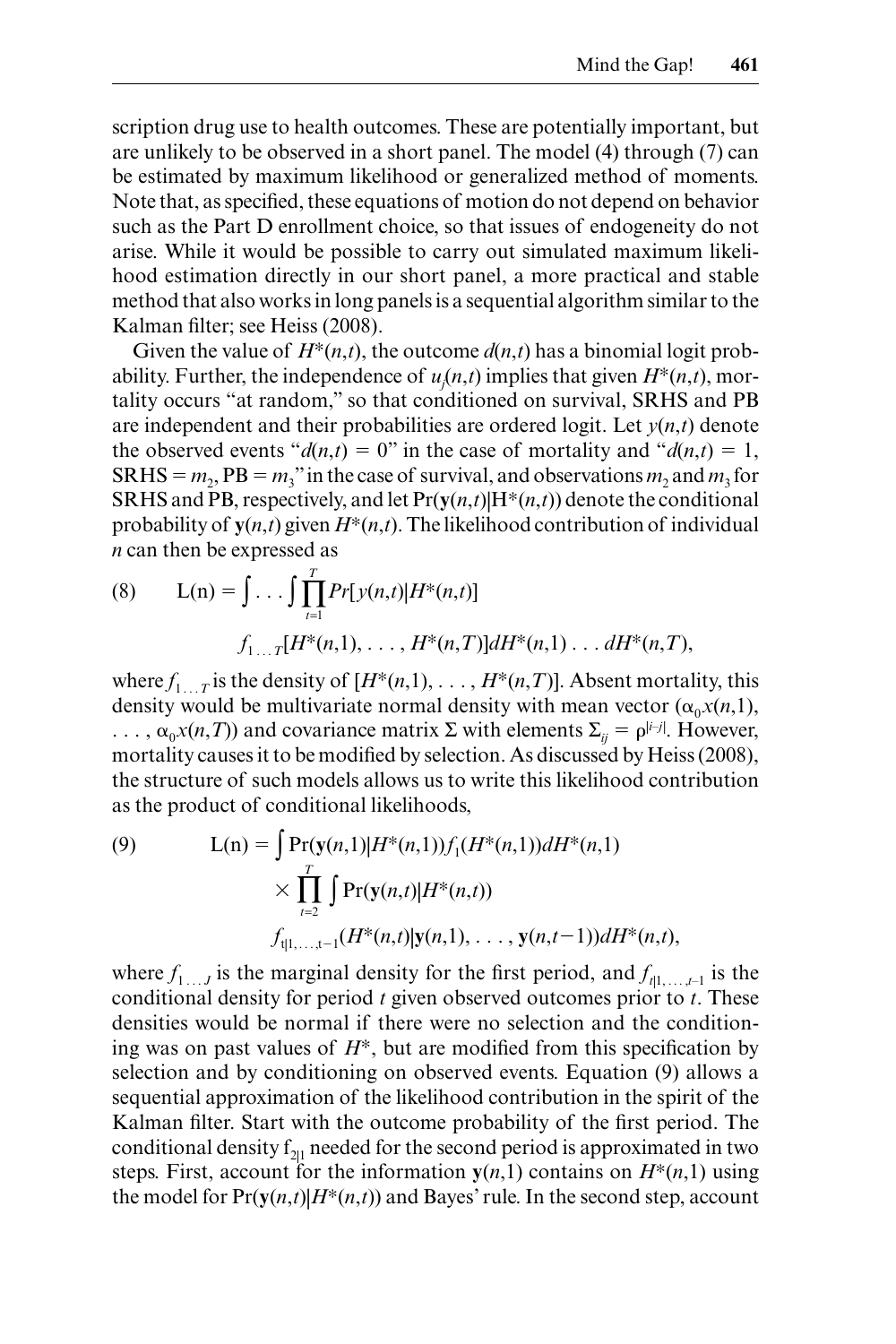for the shocks  $u_0$  using the transition model (4). This procedure is repeated recursively until all *T* observations are included. Heiss (2008) discusses this approach and the sequential Gaussian quadrature algorithm used for the estimation of our model in more detail.

# 14.6.3 Data and Estimation Results

The data used to estimate the model of health and drug expenditure dynamics come from the Medicare Current Beneficiary Survey (MCBS) collected by CMS; in particular, the Cost and Use files for years 2000 to 2003. The MCBS is a rotating panel based on a stratified random sample of about 12,000 Medicare beneficiaries in each cohort. An individual is observed for at most three years (together with a preliminary interview, resulting in at most four observations). The MCBS includes information on demographics, socioeconomic status, health status, and utilization as well as cost of medical care (including physician services, inpatient hospital services, and prescription drugs). Self- reported events are validated by Medicare claims. A study by Poisal (2003) suggests that there is some underreporting in self reported prescription drug expenditure in the MCBS. We do not address this issue here.

Table 14.20 shows the maximum likelihood parameter estimates of the full model. It includes age splines, a dummy variable for high education (more than high school), and a dummy variable for noncaucasian respondents in all equations. The model is estimated separately by gender. Ceteris

| <b>Table 14.20</b> | <b>Parameter estimates</b> |         |             |         |  |
|--------------------|----------------------------|---------|-------------|---------|--|
|                    | Males                      |         | Females     |         |  |
| Mortality          |                            |         |             |         |  |
| Nonwhite           | $0.309**$                  | (0.127) | $-0.083$    | (0.117) |  |
| High education     | $-0.734***$                | (0.094) | $-0.706***$ | (0.089) |  |
| Latent health      | $1.336***$                 | (0.061) | $1.728***$  | (0.057) |  |
| Drug bill          |                            |         |             |         |  |
| Nonwhite           | $-0.271$                   | (0.301) | $-0.683***$ | (0.246) |  |
| High education     | $-1.133***$                | (0.209) | $-1.232***$ | (0.185) |  |
| Latent health      | $6.124***$                 | (0.175) | $6.228***$  | (0.150) |  |
| <b>SRHS</b>        |                            |         |             |         |  |
| Nonwhite           | $0.370***$                 | (0.065) | $0.465***$  | (0.052) |  |
| High education     | $-0.914***$                | (0.044) | $-0.847***$ | (0.039) |  |
| Latent health      | $0.877***$                 | (0.025) | $0.910***$  | (0.022) |  |
| Latent robustness  |                            |         |             |         |  |
| Correlation $\rho$ | $0.967***$                 | (0.004) | $0.963***$  | (0.003) |  |
|                    |                            |         |             |         |  |

| 20 | <b>Parameter estimates</b> |  |
|----|----------------------------|--|
|    |                            |  |

*Notes:* All equations also include age splines.

∗∗∗Signifi cant at the 1 percent level.

∗∗Signifi cant at the 5 percent level.

(Parameters significantly different from zero.)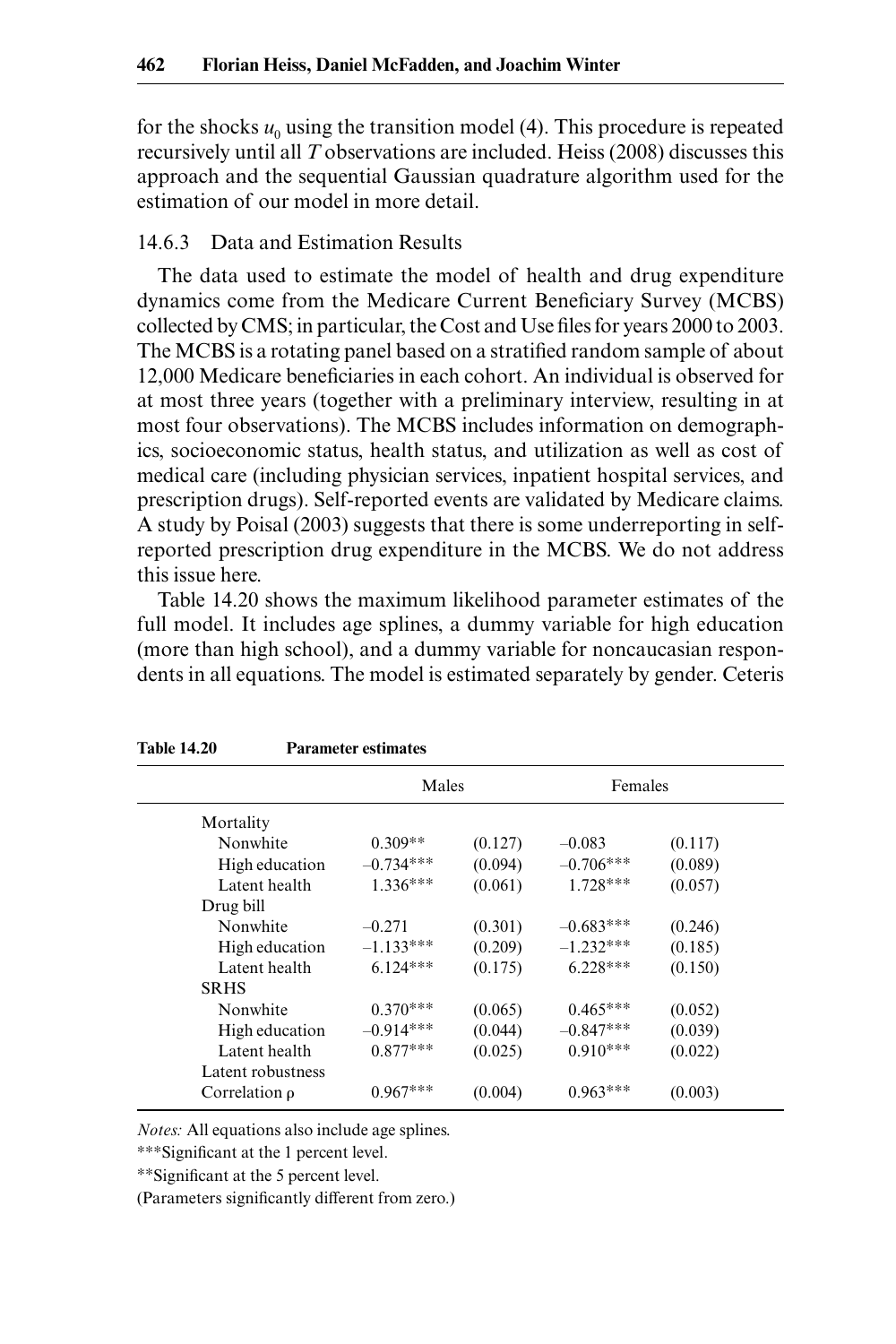paribus, nonwhite females use less drugs than white females. Independent of gender, highly educated respondents use less drugs and report better self-rated health. The latent component enters all equations significantly and its correlation from one year to the next is high (.97 for males and .96 for females), but the null hypothesis of time- constant latent "robustness" is clearly rejected by a likelihood ratio test ( $p < 0.001$ ).

# 14.6.4 Simulation of Health Trajectories

Since the model parameters are difficult to interpret directly, a few simulations of the trajectories help to understand the model and its implications. All results are for white males with a high school degree or less unless stated otherwise.

Figure 14.7 illustrates the dynamic features of the latent robustness *R*∗. It shows its mean for the surviving population given starting values at the median, the tenth, and ninetieth percentile. While the three lines tend to converge, they remain distinct. Technically, this is due to the high serial correlation in *R*∗, and to the differential effects of mortality. Intuitively it means that someone who is very healthy at age sixty-five will be still relatively healthy at age ninety, compared to someone who was in worse health at sixty-five. Selection due to mortality shifts the distribution markedly at higher ages.

Figure 14.8 shows survival probabilities for the same hypothetical individuals with initial latent health at the median, the twenty-fifth, and seventyfifth percentile. The differences are strong. While only half of the unhealthy survive past age seventy, half of the average individuals survive to age eighty, and almost half of the very healthy survive to age ninety.



**Fig. 14.7 Persistence and selectivity: Latent robustness by age**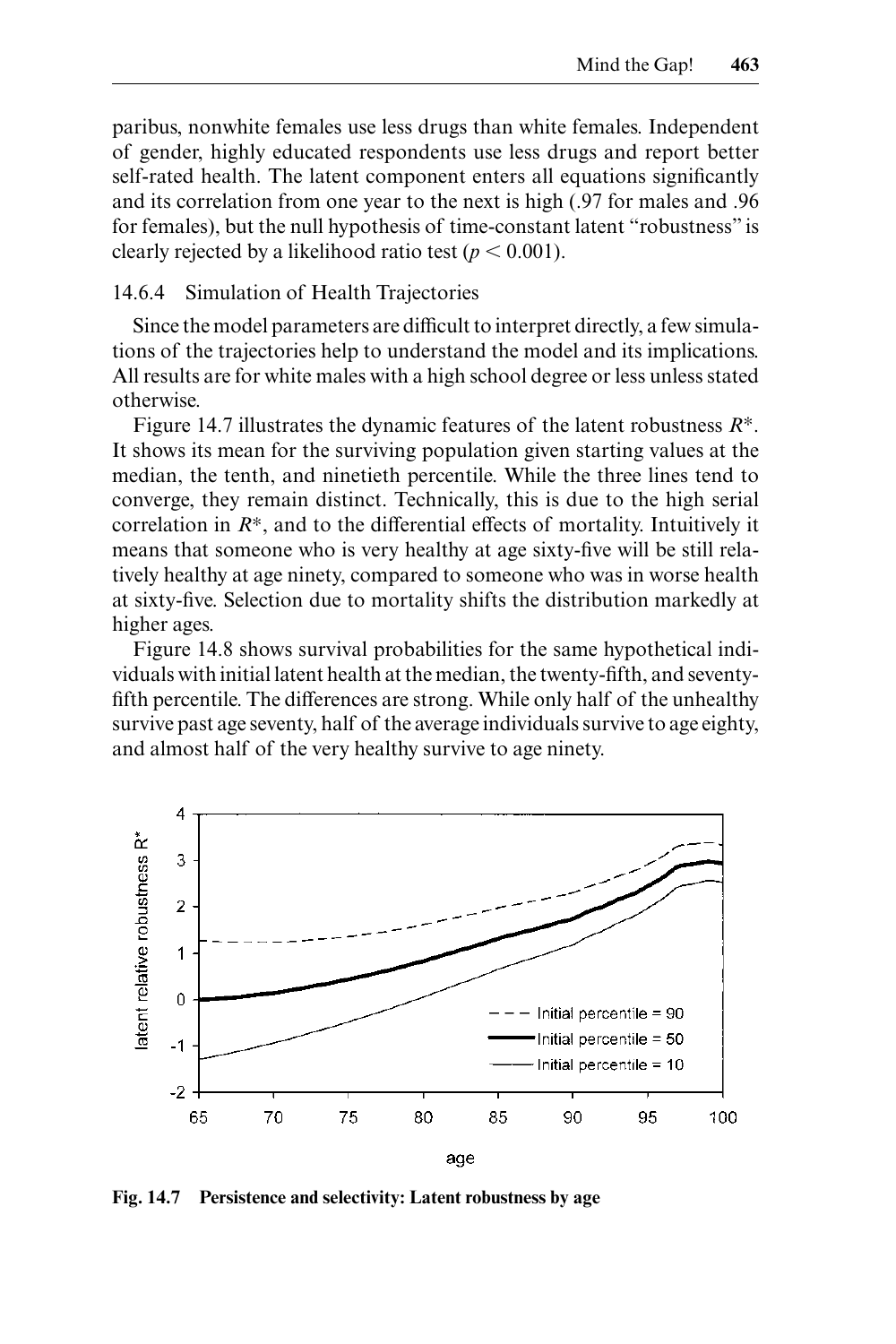

**Fig. 14.8 Survival by initial robustness**

Figure 14.9 shows the average drug bill by age. The thick black line represents cross- sectional averages in the MCBS sample. If anything, the average drug bills decrease with age, as those with health conditions requiring high drug use are selected out by mortality. The thin black line shows the simulation results from the estimated model. It represents the average simulated drug bill for the surviving population. The decline over time appears mostly as a selection effect: the healthy use less drugs and are more likely to survive to a higher age. This effect is illustrated by the thin lines. They show the simulated drug bill of the population surviving to age seventy, seventy-five, eighty, eighty-five, ninety, and ninety-five. Those who survive to a high age are also likely to have used fewer drugs when they were sixty-five than the average population alive at sixty-five.

#### 14.6.5 The Consumer's Dynamic Stochastic Program

Consumers face an open enrollment period for prescription drug insurance at the end of each year. If they are not currently enrolled, they may decide to enroll, or default to continued nonenrollment. (About 60 percent of seniors are automatically enrolled through employer or union, VA, military, Federal employee, or Medicaid programs.) If consumers are currently enrolled, they may switch plans, or by default continue in their current plan. This decision structure allows us to simulate an optimal enrollment decision strategy in a relatively straightforward way. We ignore plan choice in analyzing enrollment strategies, assuming the only options of a consumer are no prescription drug insurance or a Part D standard plan with a market average premium. This simplification may understate the option value of Part D enrollment, but the effect will be small. Since the consumer can switch plans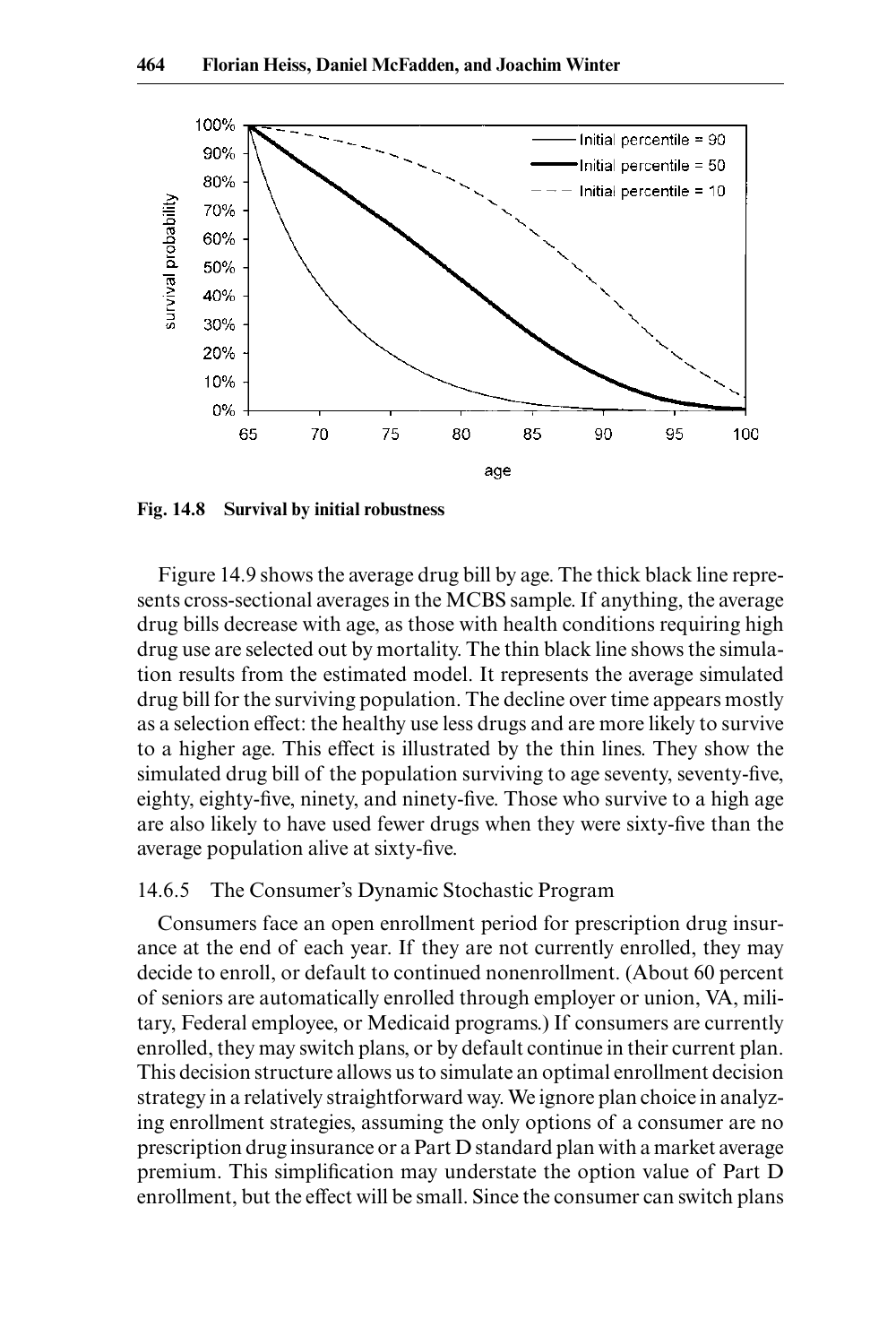

**Fig. 14.9 Drug bill by age**

annually, plan choice conditioned on current enrollment and health capital does not require strategic preparation. Since the added features of extended plans are not subsidized, they will be actuarially unfair to their enrollees in market equilibrium once administrative overhead costs are added. Then, the possibility is remote that a risk- neutral consumer will in the future encounter circumstances where extended plans offered at market premiums are substantially better values than the standard plan, and these additional plans will add little to the option value of enrollment for healthy consumers.

Let  $t = 1, \ldots, T$  denote years past age sixty-four, so that at  $T = 35$ , an individual is age 100, which we assume is the maximum attainable age. Let  $H^*(n,t)$ ,  $d(n,t)$ , SRHS $(n,t)$ , and PB $(n,t)$  denote, respectively, latent health capital, a survival indicator, self- rated health status, and pharmacy bill for consumer *n* in year *t*, and assume that they are determined by (4) through (7). Let  $E(n,t)$  be an indicator for enrollment in a Part D plan in year  $t$ , and let

(10) 
$$
CNE(n,t) = \sum_{s=1}^{t} (1 - E(n,s))
$$

denote the cumulative years of nonenrollment (CNE) at the end of year *t*. (All consumers age sixty- four and over start with zero CNE in 2005 when the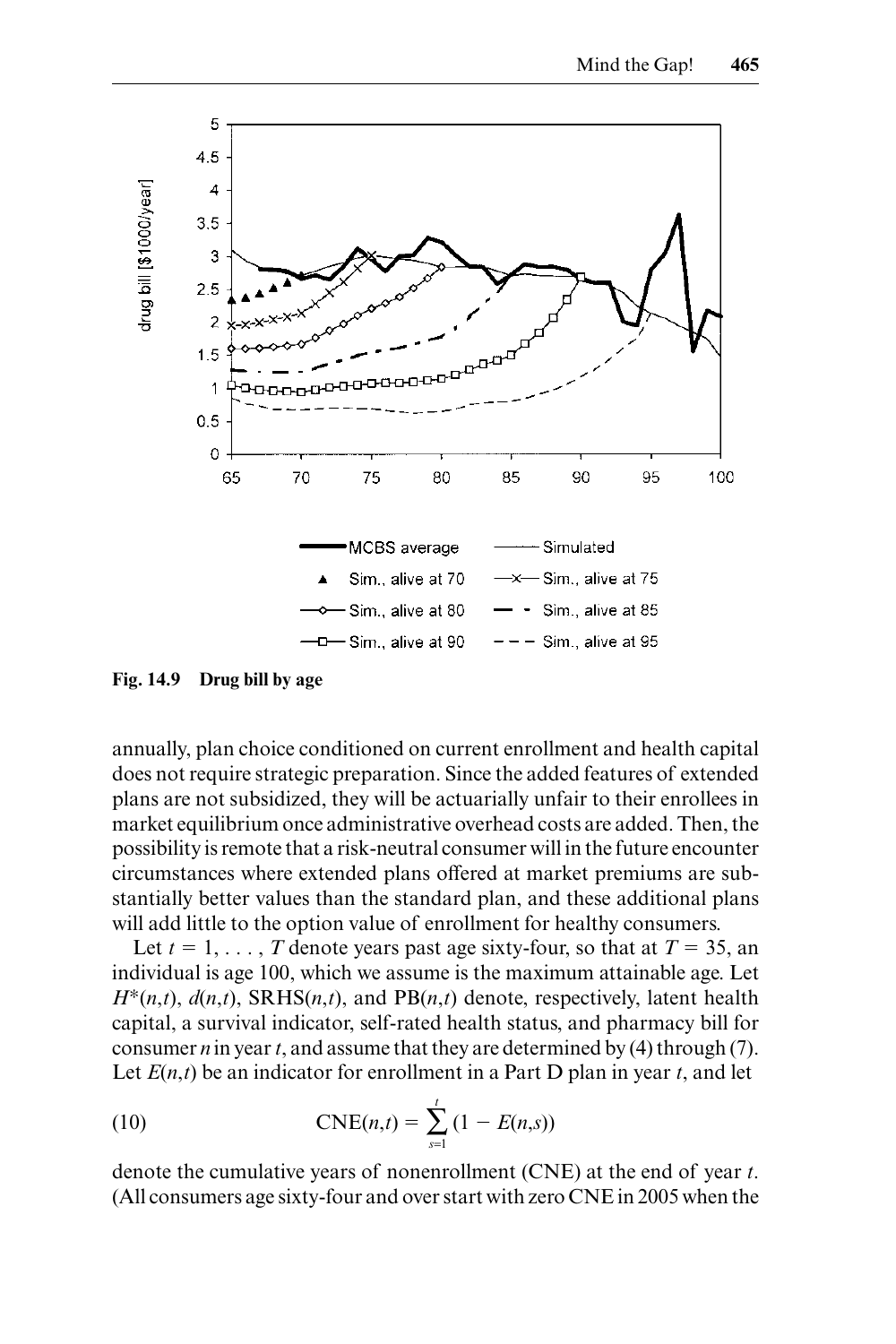Part D market first opened.) The current net benefit from Part D standard plan enrollment, from (1), is

(11) 
$$
CV(n,t) = 0.75 \cdot min\{2,000, max(PB(n,t) - 250,0)\} + 0.95 \cdot max(PB(n,t) - 5,100,0) - (1 + 0.12 \cdot CNE(n,t)) \cdot 12p,
$$

where *p* is the monthly premium and the factor  $(1 + 0.12 \cdot CNE(n,t))$  is the premium penalty for delayed enrollment. We assume that the standard plan benefit schedule and premium remain fixed in real terms into the future. We assume that at the time of an enrollment decision at the end of year  $t - 1$ , consumers know  $H^*(n,t-1)$ ,  $SRHS(n,t-1)$ ,  $PB(n,t-1)$ , and  $CNE(n,t-1)$ , and can predict perfectly all future values of exogenous variables *x*, but do not know the future shocks that determine health capital, health status, pharmacy bills, and survival in year *t* and beyond.

The objective of the risk-neutral consumer of age  $\tau - 1$  in 2005 is to choose an enrollment strategy to maximize the expected present value of the future stream of current net benefits.

(12) 
$$
\mathbf{E}_{t-1} \sum_{t=1}^{T} \left[ \prod_{s=\tau}^{t} d(n,s) \right] \beta^{\tau-t} E(n,t) \cdot \mathrm{CV}(n,t),
$$

subject to the known initial conditions  $H^*(n, \tau - 1)$ , SRHS $(n, \tau - 1)$ , PB $(n, \tau)$  $(-1)$ , and CNE $(n, \tau - 1) = 0$ , and to the equations (4) through (7), (10), and (11). Let  $V(H^*, \text{CNE}, x, t)$  denote a valuation function, giving the optimized expected present value of the future stream of current net benefits from age *t* on, starting from state variables *H*∗ and CNE and the exogenous variables  $x$ . Then,  $V$  is defined by backward recursion, with

(13) 
$$
V(H^*(n, T-1), \text{CNE}(n, T-1), x, T) = \max_{E(n, T) = 0, 1} \mathbf{E}_{T-1} d(n, T) \cdot E(n, T) \cdot \text{CV}(n, T),
$$

and

$$
(14) \quad V(H^*(n,t-1),\text{CNE}(n,t-1),x,t)
$$

$$
= \max_{E(n,t)=0,1} \mathbf{E}_{t-1} d(n,t) \{ E(n,t) \cdot \mathbf{CV}(n,t) + \beta \cdot V(H^*(n,t), \mathbf{CNE}(n,t), x,t) \},
$$

where  $d(n,t)$  and  $CV(n,t)$  are given by (4) through (7), (10), and (11), and  $\beta$  < 1 is a rate of time impatience.

Discretize the distribution of the health state with *K* nodes, so  $H^*(n,t) \in$  ${h_1, \ldots, h_k}$ . These nodes can be thought of as draws from the marginal distribution of *H*∗. Equation (4) then translates into transition probabilities  $P_{ik}$  =  $\Pr(H^*(n,t) = h_i | H^*(n,t-1) = h_k)$  for any *j*, $k = 1, ..., K$ .

The decision problem is now solved using backward induction from  $T = 100$ . For each possible configuration CNE $(n, T-1) \in \{0, \ldots, 34\}$  and  $H^*(n,T-1) \in \{h_1, \ldots, h_k\}$ , and *x*, solve (13). Then, recursively, given the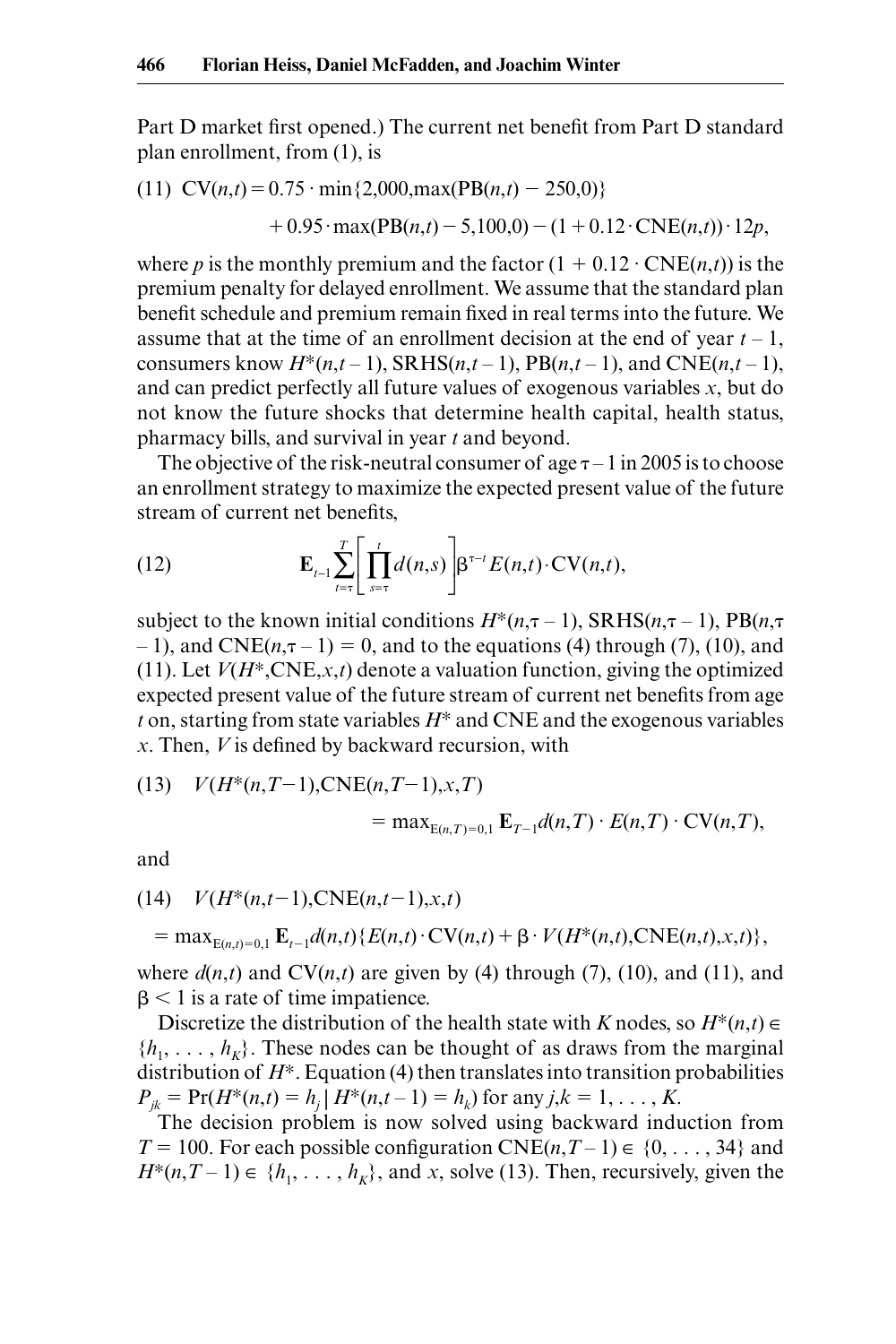previously obtained valuation function  $V(H^*(n,t),\text{CNE}(n,t),x,t)$  and each possible configuration CNE $(n,t-1) \in \{0, \ldots, t-1\}$  and  $H^*(n,T-1) \in$  ${h_1, \ldots, h_k}$ , and *x*, solve (14). The final result is a table of optimal strategies for individuals age sixty-four and over for each possible configuration of state variables and exogenous variables they may face. An optimal strategy is obtained for an individual of age  $\tau - 1$  in 2005 with health capital  $H^*(n,\tau-1)$  by look-up for these state variables and  $CNE(n,\tau-1) = 0$ .

We give simulations from this dynamic stochastic program for illustrative combinations of socioeconomic characteristics. Figure 14.10, panel A, shows net benefits of enrollment for sixty-five-year-old white males with a high school degree or less who are choosing whether to enroll into a standard plan that costs \$240 a year. The discount rate is set to 5 percent per year. The abscissa represents the relative value of *H*∗. The very healthy are located on the left, and the very unhealthy on the right. The thin solid upward sloping line shows the expected immediate net benefit of enrollment. It is negative for the healthiest 14 percent of this population. The dotted line shows the expected present value of penalty savings. It is driven by two effects: worse health increases the probability of future enrollment and decreases further life expectancy. These two effects have offsetting effects regarding the expected present value of penalty savings.

In the simulation, the extremely healthy have a low present value of future penalty savings because they have a good chance never to enroll. Present value of penalty savings increases as health gets worse. The tenth percentile already has a very high probability of future enrollment. However, as health worsens further, life expectancy and therefore also the present value of penalty savings decreases markedly. The top thick solid line is the total net benefit of enrollment, the sum of the other two lines. It is positive for all but the healthiest 2 percent. Then, according to our model, 98 percent of this population should enroll.

Panel B of figure 14.10 shows the same graph as panel A for the same population but with the additional restriction that in the previous year, the individual did not use any drugs. This population only has an 8 percent chance that they will end up with a drug bill that makes enrollment immediately beneficial. But at the same time, the further life expectancy is quite high for this group and there is a good chance that they will eventually end up with a sizable drug bill, the expected present value of the penalty savings is high enough to make enrollment beneficial for more than 80 percent.

Panel C of figure  $14.10$  shows the simulation results for the same population as panel A, but for the age of eighty instead of sixty-five. The expected immediate benefits are similar to those of the sixty-five-year-olds, but due to the lower further life expectancy, the present value of future benefit savings is lower, resulting in a rational enrollment rate of only 60 percent.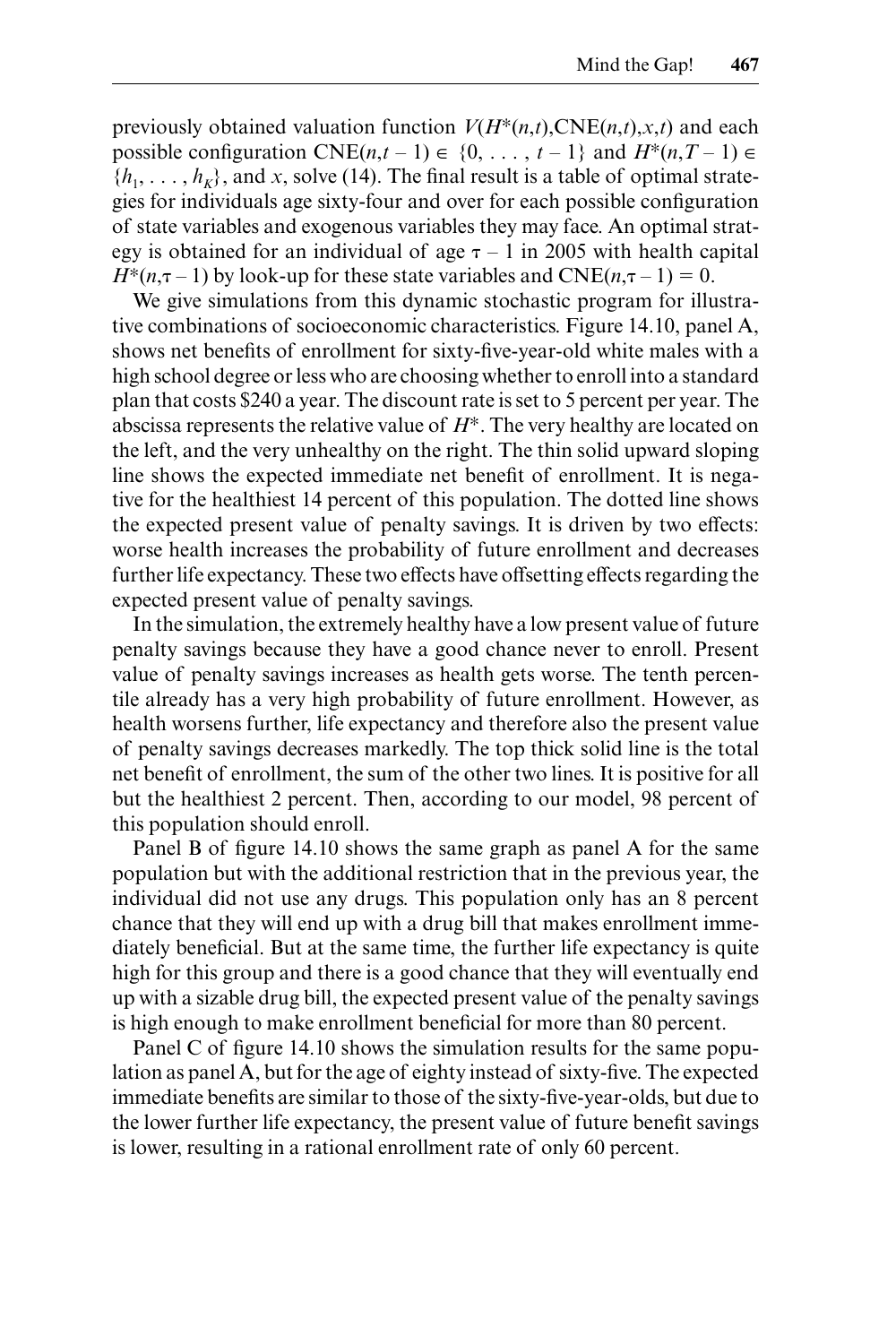

Fig. 14.10 Simulated benefit of enrollment: *A*, Sixty-five-year-old white males with a high school degree or less; *B*, Sixty-five-year-old white males with a high school degree or less, zero previous drug bill; *C*, Eighty-five-year-old white males with a high **school degree or less, zero previous drug bill**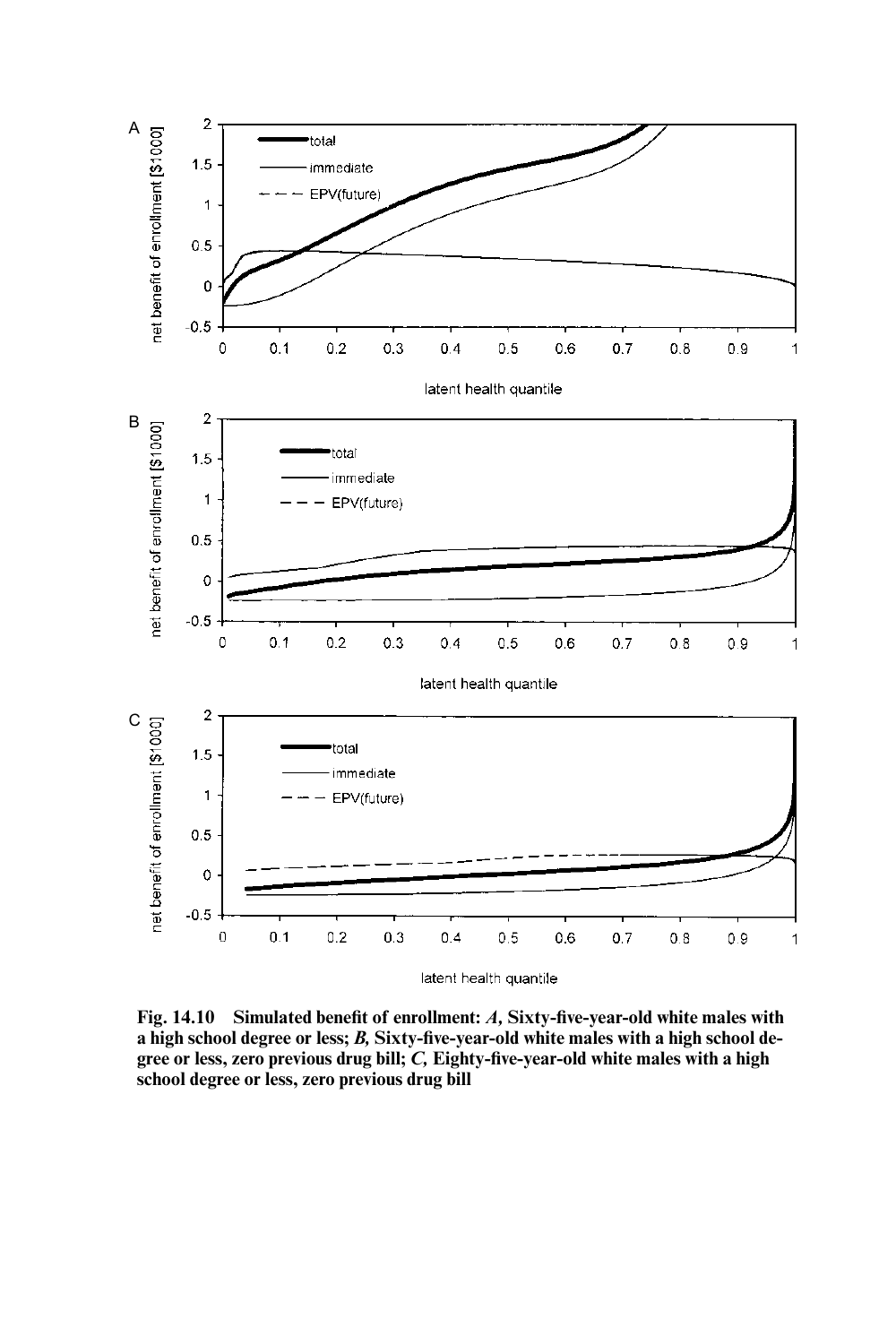# 14.6.6 Predicted and Observed Part D Enrollment Decisions of RPS Respondents

We have run the same simulation presented for illustrative individuals in section 14.6.5 for all active deciders in RPS. The result is a probability that enrollment is rational according to our model, which represents the share of people with the same age, previous year's drug bill, SRHS, and demographics who have a positive net benefit. Furthermore, we impute the enrollment share if individuals only look at the next year's outcome and the expected benefit of enrollment, split into the immediate benefit and the present value of saved penalties.

Table 14.21 shows the overall descriptive statistics of these values. In total, 97.5 percent should enroll if they are fully rational, and for 81.7 percent this is even immediately beneficial. On average, the immediate benefit is  $$1,116$ and the present value of future benefit savings is \$299. In table 14.22, these averages are classified by the actual enrollment decisions of the RPS respondents. (For this table, enrollment is defined as either a Part D stand-alone plan or a Medicare Advantage plan with Part D prescription drug coverage.) Respondents who have a larger probability that enrollment is rational do have a higher enrollment rate. But using the fully rational rule given by our model, 93.4 percent of those who did not enroll should have enrolled.

Table 14.23 shows actual and simulated enrollment by health and socio-

| ****** * **** |                       |         |           |           |  |
|---------------|-----------------------|---------|-----------|-----------|--|
|               |                       | Mean    | 5th       | 95th      |  |
|               | Enrollment share      |         |           |           |  |
|               | Fully rational        | 97.5%   | 81.7%     | $100.0\%$ |  |
|               | Myopic                | 81.7%   | $7.8\%$   | $100.0\%$ |  |
|               | Benefit of enrollment |         |           |           |  |
|               | Total                 | \$1,413 | \$148     | \$3,989   |  |
|               | Immediate             | \$1,116 | $-$ \$163 | \$3,813   |  |
|               | Future                | \$299   | \$110     | \$447     |  |

# **Table 14.21 Simulation results: Descriptives**

| <b>Table 14.22</b> |  | Simulated vs. actual enrollment |
|--------------------|--|---------------------------------|
|--------------------|--|---------------------------------|

|                                 |     | Enrollment share                 |                               |       | Benefit of enrollment  |               |
|---------------------------------|-----|----------------------------------|-------------------------------|-------|------------------------|---------------|
| Actually enrolled? Observations |     | Fully rational<br>$\binom{0}{0}$ | Myopic<br>$\frac{O(1)}{O(1)}$ | (S)   | Total Immediate<br>(S) | Future<br>(S) |
| Total                           | 653 | 97.5                             | 81.7                          | 1.413 | 1,116                  | 299           |
| Yes                             | 558 | 98.2                             | 85.8                          | 1.510 | 1,217                  | 295           |
| No                              | 95  | 93.4                             | 57.6                          | 845   | 523                    | 324           |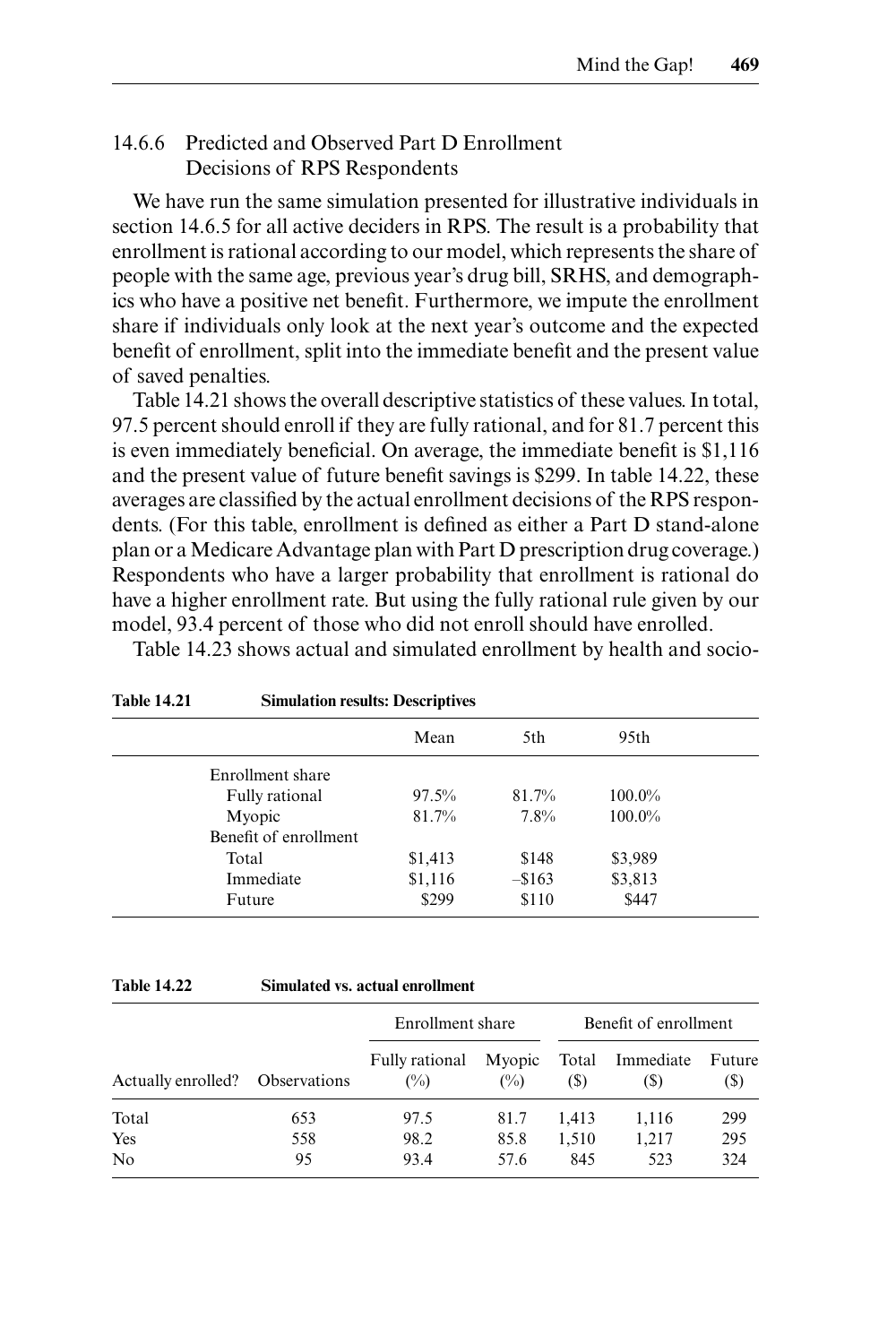|                                  |                              |                  | Enrollment share   |                  |                                |        |
|----------------------------------|------------------------------|------------------|--------------------|------------------|--------------------------------|--------|
|                                  | Observations<br>$(^{0}_{0})$ | Actual<br>$(\%)$ | Rational<br>$(\%)$ | Myopic<br>$(\%)$ | Benefit (\$1,000)<br>Immediate | Future |
| 2005 drug bill                   |                              |                  |                    |                  |                                |        |
| $Bill = 0$                       | 15.8                         | 64.1             | 84.3               | 12.7             | $-136$                         | 335    |
| $0 < \text{bill} \leq 250$       | 8                            | 71.2             | 99.6               | 63.1             | 144                            | 392    |
| $250 <$ bill $\leq 1,000$        | 9.7                          | 84.1             | 100.0              | 88.8             | 408                            | 348    |
| $1,000 < \text{bill} \leq 2,250$ | 29.9                         | 90.3             | 100.0              | 98.3             | 782                            | 327    |
| $2,250 <$ bill $\leq 5,100$      | 25.4                         | 95.2             | 100.0              | 100.0            | 1,573                          | 256    |
| Bill > 5,100                     | 11.3                         | 91.9             | 100.0              | 100.0            | 3,997                          | 163    |
| <b>SRHS</b>                      |                              |                  |                    |                  |                                |        |
| Excellent                        | 9.2                          | 68.3             | 90.6               | 53.8             | 302                            | 341    |
| Very good                        | 32.5                         | 82.5             | 96.8               | 73.7             | 690                            | 330    |
| Good                             | 37.1                         | 90.5             | 98.6               | 87.7             | 1,279                          | 290    |
| Fair                             | 17.3                         | 87.6             | 99.5               | 95.4             | 1,700                          | 250    |
| Poor                             | $\overline{4}$               | 92.3             | 99.6               | 95.6             | 2,410                          | 245    |
| Age                              |                              |                  |                    |                  |                                |        |
| $\leq 70$                        | 44.1                         | 87.5             | 98.4               | 80.8             | 1,239                          | 351    |
| $70 <$ age $\leq 75$             | 28                           | 80.9             | 97.0               | 78.2             | 872                            | 313    |
| > 75                             | 27.9                         | 86.8             | 96.5               | 86.5             | 1,165                          | 202    |
| Gender                           |                              |                  |                    |                  |                                |        |
| Male                             | 36.1                         | 85.6             | 95.5               | 77.5             | 1,002                          | 281    |
| Female                           | 63.9                         | 85.4             | 98.6               | 84.1             | 1,180                          | 309    |
| Education                        |                              |                  |                    |                  |                                |        |
| High school or less              | 59.1                         | 84.7             | 97.2               | 82.2             | 1,069                          | 300    |
| More than high school            | 40.9                         | 86.5             | 97.9               | 81.0             | 1,183                          | 298    |
| Race                             |                              |                  |                    |                  |                                |        |
| White                            | 90                           | 85.0             | 97.3               | 81.0             | 1,105                          | 297    |
| Other                            | 10                           | 89.2             | 99.1               | 87.6             | 1,215                          | 314    |
|                                  |                              |                  |                    |                  |                                |        |

## **470 Florian Heiss, Daniel McFadden, and Joachim Winter**

**Table 14.23 Simulation results by individual characteristics**

demographic and health variables. Only respondents who have not used any drugs in 2005 have a reasonable probability to be better off not enrolling, according to the rational model. The myopic decision rule implies only 12.7 percent enrollment with a zero previous drug bill. The actual enrollment in this group is with 64.1 percent between the rational and the myopic rule. For higher drug bills, the probability that enrollment is rational is essentially one. Higher 2005 drug bills are clearly correlated with both myopically optimal and actual enrollment.

Table 14.24 compares estimates from reduced- form models of actual and rational enrollment. The previous drug bill is the most important determinant of both. Also, both are lower for respondents with excellent SRHS. The other predictors are hardly significant for actual enrollment. Rational enrollment is lower for the older because of the lower life expectancy over which the present value of avoided penalties accumulate. Highly educated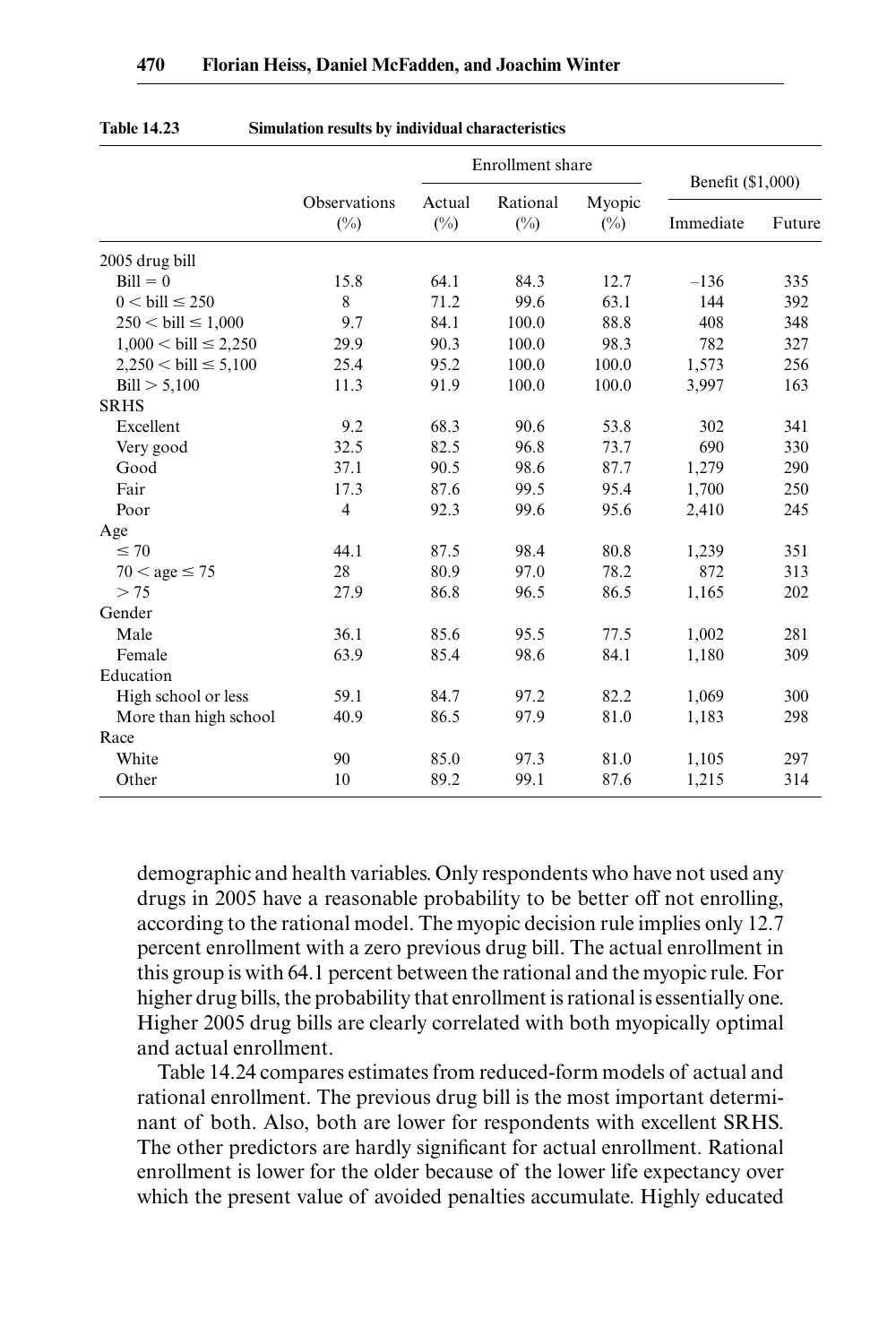|                                  | Logit model |                   | $OLS$ on log odds <sup>a</sup> |                     |  |
|----------------------------------|-------------|-------------------|--------------------------------|---------------------|--|
|                                  |             | actual enrollment |                                | rational enrollment |  |
| $0 < \text{bill} \leq 250$       | 0.241       | (0.380)           | $5.827***$                     | (0.207)             |  |
| $250 < \text{bill} \le 1,000$    | $1.156***$  | (0.417)           | $6.730***$                     | (0.105)             |  |
| $1,000 < \text{bill} \leq 2,250$ | $1.657***$  | (0.323)           | $7.036***$                     | (0.083)             |  |
| $2,250 <$ bill $\leq 5,100$      | $2.473***$  | (0.472)           | 7.099***                       | (0.082)             |  |
| Bill > 5,100                     | $1.920***$  | (0.548)           | $7.110***$                     | (0.089)             |  |
| <b>SRHS</b> excellent            | $-0.775**$  | (0.335)           | $-0.556***$                    | (0.116)             |  |
| SRHS fair/poor                   | $-0.499$    | (0.359)           | $0.082*$                       | (0.045)             |  |
| $70 <$ age $\leq 75$             | $-0.526*$   | (0.283)           | $-0.171***$                    | (0.046)             |  |
| > 75                             | $-0.275$    | (0.308)           | $-0.615***$                    | (0.079)             |  |
| Female                           | $-0.169$    | (0.255)           | $0.419***$                     | (0.054)             |  |
| More than high school            | 0.354       | (0.252)           | $0.307***$                     | (0.050)             |  |
| Nonwhite                         | 0.222       | (0.426)           | 0.038                          | (0.070)             |  |

**Table 14.24 Reduced- form regressions: Actual and rational enrollment**

*Note:* Standard errors in parentheses.

<sup>a</sup>Dependent variable =  $log(P/(1 - P))$ , where *P* represents the rational enrollment probability, trimmed at 0.9999.

∗∗∗Signifi cant at the 1 percent level.

∗∗Signifi cant at the 5 percent level.

∗Signifi cant at the 10 percent level.

individuals have a higher life expectancy. The same is true for females and they tend to use more drugs. Race does not play any role.

Table 14.25 shows parameter estimates from more logit models of enrollment. Specification (1) only includes the simulated rational enrollment probability as an explanatory variable. Its coefficient is highly significantly positive—on average, respondents who have a high enrollment probability in our model are more likely to actually enroll. Specification (2) adds the dollar-value of enrollment, split into immediate and future benefits. High immediate benefits increase the enrollment probability, whereas future benefits do not seems to have an effect. Specification  $(3)$  also includes the simulated enrollment probability if respondents only care about the immediate benefits. Its coefficient comes out highly significantly and all other variables lose their explanatory power. Adding sociodemographic variables in specification (4) does not qualitatively change the results. Adding the 2005 drug bill, in addition, leads to a collinearity problem: the four simulated values and the 2005 drug bill are too highly dependent to statistically decide which of the groups of variables drive the results. While single *t*- tests of these nine variables do not reject the hypothesis that they are equal to zero, a Wald test of the hypothesis that they are all zero is clearly rejected (a chi- square test statistic with 9 degrees of freedom is 46.94, giving significance  $p < 0.0001$ ). Overall, the results indicate that respondents are very well aware of the (simple) fact that enrollment is more beneficial with a higher drug bill, but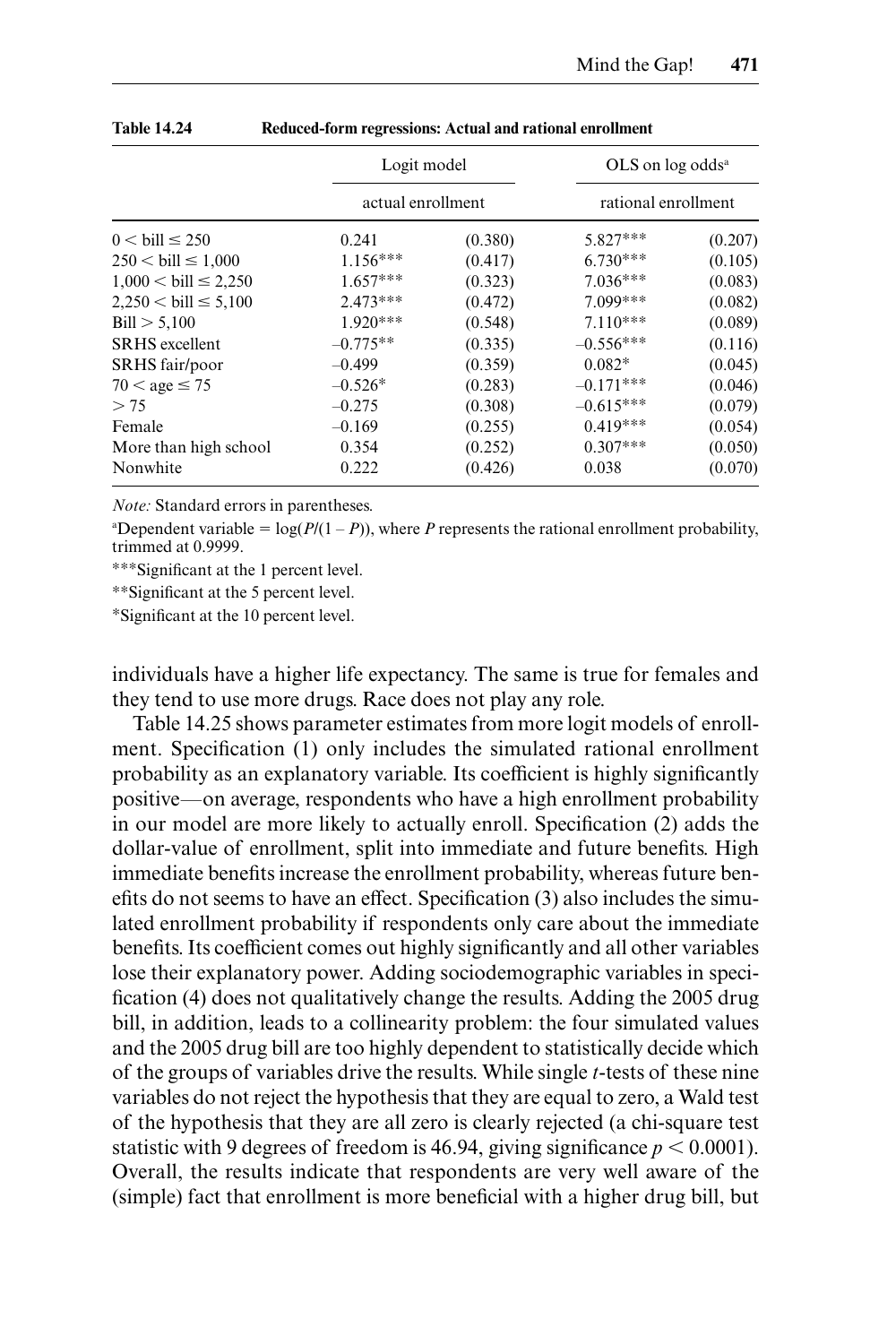|                               | (1)        | (2)       | (3)      | (4)        | (5)        |
|-------------------------------|------------|-----------|----------|------------|------------|
| Rational enrollment           | $5.530***$ | 3.877***  | $-0.289$ | $-0.656$   | $-0.297$   |
|                               | (1.155)    | (1.494)   | (1.873)  | (2.002)    | (2.053)    |
| Immediate benefits            |            | $0.468**$ | 0.166    | $-0.040$   | $-0.022$   |
|                               |            | (0.212)   | (0.177)  | (0.203)    | (0.244)    |
| <b>Future Benefits</b>        |            | $-1.389$  | $-0.267$ | $-3.618$   | $-1.641$   |
|                               |            | (1.724)   | (1.775)  | (2.898)    | (3.200)    |
| Myopic enrollment             |            |           | 1.894*** | $2.160***$ | 0.692      |
|                               |            |           | (0.514)  | (0.530)    | (1.645)    |
| <b>SRHS</b> excellent         |            |           |          | $-0.757**$ | $-0.767**$ |
|                               |            |           |          | (0.353)    | (0.369)    |
| SRHS fair/poor                |            |           |          | $-0.416$   | $-0.522$   |
|                               |            |           |          | (0.337)    | (0.344)    |
| $70 < \text{age} < 75$        |            |           |          | $-0.725**$ | $-0.626*$  |
|                               |            |           |          | (0.322)    | (0.336)    |
| Age > 75                      |            |           |          | $-0.817*$  | $-0.536$   |
|                               |            |           |          | (0.496)    | (0.547)    |
| Female                        |            |           |          | $-0.089$   | $-0.122$   |
|                               |            |           |          | (0.270)    | (0.285)    |
| More than high school         |            |           |          | 0.240      | 0.321      |
|                               |            |           |          | (0.254)    | (0.286)    |
| Nonwhite                      |            |           |          | 0.207      | 0.222      |
|                               |            |           |          | (0.447)    | (0.450)    |
| $0 < \text{bill} < 250$       |            |           |          |            | 0.027      |
|                               |            |           |          |            | (0.940)    |
| $250 < \text{bill} < 1000$    |            |           |          |            | 0.766      |
|                               |            |           |          |            | (1.318)    |
| $1,000 < \text{bill} < 2,250$ |            |           |          |            | 1.145      |
|                               |            |           |          |            | (1.456)    |
| $2,250 <$ bill $\lt$ = 5,100  |            |           |          |            | 1.847      |
|                               |            |           |          |            | (1.522)    |
| Bill > 5,100                  |            |           |          |            | 1.200      |
|                               |            |           |          |            | (1.708)    |
|                               |            |           |          |            |            |
| Observations                  | 653        | 653       | 653      | 653        | 653        |
| Log-likelihood                | $-259.4$   | $-250.6$  | $-244.0$ | $-238.5$   | $-235.0$   |

**Table 14.25 Logit models for actual enrollment**

*Note:* Standard errors in parentheses.

∗∗∗Signifi cant at the 1 percent level.

∗∗Signifi cant at the 5 percent level.

∗Signifi cant at the 10 percent level.

do not seem to understand the (complicated) consequences of the penalty for late enrollment.

# 14.7 Plan Satisfaction and Switching: First Results from RPS-2007

The analysis presented in this chapter so far focused mostly on data from RPS-2005 and RPS-2006. As discussed in section 14.3, we interviewed the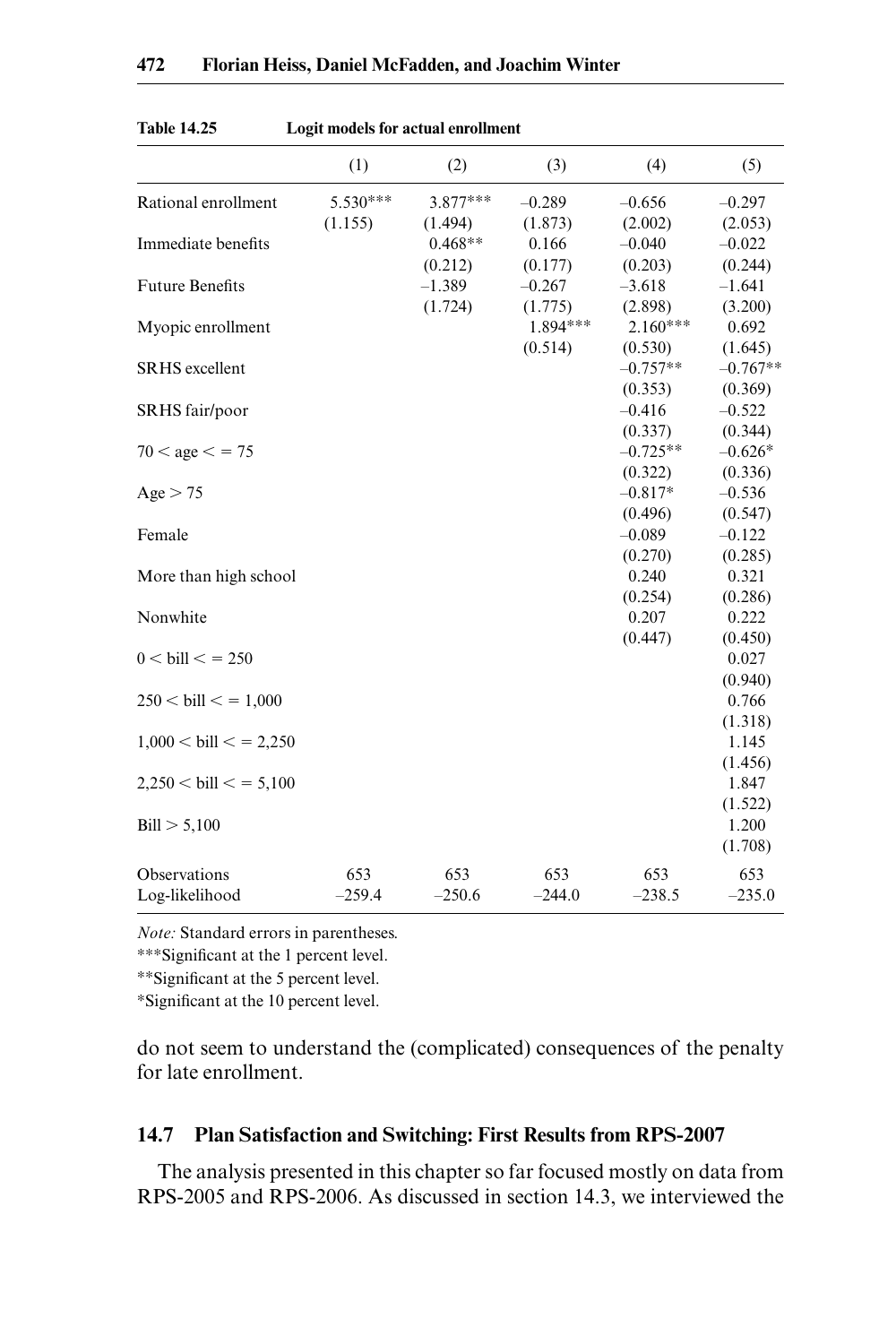RPS respondents for a third time in April 2007 to ask them about their plan choices for 2007 as well as their satisfaction with their 2006 plan. In this section, we investigate plan satisfaction and switching very briefly. The number of observations is larger than in our earlier analysis since we can also use answers from respondents in the 2007 refreshment sample (for whom we do not have 2005 and 2006 data).

We asked the RPS respondents about their satisfaction with their 2006 Part D stand-alone plans, both overall and with respect to five plan features. Each question was answered on a five-point scale (poor, fair, good, very good, excellent). The results are summarized in table 14.26, where we report the proportion of respondents who were dissatisfied ("poor" or "fair" ratings). Overall, 17.6 percent are dissatisfied with their plans. The dimension that attracts the most negative ratings is gap coverage—47.2 percent say that they are dissatisfied with this feature. The rating is even worse for those respondents who say that they actually hit the gap; among them, 66.3 percent are dissatisfied with having a gap in their coverage. In contrast, customer service does not seem to be a major cause of dissatisfaction.

Table 14.27 summarizes the Part D enrollment status of those respondents who have a stand-alone plan for 2007. Of these respondents, 91.2 percent already had coverage in 2006. The majority (62 percent) did not consider switching, and another 18.4 percent considered switching but stayed with their plan. Only 10.7 percent switched plans. The fact that only relatively few respondents considered switching, and even fewer actually switched, is important since switching is costless and many plans changed one or more

| <b>Table 14.26</b> | Dissatisfaction with current Part D plan |                                |  |  |  |  |  |
|--------------------|------------------------------------------|--------------------------------|--|--|--|--|--|
|                    |                                          | "Poor" or "fair" rating $(\%)$ |  |  |  |  |  |
|                    | Overall                                  | 17.6                           |  |  |  |  |  |
|                    | Premium                                  | 23.5                           |  |  |  |  |  |
|                    | Gap coverage                             | 47.2                           |  |  |  |  |  |
|                    | Deductible                               | 25.8                           |  |  |  |  |  |
|                    | Formulary                                | 19.4                           |  |  |  |  |  |
|                    | Customer service                         | 12.7                           |  |  |  |  |  |

| <b>Table 14.27</b> | <b>Switching of Part D stand-alone plans</b> |  |
|--------------------|----------------------------------------------|--|
|--------------------|----------------------------------------------|--|

|                                               | Observations | Share $(\% )$ |
|-----------------------------------------------|--------------|---------------|
| Enrolled in the same plan in 2006 and $\dots$ |              |               |
| did not consider switching                    | 323          | 62.0          |
| considered switching                          | 96           | 18.4          |
| Switched plans                                | 56           | 10.7          |
| Not enrolled in 2006                          | 46           | 8.8           |
| Total                                         | 521          | 100.0         |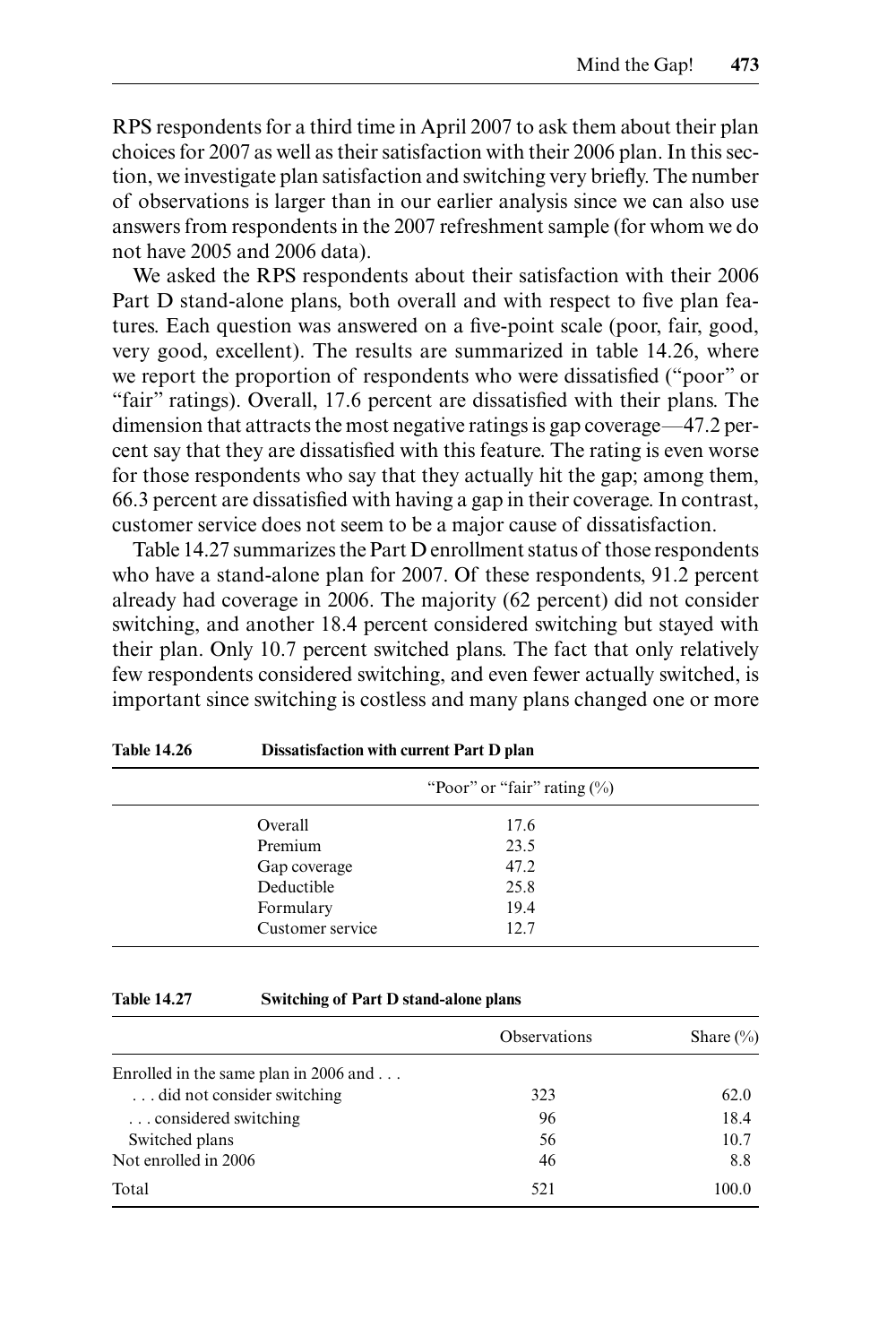of their attributes—not only premiums but also such features as deductibles, gap coverage, formularies, and so forth. We have not performed a formal analysis, but it is conceivable that switching would have been optimal for more than just about 10 percent of consumers. Thus, it seems that there is a lock-in effect, and so it may have been a good strategy for plan providers in this repeated-interaction market to offer cheap plans in the first period and then to increase premiums and/or reduce plan quality over time. (For instance, one plan that was very popular in 2006 has seen a substantial premium increase from 2006 to 2007, which was hotly debated in the popular press.) We cannot investigate this issue further, but this is certainly an important area for future research on consumer and firm behavior in "consumerdirected" health care markets.

Finally, we estimated logit models for the dependent variables "considered switching plans" and "switched plans" (table 14.28). The number of observations is rather small because these models require information on the features of the chosen plans in both 2006 and 2007. Having a plan with no deductible in 2006 has a negative effect on whether a respondent considers switching. Also, an increase in the premium of the 2006 plan in 2007 made respondents consider a switch. When we add plan dissatisfaction, defined as in table 14.26, it also has a positive and strong effect on considering a switch. These variables have similar effects on the actual switching decision. Comparing both models, the switching decision appears to be better explained by the variables in our model, and the effects are generally intuitive. Thus, even though arguably too few consumers switch plans, the switching decision itself is well in line with the underlying economics incentives.

|                           |                          |                    | Considered<br>switching |                        | Switched              |
|---------------------------|--------------------------|--------------------|-------------------------|------------------------|-----------------------|
| 2006 characteristics      | Premium<br>No deductible | 1.023<br>$0.353**$ | 1.032<br>$0.373**$      | $1.086**$<br>$0.252**$ | $1.098**$<br>$0.264*$ |
|                           | Gap coverage             | 0.486              | 0.436                   | $0.007**$              | $0.006*$              |
| $2006 - 2007$ change      | Premium                  | 1.062              | $1.068*$                | $1.183**$              | $1.201**$             |
|                           | No deductible            | 0.514              | 0.512                   | 0.608                  | 0.734                 |
|                           | Gap coverage             | 1.640              | 1.498                   | 0.808                  | 0.790                 |
| Dissatisfaction with plan |                          |                    | $3.994***$              |                        | 5.798***              |
| Constant                  |                          | $0.319**$          | $0.178***$              | $0.018***$             | $0.007***$            |
| Number of observations    |                          | 197                | 190                     | 197                    | 190                   |

**Table 14.28 Logit models for plan switching**

*Notes:* Coefficients reported in this table are odds ratios.

∗∗∗Signifi cant at the 1 percent level.

∗∗Signifi cant at the 5 percent level.

∗Signifi cant at the 10 percent level.

(For a two-sided *t*-test.)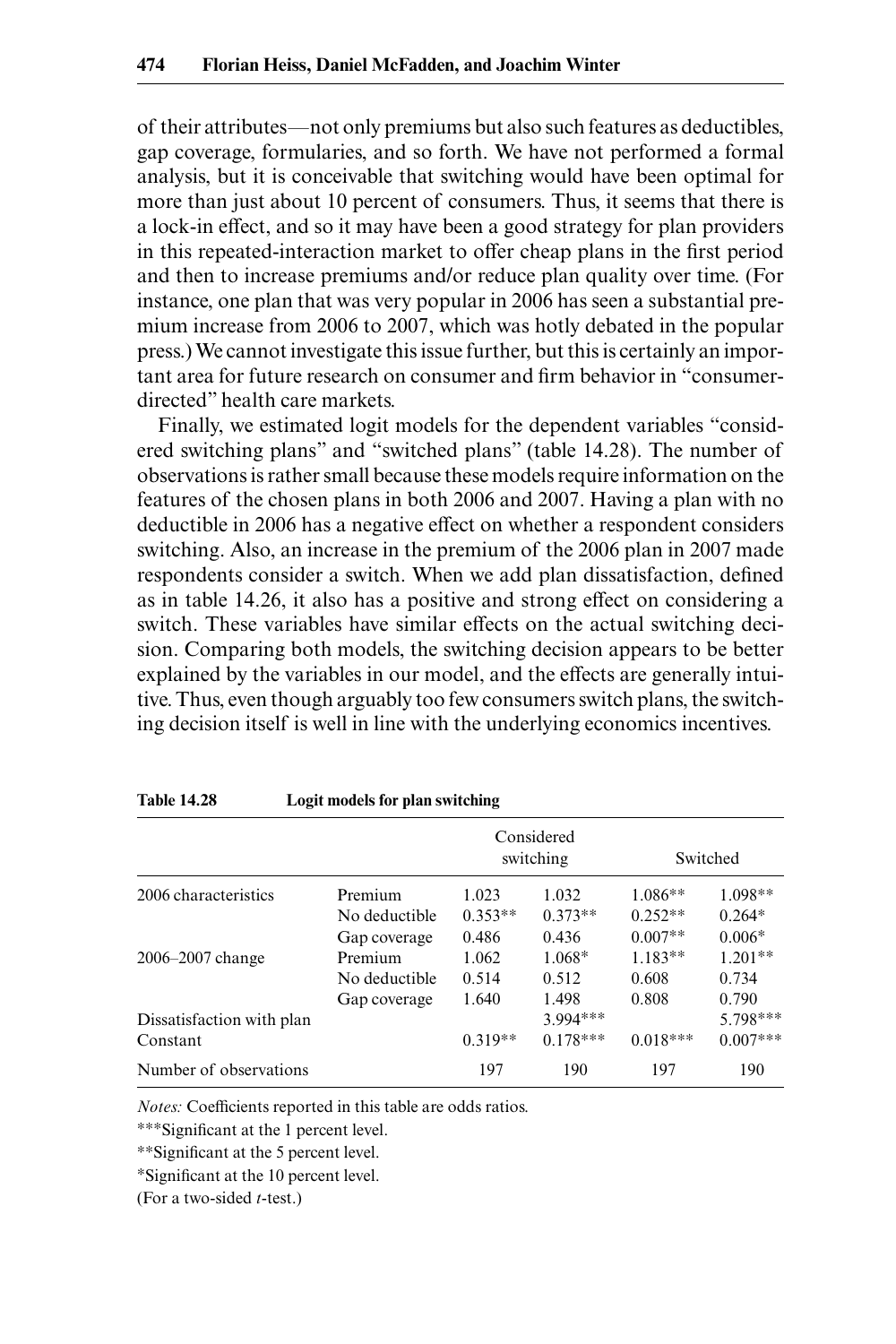## **14.8 Conclusions**

The introduction of Medicare Part D—the most significant expansion of the Medicare program since its inception—had several political goals, most importantly to provide access to affordable drug coverage to all Medicare beneficiaries (in particular to the chronically ill) and to create a "competitive, transparent marketplace offering a wide array of benefits" (Bach and McClellan 2005). Medicare Part D also exemplifies the trend toward consumer- directed healthcare, giving consumers more choice but also confronting them with difficult decisions. The complexity of the program was a great source of concern before its introduction. Consumers were quite confused about the Part D program before enrollment began, with 40 percent knowing little or nothing about what the program offered (according to our earlier estimates; see Heiss, McFadden, and Winter [2006]).

In this chapter, we investigated in great detail how older Americans made their decisions in the enrollment periods for the first two years of the new Medicare Part D prescription drug benefit. We analyzed data from three waves of the Retirement Perspectives Survey (RPS), which we designed specifically to obtain information on older Americans' health status and expenditures, their preferences, and their prescription drug insurance choices before and after the introduction of Medicare Part D. The main purpose of our analysis was to understand how consumers react to the economic incentives embedded in Medicare Part D. This is an important research question that goes much beyond the more pressing public policy issue of how successful the program was in terms of the goals stated before. It is our view that understanding whether and how consumers react to economic incentives in complex health insurance markets is an important part of the process of optimally designing social insurance programs such as Medicare Part D. This chapter can be interpreted as a first step in that direction.

Our analysis proceeded in several steps. We began by looking at how consumers reacted to the incentives operating in the first year of Part D. Specifically, we asked whether and when eligible consumers without prescription drug coverage from other sources enrolled in Medicare Part D. Given the structure of the program, expected drug costs for the first year should be by far the most important determinant of those decisions. Our analysis confirms this: enrollment, and particularly early enrollment (i.e., before January 1, 2006) seems to be driven almost entirely by 2005 drug costs (which should be a good predictor of 2006 drug costs) and very little by other variables. Also, those consumers who enrolled late in the initial enrollment period have had lower drug expenditure in 2005 than those who enrolled early. Overall, these results suggest that consumers' choices can be approximated well already by a very simple model with static expectations and myopic decisions in which only current drug costs play a role. That observed choices can be explained by such a simple model may be not surprising since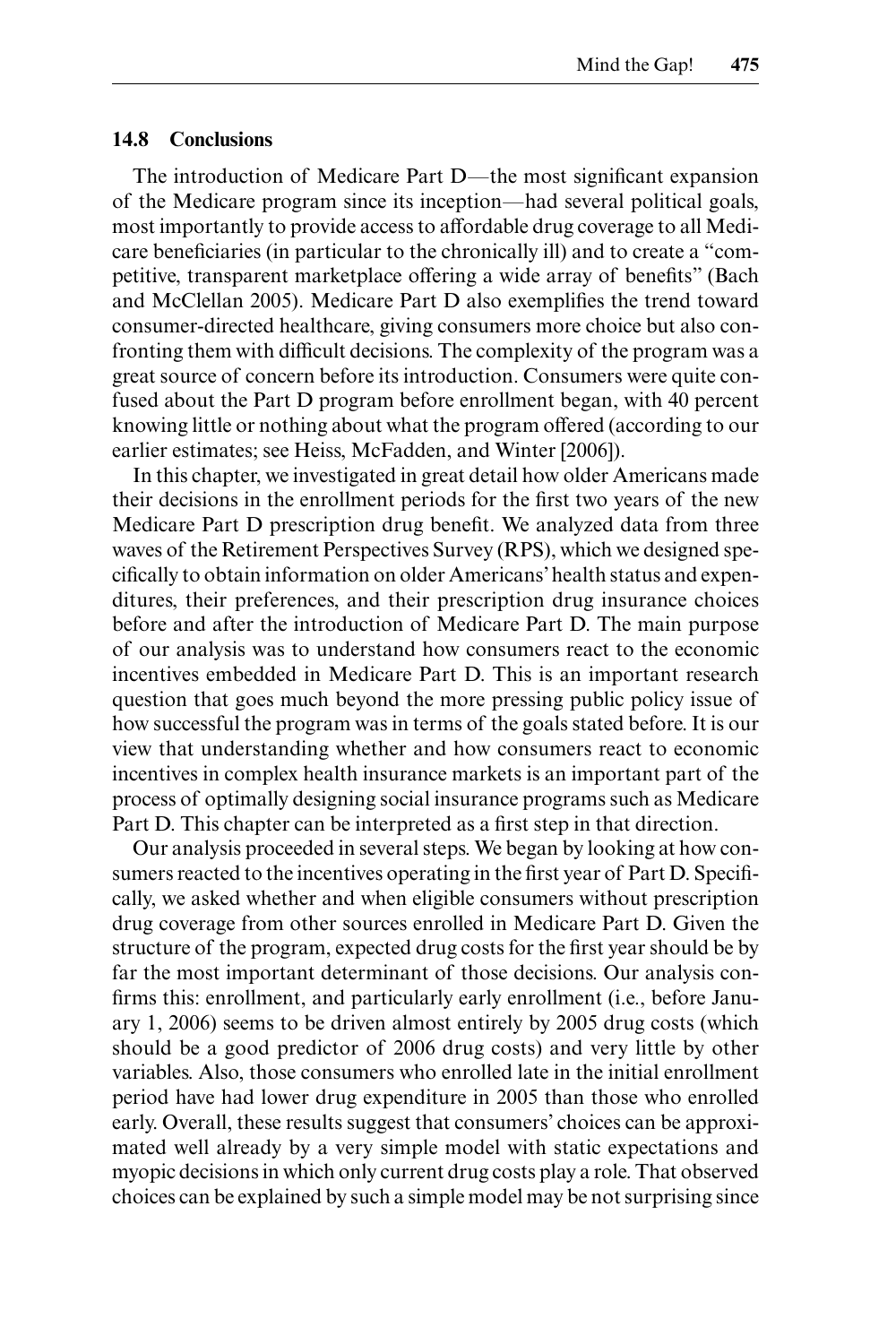CMS's information campaign as well as advertisements by plan providers stressed exactly those immediate costs and benefits of enrolling in a Part D.

Next, we investigated plan choices of those individuals who enrolled in a Part D stand- alone plan. While in a full structural model, the enrollment and the plan choice decisions cannot be separated, we believe it is a reasonable approximation of actual choice behavior to consider these decisions separately. Our analysis of plan choices was based on a comparison of the implicit prices of various plan features (estimated using a simple hedonic regression model and CMS data on all plans offered) and consumers' willingness to pay for those features (estimated using a discrete choice model and RPS data on actual plan choices). We found that implicit prices and WTPs match up surprisingly well. In particular, WTP for "coverage in the gap" is significantly positive for those consumers whose 2005 drug bills put them in the coverage gap.

The overall conclusion from this first part of our analysis is that consumers respond to the *immediate* incentives that are induced by their current health status and drug expenditures combined with the salient, widely publicized features of the Medicare Part D program. However, this is only half of the story since, in an attempt to counter potential adverse selection problems, the designers of Medicare Part D introduced a penalty for late enrollment. This feature makes the enrollment decision a dynamic one. In the second part of our analysis, we thus analyze whether consumers also react to the *intertemporal* incentives provided by Medicare Part D. To this end, we developed a dynamic model of health status and drug expenditure, which we estimated using data from the Medicare Current Beneficiary Survey (MCBS) and an intertemporal optimization model of Medicare Part D enrollment decisions that could be used to predict optimal enrollment decisions in our sample. Our model predicts that some consumers for whom enrollment in 2006 did not have positive value should nevertheless have enrolled in order to avoid future penalties. Under the assumptions we made, not enrolling in 2006 would have been rational only for 2.5 percent of our sample, according to our simulations. This finding reflects the combined effects of the subsidies to the program and the penalty for signing up after first becoming eligible.

We conclude from our analysis that the Medicare Part D market has been, on the whole, a tactical success. It has achieved high enrollment levels, and through tight control of products in the market has assured that rates of consumer deception and fraud are low. It has led to competition among sponsors that has kept premiums low, and succeeded in applying competitive pressure to lower drug prices and encourage use of generic substitutes. In the annual open enrollment period, consumers can switch away from plans that provide unsatisfactory service, a choice that has option value and influences sponsor behavior even if it is not commonly exercised. However, adverse selection appears to be in the process of extinguishing most of the extended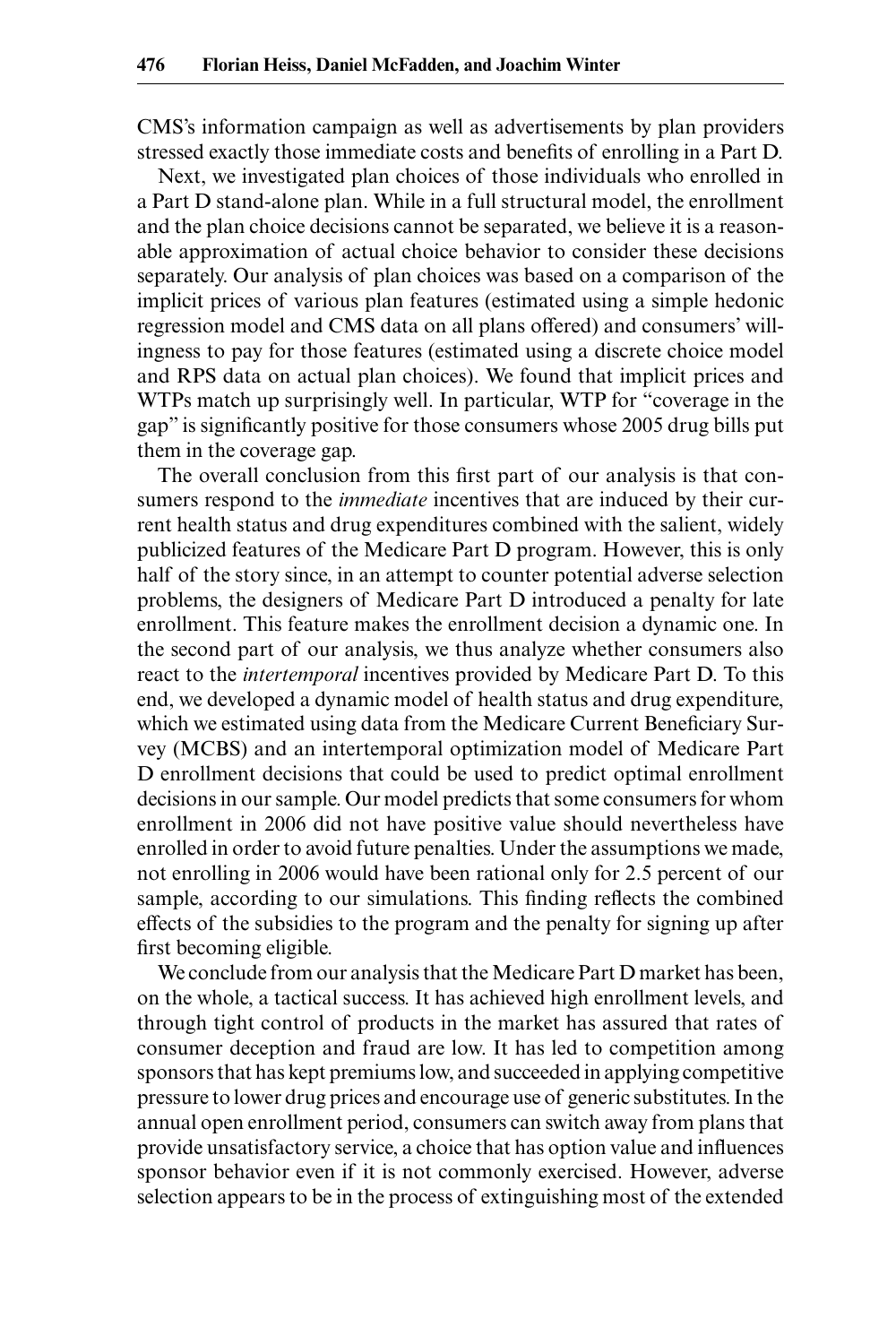plan alternatives that would offer consumers wide choice. Strategically, it remains to be seen whether this market dominated by two large sponsors will remain vigorously competitive, whether the risk weighting methods used by CMS will be effective in neutralizing adverse selection, particularly for extended plans, and consumers will be sufficiently alert to use their ability to switch to discipline poor service. It is clear that the administrative cost of operating a Medicare prescription drug benefit through a market rather than through a mandatory single- product system (such as Medicare Part A) is higher than the best-run single-payer systems around the world. The question for society is whether the efficiencies of production and the consumer benefits of choice actually achieved in this market are sufficient to justify its higher administrative cost, and if so whether the organization and administration of the Part D market is a good model for other areas of health care.

We end by mentioning directions for future research on Medicare Part D and on consumer-directed health care and insurance markets more generally. One issue that deserves more attention is whether consumers' decision are rational. However, any analysis of this issue, including our attempt in this chapter, is necessarily restricted by the need to make strong assumptions about preferences and expectations. Another important aspect of the market for Medicare Part D plans is adverse selection and moral hazard, the extent to which they hinder market efficiency, and the extent to which they can be neutralized through mechanism design. We have provided some first insights in this chapter on these questions, but more research is needed here as well. Next, market structure and firm behavior are interesting in its own right, and they may also interact with consumer behavior (for instance, the fact that few consumers switched plans between 2006 and 2007 may indicate that a pricing strategy with low premiums in 2006 and then increases for 2007 would have been very effective). Finally, as we already noted, we hope that the models we developed and estimated in this chapter will prove useful in the design of future health insurance reforms, including periodic reappraisal of the Medicare Part D program itself.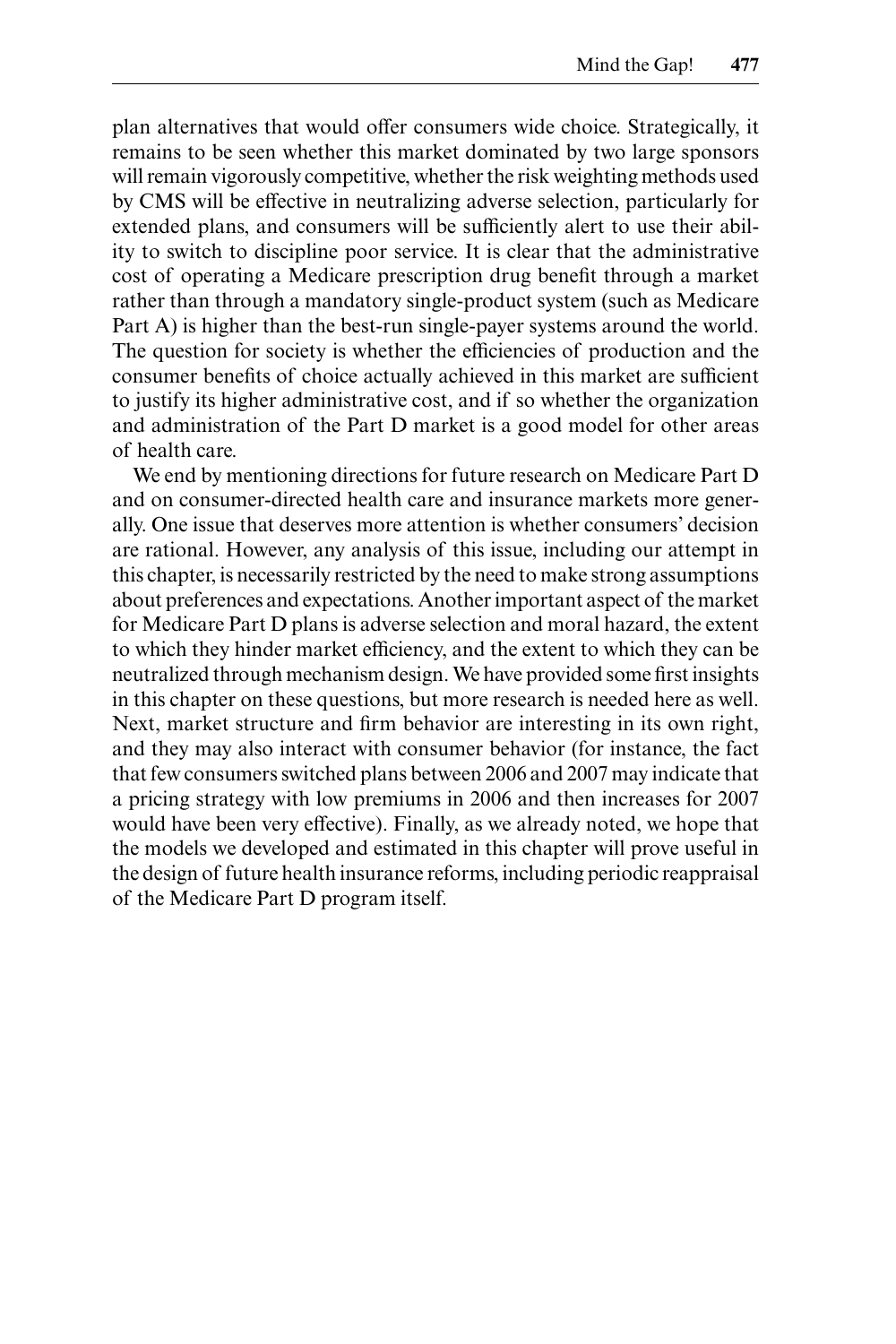# **Appendix**

| Table 14A.1  | Standard plan benefits                                         |                                                              |
|--------------|----------------------------------------------------------------|--------------------------------------------------------------|
| Notation     | Description                                                    | Comments                                                     |
| <b>APB</b>   | Annual pharmacy bill                                           | Enrollee characteristic                                      |
| <b>TrOOP</b> | True out-of-pocket cost of enrollee                            | Enrollee characteristic                                      |
| <b>DED</b>   | Deductible (\$250 in 2006)                                     | Part D parameter                                             |
| <b>GTH</b>   | Gap threshold (\$2250 in 2006)                                 | Part D parameter                                             |
| <b>TTH</b>   | TrOOP threshold for catastrophic<br>benefits (\$3,600 in 2006) | Part D parameter                                             |
| <b>BB</b>    | Basic benefit, 75 percent of APB above<br>DED, up to GTH       | $BB = 0.75 \text{ max} \{0, \text{min} \{APB, GTH\} - DED\}$ |
| <b>CTH</b>   | Catastrophic pharmacy bill threshold<br>(\$5,100 in 2006)      | $CTH = TTH + 0.75 \cdot (GTH - DED)$                         |
| <b>CPB</b>   | Catastrophic pharmacy bill                                     | $CPB = max\{0, APB - CTH\}$                                  |
| CB           | Catastrophic benefit, 95 percent of CPB                        | $CB = 0.95$ CPB                                              |

# **Table 14A.1 Standard plan benefi ts**

#### **Table 14A.2 CMS subsidy per enrollee**

| Notation       | Description                                                                                             | Comments                                                             | National average    |
|----------------|---------------------------------------------------------------------------------------------------------|----------------------------------------------------------------------|---------------------|
| <b>ADM</b>     | Administrative costs (overhead<br>plus return on capital)                                               | Industry standard: 15<br>percent of benefits                         |                     |
| TС             | Total benefit and administrative<br>cost, including reinsurance                                         | $TC = BB + CB + ADM$                                                 | <b>NTC</b>          |
| R <sub>I</sub> | Federal catastrophic reinsurance<br>$(r = 0.27 \text{ in } 2006)$                                       | $RI = 0.8 \cdot CPB$                                                 | $NRI = r \cdot NTC$ |
| <b>BID</b>     | Sponsor bid to CMS for expected<br>benefit payments plus administrative<br>costs, excluding reinsurance | $BID = TC - RI = BB +$<br>$0.15 \cdot CPB + ADM$                     | <b>NBID</b>         |
| <b>BAP</b>     | Base annual premium                                                                                     | $BAP = 0.255 \cdot NTC = 0.255 \cdot NBID/(1 - r)$                   |                     |
| <b>BDS</b>     | Base direct subsidy                                                                                     | $BDS = (0.745 - r) \cdot NTC = (0.745 - r) \cdot NBID/$<br>$(1 - r)$ |                     |
| <b>APR</b>     | Plan annual premium                                                                                     | $APR = max\{0, BAP + BID - NBID\}$                                   |                     |
| <b>PDS</b>     | Plan direct subsidy                                                                                     | Base direct subsidy, risk adjusted for case mix                      |                     |
| <b>SPR</b>     | Supplementary premium                                                                                   | Supplement for extended plans                                        |                     |

# **References**

- Abbring, J. H., P.-A. A. Chiappori, J. J. Heckman, and J. Pinquet. 2003. Adverse selection and moral hazard in insurance: Can dynamic data help to distinguish? *Journal of the European Economic Association* 1 (2–3): 512–21.
- Adams, P., M. D. Hurd, D. McFadden, A. Merrill, and T. Ribeiro. 2003. Healthy, wealthy, and wise? Tests for direct causal paths between health and socioeconomic status. *Journal of Econometrics* 112(1): 3-56.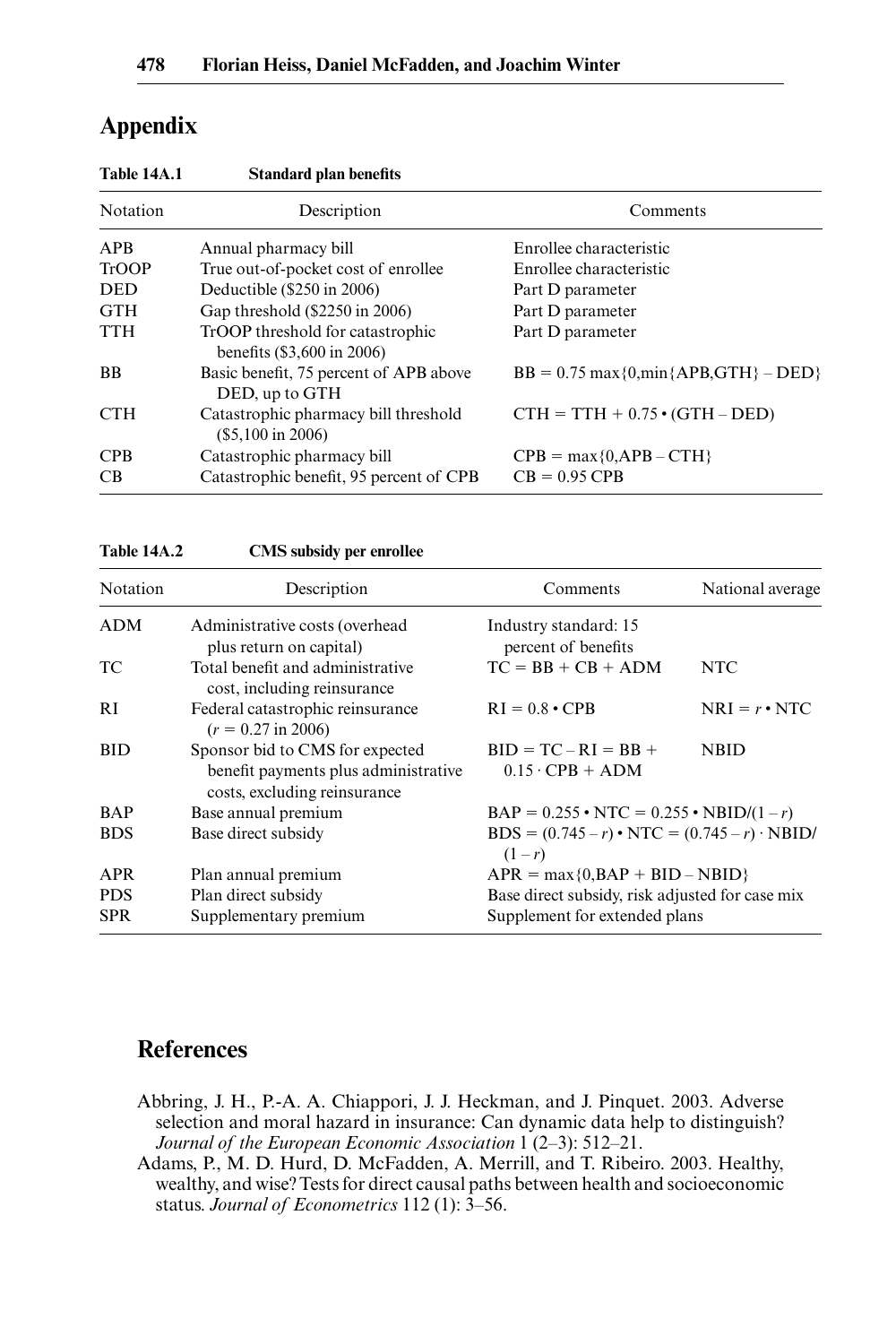- Anderson, S., A. De Palma, and J. Thisse. 1996. *Discrete choice theory of product differentiation.* Cambridge, MA: MIT Press.
- Bach, P. B., and M. B. McClellan. 2005. A prescription of a modern Medicare program. *New England Journal of Medicine* 353: 2733-35.
- ———. 2006. The fi rst months of the prescription- drug benefi t: A CMS update. *New England Journal of Medicine* 354: 2312– 14.
- Bajari, P., H. Hong, and A. Khwaja. 2006. Moral hazard, adverse selection and health expenditures: A semiparametric analysis. NBER Working Paper no. 12445. Cambridge, MA: National Bureau of Economic Research, August.
- Baker, M., M. Stabile, and C. Deri. 2004. What do self- reported, objective, measures of health measure? *Journal of Human Resources* 39 (4): 1067–93.
- Buchmueller, T. 2006. Price and the health plan choices of retirees. *Journal of Public Economics* 25 (1): 81-101.
- Centers for Medicare and Medicaid Services (CMS). 2006. Medicare Prescription Drug Benefit Manual. Available at: http://www.cms.hhs.gov/PrescriptionDrug CovContra/.
- ———. 2005. Instructions for the Part D payment demonstration. Centers for Medicare and Medicaid Services, Technical Report.
- Congressional Budget Office (CBO). 2004. A detailed description of CBO's cost estimates for the Medicare prescription drug benefit. Technical Report, CBO.
- Cubanski, J., and P. Neuman. 2006. Status report on Medicare Part D enrollment in 2006: Analysis of plan-specific market share and coverage. *Health Affairs* 26 (1):  $w1-w12$ .
- Dennis, J. M. 2005. *Field report for the retirement perspectives survey.* Menlo Park, CA: Knowledge Networks, Inc.
- Donohue, J. 2006. Mental health in the Medicare Part D drug benefit: A new regulatory model? *Health Affairs* 25 (3): 707– 19.
- Fang, H., M. P. Keane, and D. Silverman. 2006. Sources of advantageous selection: Evidence from the Medigap insurance market. NBER Working Paper no. 12289. Cambridge, MA: National Bureau of Economic Research, June.
- Frakt, A. B., and S. D. Pizer. 2006. A first look at the new Medicare prescription drug plans. *Health Affairs* 25 (4): w252– w261.
- Gilbert, D. T., E. C. Pinel, T. D. Wilson, S. J. Blumberg, and T. Wheatley. 1998. Immune neglect: A source of durability bias in affective forecasting. *Journal of*  Personality and Social Psychology 75 (3): 617-38.
- Goldman, D. P., G. F. Joyce, J. J. Escarce, J. E. Pace, M. D. Solomon, M. Laouri, P. B. Landsman, and S. M. Teutsch. 2004. Pharmacy benefits and the use of drugs by the chronically ill. *Journal of the American Medical Association* 291 (19): 2344– 50.
- Goldman, D., and T. Philipson. 2007. Integrated insurance design in the presence of multiple medical technologies. *American Economic Review, Papers and Proceedings* 97 (2): 427– 32.
- Grossman, M. 1972. On the concept of health capital and the demand for health. Journal of Political Economy 80 (2): 223-55.
- Hall, A. E. 2004. Estimating the demand for prescription drug benefits by Medicare beneficiaries. MIT and NBER. Unpublished Manuscript.
- Heckman, J., R. Matzkin, and L. Nesheim. 2003. Estimation and simulation of nonadditive hedonic models. NBER Working Paper no. 9895. Cambridge, MA: National Bureau of Economic Research, August.
- Heiss, F. 2006. Dynamics of self-rated health and selective mortality. University of Munich. Unpublished Manuscript.
	- ———. 2008. Sequential numerical integration in nonlinear state- space models for microeconometric panel data. *Journal of Applied Econometrics* 23 (3): 373–89.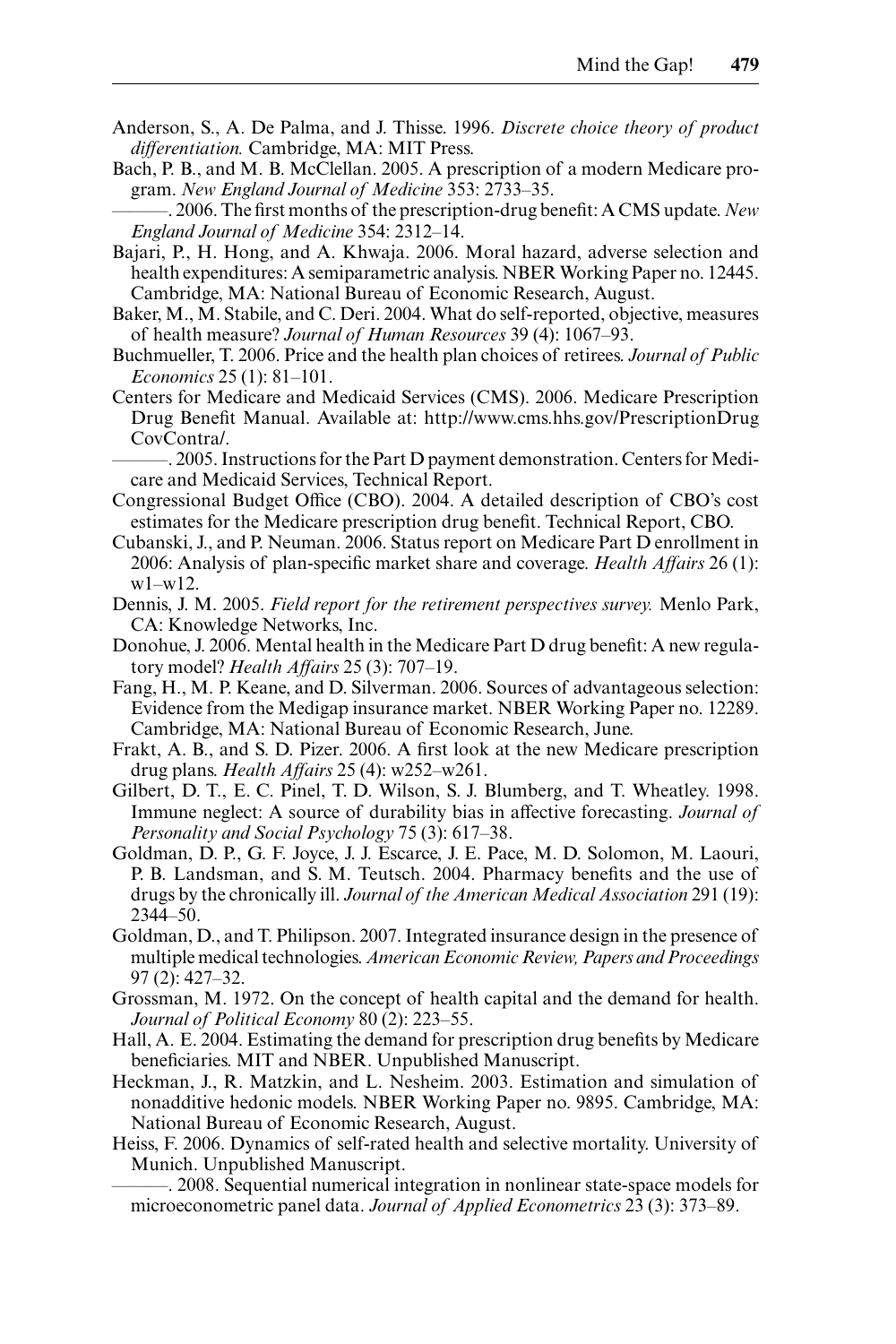- Heiss, F., A. Börsch-Supan, M. Hurd, and D. Wise. 2009. Pathways to disability: Predicting health trajectories. In *Health at older ages: The causes and consequences of declining disability among the elderly, ed. D. Cutler and D. A. Wise, 105–50.* Chicago: University of Chicago Press.
- Heiss, F., D. McFadden, and J. Winter. 2006. Early results: Who failed to enroll in Medicare Part D, and why? *Health Affairs* 25 (5): w344– w354.
- Hurd, M., A. Kapteyn, S. Rohwedder, and A. van Soest. 2007. Knowledge of drug costs and insurance plan choice. Paper presented at the American Economic Association (AEA) Annual Meeting. January, Chicago.
- Huskamp, H. A., P. A. Deverka, A. M. Epstein, R. S. Epstein, K. A. McGuigan, and R. G. Frank. 2003. The effect of incentive- based formularies on prescription drug utilization and spending. *New England Journal of Medicine* 349 (23): 2224– 32.
- Huskamp, H. A., R. G. Frank, K. A. McGuigan, and Y. Zhang. 2005. The impact of a three- tier formulary on demand response for prescription drugs. *Journal of Economics and Management Strategy* 14 (3): 729–53.
- Jenkins, M., P. Liu, R. Matzkin, and D. McFadden. 2005. The browser war: Econometric analysis of Markov perfect equilibrium in markets with network effects. University of California, Berkeley. Unpublished Manuscript.
- Joyce, G. F., J. J. Escarce, M. D. Solomon, and D. P. Goldman. 2002. Employer drug benefi t plans and spending on prescription drugs. *Journal of the American Medical Association* 288 (14): 1733– 39.
- Kahneman, D., and J. Snell. 1990. Predicting utility. In *Insights in decision making,* ed. R. Hogarth, 295–310. Chicago: University of Chicago Press.
- Lucarelli, C. 2006. An analysis of the Medicare prescription drug benefit. Cornell University. Unpublished Manuscript.
- McAdams, D., and M. Schwarz. 2006. Perverse incentives in the Medicare prescription drug benefit. NBER Working Paper no. 12008. Cambridge, MA: National Bureau of Economic Research, February.
- McFadden, D. 1984. Econometric analysis of qualitative response models. In *Hand*book of econometrics, vol. II, ed. Z. Griliches and M. D. Iniriligator, 1395–1457. Amsterdam: North-Holland.

———. 2005. Comments on Case- Deaton "Broken down by work and sex: How our health declines." In *Analyses in the economics of aging*, ed. D. Wise, 185–212. Chicago: University of Chicago Press.

———. 2006. Free markets and fettered consumers. *American Economic Review* 96  $(1): 5-29.$ 

- McFadden, D., F. Heiss, B. Jun, and J. Winter. 2006. On testing for independence in weighted contingency tables. *Medium for Econometric Applications* 14 (2):  $11 - 18.$
- McFadden, D., N. Schwarz, and J. Winter. 2006. Measuring perceptions and behavior in household surveys. University of California, Berkeley. Unpublished Manuscript.
- McFadden, D., and K. Train. 2000. Mixed MNL models for discrete response. *Jour*nal of Applied Econometrics 15 (5): 447-70.
- Medpac. 2006. Part D payment system. Available at: www.medpac.gov.
- Moran, J. R., and K. I. Simon. 2006. Income and the use of prescription drugs by the elderly: Evidence from the notch cohorts. *Journal of Human Resources* 41 (2):  $411 - 32.$
- Neuman, P., M. K. Strollo, S. Guterman, W. H. Rogers, A. Li, A. M. C. Rodday, and D. G. Safran. 2007. Medicare prescription drug benefit progress report: Findings from a 2006 national survey of seniors. *Health Affairs* 26 (5): w630– w643.